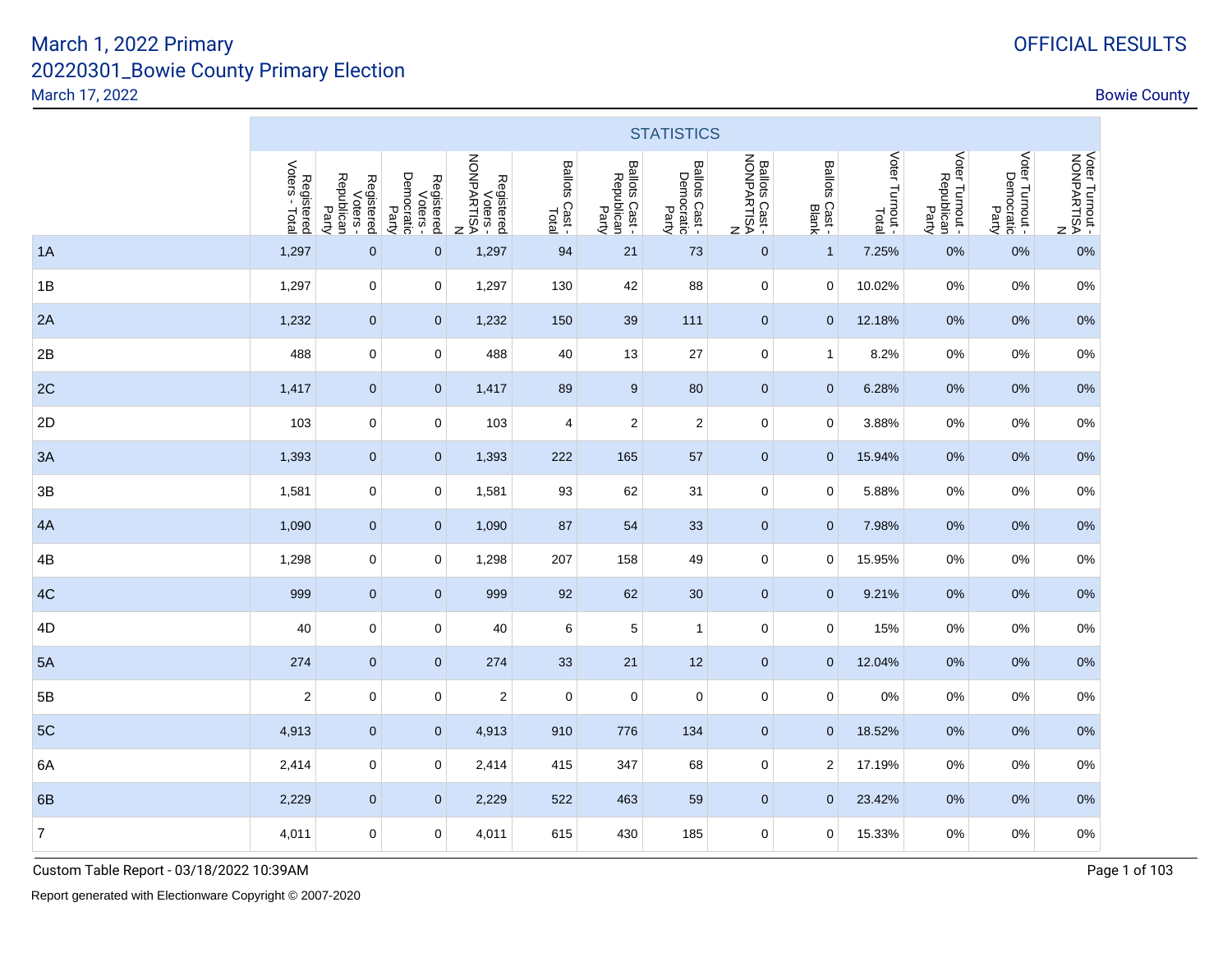|           |                              |                                               |                                               |                                                      |                         |                                       | <b>STATISTICS</b>                   |                                          |                                  |                 |                                        |                                        |                                             |
|-----------|------------------------------|-----------------------------------------------|-----------------------------------------------|------------------------------------------------------|-------------------------|---------------------------------------|-------------------------------------|------------------------------------------|----------------------------------|-----------------|----------------------------------------|----------------------------------------|---------------------------------------------|
|           | Voters - Total<br>Registered | Republican<br>Registered<br>Voters -<br>Party | Democratic<br>Party<br>Registered<br>Voters - | Registered<br>Voters -<br>NONPARTISA<br>$\mathsf{z}$ | Ballots Cast -<br>Total | Ballots Cast -<br>Republican<br>Party | Ballots Cast<br>Democratic<br>Party | Ballots Cast<br>NONPARTISA<br>NONPARTISA | Ballots Cast -<br>Ballots Cast - | Voter Turnout - | Voter Turnout -<br>Republican<br>Party | Voter Turnout -<br>Democratic<br>Party | Voter Turnout -<br>RONPARTISA<br>NONPARTISA |
| <b>8A</b> | 860                          | $\mathbf 0$                                   | $\mathbf 0$                                   | 860                                                  | 149                     | 37                                    | 112                                 | $\mathbf{0}$                             | $\mathbf{0}$                     | 17.33%          | 0%                                     | 0%                                     | 0%                                          |
| 8B        | 3,398                        | 0                                             | 0                                             | 3,398                                                | 584                     | 469                                   | 115                                 | 0                                        | 0                                | 17.19%          | 0%                                     | 0%                                     | $0\%$                                       |
| 8C        | 1,476                        | $\mathbf 0$                                   | $\mathbf{0}$                                  | 1,476                                                | 220                     | 197                                   | 23                                  | $\mathbf{0}$                             | $\mathbf{0}$                     | 14.91%          | $0\%$                                  | 0%                                     | 0%                                          |
| 9         | 2,990                        | $\mathbf 0$                                   | 0                                             | 2,990                                                | 382                     | 289                                   | 93                                  | $\mathbf 0$                              | 0                                | 12.78%          | 0%                                     | 0%                                     | 0%                                          |
| <b>9A</b> | 258                          | $\mathbf 0$                                   | $\pmb{0}$                                     | 258                                                  | 50                      | 45                                    | $\overline{5}$                      | $\mathbf{0}$                             | $\mathbf{0}$                     | 19.38%          | 0%                                     | 0%                                     | $0\%$                                       |
| 10        | 1,879                        | 0                                             | 0                                             | 1,879                                                | 430                     | 383                                   | 47                                  | 0                                        | 0                                | 22.88%          | 0%                                     | 0%                                     | $0\%$                                       |
| 11        | 1,074                        | $\mathbf 0$                                   | $\mathbf 0$                                   | 1,074                                                | 231                     | 214                                   | 17                                  | $\mathbf{0}$                             | $\mathbf{0}$                     | 21.51%          | $0\%$                                  | 0%                                     | 0%                                          |
| 11A       | 1,795                        | $\mathbf 0$                                   | $\mathbf 0$                                   | 1,795                                                | 335                     | 319                                   | 16                                  | 0                                        | 0                                | 18.66%          | 0%                                     | 0%                                     | $0\%$                                       |
| 12        | 2,566                        | $\mathbf 0$                                   | $\pmb{0}$                                     | 2,566                                                | 535                     | 479                                   | 56                                  | $\mathbf{0}$                             | $\mathbf{0}$                     | 20.85%          | 0%                                     | 0%                                     | $0\%$                                       |
| 12A       | 56                           | 0                                             | 0                                             | 56                                                   | 14                      | 14                                    | 0                                   | 0                                        | 0                                | 25%             | 0%                                     | 0%                                     | 0%                                          |
| 13        | 47                           | $\mathbf 0$                                   | $\mathbf{0}$                                  | 47                                                   | $6\phantom{a}$          | 3                                     | 3                                   | $\mathbf{0}$                             | $\mathbf 0$                      | 12.77%          | $0\%$                                  | 0%                                     | 0%                                          |
| 14        | 1,240                        | $\mathbf 0$                                   | 0                                             | 1,240                                                | 273                     | 244                                   | 29                                  | 0                                        | 0                                | 22.02%          | 0%                                     | 0%                                     | $0\%$                                       |
| 14A       | 1,360                        | $\mathbf 0$                                   | $\pmb{0}$                                     | 1,360                                                | 183                     | 129                                   | 54                                  | $\mathbf{0}$                             | $\mathbf{0}$                     | 13.46%          | 0%                                     | 0%                                     | $0\%$                                       |
| 15        | 573                          | 0                                             | 0                                             | 573                                                  | 164                     | 160                                   | 4                                   | 0                                        | 0                                | 28.62%          | 0%                                     | 0%                                     | 0%                                          |
| 16        | 1,376                        | $\mathbf 0$                                   | $\mathbf{0}$                                  | 1,376                                                | 221                     | 204                                   | 17                                  | $\mathbf{0}$                             | $\mathbf 0$                      | 16.06%          | $0\%$                                  | 0%                                     | 0%                                          |
| 16A       | 70                           | $\mathbf 0$                                   | 0                                             | 70                                                   | 17                      | 16                                    | $\mathbf{1}$                        | 0                                        | 0                                | 24.29%          | 0%                                     | 0%                                     | 0%                                          |
| 17        | 1,877                        | $\mathbf 0$                                   | $\pmb{0}$                                     | 1,877                                                | 354                     | 324                                   | 30                                  | $\mathbf{0}$                             | $\mathbf{0}$                     | 18.86%          | 0%                                     | 0%                                     | $0\%$                                       |
| 18        | 2,323                        | 0                                             | 0                                             | 2,323                                                | 487                     | 440                                   | 47                                  | 0                                        | 0                                | 20.96%          | 0%                                     | 0%                                     | $0\%$                                       |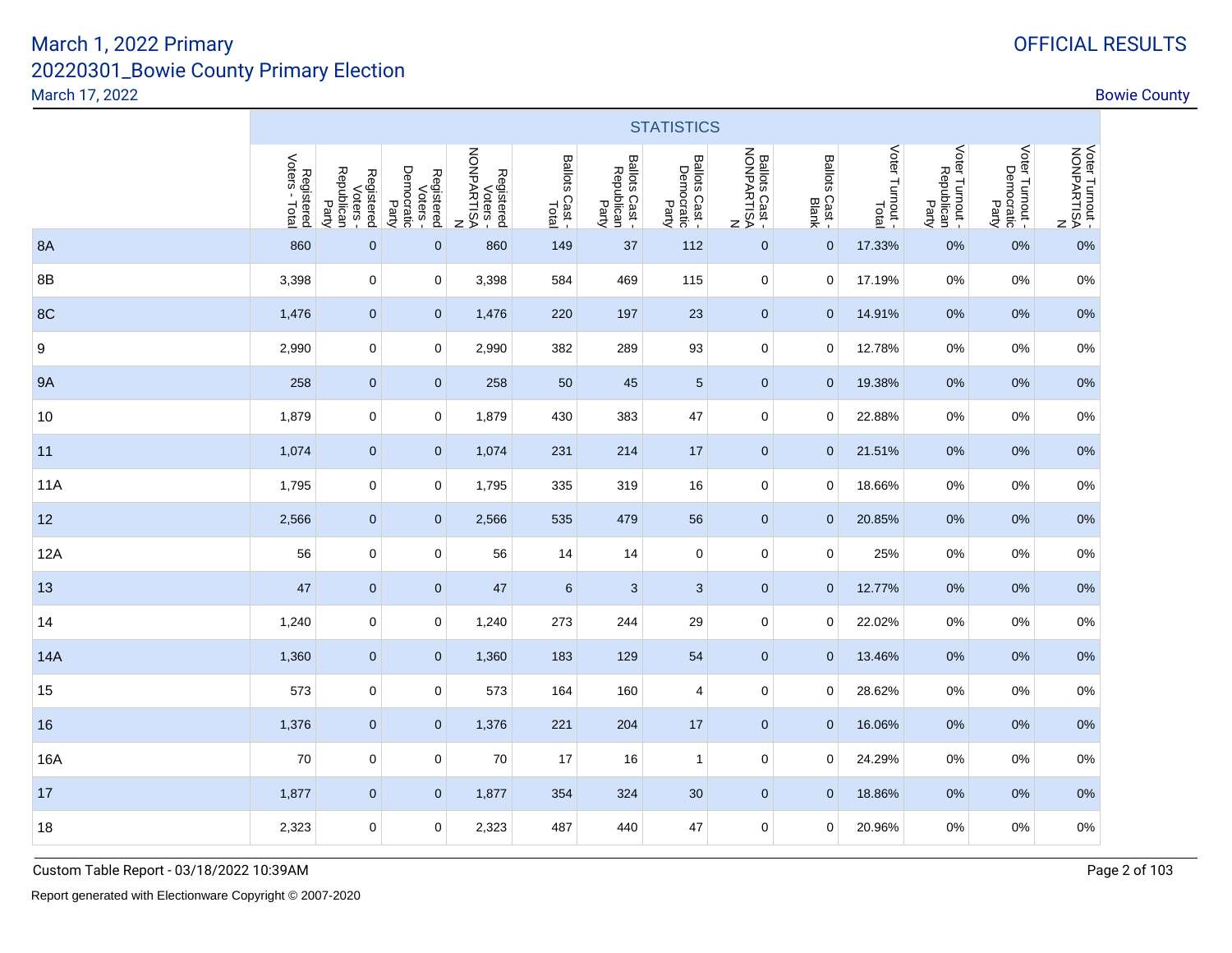| OFFICIAL RESULTS |
|------------------|
|------------------|

|            |                              |                                               |                                             |                                                        |                         |                                       | <b>STATISTICS</b>                     |                                            |                                |                 |                                        |                                        |                                             |
|------------|------------------------------|-----------------------------------------------|---------------------------------------------|--------------------------------------------------------|-------------------------|---------------------------------------|---------------------------------------|--------------------------------------------|--------------------------------|-----------------|----------------------------------------|----------------------------------------|---------------------------------------------|
|            | Registered<br>Voters - Total | Voters -<br>Republican<br>Registered<br>Party | Democratic<br>Registered<br>Voters<br>Party | Registered<br>Voters -<br>NONPARTISA<br>$\overline{z}$ | Ballots Cast -<br>Total | Ballots Cast -<br>Republican<br>Party | Ballots Cast -<br>Democratic<br>Party | Ballots Cast -<br>NONPARTISA<br>NONPARTISA | Ballots Cast -<br>Blots Cast - | Voter Turnout - | Voter Turnout -<br>Republican<br>Party | Voter Turnout -<br>Democratic<br>Party | VOter Turnout -<br>AONPARTISA<br>NONPARTISA |
| <b>18A</b> | 100                          | $\mathbf{0}$                                  | $\mathbf 0$                                 | 100                                                    | 22                      | 19                                    | 3                                     | $\mathbf 0$                                | $\mathbf{0}$                   | 22%             | 0%                                     | 0%                                     | 0%                                          |
| 19         | 859                          | $\mathbf 0$                                   | 0                                           | 859                                                    | 229                     | 221                                   | 8                                     | $\mathbf 0$                                | $\mathbf 0$                    | 26.66%          | 0%                                     | 0%                                     | $0\%$                                       |
| 20         | 362                          | $\mathbf 0$                                   | $\mathbf{0}$                                | 362                                                    | 83                      | 69                                    | 14                                    | $\mathbf 0$                                | $\mathbf{0}$                   | 22.93%          | $0\%$                                  | 0%                                     | 0%                                          |
| 20A        | 325                          | $\mathbf 0$                                   | 0                                           | 325                                                    | 52                      | 29                                    | 23                                    | $\mathbf 0$                                | $\mathbf 0$                    | 16%             | $0\%$                                  | 0%                                     | $0\%$                                       |
| 21         | 274                          | $\mathbf 0$                                   | $\pmb{0}$                                   | 274                                                    | 48                      | 42                                    | $\,6\,$                               | $\mathbf 0$                                | $\mathbf 0$                    | 17.52%          | $0\%$                                  | 0%                                     | 0%                                          |
| 22         | 241                          | 0                                             | 0                                           | 241                                                    | 56                      | 47                                    | 9                                     | $\mathbf 0$                                | $\mathbf 0$                    | 23.24%          | 0%                                     | 0%                                     | 0%                                          |
| 22A        | 116                          | $\pmb{0}$                                     | $\mathbf 0$                                 | 116                                                    | 36                      | 35                                    | $\mathbf{1}$                          | $\mathbf{0}$                               | $\mathbf{0}$                   | 31.03%          | 0%                                     | 0%                                     | 0%                                          |
| 24         | 597                          | $\mathbf 0$                                   | 0                                           | 597                                                    | 135                     | 131                                   | $\overline{4}$                        | $\mathbf 0$                                | $\mathbf 0$                    | 22.61%          | $0\%$                                  | 0%                                     | $0\%$                                       |
| 25         | 1,305                        | $\mathbf{0}$                                  | $\overline{0}$                              | 1,305                                                  | 284                     | 256                                   | 28                                    | $\mathbf{0}$                               | $\mathbf{0}$                   | 21.76%          | 0%                                     | 0%                                     | 0%                                          |
| 27         | 733                          | $\mathbf 0$                                   | 0                                           | 733                                                    | 157                     | 156                                   | $\mathbf{1}$                          | $\mathbf 0$                                | $\mathbf 0$                    | 21.42%          | 0%                                     | 0%                                     | 0%                                          |
| 28         | 835                          | $\mathbf 0$                                   | $\overline{0}$                              | 835                                                    | 202                     | 197                                   | $\overline{5}$                        | $\pmb{0}$                                  | $\mathbf{0}$                   | 24.19%          | $0\%$                                  | 0%                                     | 0%                                          |
| 29         | 394                          | 0                                             | 0                                           | 394                                                    | 79                      | 79                                    | $\mathbf 0$                           | $\mathbf 0$                                | $\mathbf 0$                    | 20.05%          | 0%                                     | 0%                                     | 0%                                          |
| 30         | 2,611                        | $\mathbf{0}$                                  | $\overline{0}$                              | 2,611                                                  | 491                     | 397                                   | 94                                    | $\mathbf{0}$                               | $\mathbf{0}$                   | 18.81%          | 0%                                     | 0%                                     | 0%                                          |
| Totals     | 60,048                       | 0                                             | $\mathbf 0$                                 | 60,048                                                 | 10,218                  | 8,313                                 | 1,905                                 | $\mathbf{0}$                               | 4                              |                 |                                        |                                        |                                             |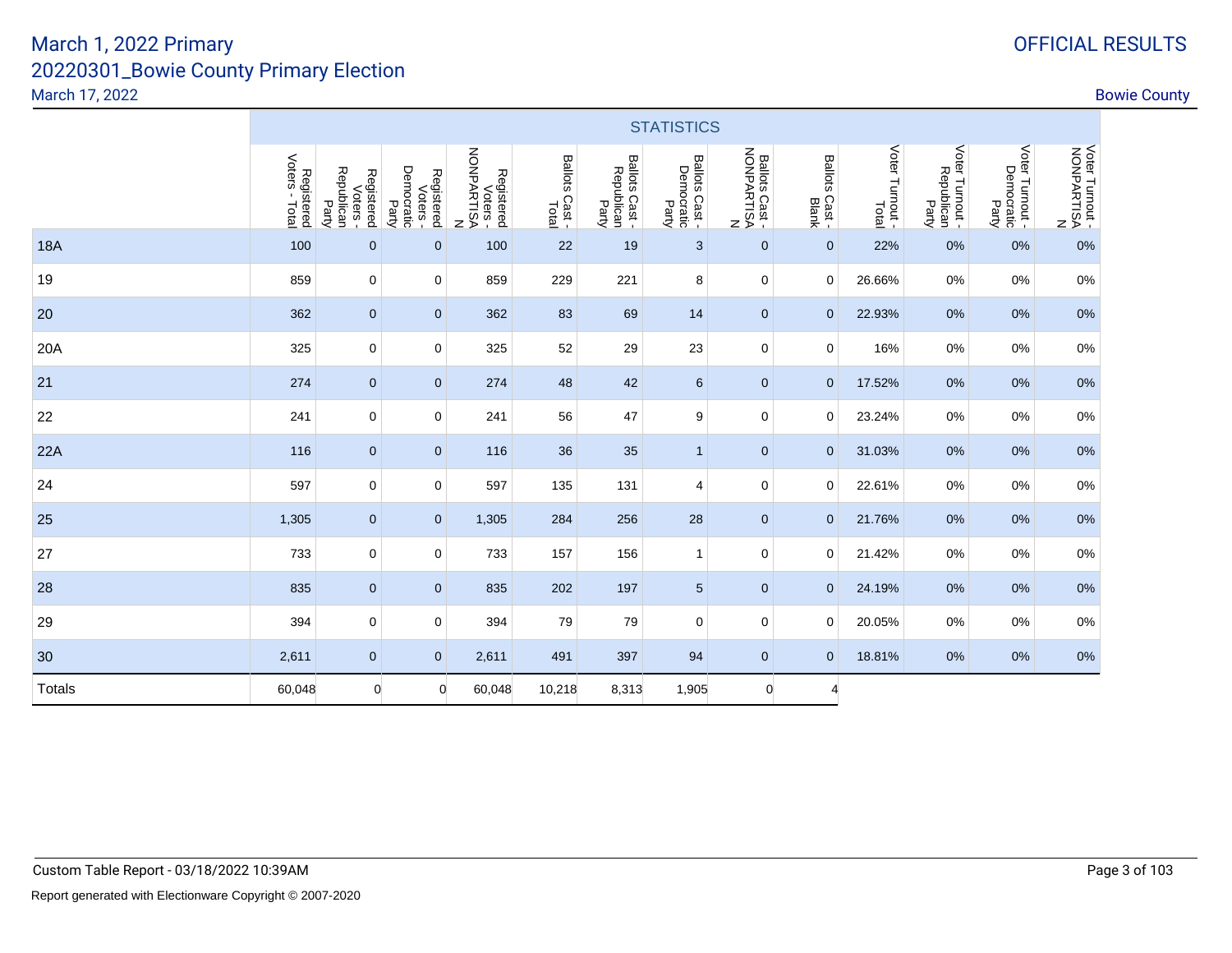|               |                         |                         |                         | REP US Representative, Dist 1 |                     |                  |                              |                |                   | REP US Representative, Dist 4 |               |  |  |
|---------------|-------------------------|-------------------------|-------------------------|-------------------------------|---------------------|------------------|------------------------------|----------------|-------------------|-------------------------------|---------------|--|--|
|               |                         |                         | <b>VOTE FOR 1</b>       |                               |                     |                  |                              |                | <b>VOTE FOR 1</b> |                               |               |  |  |
|               |                         |                         |                         | 37 of 37 Precincts Reporting  |                     |                  | 12 of 12 Precincts Reporting |                |                   |                               |               |  |  |
|               | Aditya "A.D."<br>Atholi | Nathaniel<br>Moran      | Joe McDaniel            | John Porro                    | Total Votes<br>Cast | Contest Total    | Pat Fallon                   | John E. Harper | Dan Thomas        | Total Votes<br>Cast           | Contest Total |  |  |
| 1A            | $\sqrt{2}$              | $\overline{7}$          | 10                      | $\mathbf{1}$                  | 20                  | 21               |                              |                |                   |                               |               |  |  |
| 1B            | $\pmb{0}$               | 15                      | 17                      | 6                             | 38                  | 42               |                              |                |                   |                               |               |  |  |
| 2A            | $\overline{4}$          | 15                      | 13                      | $\sqrt{2}$                    | 34                  | 39               |                              |                |                   |                               |               |  |  |
| 2B            | $\pmb{0}$               | $\overline{\mathbf{4}}$ | $\overline{\mathbf{4}}$ | $\overline{c}$                | 10                  | 13               |                              |                |                   |                               |               |  |  |
| 2C            | $\pmb{0}$               | $\sqrt{3}$              | $\overline{\mathbf{4}}$ | $\pmb{0}$                     | $\overline{7}$      | $\boldsymbol{9}$ |                              |                |                   |                               |               |  |  |
| 2D            | $\pmb{0}$               | $\mathbf{1}$            | $\mathbf{1}$            | $\mathsf 0$                   | $\overline{c}$      | $\sqrt{2}$       |                              |                |                   |                               |               |  |  |
| 3A            | 11                      | 61                      | 49                      | 11                            | 132                 | 165              |                              |                |                   |                               |               |  |  |
| 3B            | $\boldsymbol{9}$        | 29                      | 13                      | $\mathbf{3}$                  | 54                  | 62               |                              |                |                   |                               |               |  |  |
| 4A            | $\sqrt{7}$              | 21                      | $19$                    | $\sqrt{2}$                    | 49                  | 54               |                              |                |                   |                               |               |  |  |
| 4B            | 15                      | 80                      | 38                      | $5\,$                         | 138                 | 158              |                              |                |                   |                               |               |  |  |
| 4C            | $\overline{\mathbf{4}}$ | 25                      | 16                      | $\overline{\mathbf{4}}$       | 49                  | 62               |                              |                |                   |                               |               |  |  |
| 4D            | $\pmb{0}$               | $\sqrt{3}$              | $\mathbf 1$             | $\pmb{0}$                     | 4                   | $\mathbf 5$      |                              |                |                   |                               |               |  |  |
| 5A            | $\pmb{0}$               | $\bf 8$                 | $\overline{7}$          | $\pmb{0}$                     | 15                  | 21               |                              |                |                   |                               |               |  |  |
| $5\mathsf{B}$ | $\pmb{0}$               | $\pmb{0}$               | $\pmb{0}$               | $\mathsf 0$                   | $\pmb{0}$           | $\pmb{0}$        |                              |                |                   |                               |               |  |  |
| 5C            | 64                      | 386                     | 165                     | 36                            | 651                 | 776              |                              |                |                   |                               |               |  |  |
| 6A            | 28                      | 154                     | 94                      | $10$                          | 286                 | 347              |                              |                |                   |                               |               |  |  |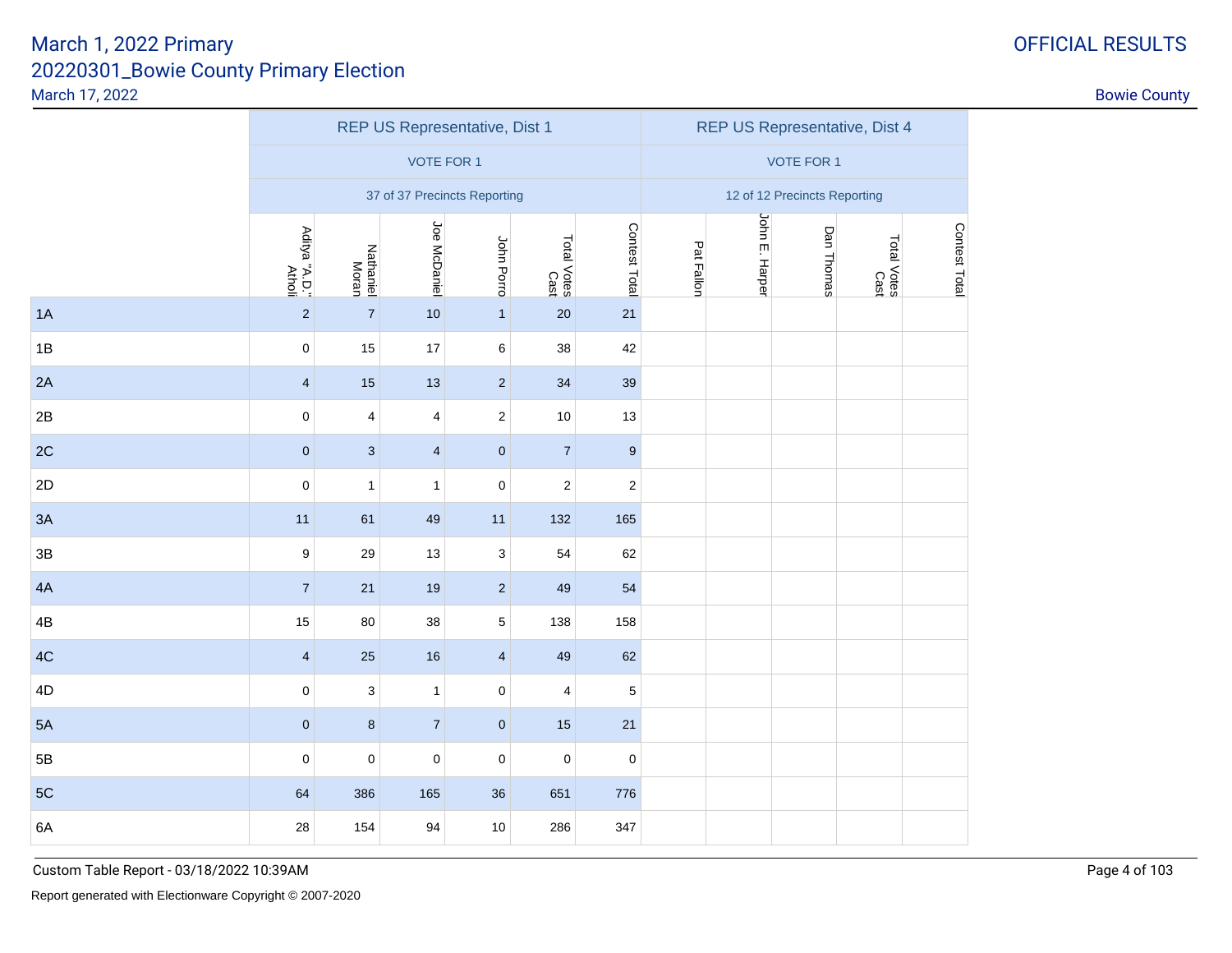| <b>OFFICIAL RESULTS</b> |
|-------------------------|
|-------------------------|

|                  |                         |                    |                   | REP US Representative, Dist 1 | REP US Representative, Dist 4 |               |                              |                |                |                     |                           |  |  |
|------------------|-------------------------|--------------------|-------------------|-------------------------------|-------------------------------|---------------|------------------------------|----------------|----------------|---------------------|---------------------------|--|--|
|                  |                         |                    | <b>VOTE FOR 1</b> |                               |                               |               | <b>VOTE FOR 1</b>            |                |                |                     |                           |  |  |
|                  |                         |                    |                   | 37 of 37 Precincts Reporting  |                               |               | 12 of 12 Precincts Reporting |                |                |                     |                           |  |  |
|                  | Aditya "A.D."<br>Atholi | Nathaniel<br>Moran | Joe McDaniel      | John Porro                    | Total Votes<br>Cast           | Contest Total | Pat Fallon                   | John E. Harper | Dan Thomas     | Total Votes<br>Cast | Contest Total             |  |  |
| 6B               | 54                      | 219                | 91                | 10                            | 374                           | 463           |                              |                |                |                     |                           |  |  |
| $\boldsymbol{7}$ | 39                      | 173                | 121               | 22                            | 355                           | 430           |                              |                |                |                     |                           |  |  |
| <b>8A</b>        | $\pmb{0}$               | 15                 | 13                | $\mathbf{1}$                  | 29                            | 37            |                              |                |                |                     |                           |  |  |
| 8B               | 23                      | 200                | 141               | 17                            | 381                           | 469           |                              |                |                |                     |                           |  |  |
| 8C               | $\bf 8$                 | 65                 | $70\,$            | 14                            | 157                           | 197           |                              |                |                |                     |                           |  |  |
| 9                | 14                      | 115                | 100               | 16                            | 245                           | 289           |                              |                |                |                     |                           |  |  |
| <b>9A</b>        |                         |                    |                   |                               |                               |               | 30                           | $\sqrt{5}$     | $\,6\,$        | 41                  | 45                        |  |  |
| $10$             | 30                      | 173                | 88                | 14                            | 305                           | 383           |                              |                |                |                     |                           |  |  |
| 11               |                         |                    |                   |                               |                               |               | 148                          | 20             | 31             | 199                 | 214                       |  |  |
| <b>11A</b>       | 14                      | 131                | 90                | 18                            | 253                           | 319           |                              |                |                |                     |                           |  |  |
| 12               | 32                      | 168                | 171               | 26                            | 397                           | 479           |                              |                |                |                     |                           |  |  |
| 12A              |                         |                    |                   |                               |                               |               | 3                            | $\mathbf{1}$   | $\overline{7}$ | 11                  | 14                        |  |  |
| 13               |                         |                    |                   |                               |                               |               | $\overline{c}$               | $\mathbf 0$    | $\pmb{0}$      | $\sqrt{2}$          | $\ensuremath{\mathsf{3}}$ |  |  |
| 14               |                         |                    |                   |                               |                               |               | 140                          | 21             | 45             | 206                 | 244                       |  |  |
| 14A              | $\bf 8$                 | 50                 | 34                | $\,6\,$                       | 98                            | 129           |                              |                |                |                     |                           |  |  |
| 15               |                         |                    |                   |                               |                               |               | 112                          | 11             | 21             | 144                 | 160                       |  |  |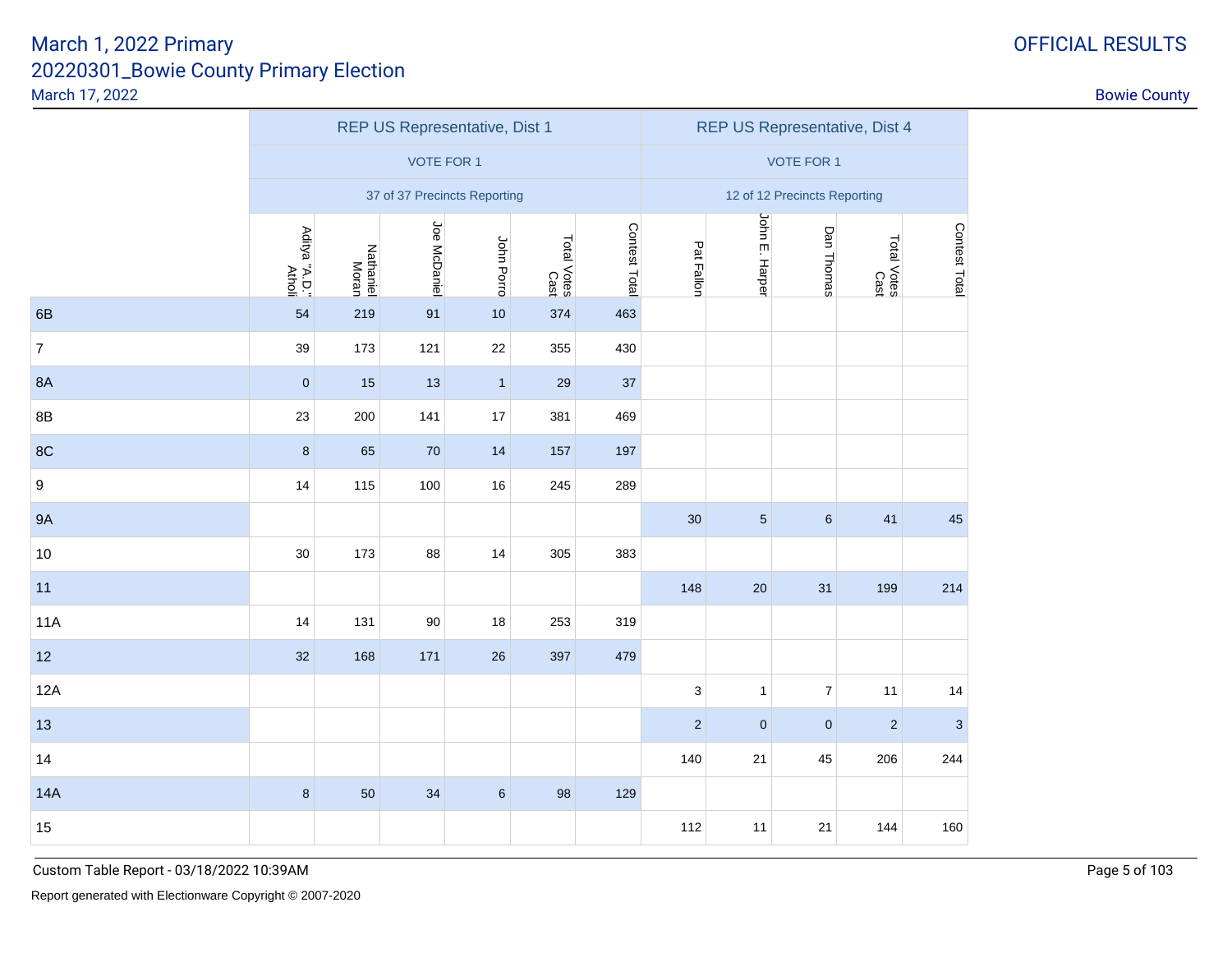| <b>OFFICIAL RESULTS</b> |
|-------------------------|
|-------------------------|

|            |                         |                    |                   | REP US Representative, Dist 1 |                     |               | REP US Representative, Dist 4 |                         |                              |                     |               |  |
|------------|-------------------------|--------------------|-------------------|-------------------------------|---------------------|---------------|-------------------------------|-------------------------|------------------------------|---------------------|---------------|--|
|            |                         |                    | <b>VOTE FOR 1</b> |                               |                     |               |                               |                         | <b>VOTE FOR 1</b>            |                     |               |  |
|            |                         |                    |                   | 37 of 37 Precincts Reporting  |                     |               |                               |                         | 12 of 12 Precincts Reporting |                     |               |  |
|            | Aditya "A.D."<br>Atholi | Nathaniel<br>Moran | Joe McDaniel      | John Porro                    | Total Votes<br>Cast | Contest Total | Pat Fallon                    | John E. Harper          | Dan Thomas                   | Total Votes<br>Cast | Contest Total |  |
| 16         | $\boldsymbol{9}$        | 99                 | 53                | $\bf{8}$                      | 169                 | 204           |                               |                         |                              |                     |               |  |
| 16A        |                         |                    |                   |                               |                     |               | 13                            | $\pmb{0}$               | $\pmb{0}$                    | 13                  | 16            |  |
| 17         | 16                      | 120                | 101               | 12                            | 249                 | 324           |                               |                         |                              |                     |               |  |
| 18         | 22                      | 180                | 120               | 15                            | 337                 | 440           |                               |                         |                              |                     |               |  |
| <b>18A</b> |                         |                    |                   |                               |                     |               | 11                            | $\overline{\mathbf{4}}$ | $\mathbf{3}$                 | 18                  | 19            |  |
| 19         | $\,6\,$                 | 81                 | 86                | 6                             | 179                 | 221           |                               |                         |                              |                     |               |  |
| $20\,$     |                         |                    |                   |                               |                     |               | 43                            | $9\,$                   | $\bf 8$                      | 60                  | 69            |  |
| 20A        | $\overline{c}$          | $\bf8$             | 11                | $\sqrt{2}$                    | 23                  | 29            |                               |                         |                              |                     |               |  |
| 21         |                         |                    |                   |                               |                     |               | 28                            | $\sqrt{3}$              | $\sqrt{5}$                   | 36                  | 42            |  |
| 22         | $\mathsf{O}\xspace$     | 11                 | 23                | $\mathbf{1}$                  | 35                  | 47            |                               |                         |                              |                     |               |  |
| 22A        |                         |                    |                   |                               |                     |               | 28                            | $\mathbf{1}$            | $\mathbf{1}$                 | 30                  | 35            |  |
| 24         | $\mathbf 5$             | 43                 | 52                | $\boldsymbol{7}$              | 107                 | 131           |                               |                         |                              |                     |               |  |
| 25         | 14                      | 82                 | 85                | $10$                          | 191                 | 256           |                               |                         |                              |                     |               |  |
| 27         | 10                      | 50                 | 55                | $\mathbf{3}$                  | 118                 | 156           |                               |                         |                              |                     |               |  |
| 28         | 11                      | 63                 | $72\,$            | $6\phantom{.}$                | 152                 | 197           |                               |                         |                              |                     |               |  |
| 29         | $\,6$                   | 27                 | 29                | 5                             | 67                  | $\bf 79$      |                               |                         |                              |                     |               |  |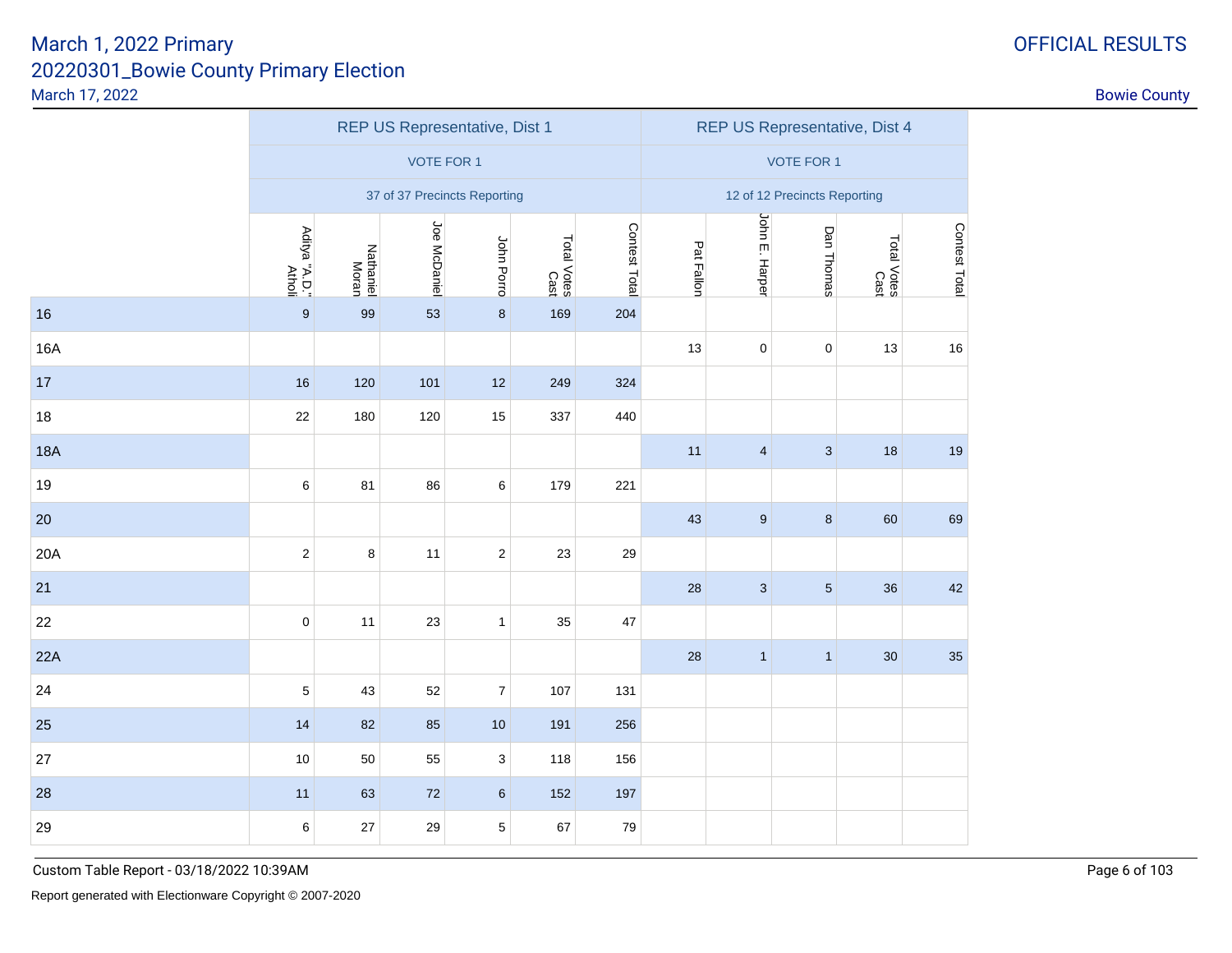|        |                            |                    |                        | REP US Representative, Dist 1 |                              |                   | REP US Representative, Dist 4 |                      |               |                        |                  |  |  |
|--------|----------------------------|--------------------|------------------------|-------------------------------|------------------------------|-------------------|-------------------------------|----------------------|---------------|------------------------|------------------|--|--|
|        |                            |                    | <b>VOTE FOR 1</b>      |                               |                              | <b>VOTE FOR 1</b> |                               |                      |               |                        |                  |  |  |
|        |                            |                    |                        | 37 of 37 Precincts Reporting  | 12 of 12 Precincts Reporting |                   |                               |                      |               |                        |                  |  |  |
|        | Aditya<br>"A.D."<br>Atholi | Nathaniel<br>Moran | Joe<br><b>McDaniel</b> | John<br>Porro                 | <b>Dial</b><br>Votes<br>Cast | Contest<br>Total  | Pat Fallon                    | John<br>ŢΠ<br>Harper | Dan<br>Thomas | Total<br>Votes<br>Cast | Contest<br>Total |  |  |
| 30     |                            |                    |                        |                               |                              |                   | 269                           | 49                   | 43            | 361                    | 397              |  |  |
| Totals | 467                        | 2,885              | 2,057                  | 301                           | 5,710                        | 7,055             | 827                           | 124                  | 170           | 1,121                  | 1,258            |  |  |

# OFFICIAL RESULTS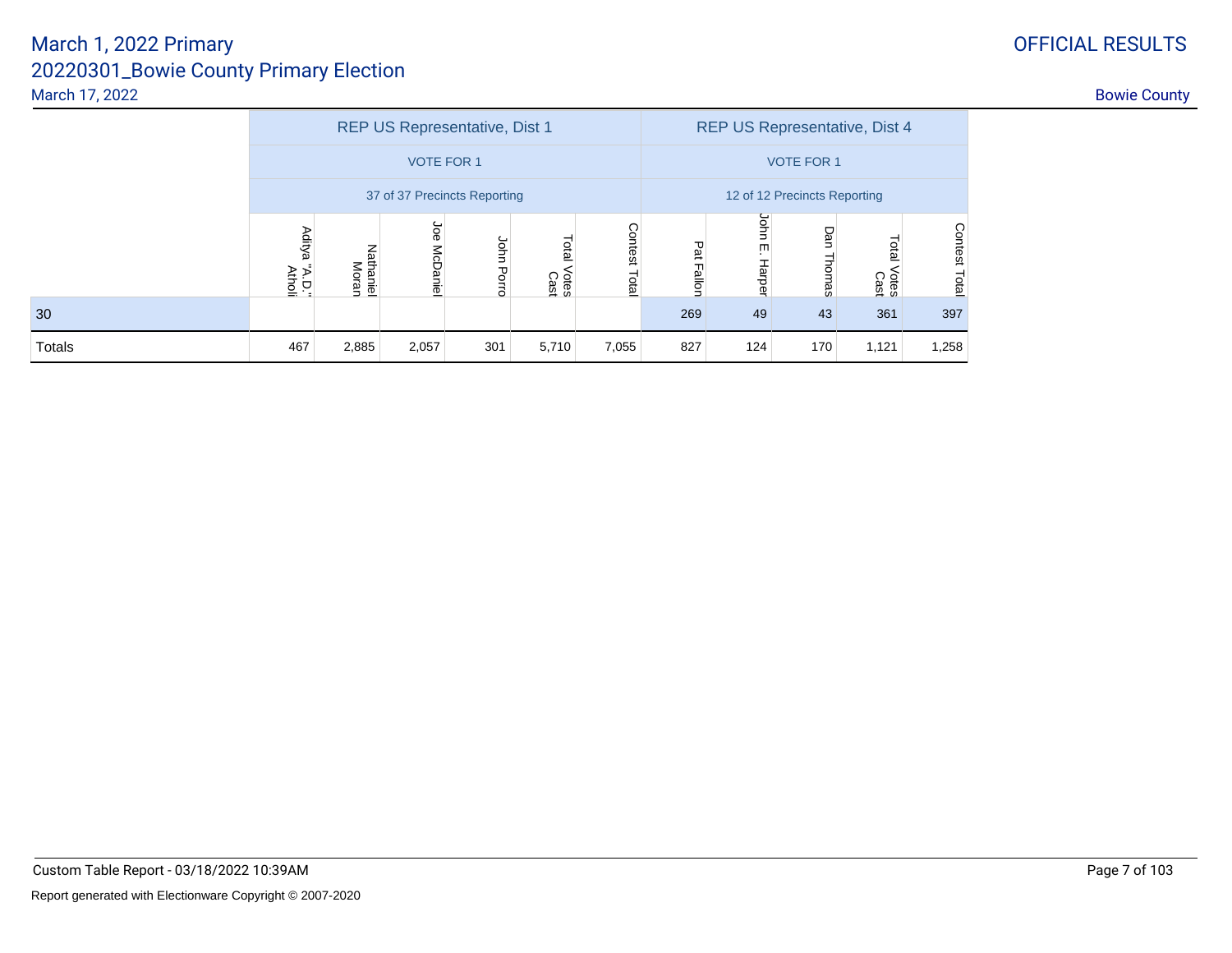|               | <b>REP Governor</b>       |                         |                         |              |                              |                           |                |                     |                     |                  |  |  |  |
|---------------|---------------------------|-------------------------|-------------------------|--------------|------------------------------|---------------------------|----------------|---------------------|---------------------|------------------|--|--|--|
|               |                           |                         |                         |              | <b>VOTE FOR 1</b>            |                           |                |                     |                     |                  |  |  |  |
|               |                           |                         |                         |              | 49 of 49 Precincts Reporting |                           |                |                     |                     |                  |  |  |  |
|               | Danny<br>Harrison         | Kandy Kaye<br>Horn      | Allen B. West           | Greg Abbott  | Don Huffines                 | <b>Chad Prather</b>       | Paul Belew     | <b>Rick Perry</b>   | Total Votes<br>Cast | Contest Total    |  |  |  |
| 1A            | $\pmb{0}$                 | $\pmb{0}$               | $\overline{c}$          | $17$         | $\mathbf{1}$                 | $\pmb{0}$                 | $\pmb{0}$      | $\mathbf{1}$        | 21                  | 21               |  |  |  |
| 1B            | $\mathbf{1}$              | $\pmb{0}$               | $\overline{7}$          | 27           | $\overline{\mathbf{c}}$      | $\ensuremath{\mathsf{3}}$ | $\mathbf 0$    | $\mathsf{O}\xspace$ | 40                  | 42               |  |  |  |
| 2A            | $\pmb{0}$                 | $\pmb{0}$               | $\overline{\mathbf{4}}$ | 31           | 3                            | $\pmb{0}$                 | $\pmb{0}$      | $\mathbf{1}$        | 39                  | 39               |  |  |  |
| 2B            | $\pmb{0}$                 | $\pmb{0}$               | 0                       | 8            | 1                            | $\overline{\mathbf{4}}$   | $\pmb{0}$      | 0                   | 13                  | 13               |  |  |  |
| 2C            | $\pmb{0}$                 | $\pmb{0}$               | $\overline{c}$          | $\,6\,$      | $\mathbf{1}$                 | $\pmb{0}$                 | $\pmb{0}$      | $\pmb{0}$           | $\boldsymbol{9}$    | $\boldsymbol{9}$ |  |  |  |
| 2D            | $\pmb{0}$                 | $\pmb{0}$               | $\mathbf{1}$            | $\mathbf{1}$ | $\mathbf 0$                  | $\pmb{0}$                 | $\pmb{0}$      | 0                   | $\overline{c}$      | $\sqrt{2}$       |  |  |  |
| 3A            | $\pmb{0}$                 | $\overline{\mathbf{4}}$ | 16                      | 117          | 16                           | $\sqrt{5}$                | $\pmb{0}$      | $\,6\,$             | 164                 | 165              |  |  |  |
| $3\mathsf{B}$ | $\mathbf{1}$              | $\mathbf{1}$            | 10                      | 39           | $\mathbf 5$                  | $\sqrt{2}$                | $\mathbf{1}$   | $\mathbf{1}$        | 60                  | 62               |  |  |  |
| 4A            | $\mathbf{1}$              | $\pmb{0}$               | $\bf 8$                 | 37           | $\mathbf{3}$                 | $\sqrt{5}$                | $\pmb{0}$      | $\pmb{0}$           | 54                  | 54               |  |  |  |
| 4B            | $\mathbf{1}$              | $\mathbf{1}$            | 23                      | 112          | $10$                         | $\mathbf 5$               | $\pmb{0}$      | 6                   | 158                 | 158              |  |  |  |
| 4C            | $\mathbf{1}$              | $\sqrt{2}$              | 12                      | 41           | 3                            | $\mathbf{1}$              | $\pmb{0}$      | $\mathbf{1}$        | 61                  | 62               |  |  |  |
| 4D            | $\pmb{0}$                 | $\pmb{0}$               | 0                       | 4            | 1                            | $\pmb{0}$                 | $\pmb{0}$      | 0                   | 5                   | 5                |  |  |  |
| 5A            | $\pmb{0}$                 | $\pmb{0}$               | $\overline{2}$          | 17           | $\overline{2}$               | $\pmb{0}$                 | $\pmb{0}$      | $\pmb{0}$           | 21                  | 21               |  |  |  |
| $5\mathsf{B}$ | $\pmb{0}$                 | $\pmb{0}$               | $\pmb{0}$               | $\pmb{0}$    | 0                            | $\pmb{0}$                 | $\pmb{0}$      | $\pmb{0}$           | $\mathbf 0$         | $\pmb{0}$        |  |  |  |
| 5C            | $\ensuremath{\mathsf{3}}$ | $\boldsymbol{7}$        | 85                      | 601          | 43                           | 13                        | $\overline{2}$ | 14                  | 768                 | 776              |  |  |  |
| 6A            | $\ensuremath{\mathsf{3}}$ | $\overline{\mathbf{4}}$ | 47                      | 253          | 22                           | $\overline{\mathbf{4}}$   | $\mathbf 2$    | 6                   | 341                 | 347              |  |  |  |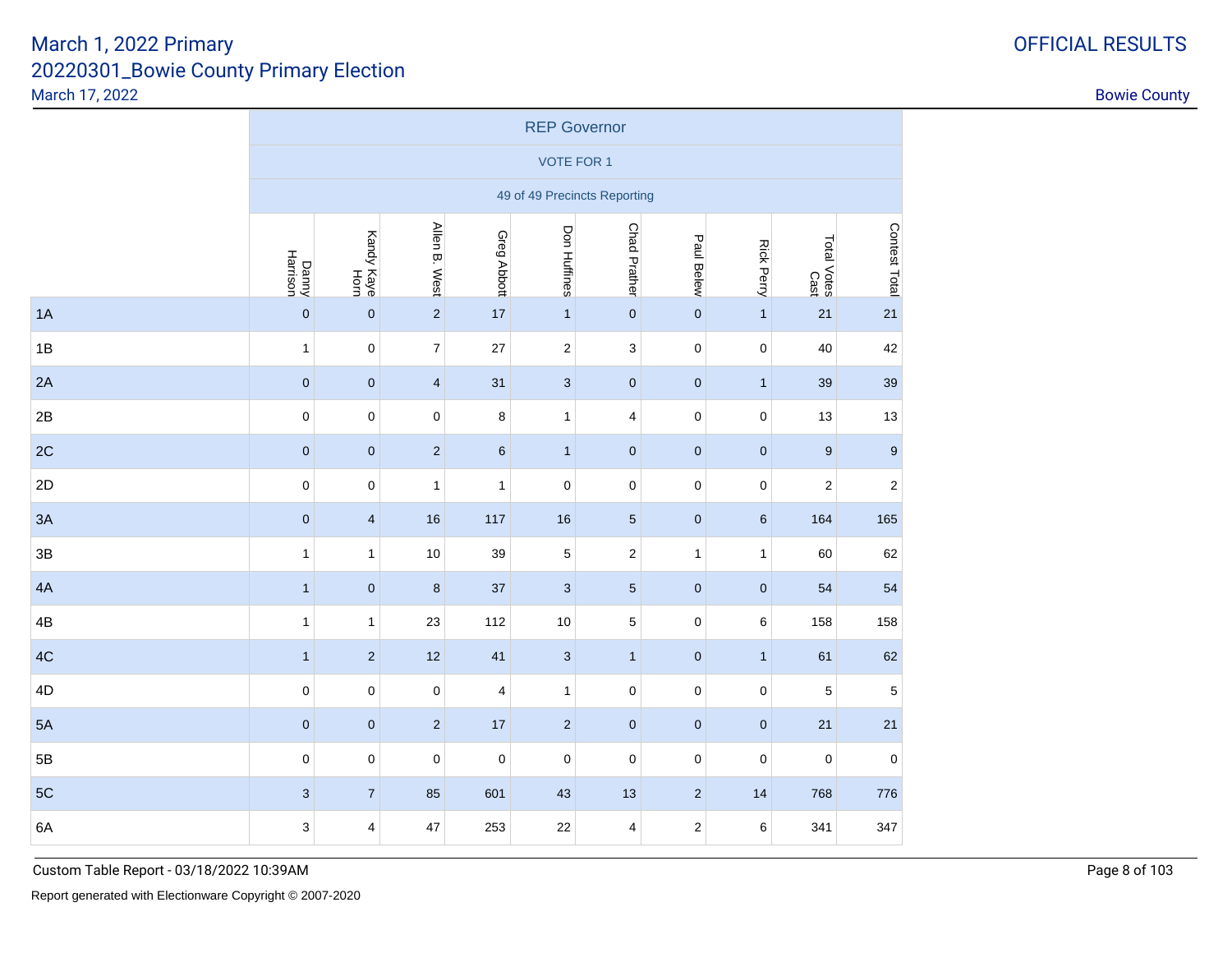|                  | <b>REP Governor</b>       |                         |                |                           |                              |                         |                         |                   |                     |               |  |  |  |
|------------------|---------------------------|-------------------------|----------------|---------------------------|------------------------------|-------------------------|-------------------------|-------------------|---------------------|---------------|--|--|--|
|                  |                           |                         |                |                           | <b>VOTE FOR 1</b>            |                         |                         |                   |                     |               |  |  |  |
|                  |                           |                         |                |                           | 49 of 49 Precincts Reporting |                         |                         |                   |                     |               |  |  |  |
|                  | Danny<br>Harrison         | Kandy Kaye<br>Horn      | Allen B. West  | Greg Abbott               | Don Huffines                 | <b>Chad Prather</b>     | Paul Belew              | <b>Rick Perry</b> | Total Votes<br>Cast | Contest Total |  |  |  |
| 6B               | $\pmb{0}$                 | $\overline{5}$          | 67             | 316                       | 34                           | 12                      | $\mathbf{1}$            | 14                | 449                 | 463           |  |  |  |
| $\overline{7}$   | $\mathbf{1}$              | $\mathbf 0$             | 79             | 280                       | 38                           | 13                      | $\overline{\mathbf{4}}$ | 13                | 428                 | 430           |  |  |  |
| 8A               | $\pmb{0}$                 | $\pmb{0}$               | $\overline{2}$ | 30                        | $\mathbf{3}$                 | $\mathbf{1}$            | $\pmb{0}$               | $\mathbf{1}$      | 37                  | 37            |  |  |  |
| 8B               | $\mathbf 0$               | $\boldsymbol{2}$        | 47             | 358                       | 30                           | 18                      | $\mathsf 0$             | 11                | 466                 | 469           |  |  |  |
| 8C               | $\mathbf{1}$              | $\mathbf{1}$            | 26             | 149                       | $\overline{5}$               | $\sqrt{7}$              | $\pmb{0}$               | $\overline{7}$    | 196                 | 197           |  |  |  |
| $\boldsymbol{9}$ | $\pmb{0}$                 | $\pmb{0}$               | 36             | 215                       | 19                           | 11                      | $\mathbf{1}$            | 6                 | 288                 | 289           |  |  |  |
| <b>9A</b>        | $\pmb{0}$                 | $\pmb{0}$               | 9              | 34                        | $\pmb{0}$                    | $\overline{2}$          | $\mathbf 0$             | $\mathbf 0$       | 45                  | 45            |  |  |  |
| 10               | $\ensuremath{\mathsf{3}}$ | 4                       | 47             | 281                       | 29                           | $\boldsymbol{7}$        | $\mathbf{1}$            | 9                 | 381                 | 383           |  |  |  |
| 11               | $\pmb{0}$                 | $\mathbf{1}$            | $30\,$         | 156                       | 12                           | 11                      | $\pmb{0}$               | $\overline{4}$    | 214                 | 214           |  |  |  |
| <b>11A</b>       | $\mathbf{1}$              | 0                       | 38             | 247                       | 16                           | $\boldsymbol{7}$        | $\pmb{0}$               | 6                 | 315                 | 319           |  |  |  |
| 12               | $\sqrt{2}$                | $\overline{\mathbf{4}}$ | 63             | 347                       | 31                           | 22                      | $\pmb{0}$               | $\sqrt{3}$        | 472                 | 479           |  |  |  |
| 12A              | $\pmb{0}$                 | $\pmb{0}$               | $\mathbf{1}$   | 4                         | 4                            | $\overline{\mathbf{4}}$ | $\pmb{0}$               | $\mathbf{1}$      | 14                  | 14            |  |  |  |
| 13               | $\pmb{0}$                 | $\pmb{0}$               | $\pmb{0}$      | $\ensuremath{\mathsf{3}}$ | $\pmb{0}$                    | $\pmb{0}$               | $\pmb{0}$               | $\pmb{0}$         | $\sqrt{3}$          | $\sqrt{3}$    |  |  |  |
| 14               | $\mathbf{1}$              | $\pmb{0}$               | 35             | 159                       | 22                           | 12                      | $\pmb{0}$               | 10                | 239                 | 244           |  |  |  |
| <b>14A</b>       | $\sqrt{2}$                | $\pmb{0}$               | 18             | 89                        | 11                           | $\,6\,$                 | $\pmb{0}$               | $\mathbf{1}$      | 127                 | 129           |  |  |  |
| 15               | $\mathbf{1}$              | $\mathbf 0$             | 12             | 126                       | $16\,$                       | $\pmb{4}$               | $\mathbf 0$             | $\mathbf{1}$      | 160                 | 160           |  |  |  |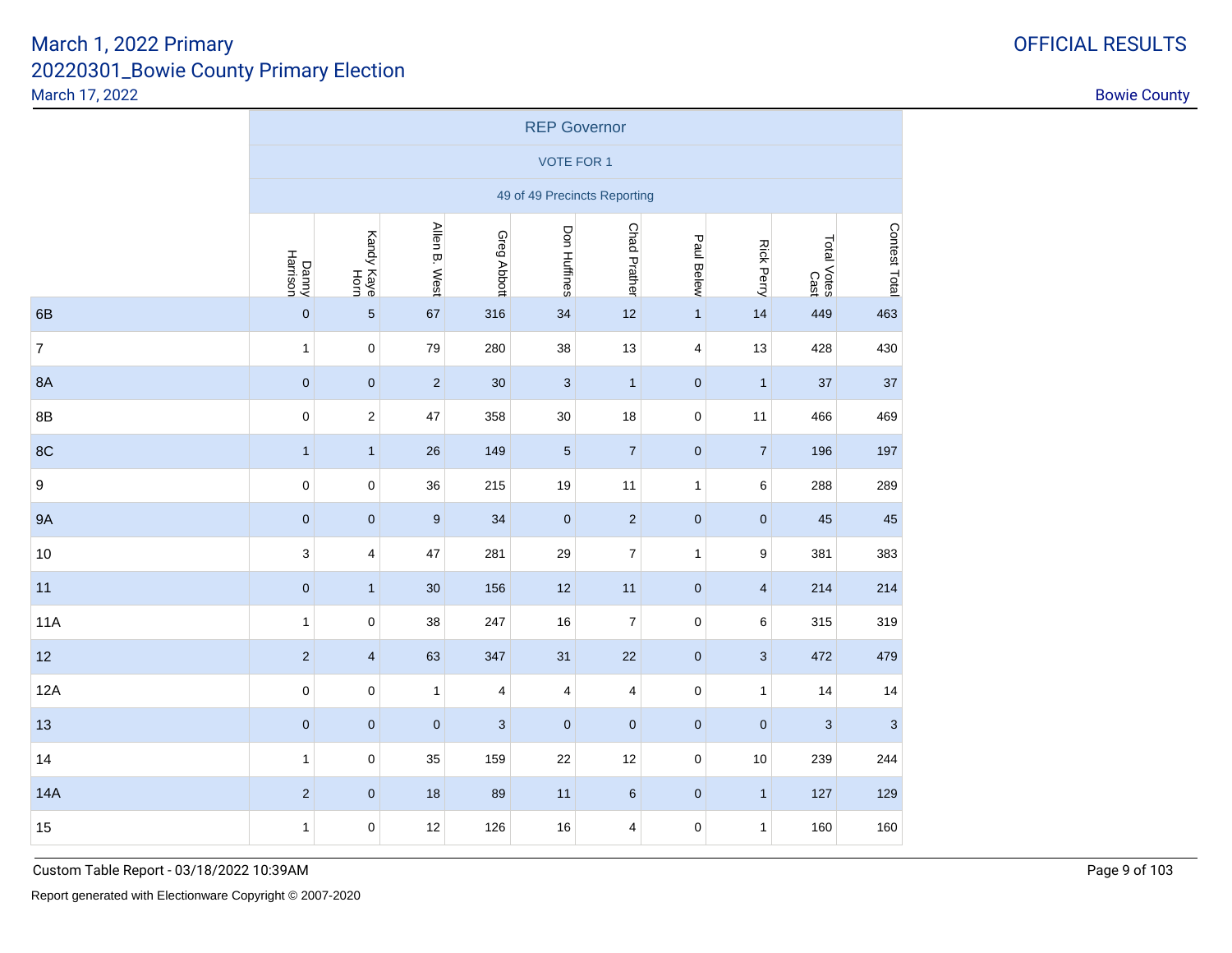|            | <b>REP Governor</b>       |                    |                |                  |                  |                              |              |                         |                     |               |  |  |  |
|------------|---------------------------|--------------------|----------------|------------------|------------------|------------------------------|--------------|-------------------------|---------------------|---------------|--|--|--|
|            | <b>VOTE FOR 1</b>         |                    |                |                  |                  |                              |              |                         |                     |               |  |  |  |
|            |                           |                    |                |                  |                  | 49 of 49 Precincts Reporting |              |                         |                     |               |  |  |  |
|            | Danny<br>Harrison         | Kandy Kaye<br>Horn | Allen B. West  | Greg Abbott      | Don Huffines     | <b>Chad Prather</b>          | Paul Belew   | <b>Rick Perry</b>       | Total Votes<br>Cast | Contest Total |  |  |  |
| 16         | $\overline{1}$            | $\mathbf{1}$       | 22             | 132              | 21               | 22                           | $\mathbf{1}$ | $\overline{\mathbf{4}}$ | 204                 | 204           |  |  |  |
| 16A        | $\mathbf 0$               | $\mathbf 0$        | $\overline{c}$ | 10               | $\mathsf 0$      | $\ensuremath{\mathsf{3}}$    | $\mathbf 0$  | $\mathbf{1}$            | 16                  | 16            |  |  |  |
| 17         | $\mathbf{1}$              | $\mathbf{1}$       | 40             | 238              | 26               | 12                           | $\mathbf{1}$ | $\overline{\mathbf{4}}$ | 323                 | 324           |  |  |  |
| 18         | $\mathbf{1}$              | $\mathbf{1}$       | 45             | 332              | 30               | 14                           | $\mathbf 0$  | 11                      | 434                 | 440           |  |  |  |
| <b>18A</b> | $\pmb{0}$                 | $\pmb{0}$          | $\, 6$         | $\boldsymbol{9}$ | $\mathbf{1}$     | $\sqrt{2}$                   | $\pmb{0}$    | $\pmb{0}$               | 18                  | 19            |  |  |  |
| 19         | $\mathbf{1}$              | $\pmb{0}$          | 24             | 174              | $\overline{7}$   | $\boldsymbol{9}$             | $\mathsf 0$  | 6                       | 221                 | 221           |  |  |  |
| 20         | $\sqrt{3}$                | $\pmb{0}$          | $\overline{5}$ | 54               | $\overline{c}$   | $\sqrt{5}$                   | $\pmb{0}$    | $\mathbf{0}$            | 69                  | 69            |  |  |  |
| 20A        | $\mathbf 0$               | $\pmb{0}$          | 4              | 18               | 4                | $\mathbf{1}$                 | $\pmb{0}$    | $\mathbf{1}$            | 28                  | 29            |  |  |  |
| 21         | $\mathbf{0}$              | $\pmb{0}$          | $\overline{c}$ | 34               | $\pmb{0}$        | $\mathbf 0$                  | $\mathbf{1}$ | $\overline{4}$          | 41                  | 42            |  |  |  |
| 22         | $\pmb{0}$                 | $\pmb{0}$          | 8              | 35               | 0                | $\sqrt{2}$                   | $\pmb{0}$    | $\mathbf{1}$            | 46                  | $47\,$        |  |  |  |
| 22A        | $\pmb{0}$                 | $\pmb{0}$          | $\mathbf{3}$   | 30               | $\mathbf{1}$     | $\mathbf{1}$                 | $\pmb{0}$    | $\pmb{0}$               | 35                  | 35            |  |  |  |
| 24         | $\ensuremath{\mathsf{3}}$ | $\pmb{0}$          | 14             | 100              | 5                | 8                            | $\pmb{0}$    | $\mathbf{1}$            | 131                 | 131           |  |  |  |
| 25         | $\pmb{0}$                 | $\mathbf{1}$       | $16\,$         | 199              | 16               | 13                           | $\pmb{0}$    | $\,6\,$                 | 251                 | 256           |  |  |  |
| 27         | $\mathbf 0$               | $\pmb{0}$          | 18             | 116              | $\boldsymbol{7}$ | $\boldsymbol{9}$             | $\mathbf 0$  | $\overline{\mathbf{4}}$ | 154                 | 156           |  |  |  |
| 28         | $\mathbf{1}$              | $\sqrt{2}$         | 25             | 137              | 16               | 10                           | $\mathbf{1}$ | $\overline{2}$          | 194                 | 197           |  |  |  |
| 29         | $\mathbf 0$               | $\mathbf{1}$       | 8              | 60               | 8                | $\mathbf{1}$                 | $\mathbf 0$  | $\mathbf{1}$            | 79                  | 79            |  |  |  |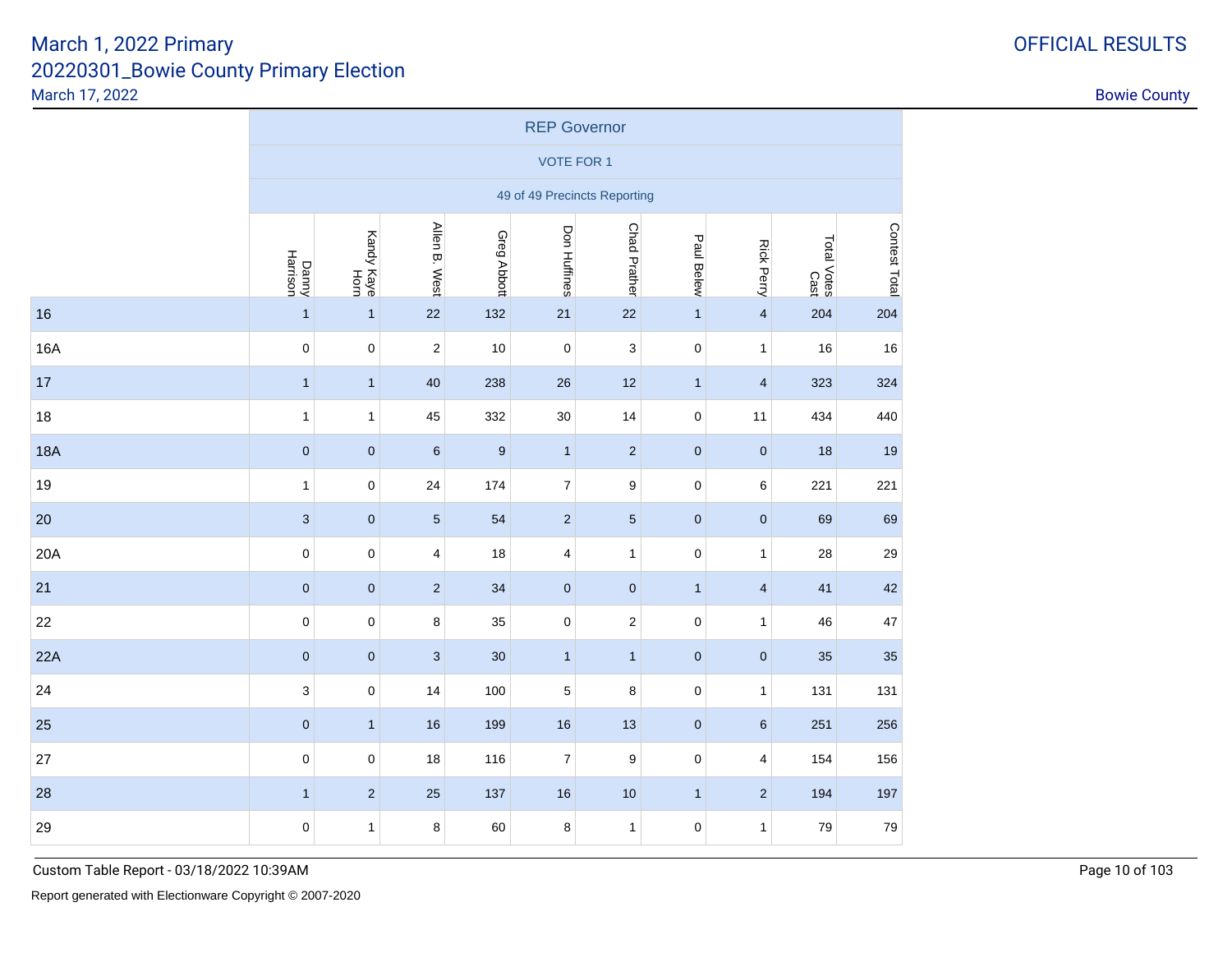|        |                              |                       |                           |             |              | <b>REP Governor</b> |            |                   |                        |                         |  |  |  |
|--------|------------------------------|-----------------------|---------------------------|-------------|--------------|---------------------|------------|-------------------|------------------------|-------------------------|--|--|--|
|        | <b>VOTE FOR 1</b>            |                       |                           |             |              |                     |            |                   |                        |                         |  |  |  |
|        | 49 of 49 Precincts Reporting |                       |                           |             |              |                     |            |                   |                        |                         |  |  |  |
|        | Danny<br>Harrison            | Kandy<br>Kaye<br>Horn | <b>Allen</b><br>Ţ<br>West | Greg Abbott | Don Huffines | <b>Chad Prather</b> | Paul Belew | <b>Rick Perry</b> | Total<br>Votes<br>Cast | <b>Contest</b><br>Total |  |  |  |
| 30     | 3                            |                       | 45                        | 295         | 22           | 20                  |            | $\overline{ }$    | 394                    | 397                     |  |  |  |
| Totals | 37                           | 44                    | 1,016                     | 6,078       | 549          | 311                 | 17         | 176               | 8,228                  | 8,313                   |  |  |  |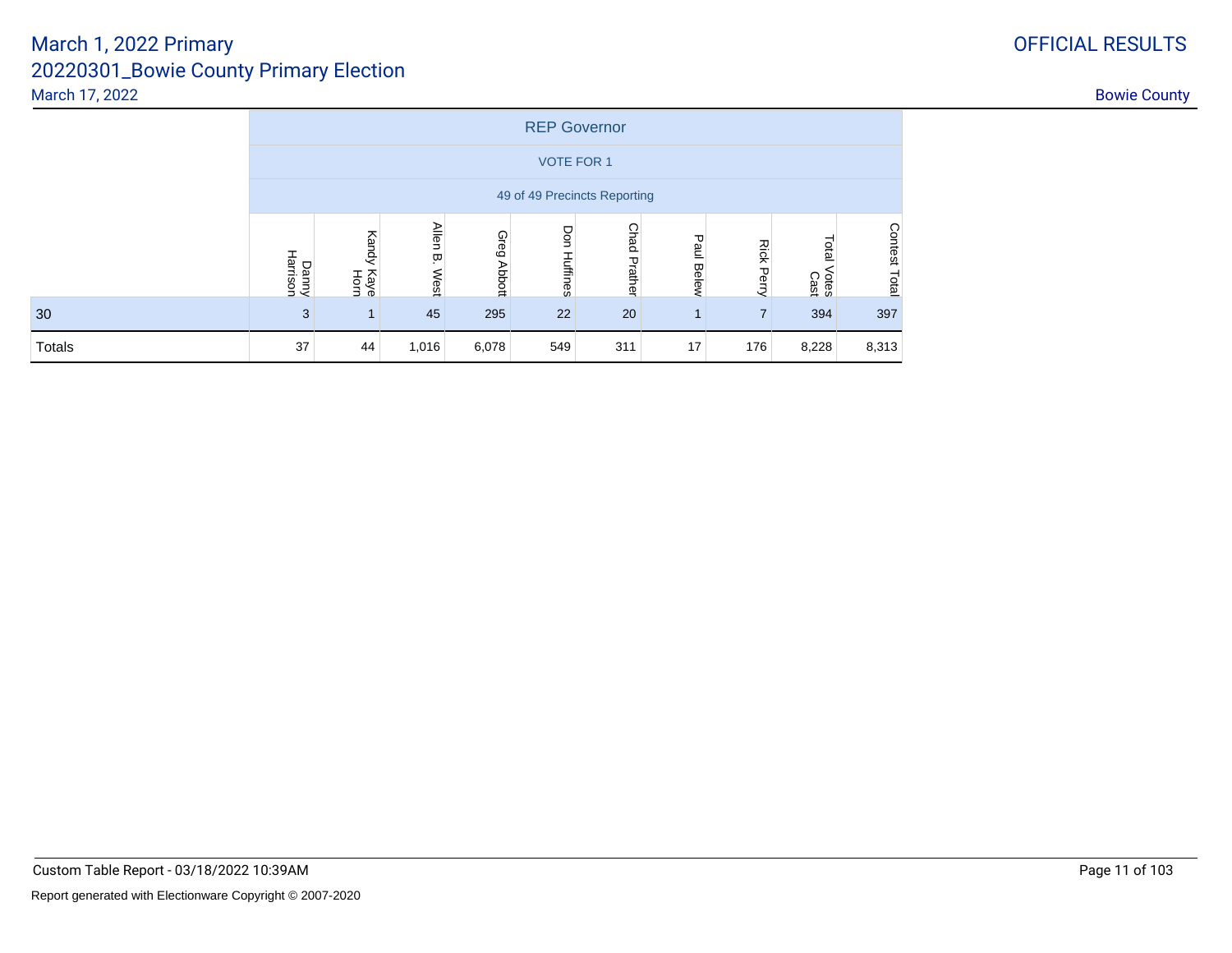|    | <b>REP Lieutenant Governor</b> |                  |                |                   |                              |                         |                            |                  |  |  |  |  |  |
|----|--------------------------------|------------------|----------------|-------------------|------------------------------|-------------------------|----------------------------|------------------|--|--|--|--|--|
|    |                                |                  |                | <b>VOTE FOR 1</b> |                              |                         |                            |                  |  |  |  |  |  |
|    |                                |                  |                |                   | 49 of 49 Precincts Reporting |                         |                            |                  |  |  |  |  |  |
|    | Dan Patrick                    | Daniel Miller    | Zach Vance     | Aaron Sorrells    | Todd M. Bullis               | Trayce<br>Bradford      | Total Votes<br>Total Votes | Contest Total    |  |  |  |  |  |
| 1A | 18                             | $\mathbf{1}$     | $\pmb{0}$      | $\mathbf{1}$      | $\pmb{0}$                    | $\mathbf{1}$            | 21                         | 21               |  |  |  |  |  |
| 1B | 28                             | $\sqrt{5}$       | $\mathbf{1}$   | $\sqrt{2}$        | $\pmb{0}$                    | 1                       | 37                         | 42               |  |  |  |  |  |
| 2A | 25                             | $\sqrt{5}$       | $\pmb{0}$      | $\sqrt{2}$        | $\pmb{0}$                    | $\pmb{0}$               | 32                         | 39               |  |  |  |  |  |
| 2B | $\bf 8$                        | $\mathbf{1}$     | $\mathbf 0$    | $\mathbf{1}$      | $\pmb{0}$                    | $\mathbf 2$             | 12                         | 13               |  |  |  |  |  |
| 2C | $\overline{7}$                 | $\mathbf{1}$     | $\pmb{0}$      | $\pmb{0}$         | $\pmb{0}$                    | $\mathbf{1}$            | $\boldsymbol{9}$           | $\boldsymbol{9}$ |  |  |  |  |  |
| 2D | $\mathbf 2$                    | $\mathbf 0$      | $\mathbf 0$    | $\pmb{0}$         | $\pmb{0}$                    | $\pmb{0}$               | $\sqrt{2}$                 | $\sqrt{2}$       |  |  |  |  |  |
| 3A | 122                            | $\boldsymbol{9}$ | $\bf 8$        | $\boldsymbol{7}$  | $\sqrt{2}$                   | $\boldsymbol{7}$        | 155                        | 165              |  |  |  |  |  |
| 3B | 42                             | $\sqrt{5}$       | $\overline{5}$ | $\mathbf{1}$      | $\pmb{0}$                    | 3                       | 56                         | 62               |  |  |  |  |  |
| 4A | 35                             | $\sqrt{7}$       | $\sqrt{2}$     | $\sqrt{5}$        | $\pmb{0}$                    | $\mathbf{1}$            | 50                         | 54               |  |  |  |  |  |
| 4B | 103                            | 14               | $\sqrt{5}$     | 9                 | 4                            | $\overline{\mathbf{7}}$ | 142                        | 158              |  |  |  |  |  |
| 4C | 49                             | $\sqrt{2}$       | $\sqrt{2}$     | $\mathbf{1}$      | $\pmb{0}$                    | $\overline{\mathbf{4}}$ | 58                         | 62               |  |  |  |  |  |
| 4D | 4                              | $\mathbf 0$      | $\mathsf 0$    | $\pmb{0}$         | $\mathbf 0$                  | $\mathbf{1}$            | $\sqrt{5}$                 | $\mathbf 5$      |  |  |  |  |  |
| 5A | 13                             | $\pmb{0}$        | $\pmb{0}$      | $\pmb{0}$         | $\ensuremath{\mathsf{3}}$    | $\sqrt{2}$              | 18                         | 21               |  |  |  |  |  |
| 5B | $\pmb{0}$                      | $\pmb{0}$        | $\pmb{0}$      | $\pmb{0}$         | $\mathbf 0$                  | $\pmb{0}$               | $\pmb{0}$                  | $\pmb{0}$        |  |  |  |  |  |
| 5C | 569                            | 48               | 24             | 30                | $\overline{7}$               | 33                      | 711                        | 776              |  |  |  |  |  |
| 6A | 252                            | 24               | $\sqrt{5}$     | 10                | 6                            | 19                      | 316                        | 347              |  |  |  |  |  |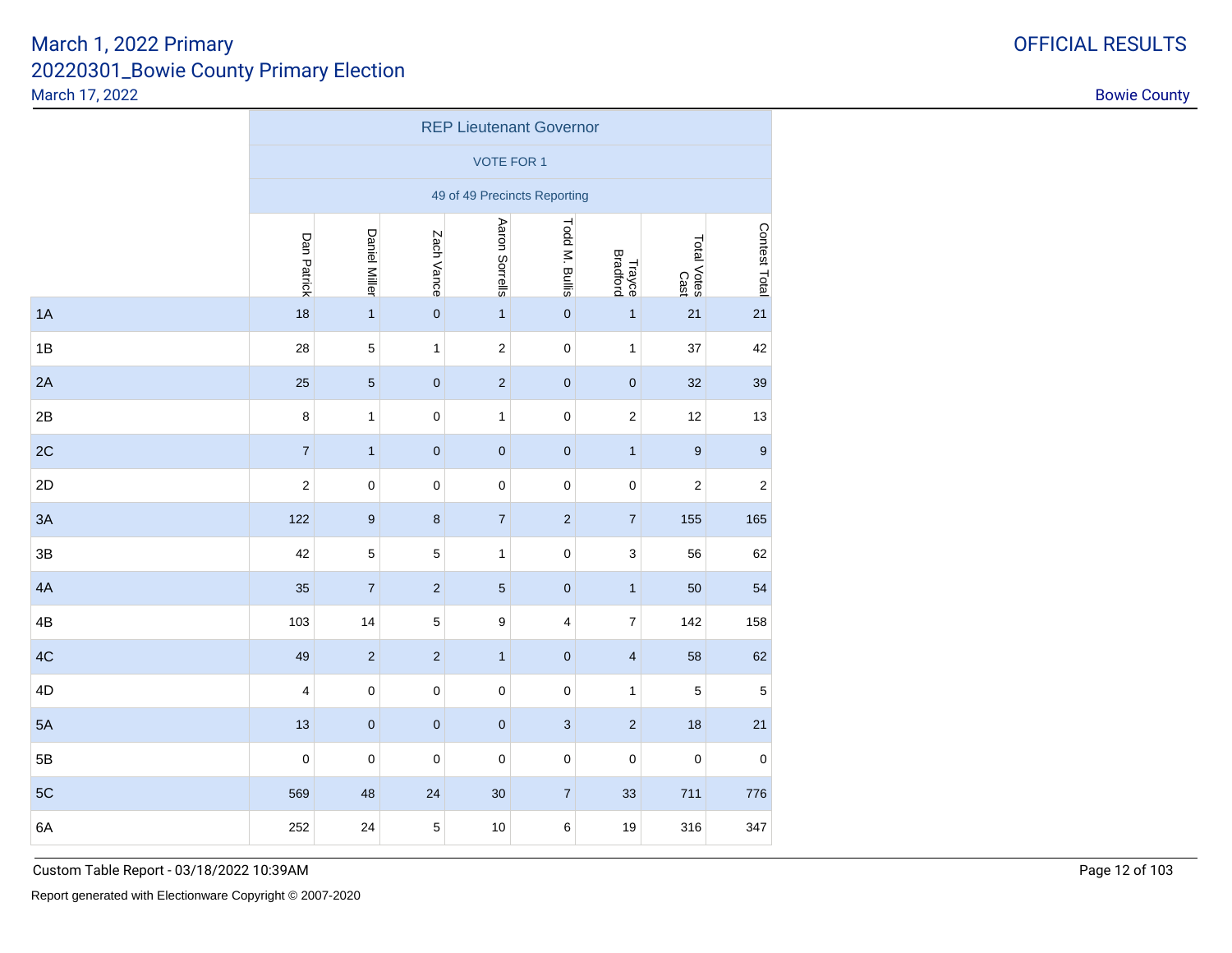|            | <b>REP Lieutenant Governor</b> |                      |                         |                         |                              |                    |                     |               |  |  |  |  |  |
|------------|--------------------------------|----------------------|-------------------------|-------------------------|------------------------------|--------------------|---------------------|---------------|--|--|--|--|--|
|            |                                |                      |                         | <b>VOTE FOR 1</b>       |                              |                    |                     |               |  |  |  |  |  |
|            |                                |                      |                         |                         | 49 of 49 Precincts Reporting |                    |                     |               |  |  |  |  |  |
|            | Dan Patrick                    | <b>Daniel Miller</b> | Zach Vance              | Aaron Sorrells          | Todd M. Bullis               | Trayce<br>Bradford | Total Votes<br>Cast | Contest Total |  |  |  |  |  |
| 6B         | 332                            | 25                   | 18                      | 20                      | $\overline{5}$               | 13                 | 413                 | 463           |  |  |  |  |  |
| 7          | 281                            | 38                   | $\,8\,$                 | 17                      | 4                            | 37                 | 385                 | 430           |  |  |  |  |  |
| 8A         | 24                             | $\mathbf{3}$         | $\overline{2}$          | $\sqrt{3}$              | $\mathbf{1}$                 | $\mathbf 0$        | 33                  | 37            |  |  |  |  |  |
| 8B         | 327                            | 32                   | 13                      | 23                      | 4                            | 21                 | 420                 | 469           |  |  |  |  |  |
| 8C         | 119                            | 16                   | 11                      | $\sqrt{5}$              | $\sqrt{5}$                   | 11                 | 167                 | 197           |  |  |  |  |  |
| 9          | 195                            | 29                   | $\overline{\mathbf{4}}$ | 17                      | $\boldsymbol{7}$             | 17                 | 269                 | 289           |  |  |  |  |  |
| <b>9A</b>  | 40                             | $\pmb{0}$            | $\mathbf 0$             | $\pmb{0}$               | $\pmb{0}$                    | $\mathbf 0$        | 40                  | 45            |  |  |  |  |  |
| 10         | 280                            | 23                   | 11                      | 14                      | 4                            | 18                 | 350                 | 383           |  |  |  |  |  |
| 11         | 158                            | 16                   | $\sqrt{5}$              | 10                      | $\sqrt{2}$                   | 9                  | 200                 | 214           |  |  |  |  |  |
| <b>11A</b> | 237                            | 20                   | 4                       | $\boldsymbol{7}$        | 6                            | 14                 | 288                 | 319           |  |  |  |  |  |
| 12         | 335                            | 45                   | 14                      | 14                      | $\overline{5}$               | 18                 | 431                 | 479           |  |  |  |  |  |
| 12A        | 4                              | $\mathsf 3$          | $\sqrt{2}$              | $\pmb{0}$               | $\pmb{0}$                    | 3                  | 12                  | 14            |  |  |  |  |  |
| 13         | $\ensuremath{\mathsf{3}}$      | $\pmb{0}$            | $\pmb{0}$               | $\pmb{0}$               | $\pmb{0}$                    | $\pmb{0}$          | 3                   | 3             |  |  |  |  |  |
| 14         | 153                            | 24                   | 4                       | 9                       | $\boldsymbol{7}$             | 11                 | 208                 | 244           |  |  |  |  |  |
| <b>14A</b> | 85                             | $\overline{7}$       | $6\phantom{1}6$         | $\overline{\mathbf{4}}$ | $\overline{2}$               | 14                 | 118                 | 129           |  |  |  |  |  |
| 15         | 108                            | 16                   | $\sqrt{2}$              | $\boldsymbol{7}$        | 3                            | 8                  | 144                 | 160           |  |  |  |  |  |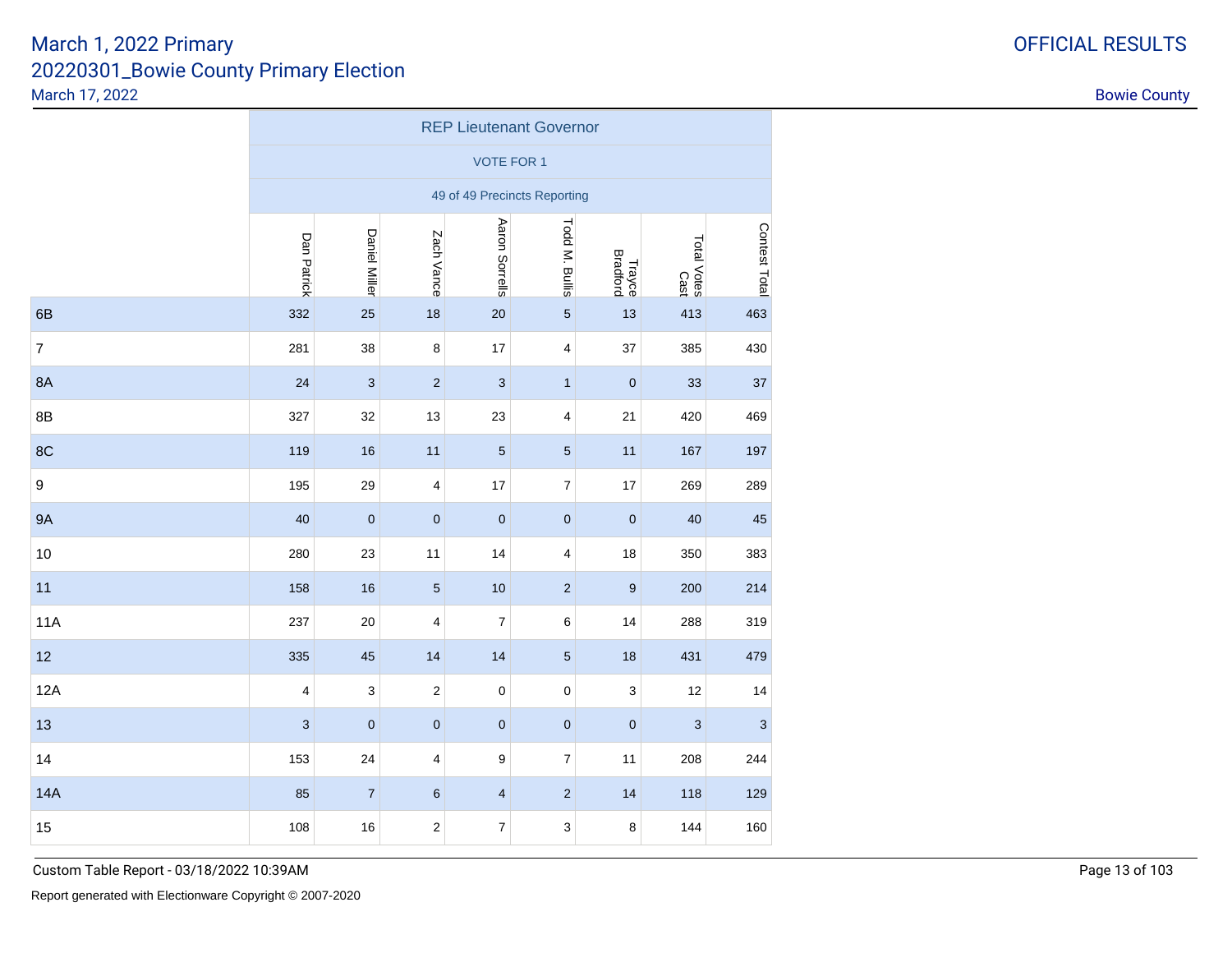|            | <b>REP Lieutenant Governor</b> |                      |                         |                           |                              |                    |                     |               |  |  |  |  |  |
|------------|--------------------------------|----------------------|-------------------------|---------------------------|------------------------------|--------------------|---------------------|---------------|--|--|--|--|--|
|            |                                |                      |                         | <b>VOTE FOR 1</b>         |                              |                    |                     |               |  |  |  |  |  |
|            |                                |                      |                         |                           | 49 of 49 Precincts Reporting |                    |                     |               |  |  |  |  |  |
|            | Dan Patrick                    | <b>Daniel Miller</b> | Zach Vance              | Aaron Sorrells            | Todd M. Bullis               | Trayce<br>Bradford | Total Votes<br>Cast | Contest Total |  |  |  |  |  |
| 16         | 137                            | 14                   | $\boldsymbol{9}$        | $\ensuremath{\mathsf{3}}$ | $\overline{\mathbf{4}}$      | 10                 | 177                 | 204           |  |  |  |  |  |
| 16A        | 9                              | 3                    | $\pmb{0}$               | $\pmb{0}$                 | $\pmb{0}$                    | $\pmb{0}$          | 12                  | 16            |  |  |  |  |  |
| 17         | 214                            | 25                   | $\boldsymbol{8}$        | 22                        | 5                            | 14                 | 288                 | 324           |  |  |  |  |  |
| 18         | 297                            | 25                   | 13                      | 22                        | $\overline{4}$               | 22                 | 383                 | 440           |  |  |  |  |  |
| <b>18A</b> | 13                             | $\sqrt{2}$           | $\mathbf{1}$            | $\mathbf{1}$              | $\pmb{0}$                    | $\pmb{0}$          | 17                  | 19            |  |  |  |  |  |
| 19         | 157                            | 17                   | 3                       | $\,6$                     | $\mathbf{1}$                 | 15                 | 199                 | 221           |  |  |  |  |  |
| 20         | 45                             | $\,6\,$              | $\overline{\mathbf{4}}$ | $\ensuremath{\mathsf{3}}$ | $\sqrt{3}$                   | $\mathbf{3}$       | 64                  | 69            |  |  |  |  |  |
| 20A        | 24                             | $\mathbf{1}$         | $\pmb{0}$               | $\mathbf{1}$              | $\sqrt{2}$                   | $\mathbf 0$        | 28                  | 29            |  |  |  |  |  |
| 21         | 33                             | $\overline{4}$       | $\mathbf{1}$            | $\pmb{0}$                 | $\bf{0}$                     | $\sqrt{2}$         | 40                  | 42            |  |  |  |  |  |
| 22         | 31                             | $\mathbf 5$          | $\pmb{0}$               | $\mathbf{1}$              | $\pmb{0}$                    | $\mathbf{1}$       | 38                  | 47            |  |  |  |  |  |
| 22A        | 28                             | $\sqrt{2}$           | $\mathbf{1}$            | $\pmb{0}$                 | $\pmb{0}$                    | $\mathbf{1}$       | 32                  | 35            |  |  |  |  |  |
| 24         | 96                             | $\boldsymbol{7}$     | $\mathbf{1}$            | $\boldsymbol{7}$          | 5                            | 1                  | 117                 | 131           |  |  |  |  |  |
| 25         | 175                            | 19                   | $\overline{7}$          | $\overline{7}$            | $\mathbf{3}$                 | 15                 | 226                 | 256           |  |  |  |  |  |
| 27         | 101                            | 11                   | $\mathbf{1}$            | 6                         | $\sqrt{2}$                   | 13                 | 134                 | 156           |  |  |  |  |  |
| 28         | 118                            | 25                   | $\,6$                   | 11                        | $\mathbf{1}$                 | $\boldsymbol{9}$   | 170                 | 197           |  |  |  |  |  |
| 29         | 54                             | 6                    | $\boldsymbol{2}$        | $\boldsymbol{2}$          | $\pmb{0}$                    | $\boldsymbol{7}$   | 71                  | 79            |  |  |  |  |  |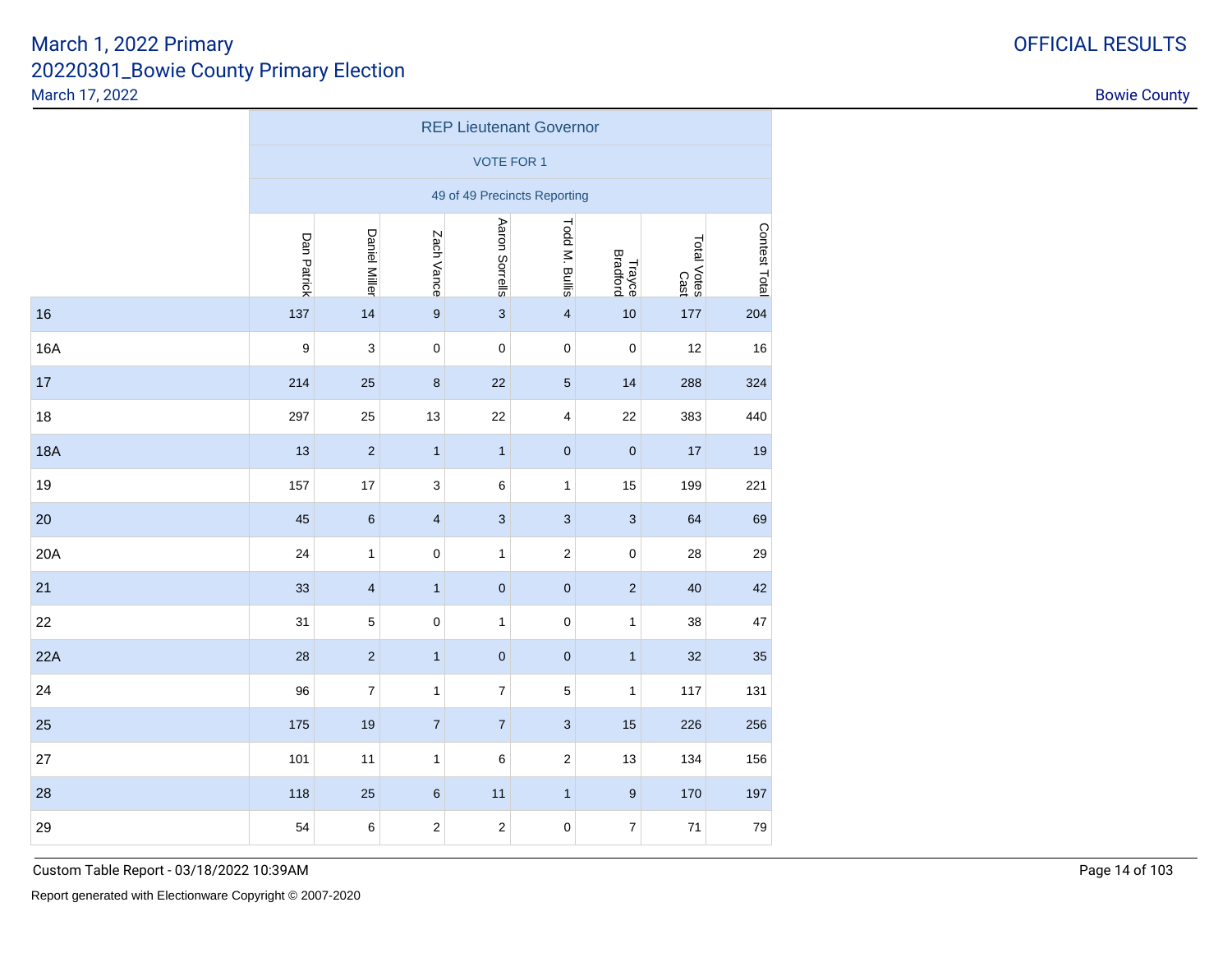|               |                                               |                      |               |                   | <b>REP Lieutenant Governor</b> |                    |                        |                         |  |  |  |  |
|---------------|-----------------------------------------------|----------------------|---------------|-------------------|--------------------------------|--------------------|------------------------|-------------------------|--|--|--|--|
|               | <b>VOTE FOR 1</b>                             |                      |               |                   |                                |                    |                        |                         |  |  |  |  |
|               | 49 of 49 Precincts Reporting                  |                      |               |                   |                                |                    |                        |                         |  |  |  |  |
|               | Dan<br>Patrick                                | <b>Daniel Miller</b> | Zach<br>Vance | Aaron<br>Sorrells | Todd M.<br>Bullis              | Trayce<br>Bradford | Total<br>Votes<br>Cast | <b>Contest</b><br>Total |  |  |  |  |
| 30            | 8<br>397<br>278<br>32<br>358<br>11<br>6<br>23 |                      |               |                   |                                |                    |                        |                         |  |  |  |  |
| <b>Totals</b> | 5,768                                         | 623                  | 224           | 319               | 113                            | 412                | 7,459                  | 8,313                   |  |  |  |  |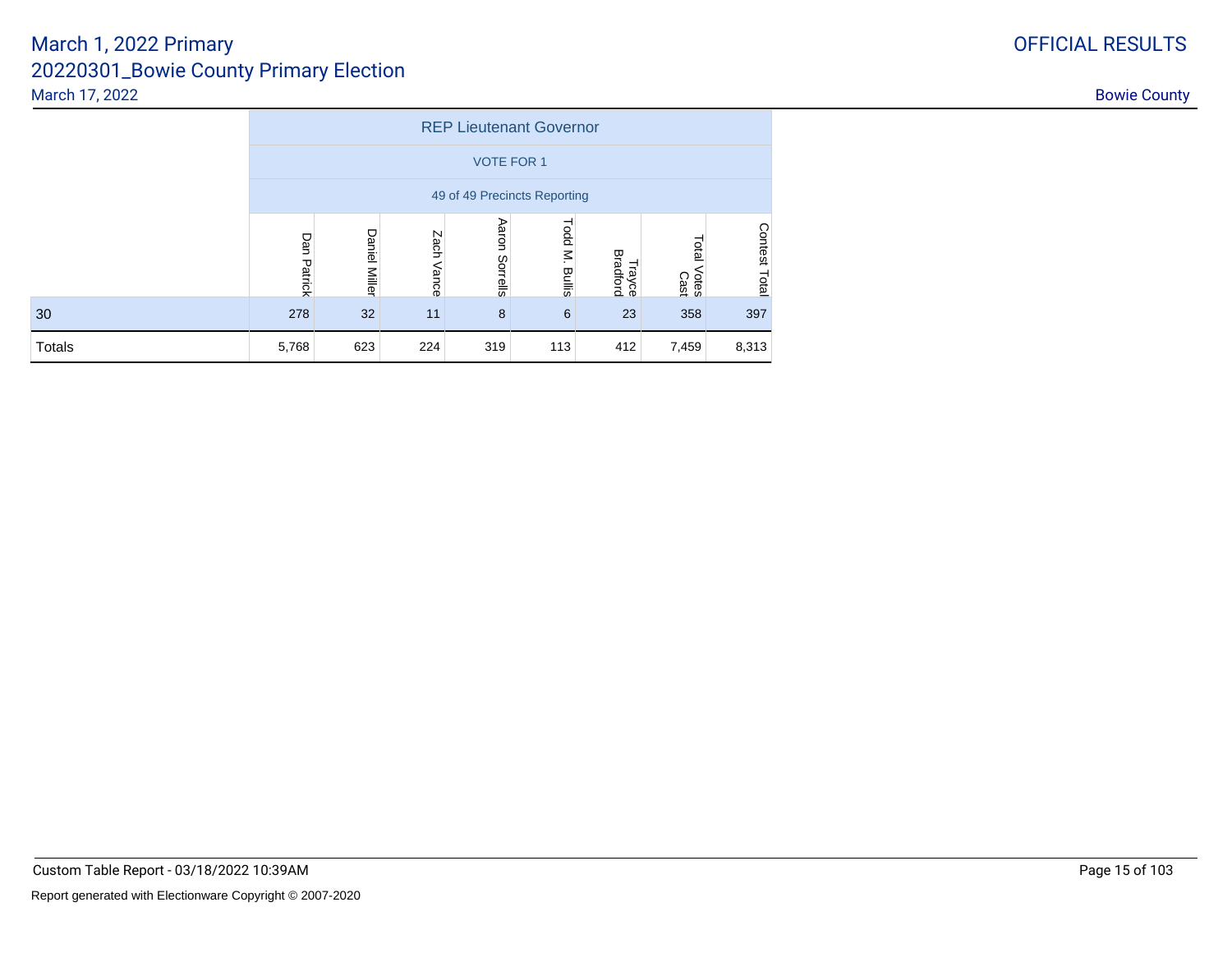|    |                         |                | <b>REP Attorney General</b> | <b>REP Comptroller of Public Accounts</b> |                         |                  |                              |                   |                     |                  |  |  |
|----|-------------------------|----------------|-----------------------------|-------------------------------------------|-------------------------|------------------|------------------------------|-------------------|---------------------|------------------|--|--|
|    |                         |                | <b>VOTE FOR 1</b>           |                                           |                         |                  |                              | <b>VOTE FOR 1</b> |                     |                  |  |  |
|    |                         |                |                             | 49 of 49 Precincts Reporting              |                         |                  | 49 of 49 Precincts Reporting |                   |                     |                  |  |  |
|    | Louie Gohmert           | Ken Paxton     | Eva Guzman                  | George P.<br>Bush                         | Total Votes<br>Cast     | Contest Total    | Glenn Hegar                  | Mark V.           | Total Votes<br>Cast | Contest Total    |  |  |
| 1A | $\overline{\mathbf{4}}$ | 13             | $\ensuremath{\mathsf{3}}$   | $\mathbf{1}$                              | $21$                    | 21               | 16                           | $\sqrt{5}$        | $21$                | 21               |  |  |
| 1B | 14                      | 13             | 5                           | 5                                         | 37                      | 42               | 25                           | $\boldsymbol{9}$  | 34                  | 42               |  |  |
| 2A | 11                      | $10$           | $\ensuremath{\mathsf{3}}$   | $12$                                      | 36                      | 39               | 24                           | $\sqrt{5}$        | 29                  | 39               |  |  |
| 2B | 3                       | 4              | $\overline{2}$              | $\overline{2}$                            | 11                      | 13               | 8                            | $\overline{2}$    | 10                  | 13               |  |  |
| 2C | $\overline{4}$          | $\sqrt{3}$     | $\mathbf{1}$                | $\overline{0}$                            | 8                       | $\boldsymbol{9}$ | $\overline{7}$               | $\mathbf 0$       | $\overline{7}$      | $\boldsymbol{9}$ |  |  |
| 2D | $\mathbf{1}$            | 1              | 0                           | 0                                         | $\sqrt{2}$              | 2                | 2                            | $\pmb{0}$         | 2                   | $\sqrt{2}$       |  |  |
| 3A | 43                      | 72             | $19$                        | $27\,$                                    | 161                     | 165              | 94                           | 25                | 119                 | 165              |  |  |
| 3B | 15                      | 25             | 11                          | 8                                         | 59                      | 62               | 44                           | 9                 | 53                  | 62               |  |  |
| 4A | 16                      | 19             | $\sqrt{5}$                  | 12                                        | 52                      | 54               | 34                           | 10                | 44                  | 54               |  |  |
| 4B | 42                      | 56             | 18                          | 34                                        | 150                     | 158              | 99                           | 24                | 123                 | 158              |  |  |
| 4C | 15                      | 24             | 10                          | 8                                         | 57                      | 62               | 36                           | $\sqrt{3}$        | 39                  | 62               |  |  |
| 4D | $\mathbf{1}$            | $\overline{c}$ | $\mathbf{1}$                | $\mathbf 0$                               | $\overline{\mathbf{4}}$ | $\mathbf 5$      | 3                            | $\mathbf{1}$      | 4                   | 5                |  |  |
| 5A | $\overline{7}$          | 9              | $\mathbf{1}$                | $\mathbf{1}$                              | 18                      | 21               | 10                           | $\sqrt{5}$        | 15                  | 21               |  |  |
| 5B | $\mathbf 0$             | $\mathbf 0$    | $\pmb{0}$                   | $\mathbf 0$                               | $\mathbf 0$             | $\pmb{0}$        | $\mathbf 0$                  | $\pmb{0}$         | $\pmb{0}$           | $\pmb{0}$        |  |  |
| 5C | 236                     | 268            | 80                          | 159                                       | 743                     | 776              | 492                          | 95                | 587                 | 776              |  |  |
| 6A | 101                     | 115            | 42                          | 77                                        | 335                     | 347              | 195                          | 42                | 237                 | 347              |  |  |
|    |                         |                |                             |                                           |                         |                  |                              |                   |                     |                  |  |  |

Custom Table Report - 03/18/2022 10:39AM

# OFFICIAL RESULTS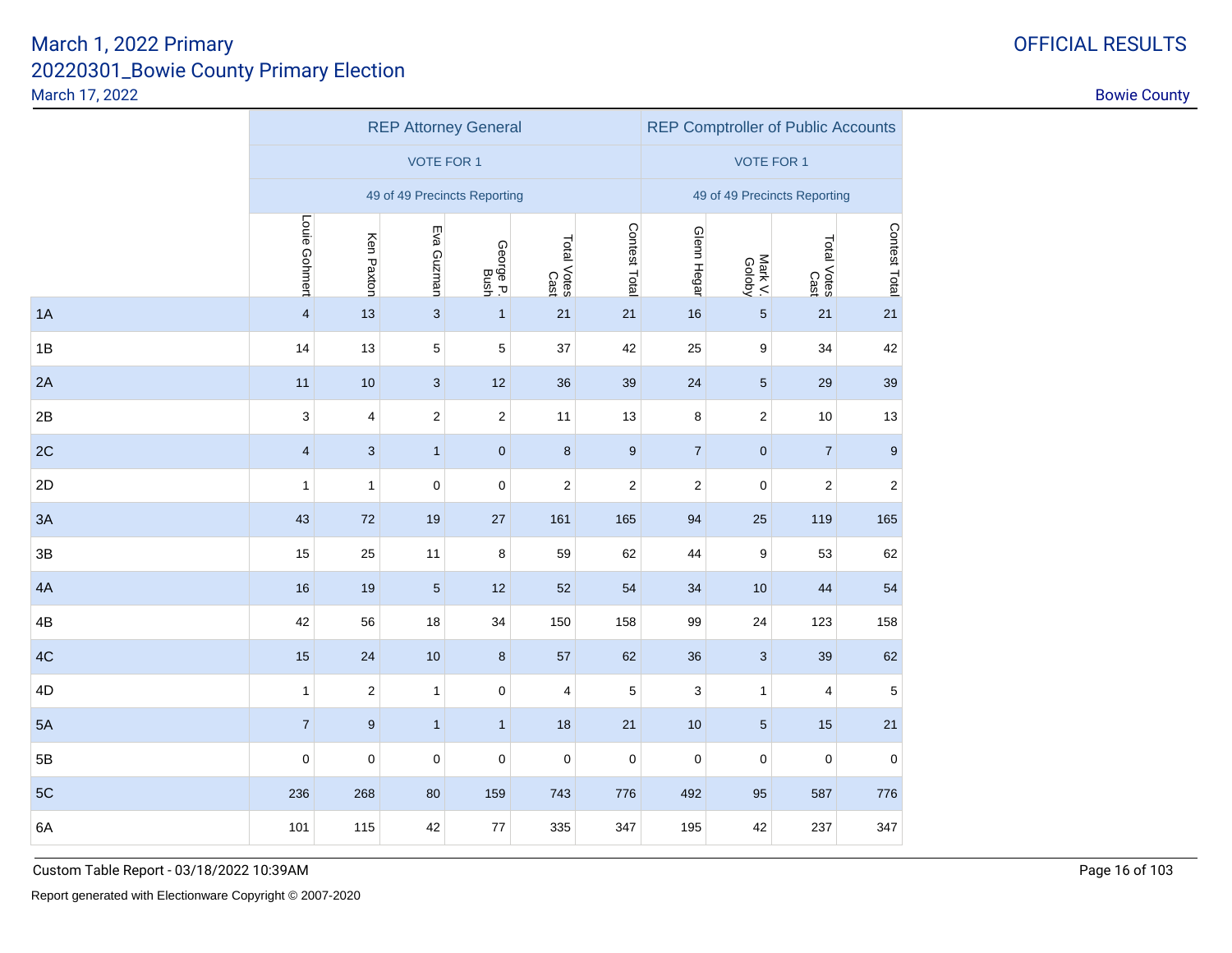|                  |                  |                                                                                      | <b>REP Attorney General</b>  | <b>REP Comptroller of Public Accounts</b> |                           |              |                    |                         |                     |               |
|------------------|------------------|--------------------------------------------------------------------------------------|------------------------------|-------------------------------------------|---------------------------|--------------|--------------------|-------------------------|---------------------|---------------|
|                  |                  |                                                                                      | <b>VOTE FOR 1</b>            | <b>VOTE FOR 1</b>                         |                           |              |                    |                         |                     |               |
|                  |                  |                                                                                      | 49 of 49 Precincts Reporting | 49 of 49 Precincts Reporting              |                           |              |                    |                         |                     |               |
|                  | Louie Gohmert    | Contest Total<br>Eva Guzman<br>Ken Paxton<br>Total Votes<br>Cast<br>George P<br>Bush |                              |                                           |                           |              |                    |                         | Total Votes<br>Cast | Contest Total |
| 6B               | 141              | 147                                                                                  | 45                           | 110                                       | 443                       | 463          | Glenn Hegar<br>292 | Mark V.<br>Goloby<br>58 | 350                 | 463           |
| $\boldsymbol{7}$ | 120              | 184                                                                                  | 20                           | 79                                        | 403                       | 430          | 271                | 58                      | 329                 | 430           |
| <b>8A</b>        | 12               | $\overline{7}$                                                                       | $\overline{4}$               | 11                                        | 34                        | 37           | 18                 | $\,6$                   | 24                  | 37            |
| 8B               | 117              | 199                                                                                  | 37                           | 87                                        | 440                       | 469          | 288                | 59                      | 347                 | 469           |
| 8C               | 52               | 75                                                                                   | 19                           | 37                                        | 183                       | 197          | 118                | 29                      | 147                 | 197           |
| $\boldsymbol{9}$ | 68               | 123                                                                                  | 24                           | 59                                        | 274                       | 289          | 183                | 48                      | 231                 | 289           |
| <b>9A</b>        | 14               | 17                                                                                   | $\sqrt{3}$                   | $\,6$                                     | 40                        | 45           | 20                 | 10                      | 30                  | 45            |
| 10               | 101              | 159                                                                                  | 41                           | 67                                        | 368                       | 383          | 219                | 48                      | 267                 | 383           |
| 11               | 64               | 90                                                                                   | 25                           | 27                                        | 206                       | 214          | 144                | 21                      | 165                 | 214           |
| <b>11A</b>       | 95               | 126                                                                                  | 24                           | 58                                        | 303                       | 319          | 209                | 28                      | 237                 | 319           |
| 12               | 109              | 210                                                                                  | 51                           | 78                                        | 448                       | 479          | 288                | 65                      | 353                 | 479           |
| 12A              | $\boldsymbol{2}$ | 6                                                                                    | $\sqrt{2}$                   | $\mathbf{1}$                              | 11                        | 14           | 4                  | 5                       | 9                   | 14            |
| 13               | $\sqrt{2}$       | $\mathbf{1}$                                                                         | $\pmb{0}$                    | $\pmb{0}$                                 | $\ensuremath{\mathsf{3}}$ | $\mathbf{3}$ | $\mathbf{1}$       | $\pmb{0}$               | $\mathbf{1}$        | $\sqrt{3}$    |
| 14               | 61               | 95                                                                                   | 24                           | 42                                        | 222                       | 244          | 144                | 35                      | 179                 | 244           |
| <b>14A</b>       | 33               | 52                                                                                   | 18                           | 18                                        | 121                       | 129          | 77                 | 20                      | 97                  | 129           |
| 15               | 35               | $77\,$                                                                               | 10                           | 32                                        | 154                       | 160          | 102                | 22                      | 124                 | 160           |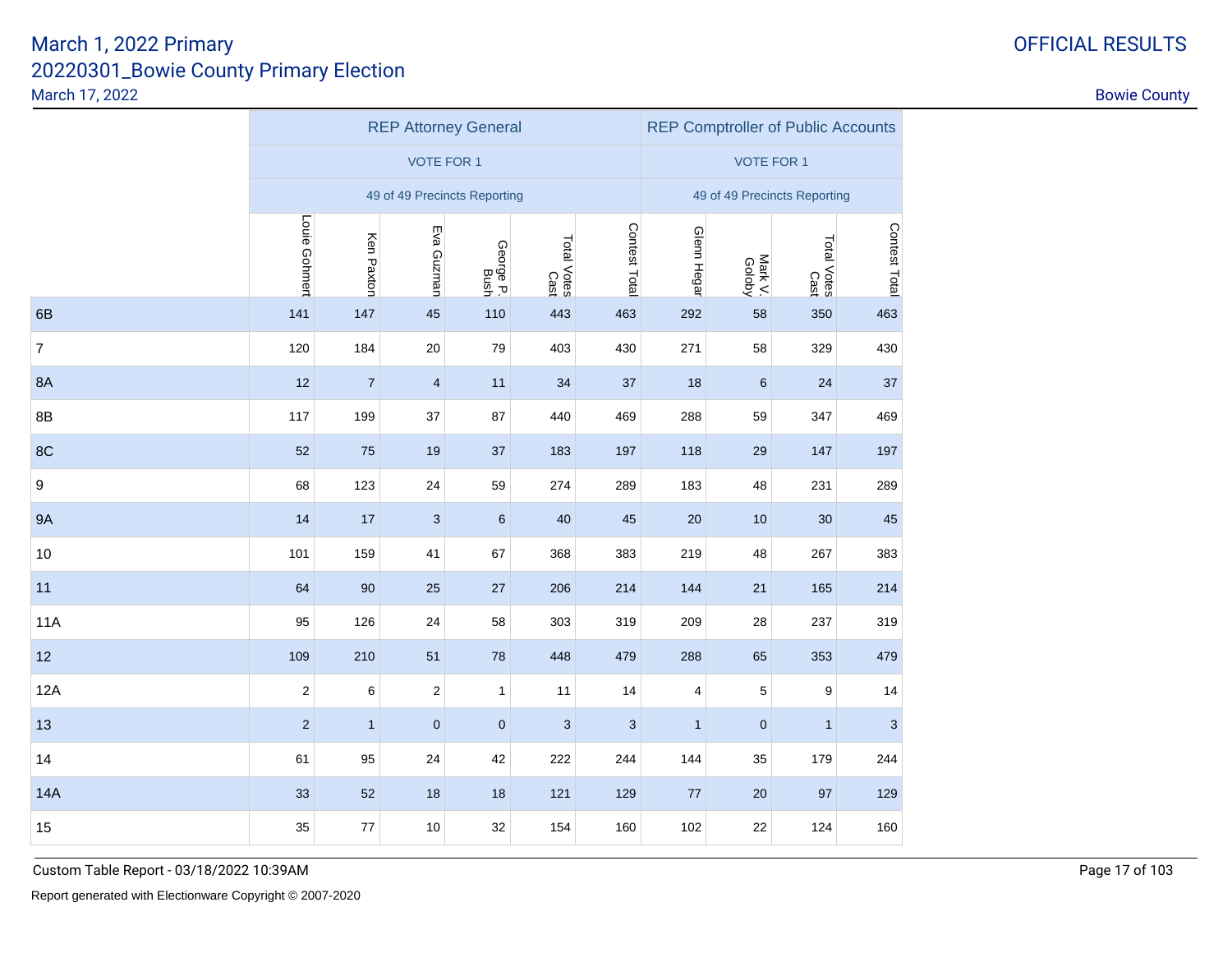|            |                |                                                                                       | <b>REP Attorney General</b>  | <b>REP Comptroller of Public Accounts</b> |     |     |                    |                         |                     |               |
|------------|----------------|---------------------------------------------------------------------------------------|------------------------------|-------------------------------------------|-----|-----|--------------------|-------------------------|---------------------|---------------|
|            |                |                                                                                       | <b>VOTE FOR 1</b>            | <b>VOTE FOR 1</b>                         |     |     |                    |                         |                     |               |
|            |                |                                                                                       | 49 of 49 Precincts Reporting | 49 of 49 Precincts Reporting              |     |     |                    |                         |                     |               |
|            | Louie Gohmert  | Contest Total<br>Eva Guzman<br>Ken Paxton<br>Total Votes<br>Cast<br>George P.<br>Bush |                              |                                           |     |     |                    |                         | Total Votes<br>Cast | Contest Total |
| 16         | 56             | 86                                                                                    | 14                           | 32                                        | 188 | 204 | Glenn Hegar<br>127 | Mark V.<br>Goloby<br>34 | 161                 | 204           |
| <b>16A</b> | $\overline{4}$ | 8                                                                                     | $\mathbf 0$                  | $\mathbf{1}$                              | 13  | 16  | 8                  | 3                       | 11                  | 16            |
| 17         | 90             | 128                                                                                   | 21                           | 59                                        | 298 | 324 | 209                | 40                      | 249                 | 324           |
| 18         | 95             | 197                                                                                   | 45                           | 70                                        | 407 | 440 | 267                | 47                      | 314                 | 440           |
| <b>18A</b> | 8              | $\sqrt{5}$                                                                            | 3                            | $\mathbf 0$                               | 16  | 19  | 14                 | $\overline{2}$          | 16                  | 19            |
| 19         | 44             | 113                                                                                   | 15                           | 34                                        | 206 | 221 | 145                | 19                      | 164                 | 221           |
| 20         | 17             | 25                                                                                    | 11                           | 10                                        | 63  | 69  | 44                 | 6                       | 50                  | 69            |
| 20A        | $\overline{7}$ | 16                                                                                    | 1                            | $\,$ 5 $\,$                               | 29  | 29  | 19                 | $\overline{c}$          | 21                  | 29            |
| 21         | $\bf8$         | 22                                                                                    | $\overline{2}$               | $\,6\,$                                   | 38  | 42  | 24                 | $\overline{7}$          | 31                  | 42            |
| 22         | 13             | 19                                                                                    | $\overline{\mathbf{c}}$      | 9                                         | 43  | 47  | 28                 | 6                       | 34                  | $47\,$        |
| 22A        | 12             | 14                                                                                    | $\overline{2}$               | $5\phantom{.0}$                           | 33  | 35  | 22                 | $\overline{\mathbf{4}}$ | 26                  | 35            |
| 24         | 28             | 59                                                                                    | 11                           | 26                                        | 124 | 131 | 85                 | 13                      | 98                  | 131           |
| 25         | 53             | 111                                                                                   | 15                           | 57                                        | 236 | 256 | 144                | 33                      | 177                 | 256           |
| 27         | 20             | 85                                                                                    | 6                            | 33                                        | 144 | 156 | 102                | 12                      | 114                 | 156           |
| 28         | 53             | 76                                                                                    | 13                           | 40                                        | 182 | 197 | 112                | 27                      | 139                 | 197           |
| 29         | 22             | 39                                                                                    | 8                            | 9                                         | 78  | 79  | 55                 | 5                       | 60                  | 79            |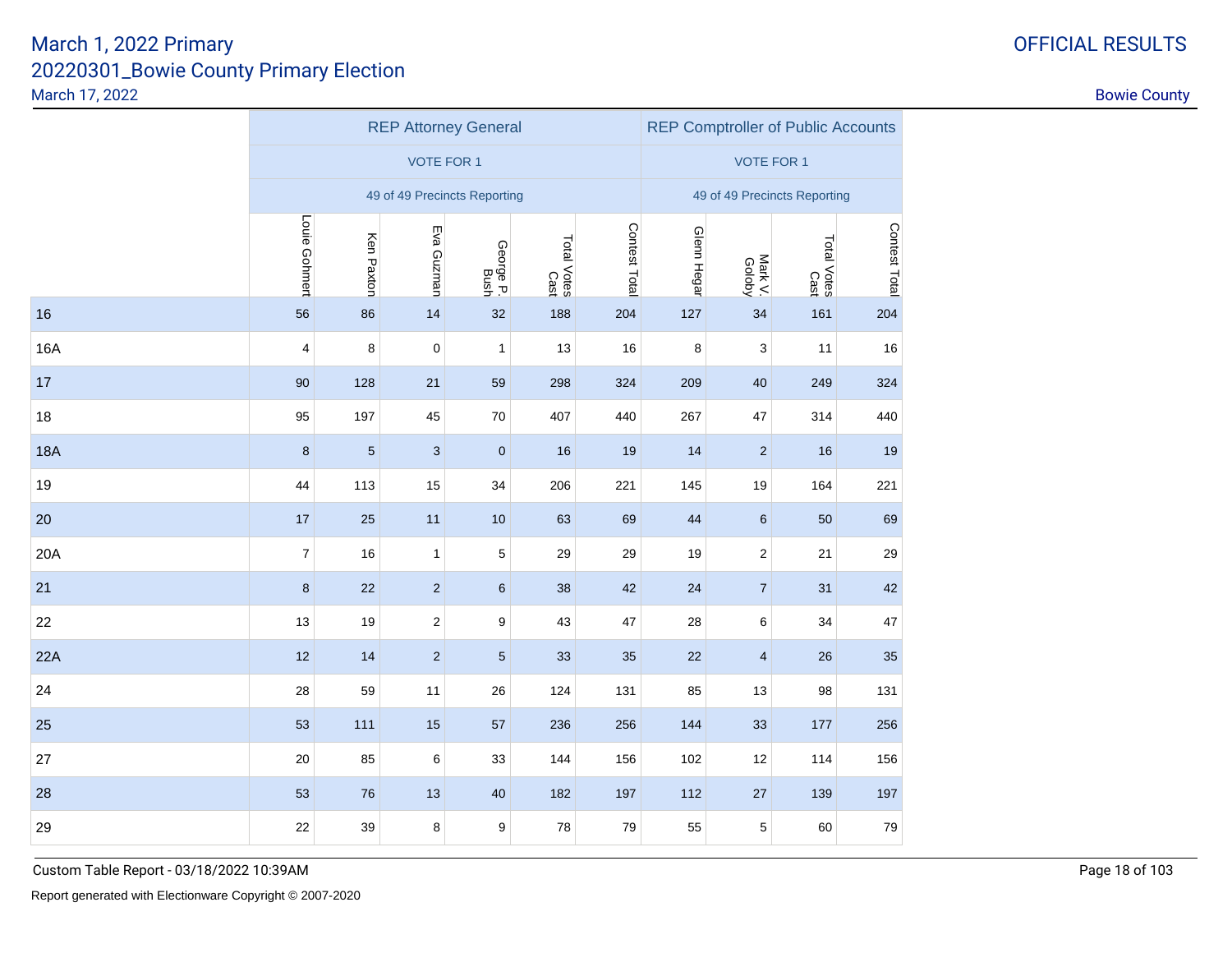|        |                  |               | <b>REP Attorney General</b>  |                   |                        | <b>REP Comptroller of Public Accounts</b> |                       |                   |                        |                  |  |  |
|--------|------------------|---------------|------------------------------|-------------------|------------------------|-------------------------------------------|-----------------------|-------------------|------------------------|------------------|--|--|
|        |                  |               | <b>VOTE FOR 1</b>            |                   |                        |                                           | <b>VOTE FOR 1</b>     |                   |                        |                  |  |  |
|        |                  |               | 49 of 49 Precincts Reporting |                   |                        | 49 of 49 Precincts Reporting              |                       |                   |                        |                  |  |  |
|        | Louie<br>Gohmert | Ken<br>Paxton | Eva<br>Guznan                | George P.<br>Bush | Total<br>Votes<br>Cast | Contest<br>Total                          | Glenn<br><b>Hegar</b> | Mark V.<br>Goloby | Total<br>Votes<br>Cast | Contest<br>Total |  |  |
| 30     | 102              | 163           | 33                           | 78                | 376                    | 397                                       | 264                   | 50                | 314                    | 397              |  |  |
| Totals | 2,171            | 3,368         | 750                          | 1,532             | 8,313                  | 5,136                                     | 1,057                 | 6,193             | 8,313                  |                  |  |  |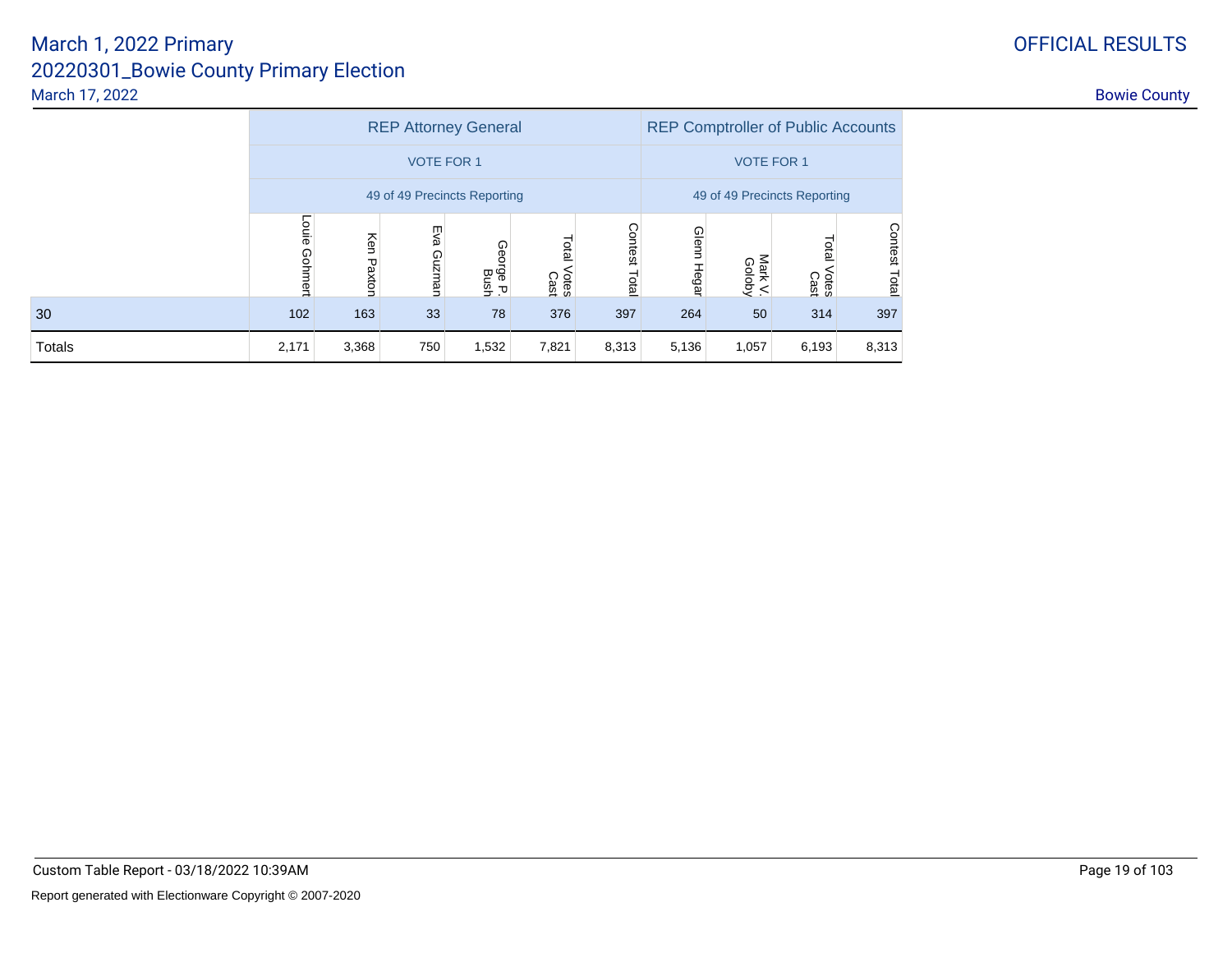|    | <b>REP Comm General Land Office</b> |                          |                           |                         |                              |                         |                         |                         |                     |                  |  |  |  |
|----|-------------------------------------|--------------------------|---------------------------|-------------------------|------------------------------|-------------------------|-------------------------|-------------------------|---------------------|------------------|--|--|--|
|    |                                     |                          |                           |                         | <b>VOTE FOR 1</b>            |                         |                         |                         |                     |                  |  |  |  |
|    |                                     |                          |                           |                         | 49 of 49 Precincts Reporting |                         |                         |                         |                     |                  |  |  |  |
|    | Victor Avila                        | Dawn<br>Buckingham       | <b>Weston</b><br>Martinez | Don W. Minton           | Jon Spiers                   | Tim Westley             | Ben Armenta             | Rufus Lopez             | Total Votes<br>Cast | Contest Total    |  |  |  |
| 1A | $\pmb{0}$                           | $\overline{\mathcal{I}}$ | $\mathbf{1}$              | $\overline{\mathbf{4}}$ | $\mathbf{3}$                 | $\sqrt{3}$              | $\mathbf{1}$            | $\sqrt{2}$              | 21                  | 21               |  |  |  |
| 1B | $\sqrt{2}$                          | 14                       | $\pmb{0}$                 | 6                       | $\overline{c}$               | $\boldsymbol{7}$        | 0                       | $\sqrt{3}$              | 34                  | 42               |  |  |  |
| 2A | $\mathbf{3}$                        | $\boldsymbol{7}$         | $\mathbf 2$               | $\boldsymbol{7}$        | $\overline{\mathbf{c}}$      | $\overline{\mathbf{4}}$ | $\mathbf{1}$            | $\sqrt{2}$              | $28\,$              | 39               |  |  |  |
| 2B | $\mathsf 3$                         | $\sqrt{2}$               | $\pmb{0}$                 | $\mathsf 3$             | $\mathbf 0$                  | $\sqrt{2}$              | 0                       | $\mathbf{1}$            | 11                  | 13               |  |  |  |
| 2C | $\mathbf{1}$                        | $\sqrt{2}$               | $\mathbf{1}$              | $\pmb{0}$               | $\mathbf{1}$                 | $\mathbf 0$             | $\pmb{0}$               | $\pmb{0}$               | $\sqrt{5}$          | $\boldsymbol{9}$ |  |  |  |
| 2D | $\mathbf 0$                         | $\mathbf{1}$             | $\mathbf{1}$              | $\pmb{0}$               | $\mathbf 0$                  | $\pmb{0}$               | $\mathsf 0$             | $\mathbf 0$             | $\overline{c}$      | $\overline{c}$   |  |  |  |
| 3A | 12                                  | 42                       | $\bf 8$                   | 19                      | 18                           | 14                      | $\mathbf{1}$            | $\overline{\mathbf{4}}$ | 118                 | 165              |  |  |  |
| 3B | 6                                   | 14                       | 3                         | 13                      | $\boldsymbol{7}$             | $\mathbf 5$             | 0                       | $\mathsf 3$             | 51                  | 62               |  |  |  |
| 4A | $\sqrt{3}$                          | 12                       | $\,6$                     | $\bf 8$                 | 4                            | $\,6\,$                 | $\pmb{0}$               | $\mathbf{1}$            | 40                  | 54               |  |  |  |
| 4B | 11                                  | 55                       | $\overline{\mathbf{4}}$   | 23                      | 5                            | $\bf8$                  | 3                       | $\,6$                   | 115                 | 158              |  |  |  |
| 4C | $\mathbf{1}$                        | 14                       | $\mathbf{1}$              | $10$                    | $\overline{\mathbf{4}}$      | $\sqrt{5}$              | $\pmb{0}$               | $\mathbf{1}$            | 36                  | 62               |  |  |  |
| 4D | $\mathbf 0$                         | $\mathbf{1}$             | 0                         | $\mathbf{1}$            | $\mathbf{1}$                 | $\mathbf{1}$            | 0                       | $\pmb{0}$               | 4                   | $\mathbf 5$      |  |  |  |
| 5A | $\overline{\mathbf{4}}$             | $\sqrt{5}$               | $\overline{2}$            | $\mathbf{1}$            | $\mathbf{1}$                 | $\mathbf{1}$            | $\pmb{0}$               | $\pmb{0}$               | 14                  | 21               |  |  |  |
| 5B | $\pmb{0}$                           | $\mathbf 0$              | 0                         | $\mathbf 0$             | $\pmb{0}$                    | $\mathbf 0$             | 0                       | $\mathbf 0$             | $\mathbf 0$         | $\mathbf 0$      |  |  |  |
| 5C | 72                                  | 209                      | 36                        | 104                     | 58                           | 48                      | 10                      | 11                      | 548                 | 776              |  |  |  |
| 6A | 33                                  | 85                       | $\mathbf{1}$              | 59                      | 24                           | 14                      | $\overline{\mathbf{4}}$ | $\overline{\mathbf{7}}$ | 227                 | 347              |  |  |  |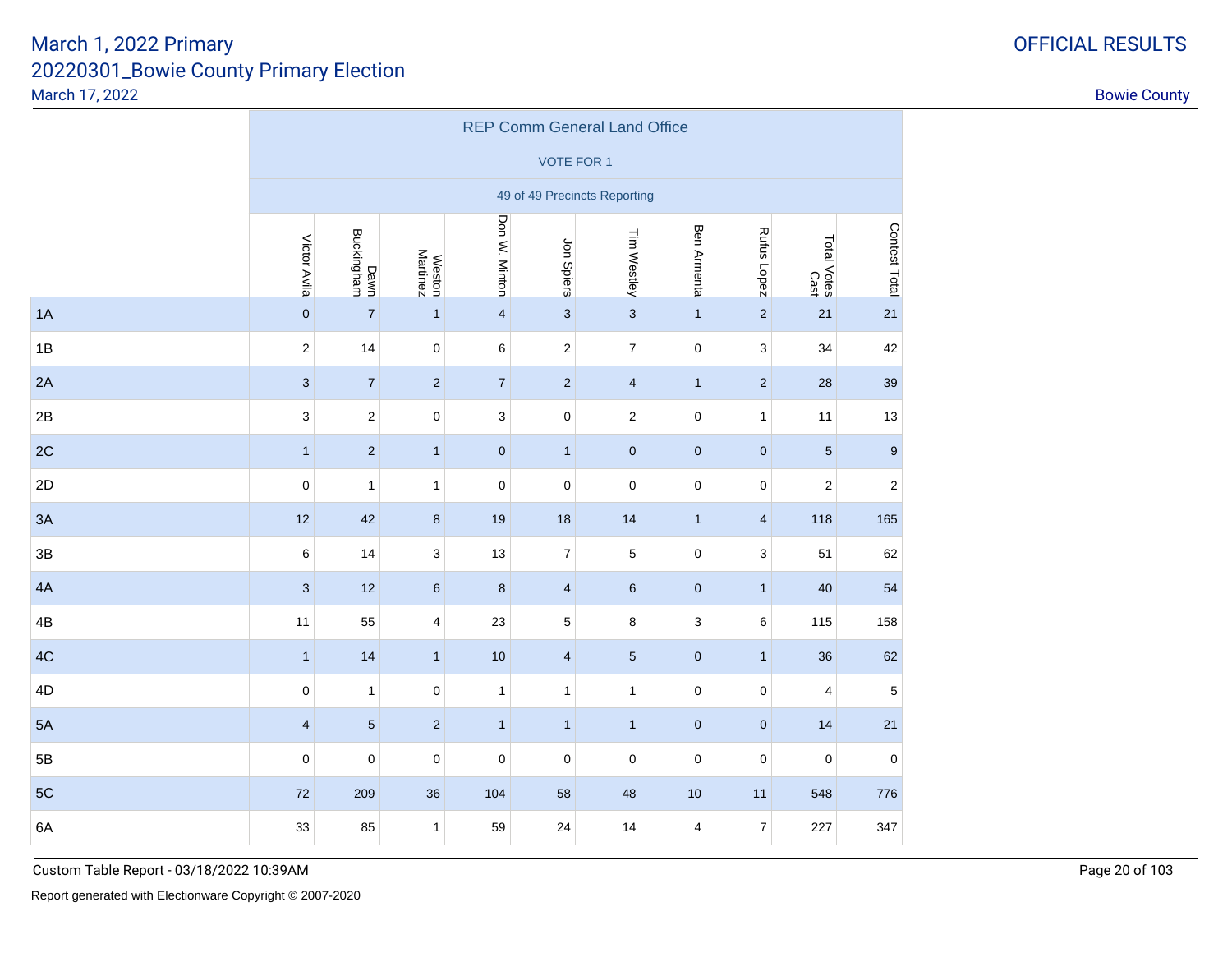|                | <b>REP Comm General Land Office</b> |                    |                           |                  |                              |                |                         |                         |                     |               |  |  |  |
|----------------|-------------------------------------|--------------------|---------------------------|------------------|------------------------------|----------------|-------------------------|-------------------------|---------------------|---------------|--|--|--|
|                |                                     |                    |                           |                  | <b>VOTE FOR 1</b>            |                |                         |                         |                     |               |  |  |  |
|                |                                     |                    |                           |                  | 49 of 49 Precincts Reporting |                |                         |                         |                     |               |  |  |  |
|                | Victor Avila                        | Dawn<br>Buckingham | <b>Weston</b><br>Martinez | Don W. Minton    | Jon Spiers                   | Tim Westley    | Ben Armenta             | Rufus Lopez             | Total Votes<br>Cast | Contest Total |  |  |  |
| 6B             | 46                                  | 121                | 19                        | 74               | 41                           | 13             | $\mathbf{3}$            | $\bf 8$                 | 325                 | 463           |  |  |  |
| $\overline{7}$ | 44                                  | 114                | 16                        | 67               | 43                           | 31             | $\boldsymbol{7}$        | $\overline{7}$          | 329                 | 430           |  |  |  |
| <b>8A</b>      | $6\phantom{1}$                      | $\overline{7}$     | $\mathbf{1}$              | $\boldsymbol{9}$ | $\overline{2}$               | $\sqrt{3}$     | $\pmb{0}$               | $\mathbf 0$             | 28                  | 37            |  |  |  |
| 8B             | 44                                  | 129                | $10$                      | 81               | 30                           | 38             | 5                       | 9                       | 346                 | 469           |  |  |  |
| 8C             | 14                                  | 56                 | $\mathbf{3}$              | 21               | 18                           | 15             | $\overline{\mathbf{4}}$ | $\overline{7}$          | 138                 | 197           |  |  |  |
| 9              | 26                                  | 88                 | $10$                      | 38               | 24                           | 31             | $\overline{\mathbf{7}}$ | $\overline{c}$          | 226                 | 289           |  |  |  |
| <b>9A</b>      | $\sqrt{2}$                          | 11                 | $\mathbf{1}$              | $\bf 8$          | $\overline{\mathbf{4}}$      | $\overline{7}$ | $\pmb{0}$               | $\pmb{0}$               | 33                  | 45            |  |  |  |
| 10             | 29                                  | 122                | $\overline{7}$            | 59               | 30                           | 24             | $\overline{\mathbf{4}}$ | 8                       | 283                 | 383           |  |  |  |
| 11             | 14                                  | 58                 | $\overline{7}$            | 33               | 18                           | $17$           | $\overline{5}$          | $\overline{\mathbf{4}}$ | 156                 | 214           |  |  |  |
| <b>11A</b>     | 27                                  | 85                 | 18                        | 52               | 22                           | 18             | 3                       | $\mathbf 2$             | 227                 | 319           |  |  |  |
| 12             | 31                                  | 113                | 16                        | 86               | 33                           | 35             | 7 <sup>1</sup>          | 13                      | 334                 | 479           |  |  |  |
| 12A            | $\mathbf 0$                         | $\mathbf{1}$       | $\mathbf{1}$              | 4                | 1                            | $\sqrt{2}$     | $\pmb{0}$               | $\mathbf{1}$            | 10                  | 14            |  |  |  |
| 13             | $\pmb{0}$                           | $\mathbf 0$        | $\pmb{0}$                 | $\pmb{0}$        | $\mathbf{1}$                 | $\pmb{0}$      | $\pmb{0}$               | $\pmb{0}$               | $\mathbf{1}$        | $\mathbf{3}$  |  |  |  |
| 14             | 23                                  | 65                 | 5                         | 38               | 20                           | 17             | $\mathbf 0$             | 5                       | 173                 | 244           |  |  |  |
| <b>14A</b>     | 14                                  | 35                 | $\mathbf{3}$              | 20               | 10                           | 11             | $\mathbf{1}$            | $\mathbf{1}$            | 95                  | 129           |  |  |  |
| 15             | 17                                  | 45                 | $\overline{\mathbf{4}}$   | 33               | $10$                         | 13             | $\mathbf 0$             | 3                       | 125                 | 160           |  |  |  |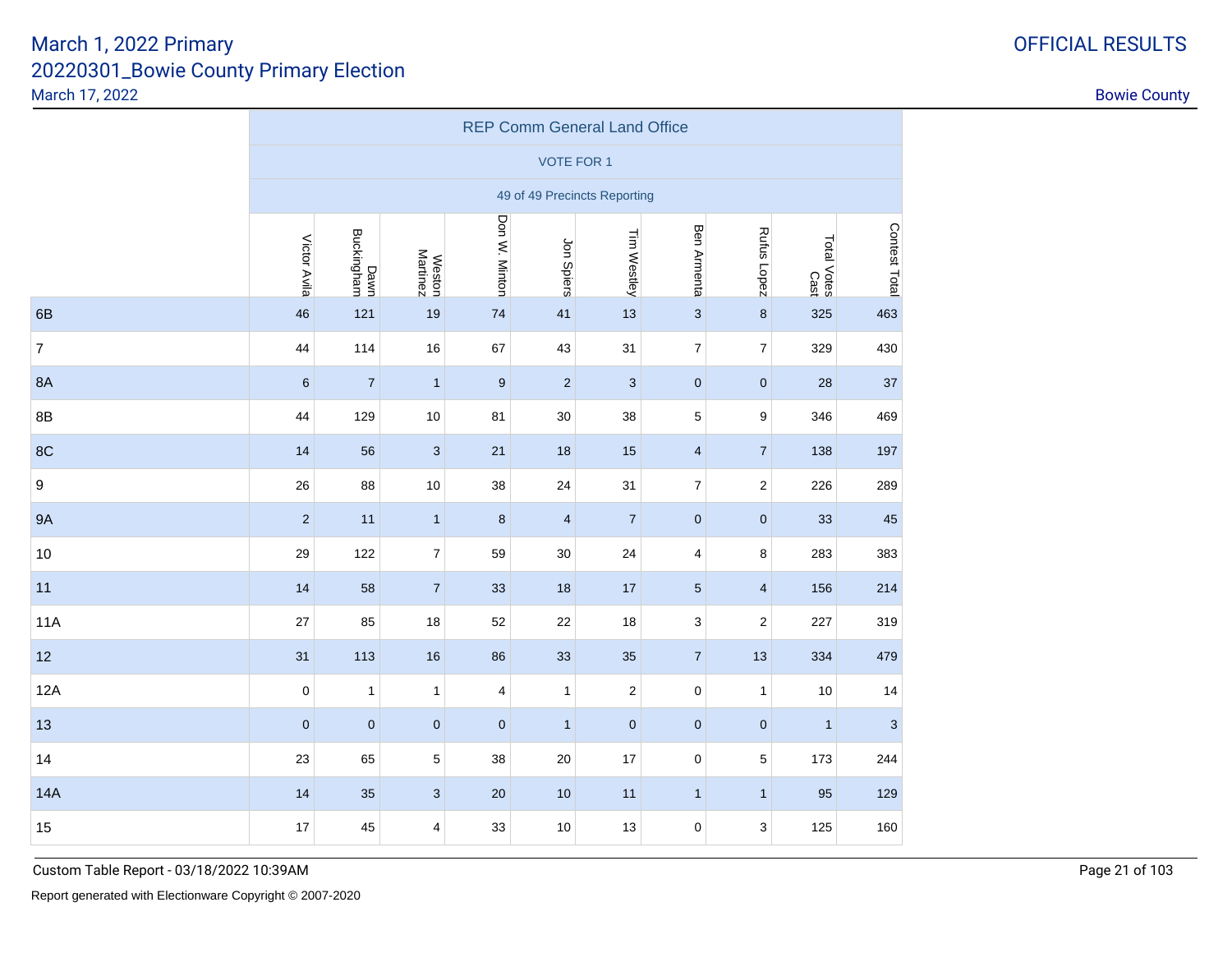|            | <b>REP Comm General Land Office</b> |                    |                           |                |                              |                         |                |                  |                     |               |  |  |  |
|------------|-------------------------------------|--------------------|---------------------------|----------------|------------------------------|-------------------------|----------------|------------------|---------------------|---------------|--|--|--|
|            |                                     |                    |                           |                | <b>VOTE FOR 1</b>            |                         |                |                  |                     |               |  |  |  |
|            |                                     |                    |                           |                | 49 of 49 Precincts Reporting |                         |                |                  |                     |               |  |  |  |
|            | Victor Avila                        | Dawn<br>Buckingham | <b>Weston</b><br>Martinez | Don W. Minton  | Jon Spiers                   | Tim Westley             | Ben Armenta    | Rufus Lopez      | Total Votes<br>Cast | Contest Total |  |  |  |
| 16         | 16                                  | 41                 | $\boldsymbol{6}$          | 41             | 19                           | 22                      | $\overline{7}$ | $\boldsymbol{6}$ | 158                 | 204           |  |  |  |
| <b>16A</b> | $\mathbf{1}$                        | 4                  | $\pmb{0}$                 | $\overline{c}$ | $\mathbf{1}$                 | $\boldsymbol{2}$        | $\mathsf 0$    | $\pmb{0}$        | 10                  | 16            |  |  |  |
| 17         | 19                                  | 112                | 10                        | 44             | 28                           | 25                      | $\overline{4}$ | $\sqrt{5}$       | 247                 | 324           |  |  |  |
| 18         | 32                                  | 131                | 11                        | 59             | 21                           | 47                      | $\mathbf 0$    | 11               | 312                 | 440           |  |  |  |
| <b>18A</b> | $\pmb{0}$                           | 10                 | $\pmb{0}$                 | $\overline{4}$ | $\pmb{0}$                    | $\overline{2}$          | $\pmb{0}$      | $\mathbf{1}$     | 17                  | 19            |  |  |  |
| 19         | 16                                  | 65                 | 15                        | 43             | $\boldsymbol{9}$             | 26                      | $\mathbf{1}$   | $\overline{c}$   | 177                 | 221           |  |  |  |
| 20         | $\mathbf{3}$                        | 17                 | $\sqrt{2}$                | $\bf 8$        | $\overline{7}$               | $\bf 8$                 | $\mathbf 0$    | $\mathbf{1}$     | 46                  | 69            |  |  |  |
| 20A        | 6                                   | $\boldsymbol{7}$   | $\mathbf{1}$              | 3              | $\mathbf{1}$                 | $\sqrt{2}$              | $\mathsf 0$    | $\mathbf 0$      | 20                  | 29            |  |  |  |
| 21         | $\sqrt{2}$                          | $\bf 8$            | $\sqrt{2}$                | $\overline{7}$ | $\mathbf{3}$                 | $\overline{\mathbf{4}}$ | $\pmb{0}$      | $\overline{2}$   | 28                  | 42            |  |  |  |
| 22         | 3                                   | $\overline{7}$     | $\sqrt{2}$                | $10$           | 5                            | $\,6$                   | $\mathbf{1}$   | $\mathbf{1}$     | 35                  | 47            |  |  |  |
| 22A        | $\mathbf{1}$                        | 9                  | $\pmb{0}$                 | $\overline{7}$ | $\mathbf{1}$                 | $\sqrt{5}$              | $\mathbf 0$    | $\mathbf{1}$     | 24                  | 35            |  |  |  |
| 24         | $\sqrt{5}$                          | 26                 | $10$                      | 26             | 6                            | 9                       | $\mathbf{1}$   | 3                | 86                  | 131           |  |  |  |
| 25         | 14                                  | 55                 | $\boldsymbol{9}$          | 48             | 19                           | 18                      | $\overline{2}$ | $\bf 8$          | 173                 | 256           |  |  |  |
| 27         | 12                                  | 41                 | $\,$ 5 $\,$               | 26             | 15                           | 19                      | $\pmb{0}$      | $\overline{c}$   | 120                 | 156           |  |  |  |
| 28         | 23                                  | 46                 | $\sqrt{5}$                | 34             | 10                           | 18                      | 1              | $\overline{2}$   | 139                 | 197           |  |  |  |
| 29         | 9                                   | 16                 | $\mathbf{1}$              | 12             | 6                            | $\boldsymbol{7}$        | $\mathbf{1}$   | $\overline{c}$   | 54                  | 79            |  |  |  |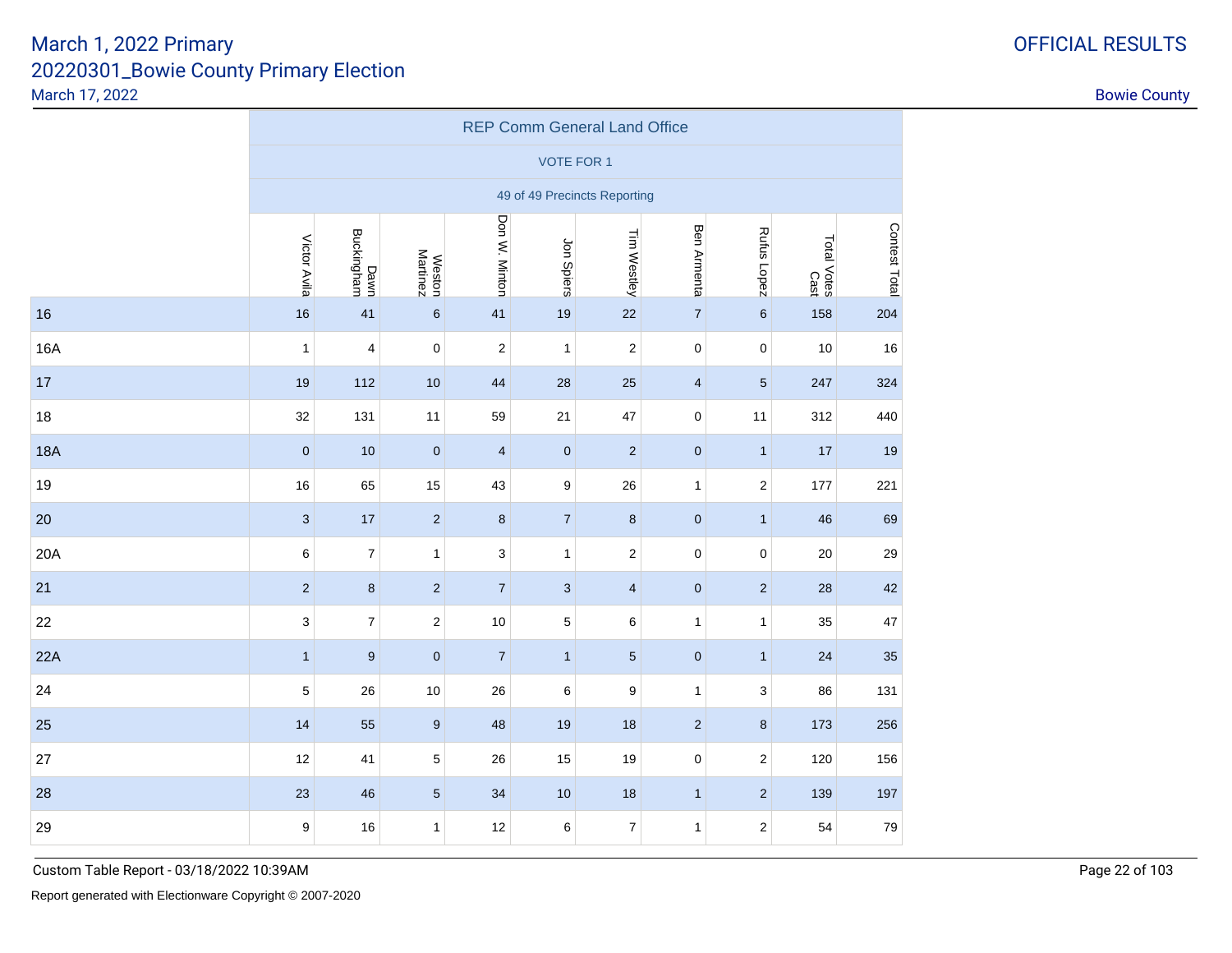|        | <b>REP Comm General Land Office</b> |                              |                           |                      |                    |                               |                |                |                        |                  |  |  |  |
|--------|-------------------------------------|------------------------------|---------------------------|----------------------|--------------------|-------------------------------|----------------|----------------|------------------------|------------------|--|--|--|
|        | <b>VOTE FOR 1</b>                   |                              |                           |                      |                    |                               |                |                |                        |                  |  |  |  |
|        |                                     | 49 of 49 Precincts Reporting |                           |                      |                    |                               |                |                |                        |                  |  |  |  |
|        | Victor<br>Avila                     | Dawn<br>Buckingham           | <b>Weston</b><br>Martinez | Don<br><b>Minton</b> | g<br><b>Spiers</b> | $\bar{\mathbf{z}}$<br>Westley | Ben<br>Armenta | Rufus<br>Lopez | Total<br>Votes<br>Cast | Contest<br>Total |  |  |  |
| 30     | 26                                  | 120                          | 16                        | 78                   | 24                 | 32                            | $\overline{4}$ | 9              | 309                    | 397              |  |  |  |
| Totals | 676                                 | 2,235                        | 282                       | 1,333                | 612                | 645                           | 88             | 167            | 6,038                  | 8,313            |  |  |  |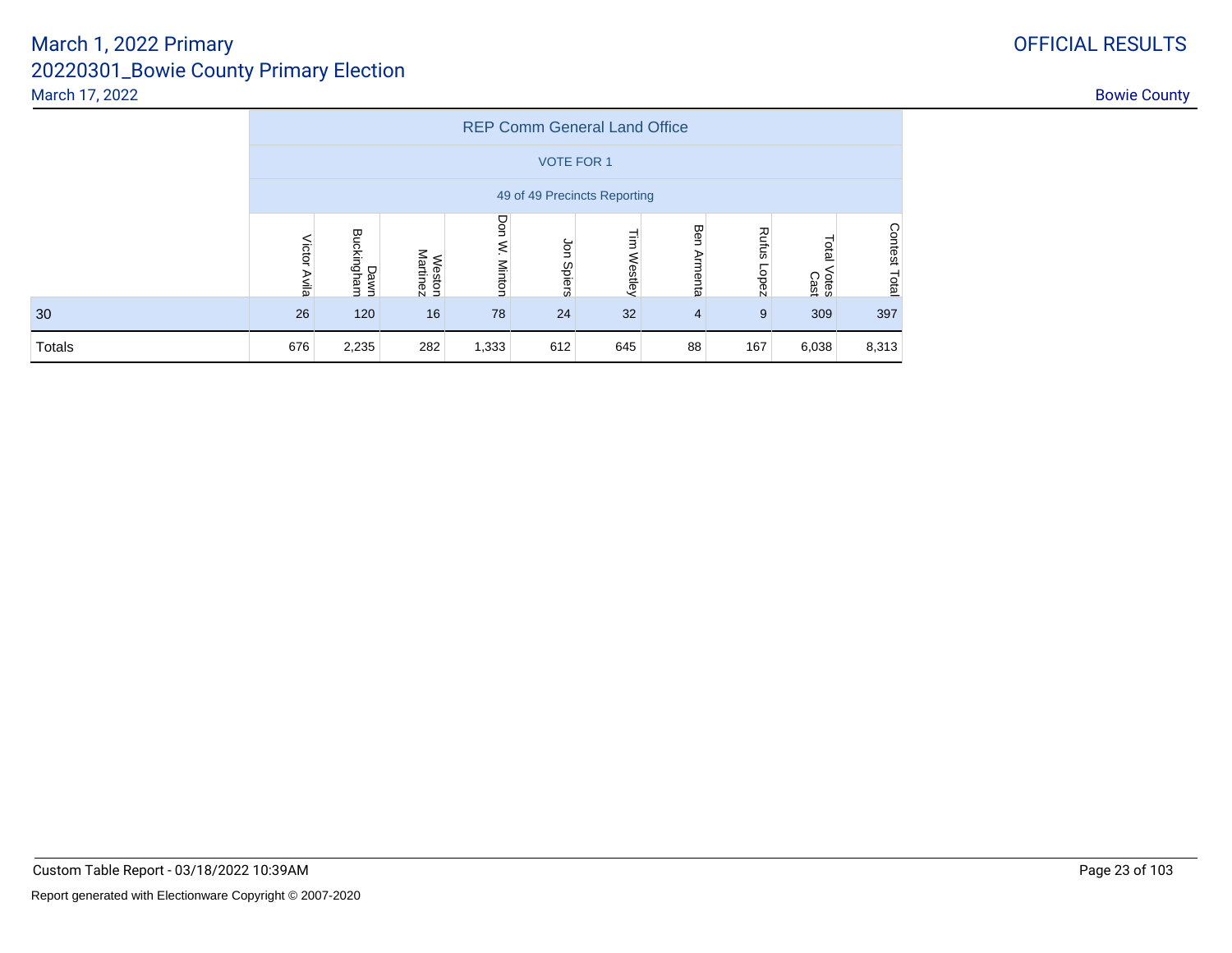|    |                     | <b>REP Commissioner of Agriculture</b> |                              |                     |               | <b>REP Railroad Commissioner</b> |                          |                         |                              |                |                         |                  |  |
|----|---------------------|----------------------------------------|------------------------------|---------------------|---------------|----------------------------------|--------------------------|-------------------------|------------------------------|----------------|-------------------------|------------------|--|
|    |                     |                                        | <b>VOTE FOR 1</b>            |                     |               |                                  |                          |                         | <b>VOTE FOR 1</b>            |                |                         |                  |  |
|    |                     |                                        | 49 of 49 Precincts Reporting |                     |               |                                  |                          |                         | 49 of 49 Precincts Reporting |                |                         |                  |  |
|    | Carey A.<br>Counsil | <b>Sid Miller</b>                      | James White                  | Total Votes<br>Cast | Contest Total | Wayne<br>Christian               | Tom Slocum Jr            | Dawayne<br>Tipton       | Marvin "Sarge"<br>Summers    | Sarah Stogner  | Total Votes<br>Cast     | Contest Total    |  |
| 1A | $\pmb{0}$           | 13                                     | $\,6\,$                      | 19                  | 21            | 8                                | $\overline{5}$           | $\sqrt{2}$              | $\sqrt{3}$                   | $\overline{2}$ | 20                      | 21               |  |
| 1B | $\mathbf{1}$        | 22                                     | 12                           | 35                  | 42            | 21                               | $\sqrt{3}$               | 3                       | 6                            | 3              | 36                      | 42               |  |
| 2A | $\mathbf{1}$        | 15                                     | 13                           | 29                  | 39            | 18                               | $\overline{2}$           | $\overline{4}$          | $\sqrt{5}$                   | $\mathbf{1}$   | 30                      | 39               |  |
| 2B | 3                   | $\overline{7}$                         | $\boldsymbol{2}$             | 12                  | 13            | 6                                | $\mathbf{1}$             | $\overline{\mathbf{c}}$ | $\ensuremath{\mathsf{3}}$    | 0              | 12                      | 13               |  |
| 2C | $\pmb{0}$           | 6                                      | $\mathbf{1}$                 | $\overline{7}$      | 9             | 6                                | $\mathbf 0$              | $\overline{0}$          | $\pmb{0}$                    | $\mathbf{1}$   | $\overline{7}$          | $\boldsymbol{9}$ |  |
| 2D | $\mathbf 0$         | $\sqrt{2}$                             | $\pmb{0}$                    | $\overline{c}$      | $\sqrt{2}$    | $\overline{c}$                   | $\pmb{0}$                | $\mathbf 0$             | $\mathbf 0$                  | 0              | $\overline{\mathbf{c}}$ | $\sqrt{2}$       |  |
| 3A | $10$                | 82                                     | 35                           | 127                 | 165           | 73                               | $\bf 8$                  | 11                      | 13                           | 13             | 118                     | 165              |  |
| 3B | 8                   | 35                                     | 10                           | 53                  | 62            | 20                               | $\boldsymbol{7}$         | 4                       | 12                           | 10             | 53                      | 62               |  |
| 4A | $\overline{7}$      | 22                                     | 12                           | 41                  | 54            | 19                               | $\overline{\mathcal{I}}$ | 3                       | $\sqrt{5}$                   | 5              | 39                      | 54               |  |
| 4B | 16                  | 70                                     | 41                           | 127                 | 158           | 69                               | 15                       | $\overline{7}$          | 10                           | 16             | 117                     | 158              |  |
| 4C | $\overline{7}$      | 22                                     | 12                           | 41                  | 62            | 20                               | $\mathbf{1}$             | $\,6\,$                 | $\mathbf{3}$                 | 10             | 40                      | 62               |  |
| 4D | $\pmb{0}$           | 3                                      | 0                            | 3                   | 5             | 3                                | $\mathbf 0$              | $\mathbf{1}$            | $\pmb{0}$                    | 0              | 4                       | $\sqrt{5}$       |  |
| 5A | $\mathbf{1}$        | 11                                     | $\overline{4}$               | 16                  | 21            | 9                                | $\,6\,$                  | $\overline{0}$          | $\mathbf{1}$                 | 1              | 17                      | $21$             |  |
| 5B | $\mathbf 0$         | $\pmb{0}$                              | $\pmb{0}$                    | $\mathbf 0$         | $\mathbf 0$   | $\mathbf 0$                      | $\mathbf 0$              | $\mathbf 0$             | $\mathbf 0$                  | 0              | $\mathbf 0$             | $\pmb{0}$        |  |
| 5C | 81                  | 329                                    | 160                          | 570                 | 776           | 316                              | 76                       | 54                      | 41                           | 80             | 567                     | 776              |  |
| 6A | 28                  | 139                                    | 74                           | 241                 | 347           | 129                              | 38                       | 25                      | 22                           | 28             | 242                     | 347              |  |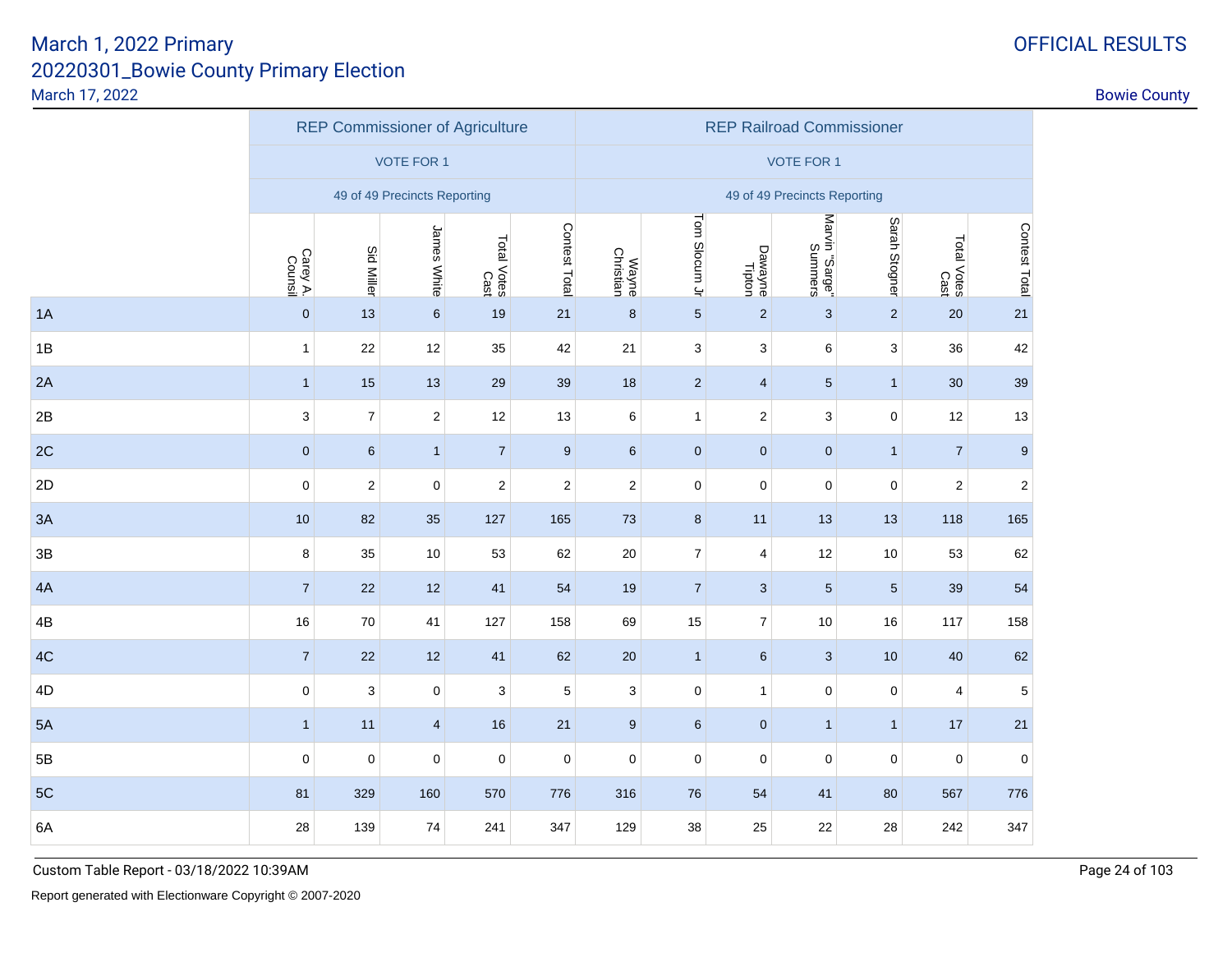|                  |                     |                   | <b>REP Commissioner of Agriculture</b> |                     |               | <b>REP Railroad Commissioner</b> |                |                   |                              |                |                     |               |  |
|------------------|---------------------|-------------------|----------------------------------------|---------------------|---------------|----------------------------------|----------------|-------------------|------------------------------|----------------|---------------------|---------------|--|
|                  |                     |                   | <b>VOTE FOR 1</b>                      |                     |               |                                  |                |                   | <b>VOTE FOR 1</b>            |                |                     |               |  |
|                  |                     |                   | 49 of 49 Precincts Reporting           |                     |               |                                  |                |                   | 49 of 49 Precincts Reporting |                |                     |               |  |
|                  | Carey A.<br>Counsil | <b>Sid Miller</b> | James White                            | Total Votes<br>Cast | Contest Total | Wayne<br>Christian               | Tom Slocum Jr  | Dawayne<br>Tipton | Marvin "Sarge"<br>Summers    | Sarah Stogner  | Total Votes<br>Cast | Contest Total |  |
| 6B               | 42                  | 199               | 89                                     | 330                 | 463           | 175                              | 46             | 29                | 32                           | 47             | 329                 | 463           |  |
| $\overline{7}$   | 31                  | 214               | 94                                     | 339                 | 430           | 177                              | 51             | 31                | 49                           | 27             | 335                 | 430           |  |
| <b>8A</b>        | $\overline{2}$      | 18                | 11                                     | 31                  | 37            | 11                               | $6\phantom{1}$ | $\overline{7}$    | $\sqrt{2}$                   | $\mathbf{0}$   | 26                  | 37            |  |
| 8B               | 28                  | 233               | 113                                    | 374                 | 469           | 188                              | 45             | 43                | 46                           | 33             | 355                 | 469           |  |
| 8C               | 12                  | 101               | 46                                     | 159                 | 197           | 66                               | 18             | 25                | 24                           | 12             | 145                 | 197           |  |
| $\boldsymbol{9}$ | 22                  | 140               | 77                                     | 239                 | 289           | 117                              | 36             | 28                | 24                           | 23             | 228                 | 289           |  |
| <b>9A</b>        | $\overline{2}$      | 21                | 11                                     | 34                  | 45            | 19                               | $\overline{4}$ | $\overline{7}$    | $\sqrt{2}$                   | 3              | 35                  | 45            |  |
| 10               | 25                  | 184               | 75                                     | 284                 | 383           | 152                              | 44             | 27                | 33                           | 36             | 292                 | 383           |  |
| 11               | 12                  | 110               | 58                                     | 180                 | 214           | 94                               | 20             | 17                | 12                           | 22             | 165                 | 214           |  |
| <b>11A</b>       | 16                  | 136               | 83                                     | 235                 | 319           | 113                              | 35             | 27                | 27                           | 26             | 228                 | 319           |  |
| 12               | 40                  | 230               | 91                                     | 361                 | 479           | 163                              | 40             | 53                | 41                           | 40             | 337                 | 479           |  |
| 12A              | $\mathbf{1}$        | $\boldsymbol{7}$  | 1                                      | 9                   | 14            | 4                                | $\mathbf{1}$   | $\mathbf{2}$      | $\overline{c}$               | 0              | 9                   | 14            |  |
| 13               | $\pmb{0}$           | $\sqrt{2}$        | $\mathbf{0}$                           | $\overline{2}$      | $\sqrt{3}$    | $\mathbf{0}$                     | $\pmb{0}$      | $\mathbf{1}$      | $\pmb{0}$                    | $\overline{0}$ | $\mathbf{1}$        | $\mathbf{3}$  |  |
| 14               | 14                  | 127               | 51                                     | 192                 | 244           | 95                               | 15             | 25                | 19                           | 28             | 182                 | 244           |  |
| <b>14A</b>       | $\bf 8$             | 59                | 33                                     | 100                 | 129           | 54                               | 11             | 12                | 13                           | $\overline{7}$ | 97                  | 129           |  |
| 15               | 10                  | 90                | 34                                     | 134                 | 160           | 68                               | 16             | 10                | 18                           | 14             | 126                 | 160           |  |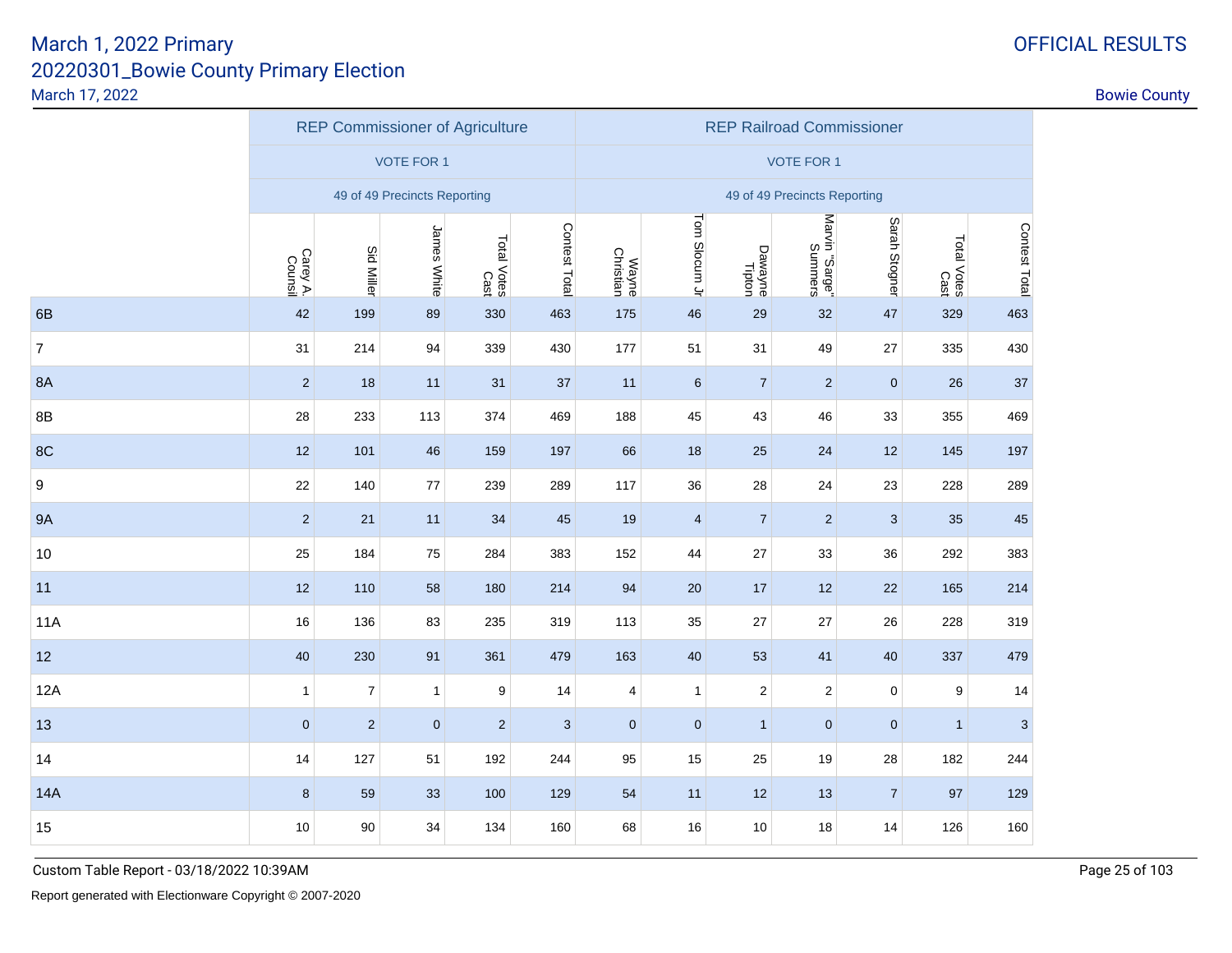|            |                         |                   | <b>REP Commissioner of Agriculture</b> |                     |               | <b>REP Railroad Commissioner</b> |                         |                           |                           |                         |                     |               |  |
|------------|-------------------------|-------------------|----------------------------------------|---------------------|---------------|----------------------------------|-------------------------|---------------------------|---------------------------|-------------------------|---------------------|---------------|--|
|            |                         |                   | <b>VOTE FOR 1</b>                      |                     |               |                                  |                         |                           | <b>VOTE FOR 1</b>         |                         |                     |               |  |
|            |                         |                   | 49 of 49 Precincts Reporting           |                     |               | 49 of 49 Precincts Reporting     |                         |                           |                           |                         |                     |               |  |
|            | Carey A.<br>Counsil     | <b>Sid Miller</b> | James White                            | Total Votes<br>Cast | Contest Total | Wayne                            | Tom Slocum Jr           | Dawayne<br>Tipton         | Marvin "Sarge"<br>Summers | Sarah Stogner           | Total Votes<br>Cast | Contest Total |  |
| 16         | 15                      | 104               | 38                                     | 157                 | 204           | $77$                             | 11                      | 16                        | 29                        | 17                      | 150                 | 204           |  |
| 16A        | $\sqrt{2}$              | 3                 | $\,$ 5 $\,$                            | 10                  | 16            | 4                                | $\mathbf{1}$            | $\ensuremath{\mathsf{3}}$ | $\mathbf{1}$              | $\mathbf{1}$            | 10                  | $16\,$        |  |
| 17         | 18                      | 174               | 71                                     | 263                 | 324           | 120                              | 38                      | 33                        | 30                        | 23                      | 244                 | 324           |  |
| 18         | $30\,$                  | 211               | 78                                     | 319                 | 440           | 134                              | 45                      | 40                        | 48                        | 44                      | 311                 | 440           |  |
| <b>18A</b> | $\mathbf{1}$            | 13                | $\sqrt{3}$                             | $17$                | 19            | $9\,$                            | $\overline{1}$          | $\overline{2}$            | $\overline{1}$            | $\overline{c}$          | 15                  | 19            |  |
| 19         | 13                      | 127               | 39                                     | 179                 | 221           | 104                              | 16                      | 24                        | 15                        | 13                      | 172                 | 221           |  |
| 20         | $\overline{7}$          | 32                | 14                                     | 53                  | 69            | 27                               | $\overline{\mathbf{4}}$ | $\mathbf{1}$              | $\overline{9}$            | $\bf 8$                 | 49                  | 69            |  |
| 20A        | $\sqrt{2}$              | 17                | $\overline{\mathbf{4}}$                | 23                  | 29            | 9                                | $\mathsf 3$             | $5\,$                     | 3                         | $\mathbf 2$             | 22                  | 29            |  |
| 21         | $\sqrt{2}$              | 23                | $\overline{5}$                         | 30                  | 42            | $\bf 8$                          | $\sqrt{2}$              | $\sqrt{2}$                | 11                        | $\,6\,$                 | 29                  | 42            |  |
| 22         | $\boldsymbol{7}$        | 18                | 14                                     | 39                  | 47            | 16                               | $\mathbf 5$             | 6                         | 3                         | $\overline{4}$          | 34                  | 47            |  |
| 22A        | $\mathbf{1}$            | 24                | $\sqrt{5}$                             | 30                  | 35            | 17                               | $\overline{5}$          | $\sqrt{2}$                | $\mathbf{1}$              | $\mathbf 2$             | 27                  | 35            |  |
| 24         | 12                      | 66                | 22                                     | 100                 | 131           | 43                               | 12                      | 15                        | 14                        | 11                      | 95                  | 131           |  |
| 25         | 13                      | 123               | 56                                     | 192                 | 256           | 75                               | 18                      | 29                        | 36                        | 15                      | 173                 | 256           |  |
| 27         | $\boldsymbol{7}$        | 90                | 34                                     | 131                 | 156           | 61                               | 18                      | 14                        | 21                        | $\overline{\mathbf{4}}$ | 118                 | 156           |  |
| 28         | 14                      | 103               | 42                                     | 159                 | 197           | 73                               | 25                      | 14                        | 20                        | 14                      | 146                 | 197           |  |
| 29         | $\overline{\mathbf{4}}$ | 48                | 15                                     | 67                  | 79            | 34                               | $\mathbf 2$             | $\bf8$                    | 15                        | $\mathbf 2$             | 61                  | $\bf 79$      |  |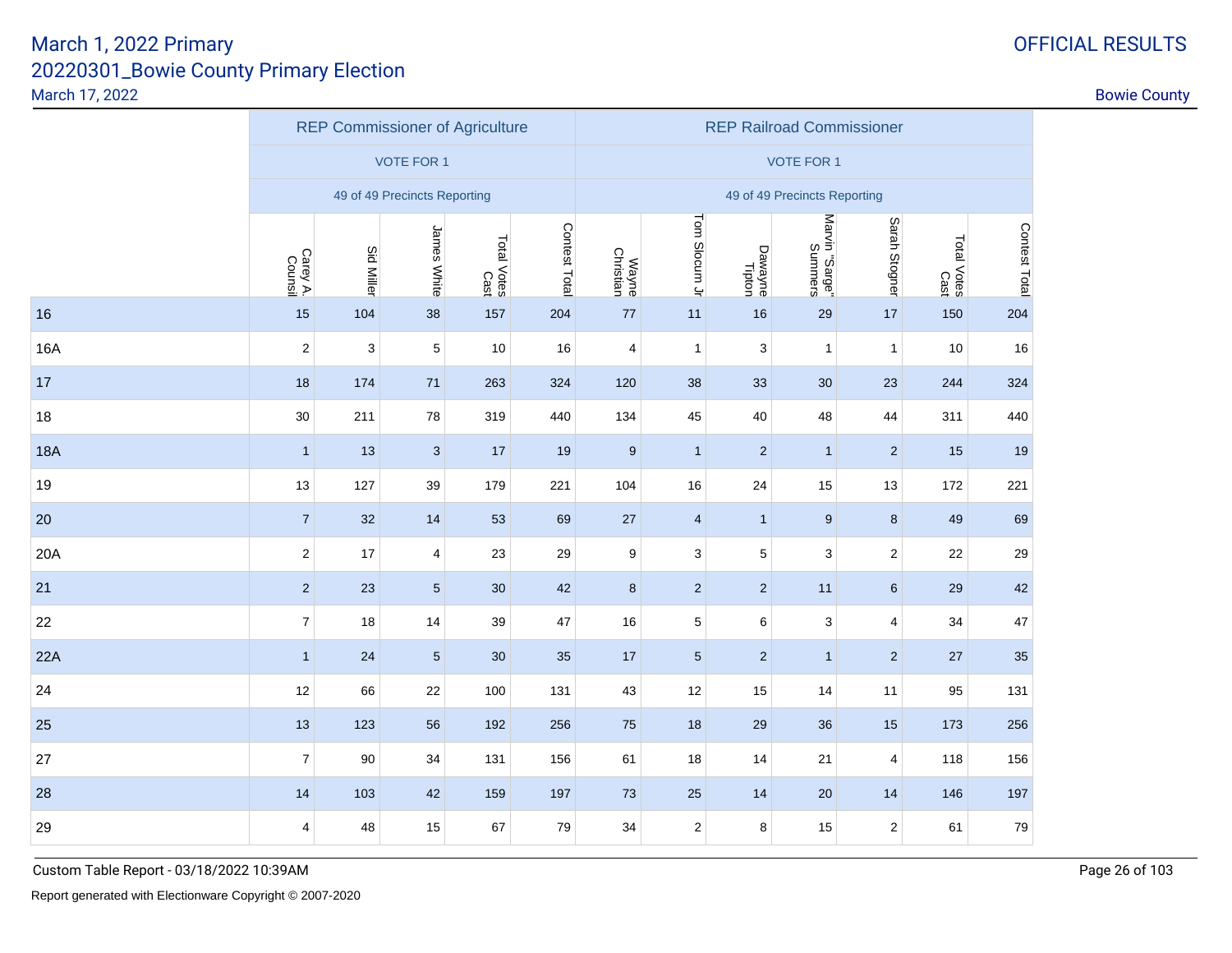|        | <b>REP Commissioner of Agriculture</b> |                 |                |                        |                  | <b>REP Railroad Commissioner</b> |                              |                       |                               |               |                        |                  |  |  |  |
|--------|----------------------------------------|-----------------|----------------|------------------------|------------------|----------------------------------|------------------------------|-----------------------|-------------------------------|---------------|------------------------|------------------|--|--|--|
|        | <b>VOTE FOR 1</b>                      |                 |                |                        |                  |                                  | <b>VOTE FOR 1</b>            |                       |                               |               |                        |                  |  |  |  |
|        | 49 of 49 Precincts Reporting           |                 |                |                        |                  |                                  | 49 of 49 Precincts Reporting |                       |                               |               |                        |                  |  |  |  |
|        | Carey A.<br>Counsil                    | Sid<br>  Miller | James<br>White | Total<br>Votes<br>Cast | Contest<br>Total | Wayne<br>Christian               | Tom<br>Slocum<br>느           | Рã<br>wayne<br>Tipton | Ma<br>Б<br>Summers<br>"sarge" | Sarah Stogner | Total<br>Votes<br>Cast | Contest<br>Total |  |  |  |
| 30     | 27                                     | 215             | 81             | 323                    | 397              | 150                              | 24                           | 37                    | 53                            | 48            | 312                    | 397              |  |  |  |
| Totals | 603                                    | 4,040           | 1,775          | 6,418                  | 8,313            | 3,176                            | 787                          | 717                   | 778                           | 704           | 6,162                  | 8,313            |  |  |  |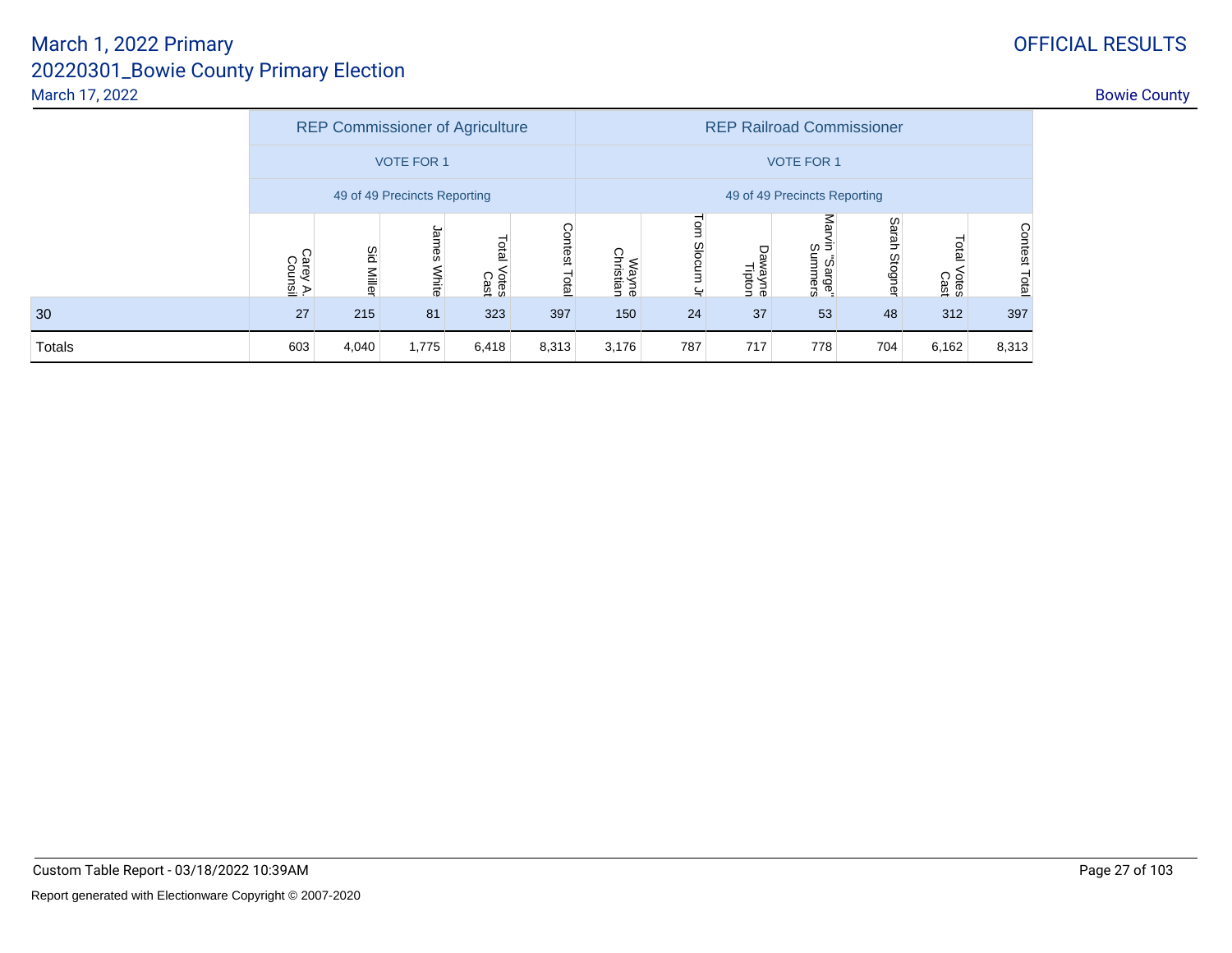|    |                         | <b>REP Justice, Supreme</b><br>Court, PI 3 |                  |                         | <b>REP Justice, Supreme</b><br>Court, PI 5 |                  | REP Justice, Supreme Court, PI 9 |                         |                     |                  |  |
|----|-------------------------|--------------------------------------------|------------------|-------------------------|--------------------------------------------|------------------|----------------------------------|-------------------------|---------------------|------------------|--|
|    |                         | <b>VOTE FOR 1</b>                          |                  |                         | <b>VOTE FOR 1</b>                          |                  | <b>VOTE FOR 1</b>                |                         |                     |                  |  |
|    |                         | 49 of 49 Precincts Reporting               |                  |                         | 49 of 49 Precincts Reporting               |                  | 49 of 49 Precincts Reporting     |                         |                     |                  |  |
|    | Debra<br>Lehrmann       | Total Votes<br>Cast                        | Contest Total    | <b>Rebeca</b><br>Huddle | Total Votes<br>Cast                        | Contest Total    | Evan Young                       | David J.<br>Schenck     | Total Votes<br>Cast | Contest Total    |  |
| 1A | 15                      | 15                                         | 21               | 14                      | 14                                         | 21               | 12                               | $\overline{7}$          | 19                  | 21               |  |
| 1B | 32                      | 32                                         | 42               | $30\,$                  | $30\,$                                     | 42               | 25                               | $\boldsymbol{9}$        | 34                  | 42               |  |
| 2A | 27                      | 27                                         | 39               | 28                      | 28                                         | 39               | 20                               | $\overline{7}$          | 27                  | 39               |  |
| 2B | 8                       | $\bf 8$                                    | 13               | 8                       | 8                                          | 13               | 4                                | 6                       | $10\,$              | 13               |  |
| 2C | $\sqrt{5}$              | $\sqrt{5}$                                 | $\boldsymbol{9}$ | $\sqrt{5}$              | $\sqrt{5}$                                 | $\boldsymbol{9}$ | $\mathbf 2$                      | $\overline{\mathbf{4}}$ | $\,6\,$             | $\boldsymbol{9}$ |  |
| 2D | $\mathbf{1}$            | $\mathbf{1}$                               | $\boldsymbol{2}$ | $\mathbf{1}$            | $\mathbf{1}$                               | $\boldsymbol{2}$ | $\boldsymbol{2}$                 | $\mathbf 0$             | $\sqrt{2}$          | $\sqrt{2}$       |  |
| 3A | 107                     | 107                                        | 165              | 112                     | 112                                        | 165              | 81                               | 31                      | 112                 | 165              |  |
| 3B | 45                      | 45                                         | 62               | 45                      | 45                                         | 62               | 36                               | 15                      | 51                  | 62               |  |
| 4A | 40                      | 40                                         | 54               | 40                      | 40                                         | 54               | 23                               | 15                      | 38                  | 54               |  |
| 4B | 109                     | 109                                        | 158              | 110                     | 110                                        | 158              | $71$                             | 43                      | 114                 | 158              |  |
| 4C | 43                      | 43                                         | 62               | 40                      | 40                                         | 62               | 29                               | 11                      | 40                  | 62               |  |
| 4D | $\overline{\mathbf{4}}$ | $\overline{\mathbf{4}}$                    | 5                | $\overline{\mathbf{4}}$ | $\overline{\mathbf{4}}$                    | 5                | $\sqrt{2}$                       | $\sqrt{2}$              |                     | $\,$ 5 $\,$      |  |
| 5A | 13                      | 13                                         | 21               | 13                      | 13                                         | 21               | 11                               | $\sqrt{5}$              | 16                  | 21               |  |
| 5B | $\mathbf 0$             | $\pmb{0}$                                  | $\mathsf 0$      | $\pmb{0}$               | $\pmb{0}$                                  | $\pmb{0}$        | $\pmb{0}$                        | $\pmb{0}$               | $\pmb{0}$           | $\pmb{0}$        |  |
| 5C | 548                     | 548                                        | 776              | 551                     | 551                                        | 776              | 369                              | 170                     | 539                 | 776              |  |
| 6A | 239                     | 239                                        | 347              | 243                     | 243                                        | 347              | 161                              | 62                      | 223                 | 347              |  |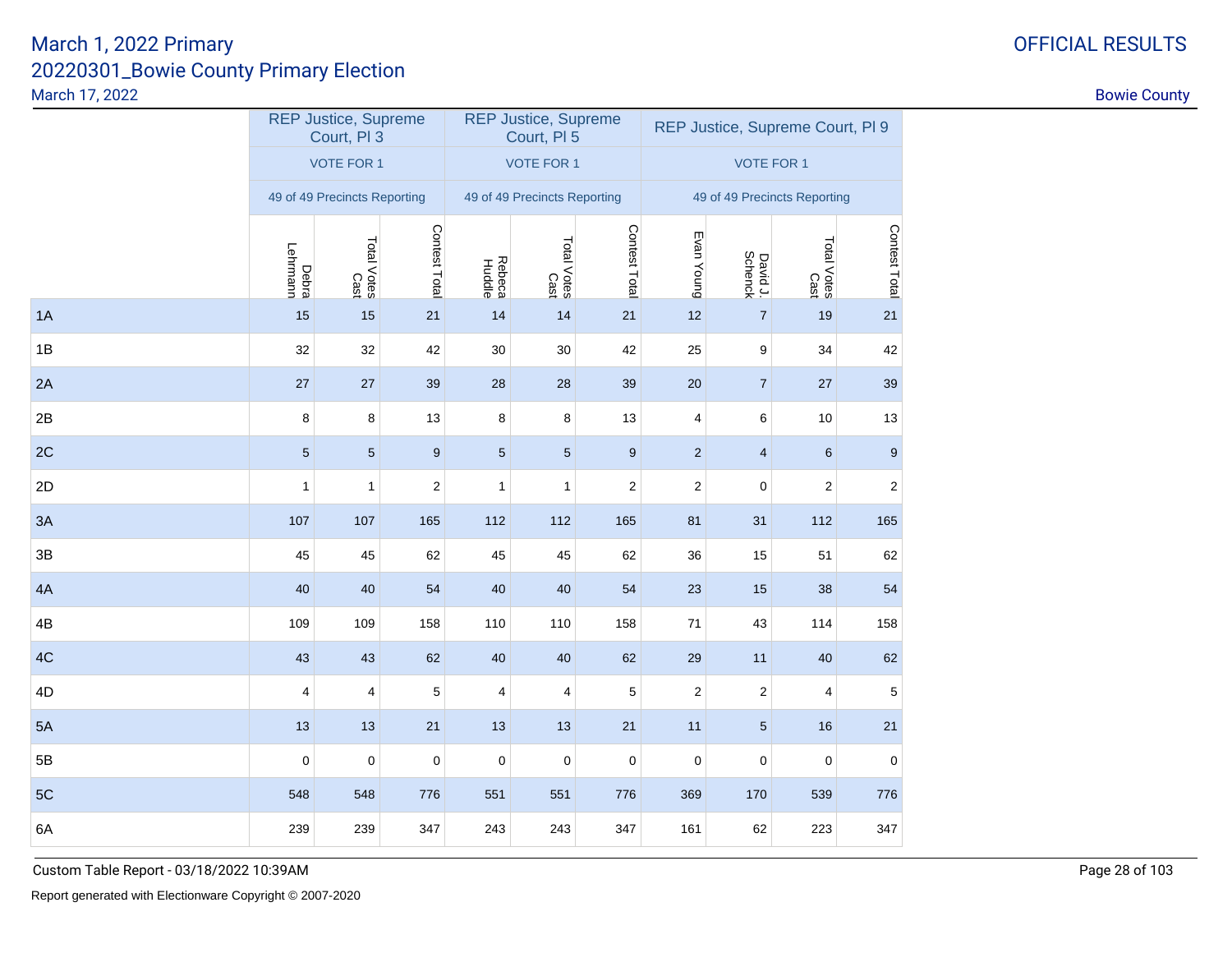|                  |                   | <b>REP Justice, Supreme</b><br>Court, PI 3 |               |                         | <b>REP Justice, Supreme</b><br>Court, PI 5 |               | REP Justice, Supreme Court, PI 9 |                     |                     |               |  |
|------------------|-------------------|--------------------------------------------|---------------|-------------------------|--------------------------------------------|---------------|----------------------------------|---------------------|---------------------|---------------|--|
|                  |                   | <b>VOTE FOR 1</b>                          |               |                         | <b>VOTE FOR 1</b>                          |               | <b>VOTE FOR 1</b>                |                     |                     |               |  |
|                  |                   | 49 of 49 Precincts Reporting               |               |                         | 49 of 49 Precincts Reporting               |               | 49 of 49 Precincts Reporting     |                     |                     |               |  |
|                  | Debra<br>Lehrmann | Total Votes<br>Cast                        | Contest Total | <b>Rebeca</b><br>Huddle | Total Votes<br>Cast                        | Contest Total | Evan Young                       | David J.<br>Schenck | Total Votes<br>Cast | Contest Total |  |
| 6B               | 313               | 313                                        | 463           | 313                     | 313                                        | 463           | 215                              | 105                 | 320                 | 463           |  |
| $\boldsymbol{7}$ | 319               | 319                                        | 430           | 318                     | 318                                        | 430           | 205                              | 113                 | 318                 | 430           |  |
| 8A               | 24                | 24                                         | 37            | 24                      | 24                                         | 37            | 13                               | 11                  | 24                  | 37            |  |
| 8B               | 327               | 327                                        | 469           | 324                     | 324                                        | 469           | 221                              | 118                 | 339                 | 469           |  |
| 8C               | 131               | 131                                        | 197           | 133                     | 133                                        | 197           | 105                              | 40                  | 145                 | 197           |  |
| 9                | 202               | 202                                        | 289           | 207                     | 207                                        | 289           | 136                              | 81                  | 217                 | 289           |  |
| <b>9A</b>        | 31                | 31                                         | 45            | 32                      | $32\,$                                     | 45            | $26\,$                           | 9                   | 35                  | 45            |  |
| 10               | 251               | 251                                        | 383           | 251                     | 251                                        | 383           | 191                              | 78                  | 269                 | 383           |  |
| 11               | 146               | 146                                        | 214           | 148                     | 148                                        | 214           | 105                              | 51                  | 156                 | 214           |  |
| 11A              | 216               | 216                                        | 319           | 217                     | 217                                        | 319           | 150                              | 63                  | 213                 | 319           |  |
| 12               | 315               | 315                                        | 479           | 320                     | 320                                        | 479           | 232                              | 99                  | 331                 | 479           |  |
| 12A              | 8                 | 8                                          | 14            | 8                       | 8                                          | 14            | $\mathbf{1}$                     | $\overline{7}$      | 8                   | 14            |  |
| 13               | $\mathbf{1}$      | $\mathbf{1}$                               | 3             | $\mathbf{1}$            | $\mathbf{1}$                               | 3             | $\overline{c}$                   | $\bf 0$             | $\overline{2}$      | $\mathbf{3}$  |  |
| 14               | 174               | 174                                        | 244           | 175                     | 175                                        | 244           | 109                              | 68                  | 177                 | 244           |  |
| <b>14A</b>       | 95                | 95                                         | 129           | 98                      | 98                                         | 129           | 66                               | 23                  | 89                  | 129           |  |
| 15               | 115               | 115                                        | 160           | 114                     | 114                                        | 160           | 89                               | 29                  | 118                 | 160           |  |

Custom Table Report - 03/18/2022 10:39AM

# OFFICIAL RESULTS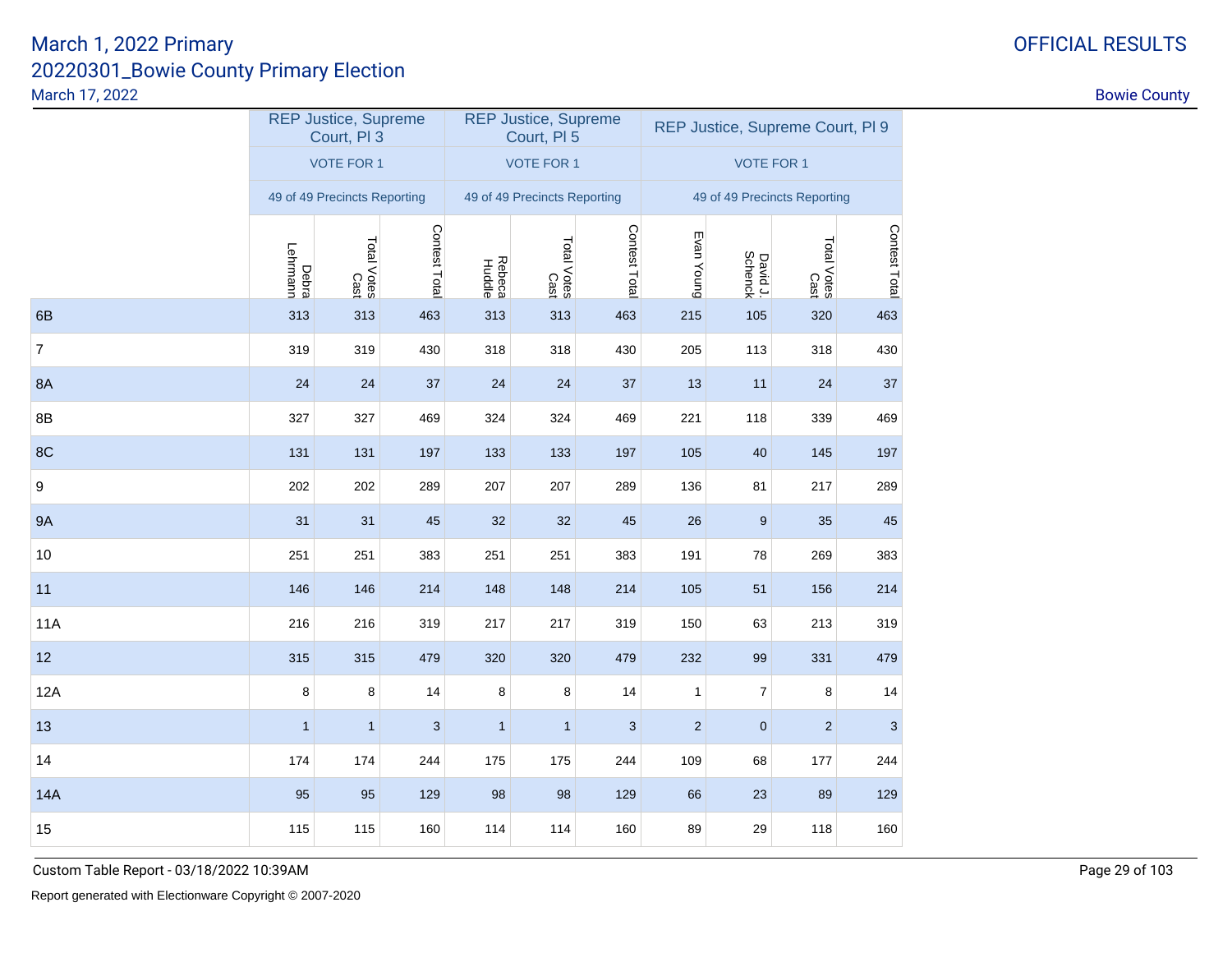|            |                   | <b>REP Justice, Supreme</b><br>Court, PI 3 |               |                         | <b>REP Justice, Supreme</b><br>Court, PI 5 |               | REP Justice, Supreme Court, PI 9 |                     |                     |               |  |
|------------|-------------------|--------------------------------------------|---------------|-------------------------|--------------------------------------------|---------------|----------------------------------|---------------------|---------------------|---------------|--|
|            |                   | <b>VOTE FOR 1</b>                          |               |                         | <b>VOTE FOR 1</b>                          |               | <b>VOTE FOR 1</b>                |                     |                     |               |  |
|            |                   | 49 of 49 Precincts Reporting               |               |                         | 49 of 49 Precincts Reporting               |               | 49 of 49 Precincts Reporting     |                     |                     |               |  |
|            | Debra<br>Lehrmann | Total Votes<br>Cast                        | Contest Total | <b>Rebeca</b><br>Huddle | Total Votes<br>Cast                        | Contest Total | Evan Young                       | David J.<br>Schenck | Total Votes<br>Cast | Contest Total |  |
| 16         | 132               | 132                                        | 204           | 140                     | 140                                        | 204           | 106                              | 45                  | 151                 | 204           |  |
| <b>16A</b> | 12                | 12                                         | $16\,$        | 12                      | 12                                         | 16            | 5                                | 5                   | 10                  | 16            |  |
| 17         | 212               | 212                                        | 324           | 221                     | 221                                        | 324           | 158                              | 67                  | 225                 | 324           |  |
| 18         | 279               | 279                                        | 440           | 284                     | 284                                        | 440           | 212                              | 82                  | 294                 | 440           |  |
| <b>18A</b> | 13                | 13                                         | 19            | 12                      | 12                                         | 19            | 10                               | $\,6\,$             | 16                  | 19            |  |
| 19         | 159               | 159                                        | 221           | 163                     | 163                                        | 221           | 122                              | 42                  | 164                 | 221           |  |
| 20         | 42                | 42                                         | 69            | 45                      | 45                                         | 69            | 29                               | 13                  | 42                  | 69            |  |
| 20A        | 13                | 13                                         | 29            | $17$                    | 17                                         | 29            | 13                               | $\,6$               | 19                  | 29            |  |
| 21         | 29                | 29                                         | 42            | 31                      | 31                                         | 42            | 22                               | $\boldsymbol{9}$    | 31                  | 42            |  |
| 22         | 28                | 28                                         | 47            | 30                      | 30                                         | 47            | 25                               | $\boldsymbol{9}$    | 34                  | $47\,$        |  |
| 22A        | 24                | 24                                         | 35            | 23                      | 23                                         | 35            | 16                               | $\overline{7}$      | 23                  | 35            |  |
| 24         | 81                | 81                                         | 131           | 82                      | 82                                         | 131           | 58                               | 29                  | 87                  | 131           |  |
| 25         | 154               | 154                                        | 256           | 159                     | 159                                        | 256           | 116                              | 48                  | 164                 | 256           |  |
| 27         | 107               | 107                                        | 156           | 108                     | 108                                        | 156           | 79                               | 37                  | 116                 | 156           |  |
| 28         | 130               | 130                                        | 197           | 134                     | 134                                        | 197           | 94                               | 48                  | 142                 | 197           |  |
| 29         | 56                | 56                                         | 79            | 57                      | 57                                         | 79            | 34                               | 23                  | 57                  | 79            |  |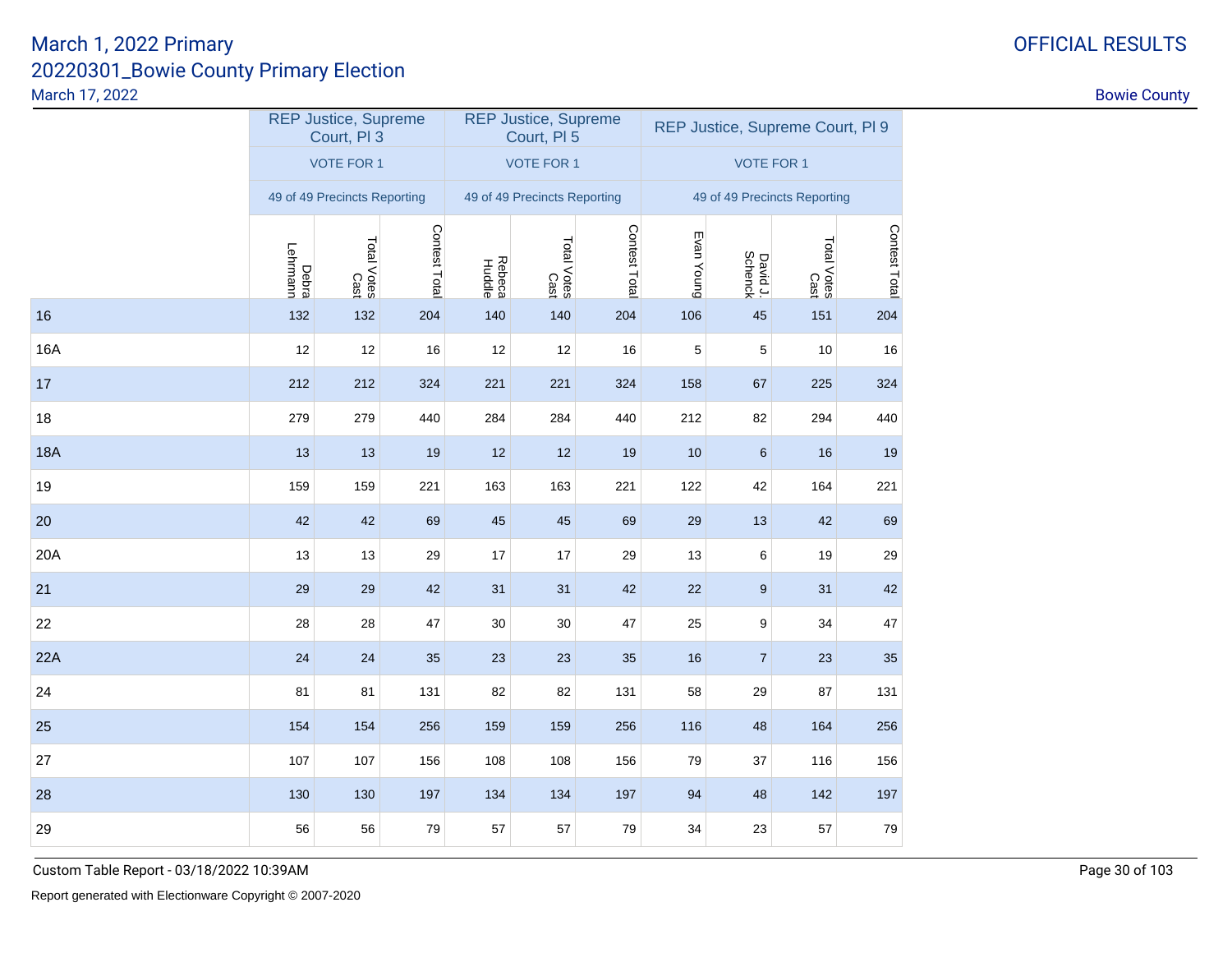|        |                   | <b>REP Justice, Supreme</b><br>Court, PI 3 |                  |                  | <b>REP Justice, Supreme</b><br>Court, PI 5 |                         | REP Justice, Supreme Court, PI 9 |                     |                       |                  |  |  |  |
|--------|-------------------|--------------------------------------------|------------------|------------------|--------------------------------------------|-------------------------|----------------------------------|---------------------|-----------------------|------------------|--|--|--|
|        |                   | <b>VOTE FOR 1</b>                          |                  |                  | <b>VOTE FOR 1</b>                          |                         | <b>VOTE FOR 1</b>                |                     |                       |                  |  |  |  |
|        |                   | 49 of 49 Precincts Reporting               |                  |                  | 49 of 49 Precincts Reporting               |                         | 49 of 49 Precincts Reporting     |                     |                       |                  |  |  |  |
|        | Debra<br>Lehrmann | Total<br>Votes<br>Cast                     | Contest<br>Total | Rebeca<br>Huddle | Total<br>Votes<br>Cast                     | <b>Contest</b><br>Total | Evan<br>Young                    | David J.<br>Schenck | otal<br>Votes<br>Cast | Contest<br>Total |  |  |  |
| 30     | 293               | 293                                        | 397              | 298              | 298                                        | 397                     | 216                              | 80                  | 296                   | 397              |  |  |  |
| Totals | 5,668             | 5,668                                      | 8,313            | 5,743            | 5,743                                      | 8,313                   | 4,029                            | 1,838               | 5,867                 |                  |  |  |  |

# OFFICIAL RESULTS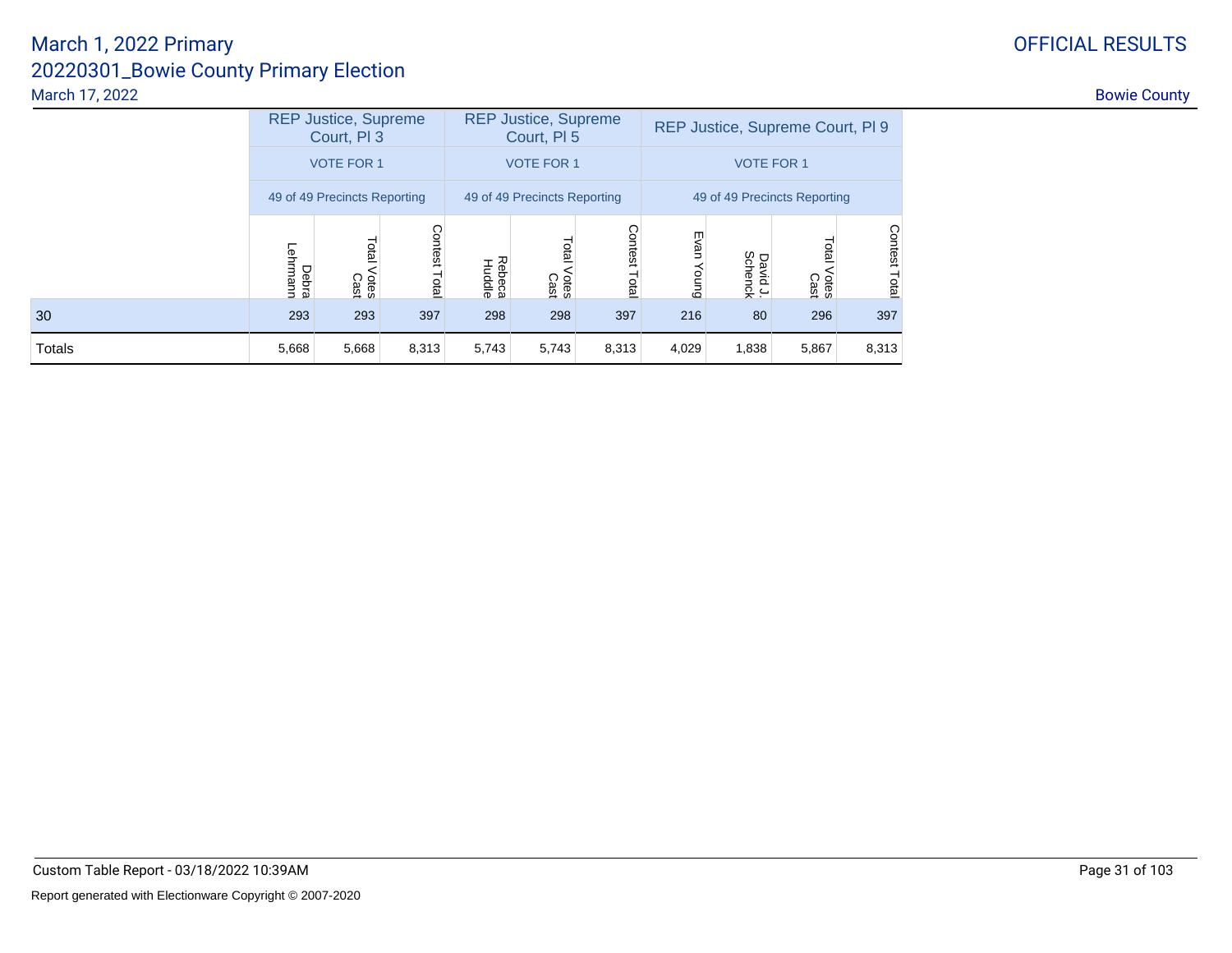|    |               |                              |                  |                  |                              |                     | REP Judge, Ct of Crim App, REP Judge, Ct of Crim App, PI5 REP Judge, Ct of Crim App, |                          |                     |                  |
|----|---------------|------------------------------|------------------|------------------|------------------------------|---------------------|--------------------------------------------------------------------------------------|--------------------------|---------------------|------------------|
|    |               | <b>VOTE FOR 1</b>            |                  |                  | <b>VOTE FOR 1</b>            |                     | <b>VOTE FOR 1</b>                                                                    |                          |                     |                  |
|    |               | 49 of 49 Precincts Reporting |                  |                  | 49 of 49 Precincts Reporting |                     | 49 of 49 Precincts Reporting                                                         |                          |                     |                  |
|    | Mary Lou Keel | Total Votes<br>Cast          | Contest Total    | Clint Morgan     | Scott Walker                 | Total Votes<br>Cast | Contest Total                                                                        | Jesse F.<br>McClure, III | Total Votes<br>Cast | Contest Total    |
| 1A | 14            | 14                           | 21               | $\,6\,$          | 13                           | 19                  | 21                                                                                   | $17$                     | $17$                | 21               |
| 1B | 30            | $30\,$                       | 42               | 14               | 22                           | 36                  | 42                                                                                   | 32                       | 32                  | 42               |
| 2A | 27            | $27\,$                       | 39               | $\sqrt{7}$       | $20\,$                       | $27\,$              | 39                                                                                   | 28                       | 28                  | 39               |
| 2B | 9             | 9                            | 13               | $\sqrt{5}$       | 5                            | 10                  | 13                                                                                   | 10                       | $10$                | 13               |
| 2C | $\sqrt{5}$    | $\sqrt{5}$                   | $\boldsymbol{9}$ | $\mathbf{1}$     | $\overline{\mathbf{4}}$      | $\sqrt{5}$          | $\boldsymbol{9}$                                                                     | $\sqrt{5}$               | $\sqrt{5}$          | $\boldsymbol{9}$ |
| 2D | $\mathbf{1}$  | $\mathbf{1}$                 | $\overline{c}$   | $\mathbf{1}$     | $\mathbf{1}$                 | $\overline{c}$      | $\overline{\mathbf{c}}$                                                              | $\mathbf{1}$             | $\mathbf{1}$        | $\boldsymbol{2}$ |
| 3A | 105           | 105                          | 165              | 48               | 67                           | 115                 | 165                                                                                  | 106                      | 106                 | 165              |
| 3B | 45            | 45                           | 62               | 25               | 25                           | 50                  | 62                                                                                   | 44                       | 44                  | 62               |
| 4A | 40            | 40                           | 54               | 17               | 20                           | $37\,$              | 54                                                                                   | 38                       | 38                  | 54               |
| 4B | 107           | 107                          | 158              | 49               | 66                           | 115                 | 158                                                                                  | 105                      | 105                 | 158              |
| 4C | 41            | 41                           | 62               | 18               | 19                           | $37\,$              | 62                                                                                   | 44                       | 44                  | 62               |
| 4D | $\mathbf 5$   | 5                            | 5                | $\mathbf{1}$     | 3                            | 4                   | 5                                                                                    | 5                        | 5                   | 5                |
| 5A | 11            | 11                           | 21               | $\boldsymbol{9}$ | $\,6\,$                      | 15                  | 21                                                                                   | 11                       | 11                  | 21               |
| 5B | $\pmb{0}$     | $\mathbf 0$                  | $\mathsf 0$      | $\mathbf 0$      | $\pmb{0}$                    | $\mathbf 0$         | $\mathbf 0$                                                                          | $\mathbf 0$              | $\pmb{0}$           | $\pmb{0}$        |
| 5C | 525           | 525                          | 776              | 233              | 307                          | 540                 | 776                                                                                  | 540                      | 540                 | 776              |
| 6A | 231           | 231                          | 347              | 105              | 121                          | 226                 | 347                                                                                  | 234                      | 234                 | 347              |

### Custom Table Report - 03/18/2022 10:39AM

## OFFICIAL RESULTS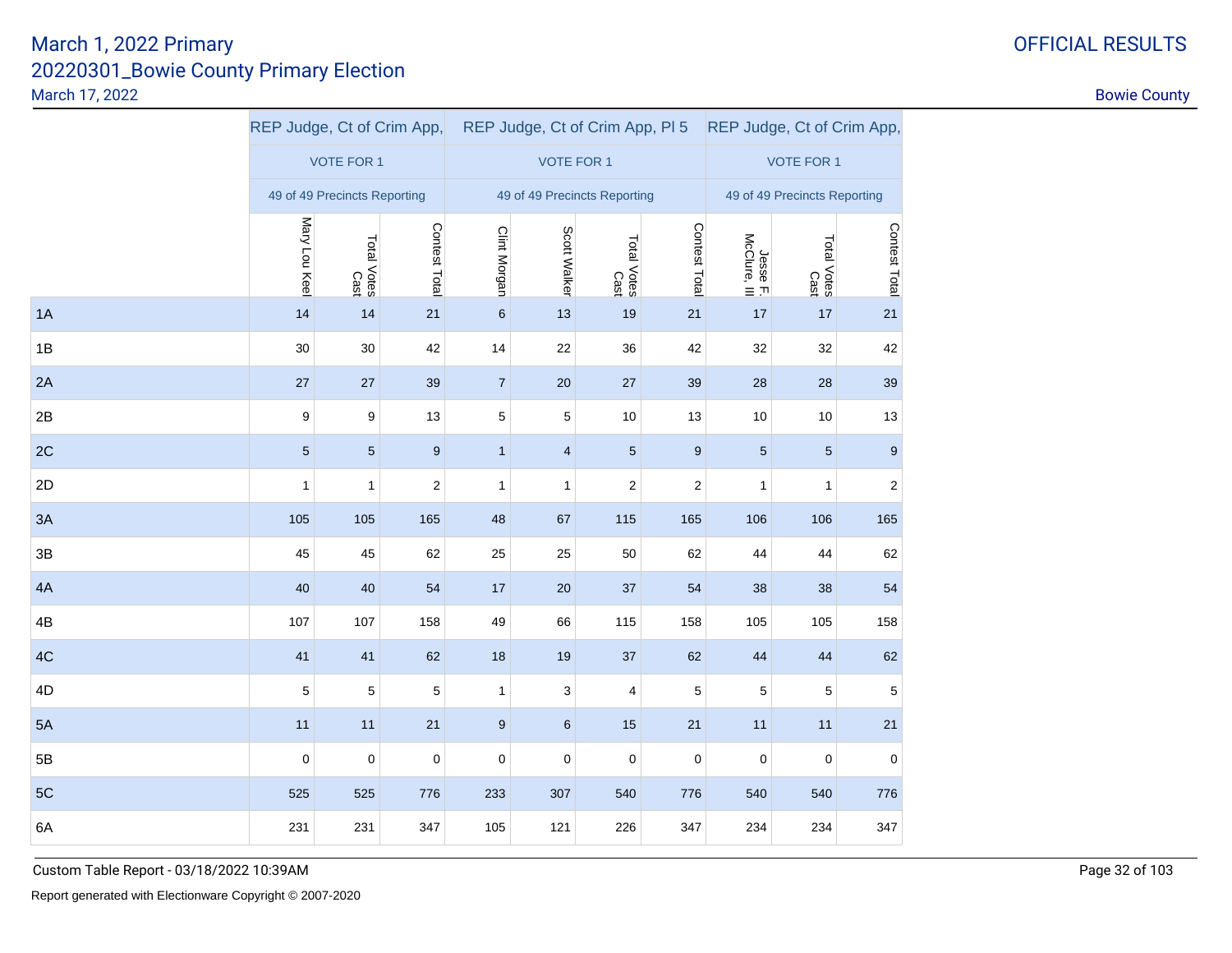|                |               |                              | REP Judge, Ct of Crim App, |                |                              |                     | REP Judge, Ct of Crim App, PI 5 REP Judge, Ct of Crim App, |                          |                     |                           |
|----------------|---------------|------------------------------|----------------------------|----------------|------------------------------|---------------------|------------------------------------------------------------|--------------------------|---------------------|---------------------------|
|                |               | <b>VOTE FOR 1</b>            |                            |                | <b>VOTE FOR 1</b>            |                     | <b>VOTE FOR 1</b>                                          |                          |                     |                           |
|                |               | 49 of 49 Precincts Reporting |                            |                | 49 of 49 Precincts Reporting |                     | 49 of 49 Precincts Reporting                               |                          |                     |                           |
|                | Mary Lou Keel | Total Votes<br>Cast          | Contest Total              | Clint Morgan   | Scott Walker                 | Total Votes<br>Cast | Contest Total                                              | Jesse F.<br>McClure, III | Total Votes<br>Cast | Contest Total             |
| 6B             | 303           | 303                          | 463                        | 144            | 162                          | 306                 | 463                                                        | 309                      | 309                 | 463                       |
| $\overline{7}$ | 311           | 311                          | 430                        | 143            | 167                          | 310                 | 430                                                        | 322                      | 322                 | 430                       |
| 8A             | 24            | 24                           | 37                         | 12             | 14                           | 26                  | 37                                                         | 25                       | 25                  | 37                        |
| 8B             | 324           | 324                          | 469                        | 145            | 188                          | 333                 | 469                                                        | 327                      | 327                 | 469                       |
| 8C             | 128           | 128                          | 197                        | 68             | 73                           | 141                 | 197                                                        | 128                      | 128                 | 197                       |
| 9              | 198           | 198                          | 289                        | 115            | 107                          | 222                 | 289                                                        | 206                      | 206                 | 289                       |
| <b>9A</b>      | 30            | 30                           | 45                         | 13             | 20                           | 33                  | 45                                                         | 28                       | 28                  | 45                        |
| 10             | 245           | 245                          | 383                        | 136            | 128                          | 264                 | 383                                                        | 248                      | 248                 | 383                       |
| 11             | 139           | 139                          | 214                        | 80             | 75                           | 155                 | 214                                                        | 148                      | 148                 | 214                       |
| 11A            | 208           | 208                          | 319                        | 104            | 111                          | 215                 | 319                                                        | 203                      | 203                 | 319                       |
| 12             | 307           | 307                          | 479                        | 154            | 169                          | 323                 | 479                                                        | 319                      | 319                 | 479                       |
| 12A            | 8             | 8                            | 14                         | $\overline{7}$ | $\mathbf{1}$                 | 8                   | 14                                                         | 8                        | 8                   | 14                        |
| 13             | $\mathbf{1}$  | $\mathbf{1}$                 | $\sqrt{3}$                 | $\mathbf 0$    | $\mathbf{1}$                 | $\mathbf{1}$        | $\ensuremath{\mathsf{3}}$                                  | $\mathbf{1}$             | $\mathbf{1}$        | $\ensuremath{\mathsf{3}}$ |
| 14             | 167           | 167                          | 244                        | 86             | 88                           | 174                 | 244                                                        | 167                      | 167                 | 244                       |
| <b>14A</b>     | 91            | 91                           | 129                        | 38             | 50                           | 88                  | 129                                                        | 95                       | 95                  | 129                       |
| 15             | 105           | 105                          | 160                        | 52             | 62                           | 114                 | 160                                                        | 108                      | 108                 | 160                       |

Custom Table Report - 03/18/2022 10:39AM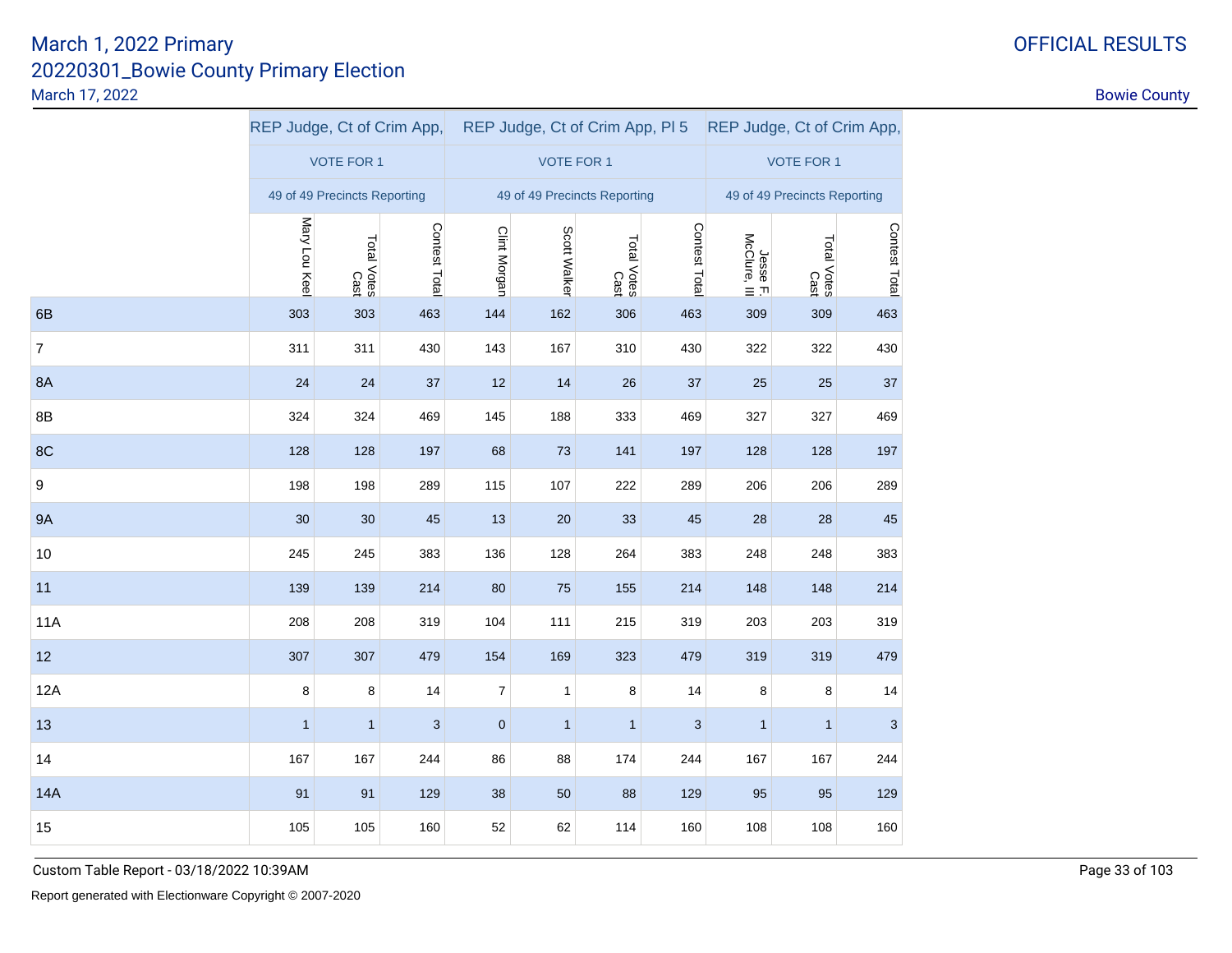|            |               |                              |               |                |                              |                     | REP Judge, Ct of Crim App, REP Judge, Ct of Crim App, PI 5 REP Judge, Ct of Crim App, |                          |                     |               |
|------------|---------------|------------------------------|---------------|----------------|------------------------------|---------------------|---------------------------------------------------------------------------------------|--------------------------|---------------------|---------------|
|            |               | <b>VOTE FOR 1</b>            |               |                | <b>VOTE FOR 1</b>            |                     | <b>VOTE FOR 1</b>                                                                     |                          |                     |               |
|            |               | 49 of 49 Precincts Reporting |               |                | 49 of 49 Precincts Reporting |                     | 49 of 49 Precincts Reporting                                                          |                          |                     |               |
|            | Mary Lou Keel | Total Votes<br>Cast          | Contest Total | Clint Morgan   | Scott Walker                 | Total Votes<br>Cast | Contest Total                                                                         | Jesse F.<br>McClure, III | Total Votes<br>Cast | Contest Total |
| 16         | 136           | 136                          | 204           | 85             | 63                           | 148                 | 204                                                                                   | 138                      | 138                 | 204           |
| <b>16A</b> | 12            | 12                           | 16            | 5              | 5                            | 10                  | 16                                                                                    | 12                       | 12                  | 16            |
| 17         | 211           | 211                          | 324           | 106            | 120                          | 226                 | 324                                                                                   | 208                      | 208                 | 324           |
| 18         | 277           | 277                          | 440           | 133            | 152                          | 285                 | 440                                                                                   | 286                      | 286                 | 440           |
| <b>18A</b> | 14            | 14                           | 19            | $\overline{7}$ | 8                            | 15                  | 19                                                                                    | 13                       | 13                  | 19            |
| 19         | 162           | 162                          | 221           | $80\,$         | 90                           | 170                 | 221                                                                                   | 163                      | 163                 | 221           |
| 20         | 40            | 40                           | 69            | 25             | 22                           | 47                  | 69                                                                                    | 46                       | 46                  | 69            |
| 20A        | 17            | 17                           | 29            | 8              | 11                           | 19                  | 29                                                                                    | 19                       | 19                  | 29            |
| 21         | 28            | 28                           | 42            | 18             | 13                           | 31                  | 42                                                                                    | 30                       | 30                  | 42            |
| 22         | 30            | 30                           | 47            | 16             | 16                           | 32                  | 47                                                                                    | 29                       | 29                  | 47            |
| 22A        | 23            | 23                           | 35            | 12             | 11                           | 23                  | 35                                                                                    | 22                       | 22                  | 35            |
| 24         | 79            | 79                           | 131           | 41             | 50                           | 91                  | 131                                                                                   | 83                       | 83                  | 131           |
| 25         | 152           | 152                          | 256           | 71             | 97                           | 168                 | 256                                                                                   | 155                      | 155                 | 256           |
| 27         | 110           | 110                          | 156           | 67             | 48                           | 115                 | 156                                                                                   | 107                      | 107                 | 156           |
| 28         | 129           | 129                          | 197           | 69             | 75                           | 144                 | 197                                                                                   | 128                      | 128                 | 197           |
| 29         | 54            | 54                           | 79            | 18             | 41                           | 59                  | 79                                                                                    | 56                       | 56                  | 79            |

Custom Table Report - 03/18/2022 10:39AM

## OFFICIAL RESULTS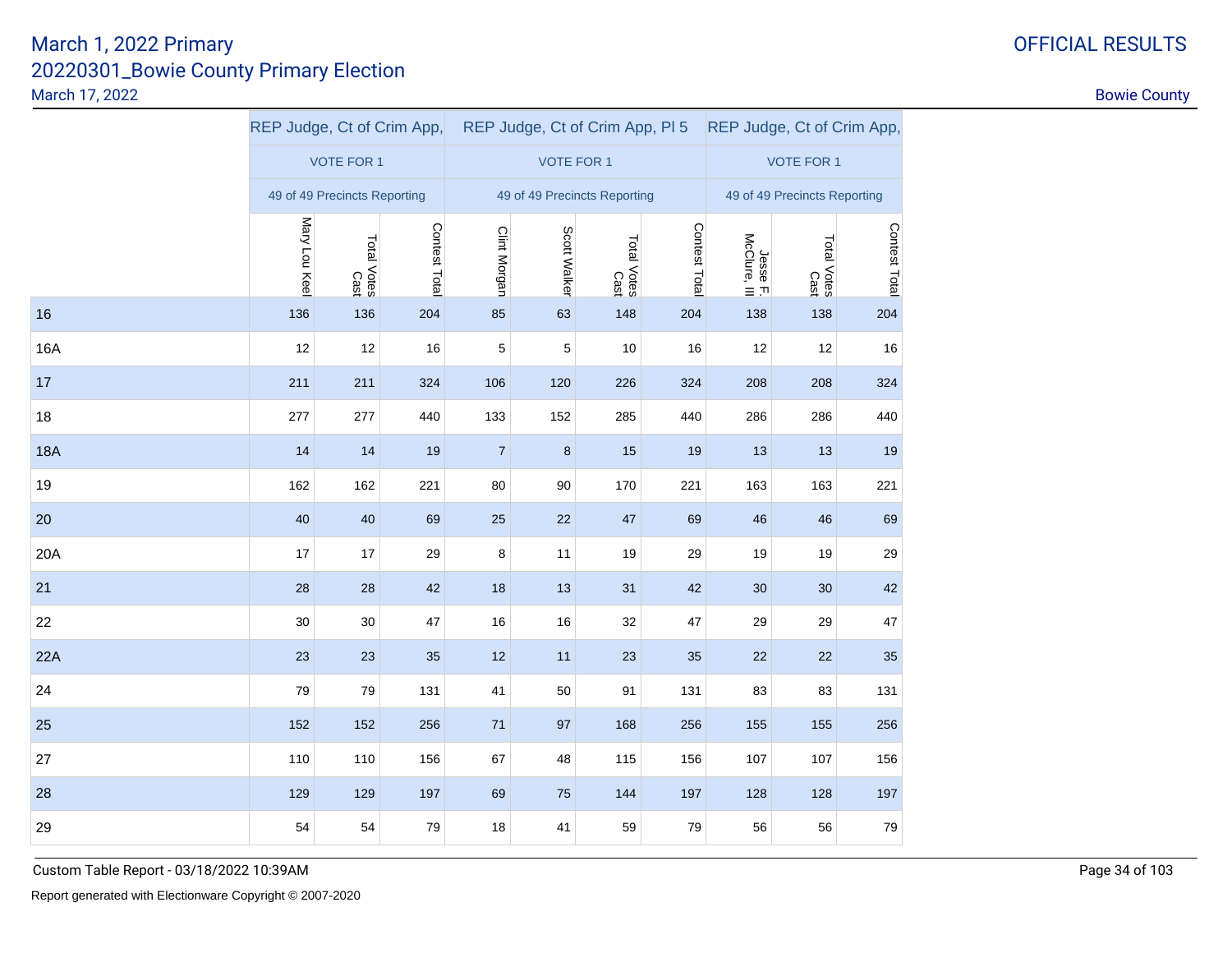# OFFICIAL RESULTS

### 20220301\_Bowie County Primary ElectionMarch 17, 2022entry of the country of the country of the country of the country of the country of the country of the country of the country of the country of the country of the country of the country of the country of the country of the March 1, 2022 Primary

|               | REP Judge, Ct of Crim App, |                              |               |              |                   | REP Judge, Ct of Crim App, PI 5 |                   | REP Judge, Ct of Crim App,           |                        |                  |  |
|---------------|----------------------------|------------------------------|---------------|--------------|-------------------|---------------------------------|-------------------|--------------------------------------|------------------------|------------------|--|
|               | <b>VOTE FOR 1</b>          |                              |               |              | <b>VOTE FOR 1</b> |                                 | <b>VOTE FOR 1</b> |                                      |                        |                  |  |
|               |                            | 49 of 49 Precincts Reporting |               |              |                   | 49 of 49 Precincts Reporting    |                   | 49 of 49 Precincts Reporting         |                        |                  |  |
|               | Mary<br><b>Pou</b><br>Keel | Total<br>Votes<br>Cast       | Contest Total | Clint Morgan | Scott<br>Walker   | Total<br>Votes<br>Cast          | Contest<br>Total  | Jesse<br>McClure,<br>$\equiv$ $\Box$ | Total<br>Votes<br>Cast | Contest<br>Total |  |
| 30            | 287                        | 287                          | 397           | 142          | 150               | 292                             | 397               | 296                                  | 296                    | 397              |  |
| <b>Totals</b> | 5,546                      | 5,546                        | 8,313         | 2,739        | 3,087             | 5,826                           | 8,313             | 5,653                                | 5,653                  | 8,313            |  |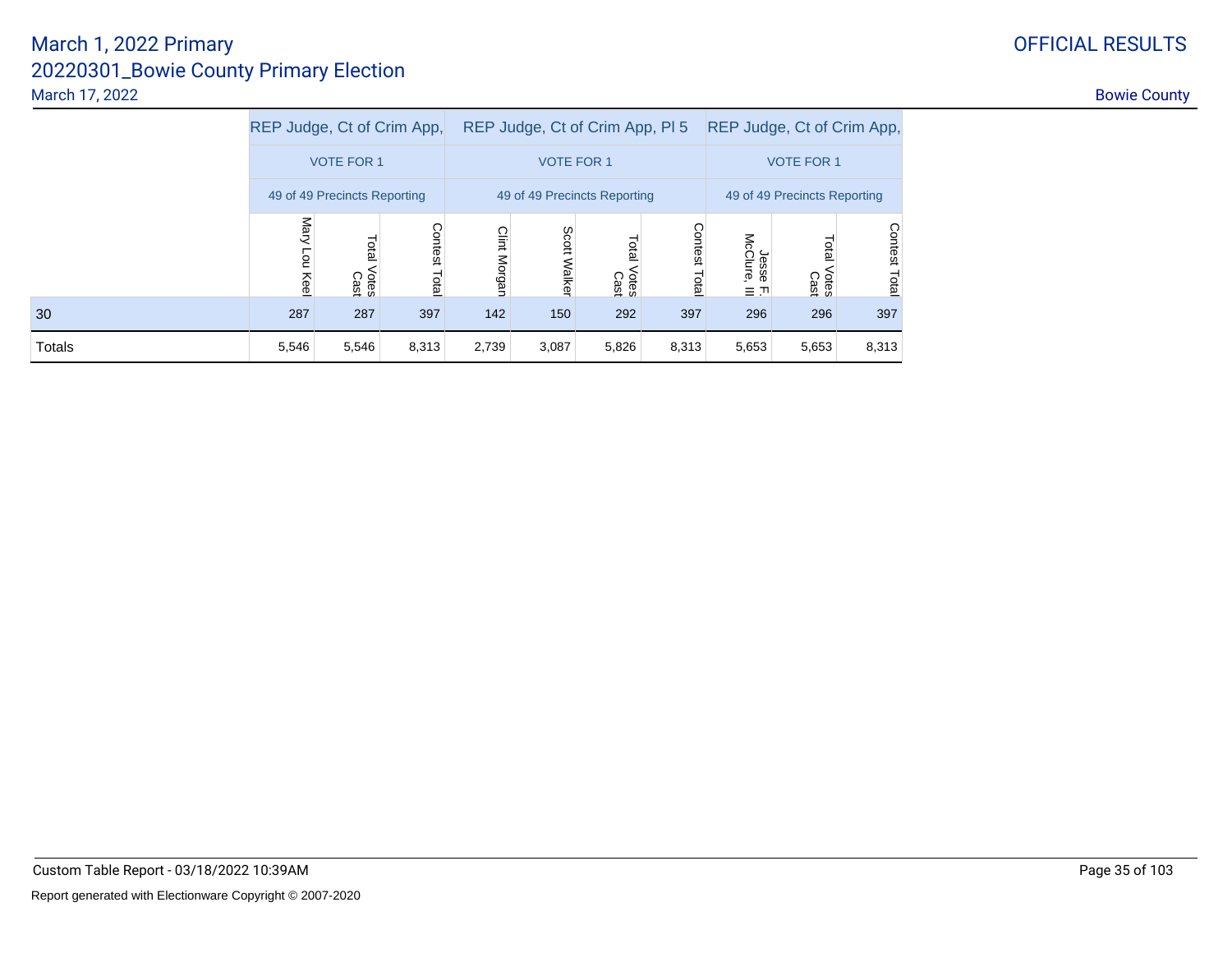|    |                  | REP Member, State BoE,       |                  |                         | <b>REP State Senator, Dist 1</b> |                         | <b>REP State Representative, Dist 1</b> |                         |                   |                     |                  |  |  |
|----|------------------|------------------------------|------------------|-------------------------|----------------------------------|-------------------------|-----------------------------------------|-------------------------|-------------------|---------------------|------------------|--|--|
|    |                  | <b>VOTE FOR 1</b>            |                  |                         | <b>VOTE FOR 1</b>                |                         | <b>VOTE FOR 1</b>                       |                         |                   |                     |                  |  |  |
|    |                  | 49 of 49 Precincts Reporting |                  |                         | 49 of 49 Precincts Reporting     |                         | 49 of 49 Precincts Reporting            |                         |                   |                     |                  |  |  |
|    | Pam Little       | Total Votes<br>Cast          | Contest Total    | <b>Bryan Hughes</b>     | Total Votes<br>Cast              | Contest Total           | George<br>Lavender                      | Ray Null                | Gary<br>VanDeaver | Total Votes<br>Cast | Contest Total    |  |  |
| 1A | 17               | $17$                         | 21               | 16                      | 16                               | 21                      | 11                                      | $\pmb{0}$               | $\boldsymbol{9}$  | 20                  | 21               |  |  |
| 1B | 32               | 32                           | 42               | 33                      | 33                               | 42                      | 16                                      | $\overline{\mathbf{c}}$ | 20                | 38                  | 42               |  |  |
| 2A | 27               | 27                           | 39               | 29                      | 29                               | 39                      | 17                                      | $\mathbf{1}$            | 19                | $37$                | 39               |  |  |
| 2B | $\boldsymbol{9}$ | $\boldsymbol{9}$             | 13               | $10$                    | $10$                             | 13                      | $\,$ 5 $\,$                             | $\pmb{0}$               | $\boldsymbol{7}$  | 12                  | 13               |  |  |
| 2C | $\sqrt{5}$       | $\sqrt{5}$                   | $\boldsymbol{9}$ | $\overline{7}$          | $\overline{7}$                   | $\boldsymbol{9}$        | $\sqrt{3}$                              | $\pmb{0}$               | $\sqrt{5}$        | $\bf 8$             | $\boldsymbol{9}$ |  |  |
| 2D | $\mathbf 2$      | $\boldsymbol{2}$             | $\boldsymbol{2}$ | $\overline{\mathbf{c}}$ | $\sqrt{2}$                       | $\overline{\mathbf{c}}$ | $\mathsf 0$                             | $\pmb{0}$               | $\boldsymbol{2}$  | $\overline{c}$      | $\boldsymbol{2}$ |  |  |
| 3A | 104              | 104                          | 165              | 113                     | 113                              | 165                     | 58                                      | $17$                    | 80                | 155                 | 165              |  |  |
| 3B | 44               | 44                           | 62               | 40                      | 40                               | 62                      | 25                                      | $\overline{\mathbf{7}}$ | 29                | 61                  | 62               |  |  |
| 4A | 39               | 39                           | 54               | 38                      | 38                               | 54                      | 19                                      | $\overline{7}$          | 24                | 50                  | 54               |  |  |
| 4B | 104              | 104                          | 158              | 109                     | 109                              | 158                     | 73                                      | $\overline{\mathbf{4}}$ | $72\,$            | 149                 | 158              |  |  |
| 4C | 43               | 43                           | 62               | 44                      | 44                               | 62                      | 23                                      | $\pmb{0}$               | 38                | 61                  | 62               |  |  |
| 4D | $\mathbf 5$      | $\,$ 5 $\,$                  | 5                | $\sqrt{5}$              | $\,$ 5 $\,$                      | 5                       | $\mathbf{1}$                            | $\mathbf{1}$            | $\sqrt{3}$        | $\mathbf 5$         | 5                |  |  |
| 5A | 13               | 13                           | 21               | 13                      | 13                               | 21                      | $\sqrt{5}$                              | $\mathbf{1}$            | 13                | 19                  | 21               |  |  |
| 5B | $\pmb{0}$        | $\mathbf 0$                  | $\mathbf 0$      | $\mathsf 0$             | 0                                | $\mathsf 0$             | $\mathbf 0$                             | $\pmb{0}$               | $\mathbf 0$       | 0                   | $\mathbf 0$      |  |  |
| 5C | 543              | 543                          | 776              | 573                     | 573                              | 776                     | 316                                     | 16                      | 409               | 741                 | 776              |  |  |
| 6A | 234              | 234                          | 347              | 253                     | 253                              | 347                     | 123                                     | 4                       | 206               | 333                 | 347              |  |  |
|    |                  |                              |                  |                         |                                  |                         |                                         |                         |                   |                     |                  |  |  |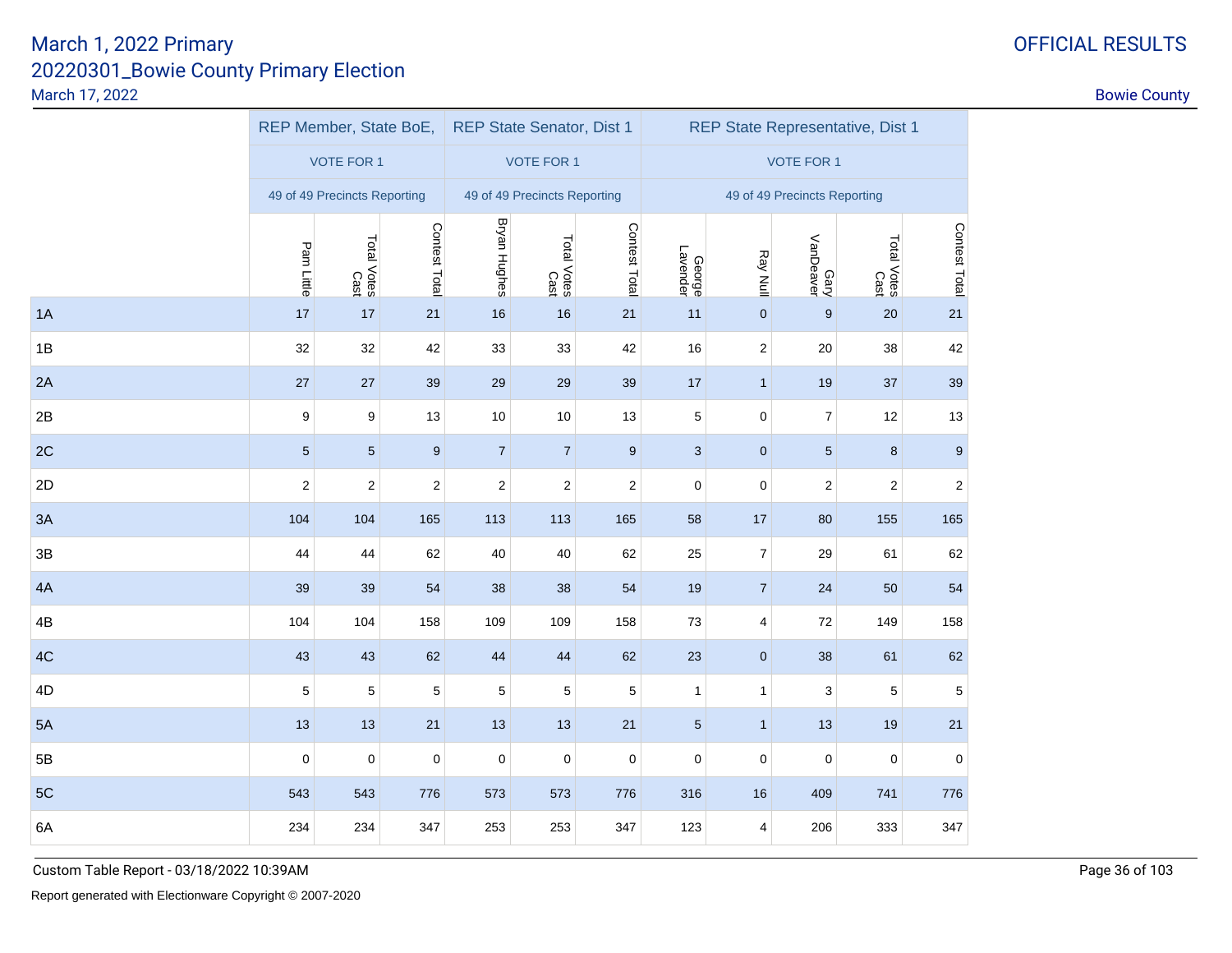|              |              |              |                                                                                           |                     |                     | REP State Representative, Dist 1                                                                                       |                         |          |                   |                                                     |  |
|--------------|--------------|--------------|-------------------------------------------------------------------------------------------|---------------------|---------------------|------------------------------------------------------------------------------------------------------------------------|-------------------------|----------|-------------------|-----------------------------------------------------|--|
|              |              |              |                                                                                           |                     |                     | <b>VOTE FOR 1</b>                                                                                                      |                         |          |                   |                                                     |  |
|              |              |              |                                                                                           |                     |                     |                                                                                                                        |                         |          |                   |                                                     |  |
| Pam Little   |              |              |                                                                                           |                     |                     |                                                                                                                        |                         |          |                   | Contest Total                                       |  |
| 307          | 307          | 463          | 327                                                                                       | 327                 | 463                 | 172                                                                                                                    | $\overline{7}$          | 268      | 447               | 463                                                 |  |
| 316          | 316          | 430          | 336                                                                                       | 336                 | 430                 | 184                                                                                                                    | 15                      | 203      | 402               | 430                                                 |  |
| 24           | 24           | 37           | 25                                                                                        | 25                  | 37                  | $\boldsymbol{9}$                                                                                                       | $\bf 0$                 | 26       | 35                | 37                                                  |  |
| 327          | 327          | 469          | 335                                                                                       | 335                 | 469                 | 156                                                                                                                    | 22                      | 253      | 431               | 469                                                 |  |
| 126          | 126          | 197          | 137                                                                                       | 137                 | 197                 | 73                                                                                                                     | $6\phantom{1}6$         | 102      | 181               | 197                                                 |  |
| 201          | 201          | 289          | 207                                                                                       | 207                 | 289                 | 99                                                                                                                     | 20                      | 153      | 272               | 289                                                 |  |
| 30           | 30           | 45           | 30                                                                                        | 30                  | 45                  | $19$                                                                                                                   | $\bf 0$                 | 22       | 41                | 45                                                  |  |
| 249          | 249          | 383          | 264                                                                                       | 264                 | 383                 | 137                                                                                                                    | 12                      | 218      | 367               | 383                                                 |  |
| 150          | 150          | 214          | 156                                                                                       | 156                 | 214                 | 68                                                                                                                     | $9$                     | 128      | 205               | 214                                                 |  |
| 208          | 208          | 319          | 215                                                                                       | 215                 | 319                 | 115                                                                                                                    | 8                       | 180      | 303               | 319                                                 |  |
| 318          | 318          | 479          | 332                                                                                       | 332                 | 479                 | 161                                                                                                                    | 21                      | 274      | 456               | 479                                                 |  |
| 8            | 8            | 14           | 8                                                                                         | 8                   | 14                  | 4                                                                                                                      | 4                       | 5        | 13                | 14                                                  |  |
| $\mathbf{1}$ | $\mathbf{1}$ | $\mathbf{3}$ | $\mathbf{1}$                                                                              | $\mathbf{1}$        | 3                   | 0                                                                                                                      | $\bf 0$                 | 3        | 3                 | 3                                                   |  |
| 171          | 171          | 244          | 170                                                                                       | 170                 | 244                 | 51                                                                                                                     | 11                      | 172      | 234               | 244                                                 |  |
| 95           | 95           | 129          | 101                                                                                       | 101                 | 129                 | $30\,$                                                                                                                 | $\sqrt{5}$              | 91       | 126               | 129                                                 |  |
| 109          | 109          | 160          | 117                                                                                       | 117                 | 160                 | 27                                                                                                                     | $\overline{\mathbf{4}}$ | 122      | 153               | 160                                                 |  |
|              |              |              | <b>VOTE FOR 1</b><br>49 of 49 Precincts Reporting<br>Contest Total<br>Total Votes<br>Cast | <b>Bryan Hughes</b> | Total Votes<br>Cast | REP Member, State BoE, REP State Senator, Dist 1<br><b>VOTE FOR 1</b><br>49 of 49 Precincts Reporting<br>Contest Total | George<br>Lavender      | Ray Null | Gary<br>VanDeaver | 49 of 49 Precincts Reporting<br>Total Votes<br>Cast |  |

Custom Table Report - 03/18/2022 10:39AM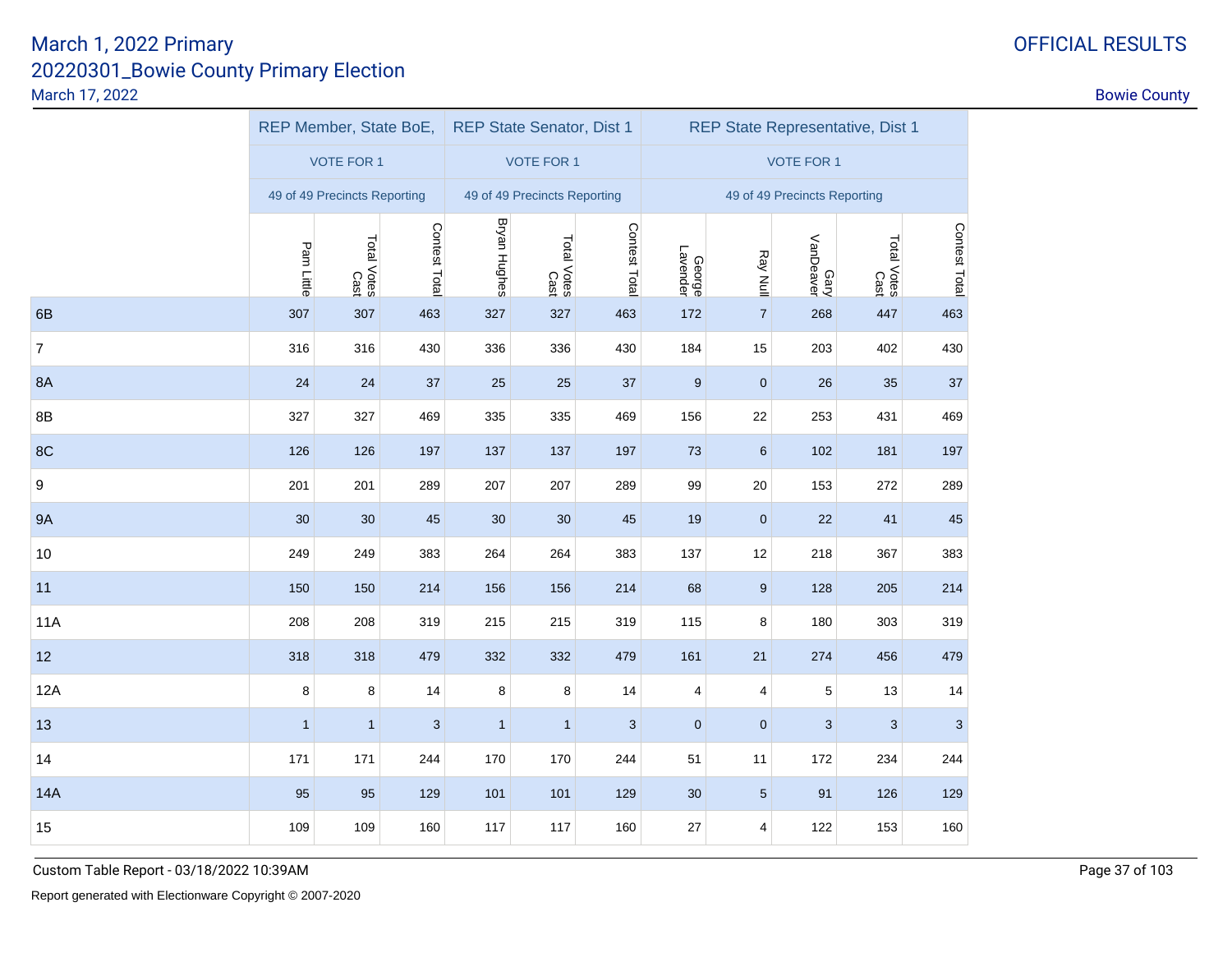|            |            | REP Member, State BoE, REP State Senator, Dist 1 |               |                     |                              |               | REP State Representative, Dist 1 |                           |                              |                     |               |  |
|------------|------------|--------------------------------------------------|---------------|---------------------|------------------------------|---------------|----------------------------------|---------------------------|------------------------------|---------------------|---------------|--|
|            |            | <b>VOTE FOR 1</b>                                |               |                     | <b>VOTE FOR 1</b>            |               |                                  |                           | <b>VOTE FOR 1</b>            |                     |               |  |
|            |            | 49 of 49 Precincts Reporting                     |               |                     | 49 of 49 Precincts Reporting |               |                                  |                           | 49 of 49 Precincts Reporting |                     |               |  |
|            | Pam Little | Total Votes<br>Cast                              | Contest Total | <b>Bryan Hughes</b> | Total Votes<br>Cast          | Contest Total | George<br>Lavender               | Ray Null                  | Gary<br>VanDeaver            | Total Votes<br>Cast | Contest Total |  |
| 16         | 136        | 136                                              | 204           | 140                 | 140                          | 204           | 61                               | $\boldsymbol{9}$          | 116                          | 186                 | 204           |  |
| 16A        | 12         | 12                                               | $16\,$        | 12                  | 12                           | $16\,$        | 8                                | $\mathbf{1}$              | 6                            | 15                  | 16            |  |
| $17$       | 207        | 207                                              | 324           | 221                 | 221                          | 324           | 102                              | $22\,$                    | 187                          | 311                 | 324           |  |
| 18         | 290        | 290                                              | 440           | 297                 | 297                          | 440           | 78                               | 13                        | 339                          | 430                 | 440           |  |
| <b>18A</b> | 13         | 13                                               | 19            | 13                  | 13                           | 19            | $\ensuremath{\mathsf{3}}$        | $\pmb{0}$                 | $16$                         | 19                  | 19            |  |
| 19         | 159        | 159                                              | 221           | 165                 | 165                          | 221           | 39                               | $\mathbf 5$               | 166                          | 210                 | 221           |  |
| $20\,$     | 43         | 43                                               | 69            | 46                  | 46                           | 69            | 18                               | $\sqrt{2}$                | 47                           | 67                  | 69            |  |
| 20A        | 19         | 19                                               | 29            | 20                  | 20                           | 29            | 6                                | $\mathbf{1}$              | 21                           | 28                  | 29            |  |
| 21         | 31         | 31                                               | 42            | 33                  | 33                           | 42            | $\overline{7}$                   | $\mathbf{1}$              | 34                           | 42                  | 42            |  |
| 22         | 29         | 29                                               | 47            | 29                  | 29                           | 47            | 4                                | $\ensuremath{\mathsf{3}}$ | 39                           | 46                  | 47            |  |
| 22A        | 22         | 22                                               | 35            | 23                  | 23                           | 35            | $\overline{4}$                   | $\sqrt{2}$                | 28                           | 34                  | 35            |  |
| 24         | 85         | 85                                               | 131           | 85                  | 85                           | 131           | 22                               | $\ensuremath{\mathsf{3}}$ | 103                          | 128                 | 131           |  |
| 25         | 157        | 157                                              | 256           | 162                 | 162                          | 256           | 36                               | $\boldsymbol{7}$          | 200                          | 243                 | 256           |  |
| 27         | 109        | 109                                              | 156           | 111                 | 111                          | 156           | 38                               | $\overline{\mathcal{I}}$  | 101                          | 146                 | 156           |  |
| 28         | 130        | 130                                              | 197           | 133                 | 133                          | 197           | 49                               | $\boldsymbol{7}$          | 131                          | 187                 | 197           |  |
| 29         | 57         | 57                                               | 79            | 59                  | 59                           | 79            | 21                               | $\sqrt{2}$                | 51                           | 74                  | 79            |  |

Custom Table Report - 03/18/2022 10:39AM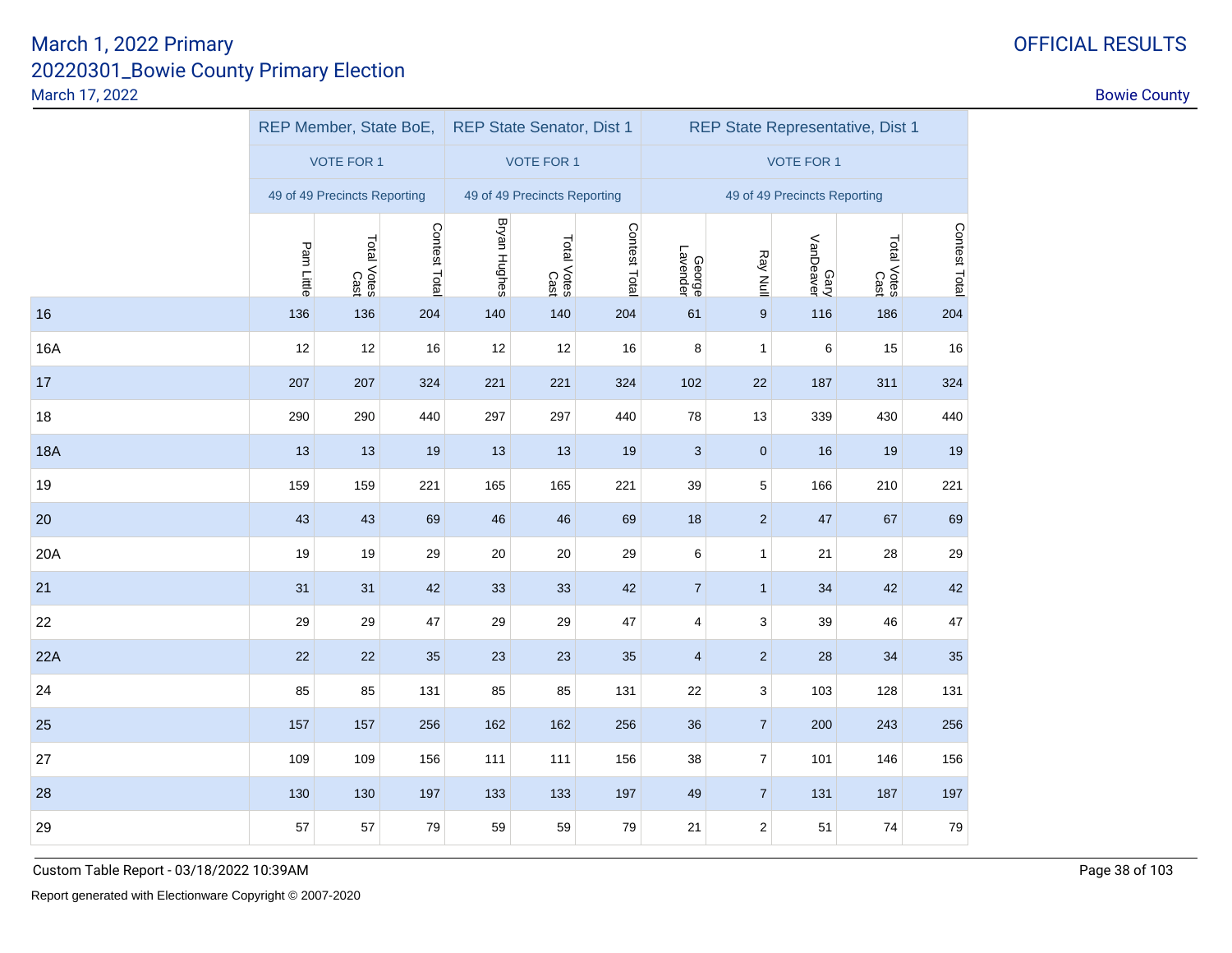30

Totals

|       |                                                                                              | REP Member, State BoE, |                         |                 | <b>REP State Senator, Dist 1</b> |                  | <b>REP State Representative, Dist 1</b> |                 |                   |                        |               |  |
|-------|----------------------------------------------------------------------------------------------|------------------------|-------------------------|-----------------|----------------------------------|------------------|-----------------------------------------|-----------------|-------------------|------------------------|---------------|--|
|       |                                                                                              | <b>VOTE FOR 1</b>      |                         |                 | <b>VOTE FOR 1</b>                |                  |                                         |                 | <b>VOTE FOR 1</b> |                        |               |  |
|       | 49 of 49 Precincts Reporting<br>49 of 49 Precincts Reporting<br>49 of 49 Precincts Reporting |                        |                         |                 |                                  |                  |                                         |                 |                   |                        |               |  |
|       | Pam<br>Little                                                                                | Total<br>Votes<br>Cast | <b>Contest</b><br>Total | Bryan<br>Hughes | Total<br>Votes<br>Cast           | Contest<br>Total | George<br>Javender                      | Ray Null        | Gary<br>VanDeaver | Total<br>Votes<br>Cast | Contest Total |  |
| 0     | 291                                                                                          | 291                    | 397                     | 302             | 302                              | 397              | 125                                     | 10 <sup>°</sup> | 239               | 374                    | 397           |  |
| otals | 5,651                                                                                        | 5,651                  | 8,313                   | 5,897           | 5,897                            | 8,313            | 2,621                                   | 299             | 4,980             | 7,900                  | 8,313         |  |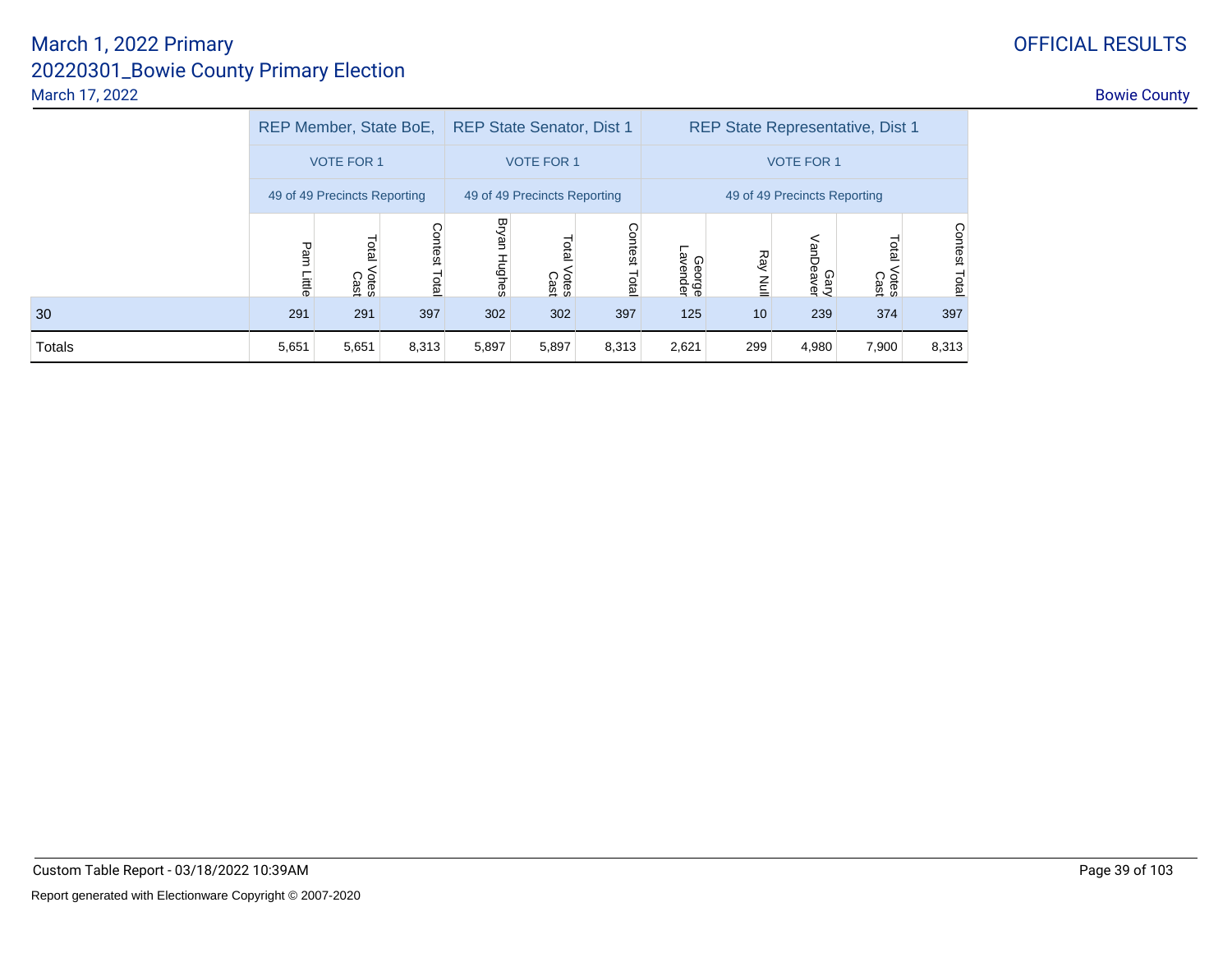|    | REP Chief Justice, 6th Ct of | <b>App Dist</b>              |                  |                    | REP Dist Judge, 102nd<br><b>Judicial Dist</b> |                  | <b>REP Crim Dist Attorney</b><br><b>Bowie County</b> |                              |               |  |
|----|------------------------------|------------------------------|------------------|--------------------|-----------------------------------------------|------------------|------------------------------------------------------|------------------------------|---------------|--|
|    |                              | <b>VOTE FOR 1</b>            |                  |                    | <b>VOTE FOR 1</b>                             |                  |                                                      | <b>VOTE FOR 1</b>            |               |  |
|    |                              | 49 of 49 Precincts Reporting |                  |                    | 49 of 49 Precincts Reporting                  |                  |                                                      | 49 of 49 Precincts Reporting |               |  |
|    | Scott E.<br>Stevens          | Total Votes<br>Cast          | Contest Total    | Jeff M.<br>Addison | Total Votes<br>Total Votes                    | Contest Total    | Jerry D.<br>Rochelle                                 | Total Votes<br>Cast          | Contest Total |  |
| 1A | 17                           | $17$                         | $21$             | 17                 | $17$                                          | 21               | 18                                                   | 18                           | 21            |  |
| 1B | 32                           | 32                           | 42               | 33                 | 33                                            | 42               | 34                                                   | 34                           | 42            |  |
| 2A | 29                           | 29                           | 39               | 29                 | 29                                            | 39               | 29                                                   | 29                           | 39            |  |
| 2B | 10                           | 10                           | 13               | 11                 | 11                                            | 13               | 12                                                   | 12                           | 13            |  |
| 2C | $\sqrt{5}$                   | $5\,$                        | $\boldsymbol{9}$ | $\overline{5}$     | $5\,$                                         | $\boldsymbol{9}$ | 6                                                    | $\,6$                        | 9             |  |
| 2D | 1                            | 1                            | 2                | $\mathbf{1}$       | 1                                             | 2                | 2                                                    | 2                            | 2             |  |
| 3A | 109                          | 109                          | 165              | 119                | 119                                           | 165              | 127                                                  | 127                          | 165           |  |
| 3B | 44                           | 44                           | 62               | 46                 | 46                                            | 62               | 48                                                   | 48                           | 62            |  |
| 4A | 40                           | 40                           | 54               | 40                 | 40                                            | 54               | 43                                                   | 43                           | 54            |  |
| 4B | 105                          | 105                          | 158              | 115                | 115                                           | 158              | 125                                                  | 125                          | 158           |  |
| 4C | 42                           | 42                           | 62               | 45                 | 45                                            | 62               | 49                                                   | 49                           | 62            |  |
| 4D | 5                            | 5                            | $\mathbf 5$      | 5                  | 5                                             | 5                | 5                                                    | $\mathbf 5$                  | 5             |  |
| 5A | 13                           | 13                           | 21               | 13                 | 13                                            | 21               | 14                                                   | 14                           | 21            |  |
| 5B | $\pmb{0}$                    | $\pmb{0}$                    | $\pmb{0}$        | $\pmb{0}$          | $\pmb{0}$                                     | $\pmb{0}$        | $\pmb{0}$                                            | $\pmb{0}$                    | $\mathbf 0$   |  |
| 5C | 542                          | 542                          | 776              | 598                | 598                                           | 776              | 631                                                  | 631                          | 776           |  |
| 6A | 234                          | 234                          | 347              | 257                | 257                                           | 347              | 277                                                  | 277                          | 347           |  |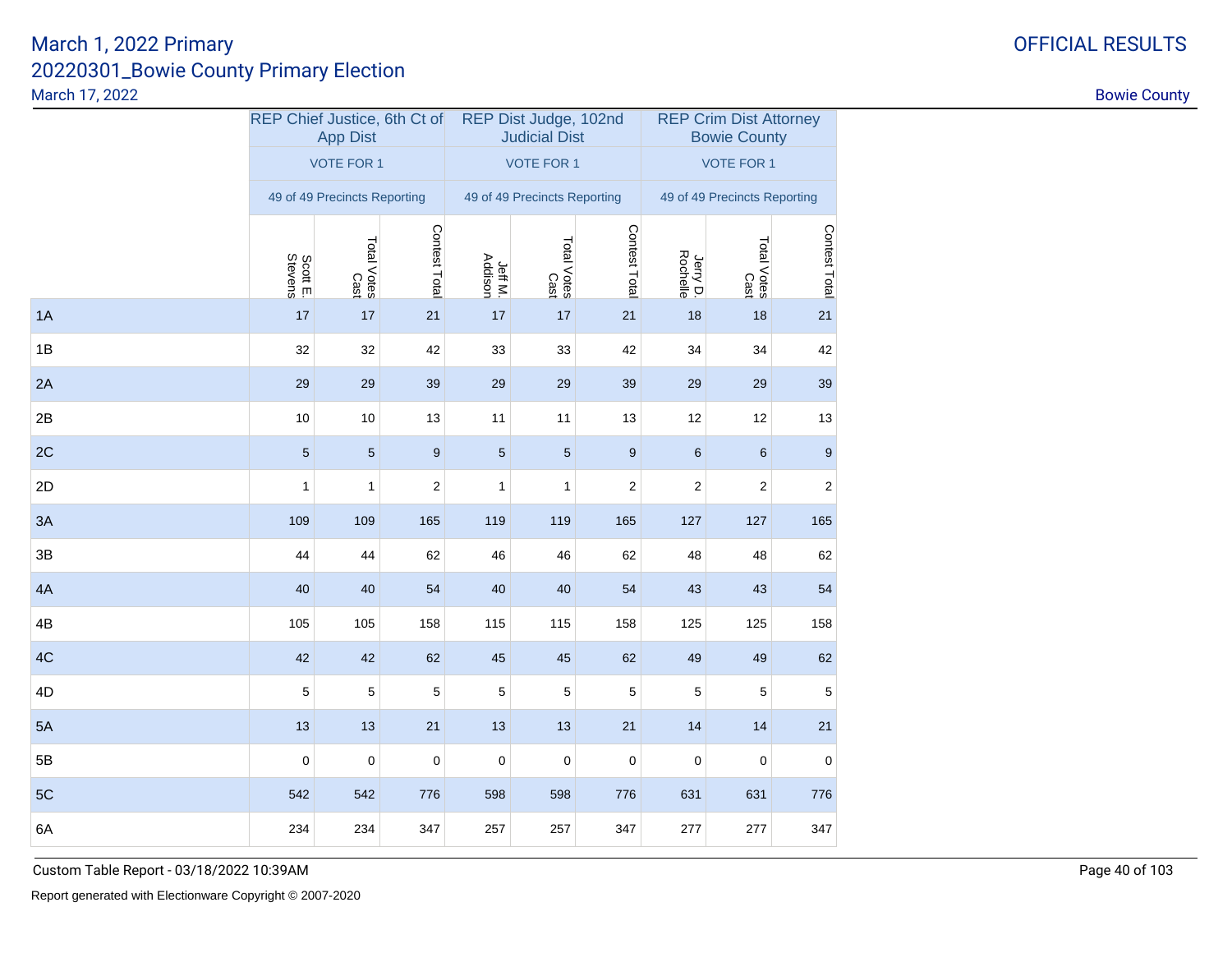|                |              | REP Chief Justice, 6th Ct of<br><b>App Dist</b> |                           |                    | REP Dist Judge, 102nd<br><b>Judicial Dist</b> |               | <b>REP Crim Dist Attorney</b><br><b>Bowie County</b> |                     |               |  |
|----------------|--------------|-------------------------------------------------|---------------------------|--------------------|-----------------------------------------------|---------------|------------------------------------------------------|---------------------|---------------|--|
|                |              | <b>VOTE FOR 1</b>                               |                           |                    | <b>VOTE FOR 1</b>                             |               | <b>VOTE FOR 1</b>                                    |                     |               |  |
|                |              | 49 of 49 Precincts Reporting                    |                           |                    | 49 of 49 Precincts Reporting                  |               | 49 of 49 Precincts Reporting                         |                     |               |  |
|                | Scott E.     | Total Votes<br>Cast                             | Contest Total             | Jeff M.<br>Addison | Total Votes<br>Cast                           | Contest Total | Jerry D.<br>Rochelle                                 | Total Votes<br>Cast | Contest Total |  |
| 6B             | 310          | 310                                             | 463                       | 346                | 346                                           | 463           | 369                                                  | 369                 | 463           |  |
| $\overline{7}$ | 315          | 315                                             | 430                       | 327                | 327                                           | 430           | 348                                                  | 348                 | 430           |  |
| <b>8A</b>      | 23           | 23                                              | 37                        | 25                 | 25                                            | 37            | 29                                                   | 29                  | 37            |  |
| 8B             | 334          | 334                                             | 469                       | 343                | 343                                           | 469           | 350                                                  | 350                 | 469           |  |
| 8C             | 126          | 126                                             | 197                       | 135                | 135                                           | 197           | 136                                                  | 136                 | 197           |  |
| 9              | 202          | 202                                             | 289                       | 216                | 216                                           | 289           | 224                                                  | 224                 | 289           |  |
| <b>9A</b>      | 31           | 31                                              | 45                        | 29                 | 29                                            | 45            | 29                                                   | 29                  | 45            |  |
| 10             | 246          | 246                                             | 383                       | 279                | 279                                           | 383           | 300                                                  | 300                 | 383           |  |
| 11             | 149          | 149                                             | 214                       | 161                | 161                                           | 214           | 155                                                  | 155                 | 214           |  |
| <b>11A</b>     | 206          | 206                                             | 319                       | 226                | 226                                           | 319           | 240                                                  | 240                 | 319           |  |
| 12             | 315          | 315                                             | 479                       | 340                | 340                                           | 479           | 371                                                  | 371                 | 479           |  |
| <b>12A</b>     | 8            | 8                                               | 14                        | $\overline{7}$     | $\overline{7}$                                | 14            | 9                                                    | 9                   | 14            |  |
| 13             | $\mathbf{1}$ | $\mathbf{1}$                                    | $\ensuremath{\mathsf{3}}$ | $\overline{c}$     | $\overline{c}$                                | 3             | $\overline{c}$                                       | $\overline{c}$      | 3             |  |
| 14             | 168          | 168                                             | 244                       | 184                | 184                                           | 244           | 182                                                  | 182                 | 244           |  |
| <b>14A</b>     | 95           | 95                                              | 129                       | 103                | 103                                           | 129           | 105                                                  | 105                 | 129           |  |
| 15             | 109          | 109                                             | 160                       | 116                | 116                                           | 160           | 116                                                  | 116                 | 160           |  |

OFFICIAL RESULTS

Custom Table Report - 03/18/2022 10:39AM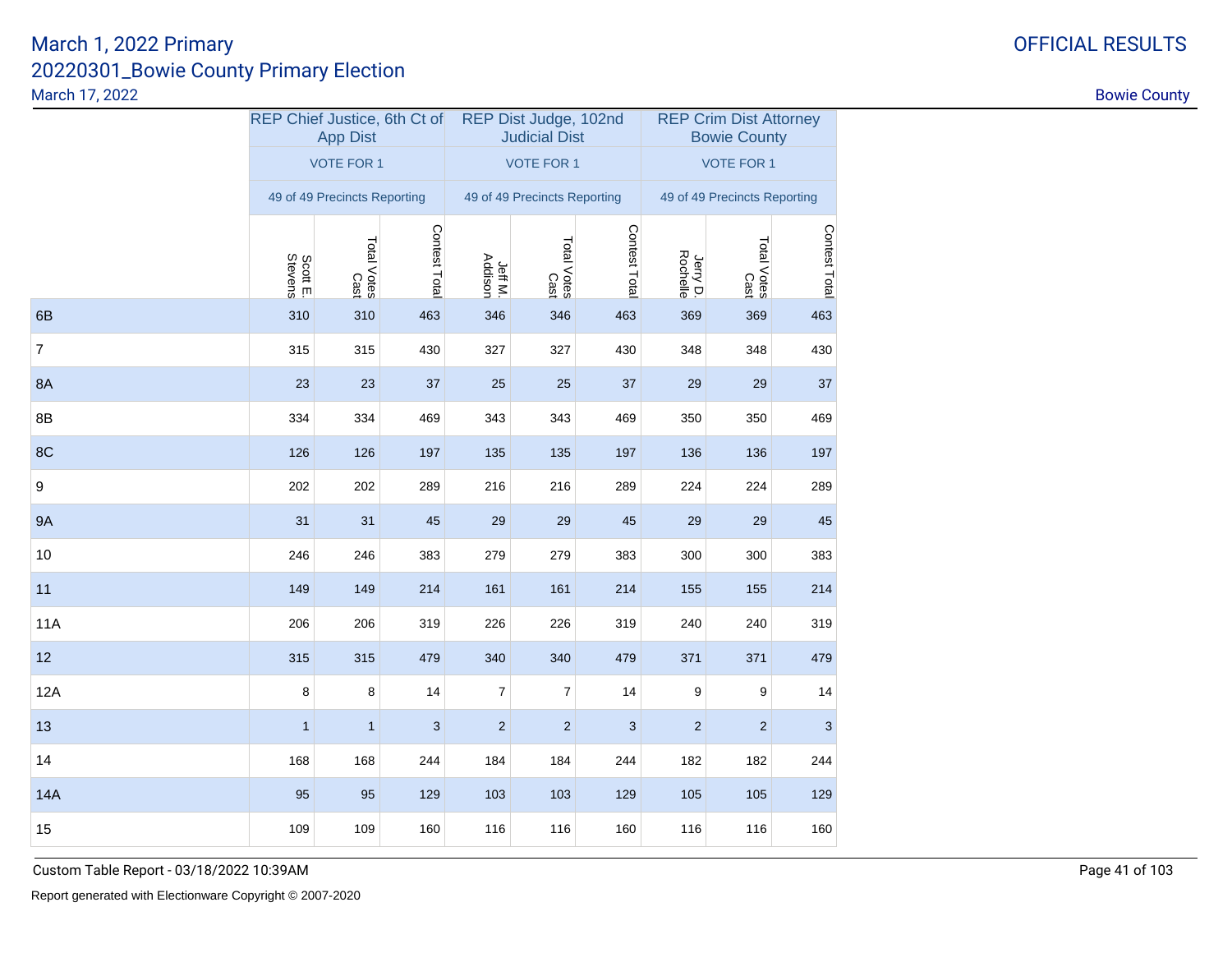|            | REP Chief Justice, 6th Ct of | <b>App Dist</b>              |               |                    | REP Dist Judge, 102nd<br><b>Judicial Dist</b> |               | <b>REP Crim Dist Attorney</b><br><b>Bowie County</b> |                              |               |  |
|------------|------------------------------|------------------------------|---------------|--------------------|-----------------------------------------------|---------------|------------------------------------------------------|------------------------------|---------------|--|
|            |                              | <b>VOTE FOR 1</b>            |               |                    | <b>VOTE FOR 1</b>                             |               | <b>VOTE FOR 1</b>                                    |                              |               |  |
|            |                              | 49 of 49 Precincts Reporting |               |                    | 49 of 49 Precincts Reporting                  |               |                                                      | 49 of 49 Precincts Reporting |               |  |
|            | Scott E.<br>Stevens          | Total Votes<br>Cast          | Contest Total | Jeff M.<br>Addison | Total Votes<br>Cast                           | Contest Total | Jerry D.<br>Rochelle                                 | Total Votes<br>Total Votes   | Contest Total |  |
| 16         | 138                          | 138                          | 204           | 147                | 147                                           | 204           | 145                                                  | 145                          | 204           |  |
| 16A        | 12                           | 12                           | 16            | 12                 | 12                                            | 16            | 12                                                   | 12                           | 16            |  |
| 17         | 207                          | 207                          | 324           | 226                | 226                                           | 324           | 235                                                  | 235                          | 324           |  |
| 18         | 278                          | 278                          | 440           | 330                | 330                                           | 440           | 318                                                  | 318                          | 440           |  |
| <b>18A</b> | 12                           | 12                           | 19            | 13                 | 13                                            | 19            | 13                                                   | 13                           | 19            |  |
| 19         | 162                          | 162                          | 221           | 175                | 175                                           | 221           | 173                                                  | 173                          | 221           |  |
| 20         | 42                           | 42                           | 69            | 49                 | 49                                            | 69            | 48                                                   | 48                           | 69            |  |
| 20A        | 19                           | 19                           | 29            | 19                 | 19                                            | 29            | 21                                                   | 21                           | 29            |  |
| 21         | 31                           | 31                           | 42            | 32                 | 32                                            | 42            | 31                                                   | 31                           | 42            |  |
| 22         | 29                           | 29                           | 47            | 34                 | 34                                            | 47            | 34                                                   | 34                           | 47            |  |
| 22A        | 23                           | 23                           | 35            | 25                 | 25                                            | 35            | 25                                                   | 25                           | 35            |  |
| 24         | 81                           | 81                           | 131           | 94                 | 94                                            | 131           | 90                                                   | 90                           | 131           |  |
| 25         | 156                          | 156                          | 256           | 177                | 177                                           | 256           | 178                                                  | 178                          | 256           |  |
| 27         | 112                          | 112                          | 156           | 112                | 112                                           | 156           | 112                                                  | 112                          | 156           |  |
| 28         | 126                          | 126                          | 197           | 136                | 136                                           | 197           | 139                                                  | 139                          | 197           |  |
| 29         | 58                           | 58                           | 79            | 64                 | 64                                            | 79            | 65                                                   | 65                           | 79            |  |

Custom Table Report - 03/18/2022 10:39AM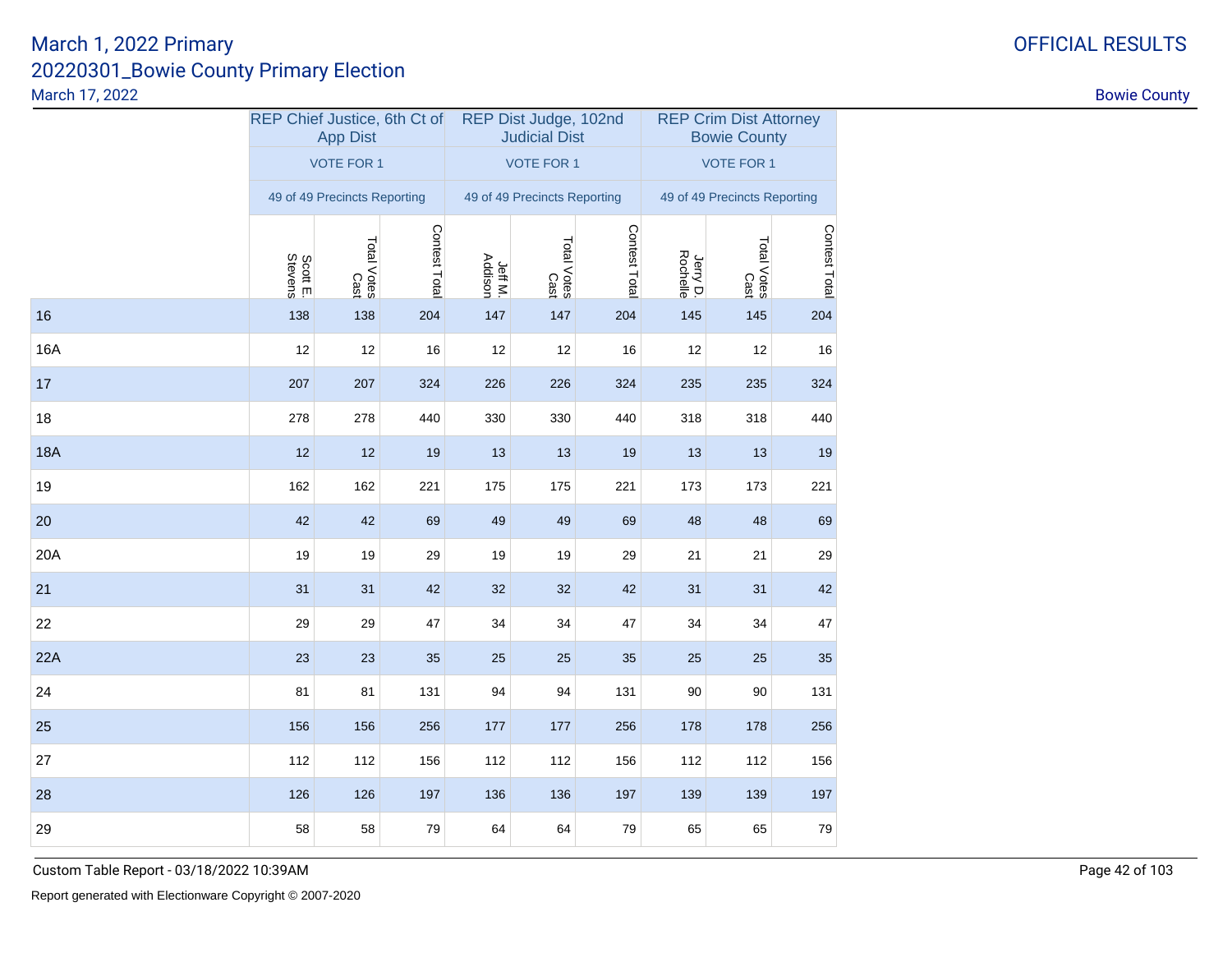|        | REP Chief Justice, 6th Ct of<br><b>App Dist</b> |                        |                  |                    | REP Dist Judge, 102nd<br><b>Judicial Dist</b> |                  | <b>REP Crim Dist Attorney</b><br><b>Bowie County</b> |                        |                  |  |
|--------|-------------------------------------------------|------------------------|------------------|--------------------|-----------------------------------------------|------------------|------------------------------------------------------|------------------------|------------------|--|
|        | <b>VOTE FOR 1</b>                               |                        |                  |                    | <b>VOTE FOR 1</b>                             |                  | <b>VOTE FOR 1</b>                                    |                        |                  |  |
|        | 49 of 49 Precincts Reporting                    |                        |                  |                    | 49 of 49 Precincts Reporting                  |                  | 49 of 49 Precincts Reporting                         |                        |                  |  |
|        | Scott E.<br>Stevens                             | Total<br>Votes<br>Cast | Contest<br>Total | Jeff M.<br>Addison | Total<br>Votes<br>Cast                        | Contest<br>Total | Jerry D.<br>Rochelle                                 | Total<br>Votes<br>Cast | Contest<br>Total |  |
| 30     | 295                                             | 295                    | 397              | 315                | 315                                           | 397              | 321                                                  | 321                    | 397              |  |
| Totals | 5,647                                           | 5,647                  | 8,313            | 6,133              | 6,133                                         | 8,313            | 6,345                                                | 6,345                  | 8,313            |  |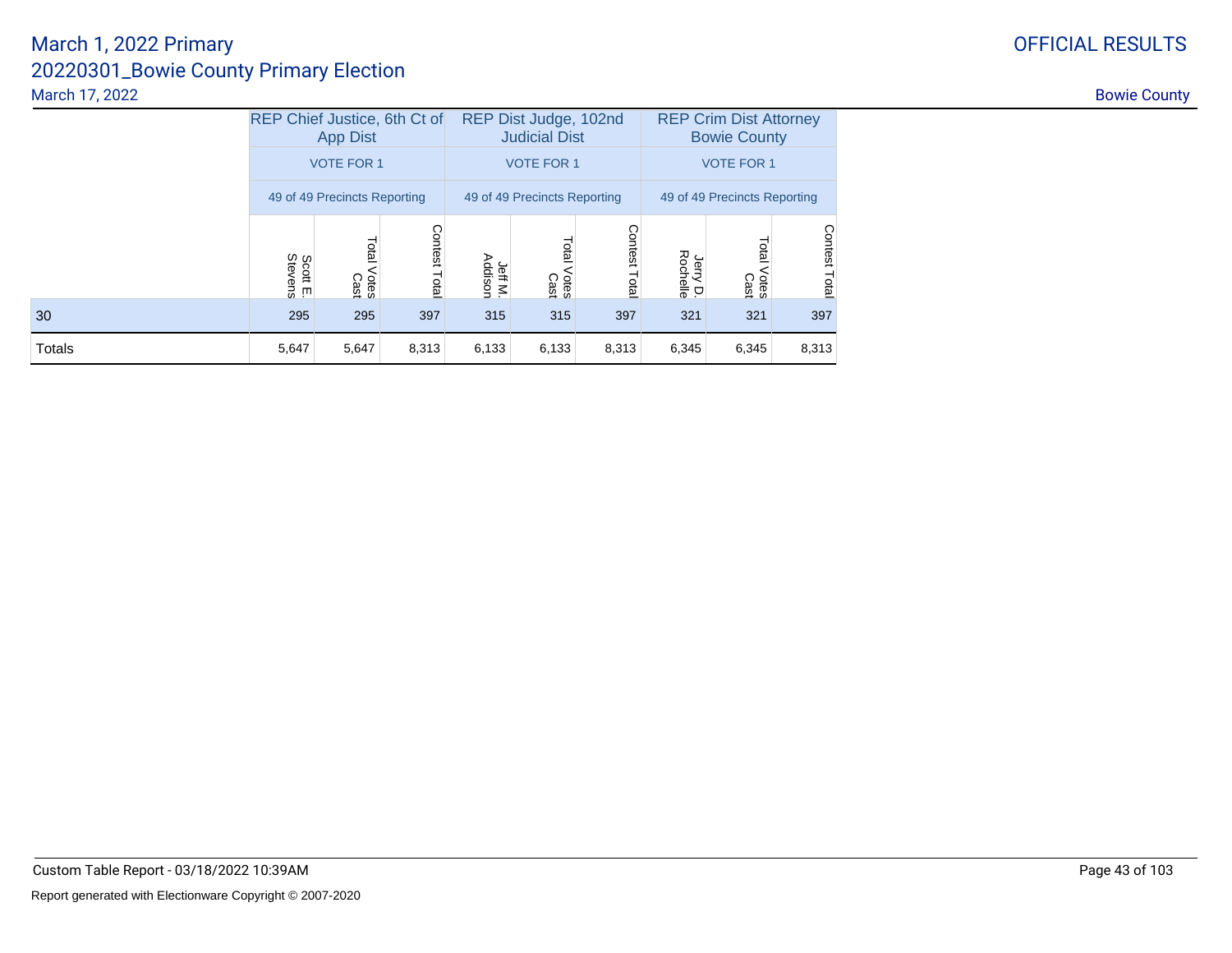|    | <b>REP County Judge</b>    |                              |                  |                | <b>REP County Court at Law</b> |                         | <b>REP District Clerk</b> |                              |                  |  |
|----|----------------------------|------------------------------|------------------|----------------|--------------------------------|-------------------------|---------------------------|------------------------------|------------------|--|
|    |                            | <b>VOTE FOR 1</b>            |                  |                | <b>VOTE FOR 1</b>              |                         |                           | <b>VOTE FOR 1</b>            |                  |  |
|    |                            | 49 of 49 Precincts Reporting |                  |                | 49 of 49 Precincts Reporting   |                         |                           | 49 of 49 Precincts Reporting |                  |  |
|    | Boby L<br>Livell<br>Livell | Total Votes<br>Cast          | Contest Total    | Craig L. Henry | Total Votes<br>Cast            | Contest Total           | Lori Caraway              | Total Votes<br>Cast          | Contest Total    |  |
| 1A | 17                         | 17                           | 21               | 15             | 15                             | 21                      | 16                        | 16                           | 21               |  |
| 1B | 34                         | 34                           | 42               | 33             | 33                             | 42                      | 33                        | 33                           | 42               |  |
| 2A | 28                         | 28                           | 39               | 28             | 28                             | 39                      | 27                        | 27                           | 39               |  |
| 2B | 11                         | 11                           | 13               | 12             | 12                             | 13                      | 12                        | 12                           | 13               |  |
| 2C | $\,6$                      | $\,6$                        | $\boldsymbol{9}$ | $\sqrt{5}$     | $\sqrt{5}$                     | $\boldsymbol{9}$        | $\,6$                     | 6                            | 9                |  |
| 2D | 2                          | $\sqrt{2}$                   | 2                | 2              | 2                              | $\overline{\mathbf{c}}$ | 2                         | 2                            | 2                |  |
| 3A | 120                        | 120                          | 165              | 123            | 123                            | 165                     | 117                       | 117                          | 165              |  |
| 3B | 45                         | 45                           | 62               | 46             | 46                             | 62                      | 44                        | 44                           | 62               |  |
| 4A | 43                         | 43                           | 54               | 41             | 41                             | 54                      | 43                        | 43                           | 54               |  |
| 4B | 120                        | 120                          | 158              | 117            | 117                            | 158                     | 114                       | 114                          | 158              |  |
| 4C | 46                         | 46                           | 62               | 46             | 46                             | 62                      | 45                        | 45                           | 62               |  |
| 4D | $\mathbf 5$                | $\mathbf 5$                  | $\mathbf 5$      | $\mathbf 5$    | 5                              | 5                       | 5                         | 5                            | 5                |  |
| 5A | 13                         | 13                           | 21               | 14             | 14                             | 21                      | 13                        | 13                           | 21               |  |
| 5B | $\mathbf 0$                | 0                            | $\pmb{0}$        | 0              | 0                              | $\pmb{0}$               | 0                         | 0                            | $\boldsymbol{0}$ |  |
| 5C | 615                        | 615                          | 776              | 599            | 599                            | 776                     | 579                       | 579                          | 776              |  |
| 6A | 275                        | 275                          | 347              | 271            | 271                            | 347                     | 252                       | 252                          | 347              |  |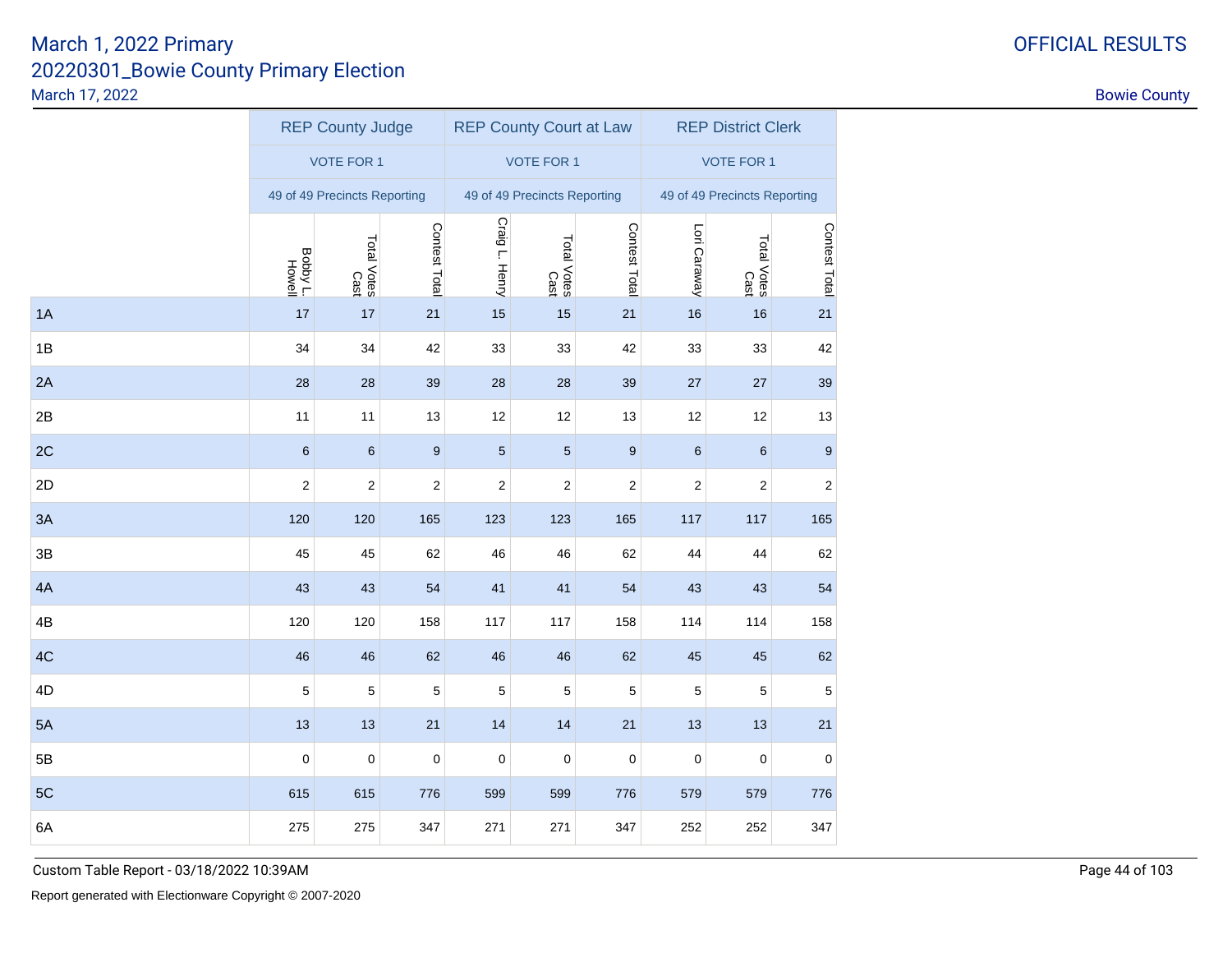|                | <b>REP County Judge</b> |                              |               |                | <b>REP County Court at Law</b> |               | <b>REP District Clerk</b> |                              |               |  |
|----------------|-------------------------|------------------------------|---------------|----------------|--------------------------------|---------------|---------------------------|------------------------------|---------------|--|
|                |                         | <b>VOTE FOR 1</b>            |               |                | <b>VOTE FOR 1</b>              |               |                           | <b>VOTE FOR 1</b>            |               |  |
|                |                         | 49 of 49 Precincts Reporting |               |                | 49 of 49 Precincts Reporting   |               |                           | 49 of 49 Precincts Reporting |               |  |
|                | Boby L<br>Livell        | Total Votes<br>Cast          | Contest Total | Craig L. Henry | Total Votes<br>Cast            | Contest Total | Lori Caraway              | Total Votes<br>Cast          | Contest Total |  |
| 6B             | 356                     | 356                          | 463           | 354            | 354                            | 463           | 336                       | 336                          | 463           |  |
| $\overline{7}$ | 334                     | 334                          | 430           | 330            | 330                            | 430           | 327                       | 327                          | 430           |  |
| 8A             | 24                      | 24                           | 37            | 25             | 25                             | 37            | 25                        | 25                           | 37            |  |
| 8B             | 337                     | 337                          | 469           | 340            | 340                            | 469           | 332                       | 332                          | 469           |  |
| 8C             | 137                     | 137                          | 197           | 136            | 136                            | 197           | 134                       | 134                          | 197           |  |
| 9              | 210                     | 210                          | 289           | 229            | 229                            | 289           | 218                       | 218                          | 289           |  |
| <b>9A</b>      | 30                      | 30                           | 45            | 30             | 30                             | 45            | 30                        | 30                           | 45            |  |
| 10             | 283                     | 283                          | 383           | 286            | 286                            | 383           | 274                       | 274                          | 383           |  |
| 11             | 154                     | 154                          | 214           | 158            | 158                            | 214           | 155                       | 155                          | 214           |  |
| 11A            | 239                     | 239                          | 319           | 228            | 228                            | 319           | 228                       | 228                          | 319           |  |
| 12             | 352                     | 352                          | 479           | 351            | 351                            | 479           | 341                       | 341                          | 479           |  |
| 12A            | 9                       | 9                            | 14            | 9              | 9                              | 14            | 10                        | 10                           | 14            |  |
| 13             | $\overline{2}$          | $\overline{2}$               | 3             | $\overline{2}$ | $\overline{2}$                 | 3             | $\overline{c}$            | $\overline{c}$               | $\mathsf 3$   |  |
| 14             | 178                     | 178                          | 244           | 177            | 177                            | 244           | 183                       | 183                          | 244           |  |
| <b>14A</b>     | 100                     | 100                          | 129           | 103            | 103                            | 129           | 101                       | 101                          | 129           |  |
| 15             | 119                     | 119                          | 160           | 115            | 115                            | 160           | 116                       | 116                          | 160           |  |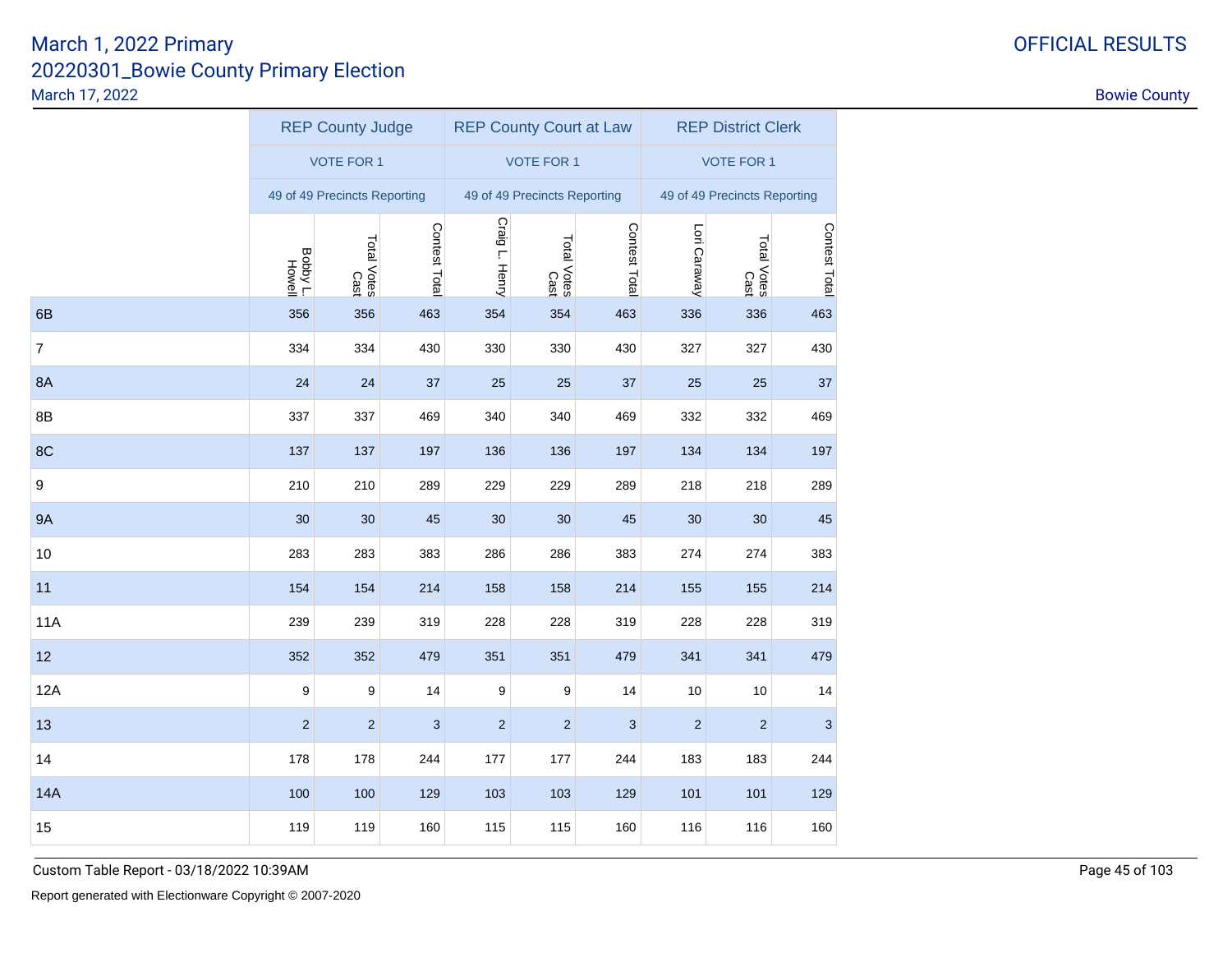|            | <b>REP County Judge</b> |                              |               |                | <b>REP County Court at Law</b> |               | <b>REP District Clerk</b> |                              |               |  |
|------------|-------------------------|------------------------------|---------------|----------------|--------------------------------|---------------|---------------------------|------------------------------|---------------|--|
|            |                         | <b>VOTE FOR 1</b>            |               |                | <b>VOTE FOR 1</b>              |               |                           | <b>VOTE FOR 1</b>            |               |  |
|            |                         | 49 of 49 Precincts Reporting |               |                | 49 of 49 Precincts Reporting   |               |                           | 49 of 49 Precincts Reporting |               |  |
|            | Boby L<br>Lyddog        | Total Votes<br>Cast          | Contest Total | Craig L. Henry | Total Votes<br>Cast            | Contest Total | Lori Caraway              | Total Votes<br>Cast          | Contest Total |  |
| 16         | 139                     | 139                          | 204           | 148            | 148                            | 204           | 145                       | 145                          | 204           |  |
| 16A        | 12                      | 12                           | 16            | 12             | 12                             | 16            | 12                        | 12                           | 16            |  |
| 17         | 228                     | 228                          | 324           | 225            | 225                            | 324           | 222                       | 222                          | 324           |  |
| 18         | 311                     | 311                          | 440           | 317            | 317                            | 440           | 323                       | 323                          | 440           |  |
| <b>18A</b> | 12                      | 12                           | 19            | 12             | 12                             | 19            | 15                        | 15                           | 19            |  |
| 19         | 178                     | 178                          | 221           | 173            | 173                            | 221           | 177                       | 177                          | 221           |  |
| 20         | 49                      | 49                           | 69            | 48             | 48                             | 69            | 50                        | 50                           | 69            |  |
| 20A        | 25                      | 25                           | 29            | 19             | 19                             | 29            | 19                        | 19                           | 29            |  |
| 21         | 31                      | 31                           | 42            | 31             | 31                             | 42            | 33                        | 33                           | 42            |  |
| 22         | 32                      | 32                           | 47            | 33             | 33                             | 47            | 32                        | 32                           | 47            |  |
| 22A        | 24                      | 24                           | 35            | 25             | 25                             | 35            | 25                        | 25                           | 35            |  |
| 24         | 90                      | 90                           | 131           | 91             | 91                             | 131           | 89                        | 89                           | 131           |  |
| 25         | 178                     | 178                          | 256           | 171            | 171                            | 256           | 167                       | 167                          | 256           |  |
| 27         | 110                     | 110                          | 156           | 110            | 110                            | 156           | 118                       | 118                          | 156           |  |
| 28         | 136                     | 136                          | 197           | 139            | 139                            | 197           | 140                       | 140                          | 197           |  |
| 29         | 63                      | 63                           | 79            | 62             | 62                             | 79            | 65                        | 65                           | 79            |  |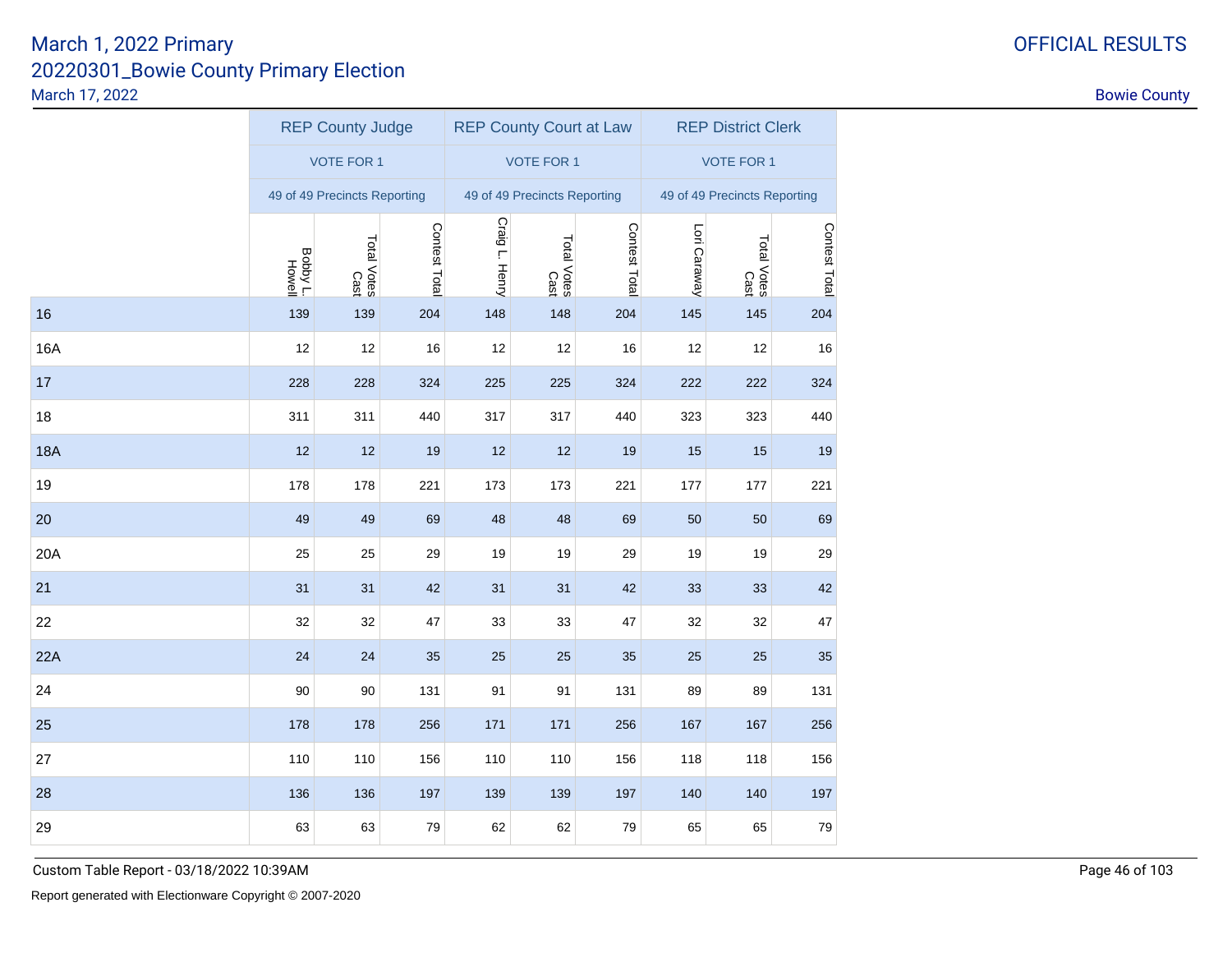|  |  | <b>FFICIAL RESULT:</b> |  |
|--|--|------------------------|--|
|--|--|------------------------|--|

|        | <b>REP County Judge</b>      |                        |                  |                       | <b>REP County Court at Law</b> |                        | <b>REP District Clerk</b>    |                        |                  |  |
|--------|------------------------------|------------------------|------------------|-----------------------|--------------------------------|------------------------|------------------------------|------------------------|------------------|--|
|        | <b>VOTE FOR 1</b>            |                        |                  |                       | <b>VOTE FOR 1</b>              |                        | <b>VOTE FOR 1</b>            |                        |                  |  |
|        | 49 of 49 Precincts Reporting |                        |                  |                       | 49 of 49 Precincts Reporting   |                        | 49 of 49 Precincts Reporting |                        |                  |  |
|        | Bobby L<br>J vddoa           | Total<br>Votes<br>Cast | Contest<br>Total | Craig<br><b>Henry</b> | Total<br>Votes<br>Cast         | Contest<br><b>Tota</b> | $\overline{5}$<br>Caraway    | Total<br>Votes<br>Cast | Contest<br>Total |  |
| 30     | 313                          | 313                    | 397              | 312                   | 312                            | 397                    | 313                          | 313                    | 397              |  |
| Totals | 6,175                        | 6,175                  | 8,313            | 6,158                 | 6,158                          | 8,313                  | 6,065                        | 6,065                  | 8,313            |  |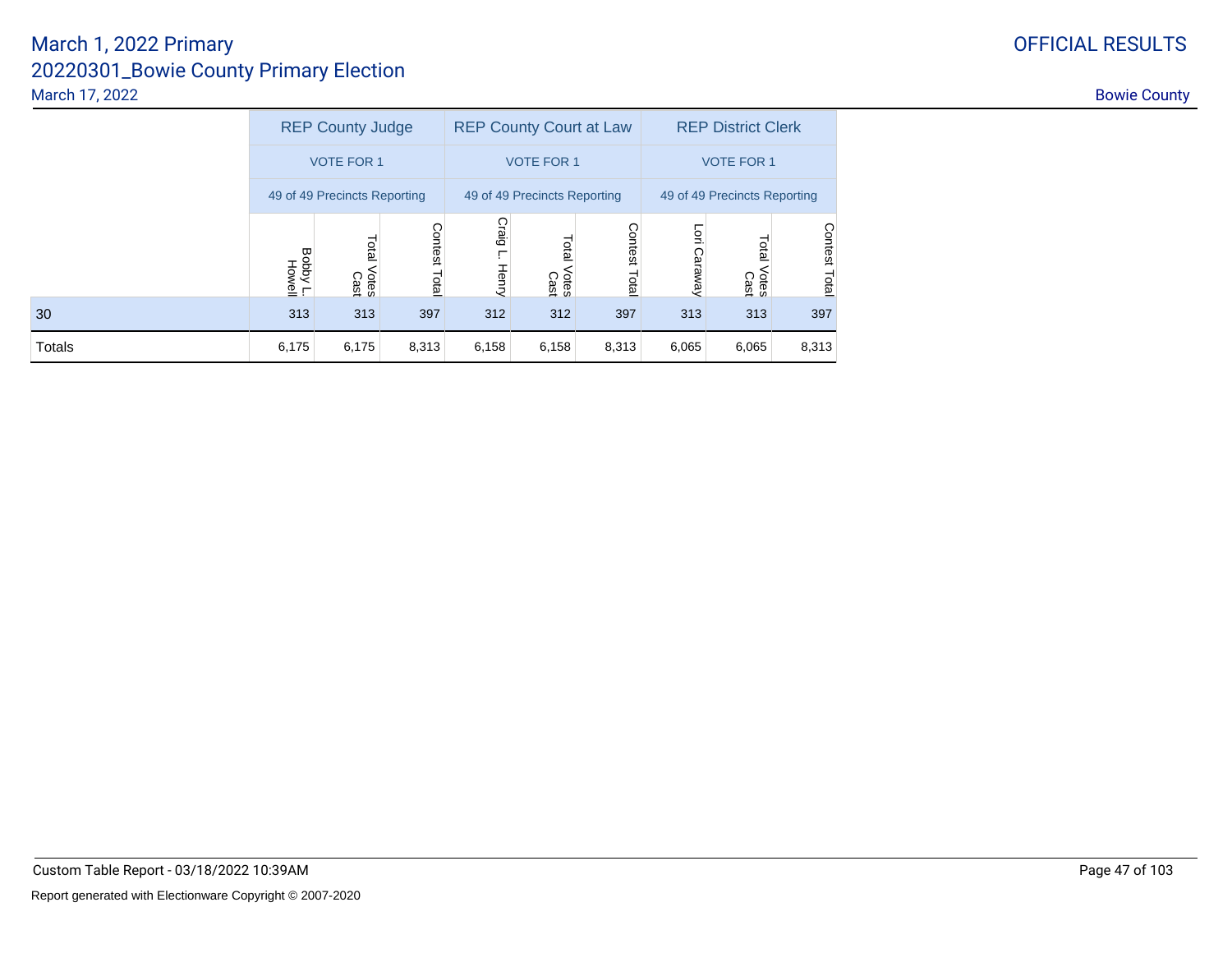|    |                              | <b>REP County Clerk</b> |                  |                  | <b>REP County Treasurer</b>  |                  |                            | <b>REP County Commissioner</b><br>Pct 2 |               |  |
|----|------------------------------|-------------------------|------------------|------------------|------------------------------|------------------|----------------------------|-----------------------------------------|---------------|--|
|    |                              | <b>VOTE FOR 1</b>       |                  |                  | <b>VOTE FOR 1</b>            |                  | <b>VOTE FOR 1</b>          |                                         |               |  |
|    | 49 of 49 Precincts Reporting |                         |                  |                  | 49 of 49 Precincts Reporting |                  | 8 of 8 Precincts Reporting |                                         |               |  |
|    | Tina Petty                   | Total Votes<br>Cast     | Contest Total    | Donna Burns      | Total Votes<br>Cast          | Contest Total    | Tom Whitten                | Total Votes<br>Cast                     | Contest Total |  |
| 1A | 16                           | 16                      | 21               | 17               | 17                           | 21               |                            |                                         |               |  |
| 1B | 34                           | 34                      | 42               | 33               | 33                           | 42               |                            |                                         |               |  |
| 2A | 27                           | 27                      | 39               | 27               | 27                           | 39               |                            |                                         |               |  |
| 2B | 12                           | 12                      | 13               | 12               | 12                           | 13               |                            |                                         |               |  |
| 2C | $\,6\,$                      | $\,6$                   | 9                | $\sqrt{5}$       | $\sqrt{5}$                   | 9                |                            |                                         |               |  |
| 2D | $\boldsymbol{2}$             | $\boldsymbol{2}$        | $\boldsymbol{2}$ | $\boldsymbol{2}$ | $\boldsymbol{2}$             | $\boldsymbol{2}$ |                            |                                         |               |  |
| 3A | 117                          | 117                     | 165              | 120              | 120                          | 165              | 122                        | 122                                     | 165           |  |
| 3B | 46                           | 46                      | 62               | 48               | 48                           | 62               |                            |                                         |               |  |
| 4A | 41                           | 41                      | 54               | 41               | 41                           | 54               |                            |                                         |               |  |
| 4B | 116                          | 116                     | 158              | 115              | 115                          | 158              | 119                        | 119                                     | 158           |  |
| 4C | 45                           | 45                      | 62               | 43               | 43                           | 62               |                            |                                         |               |  |
| 4D | 5                            | 5                       | 5                | 5                | 5                            | 5                |                            |                                         |               |  |
| 5A | 13                           | 13                      | 21               | 13               | 13                           | 21               |                            |                                         |               |  |
| 5B | $\mathbf 0$                  | $\mathbf 0$             | $\mathbf 0$      | $\mathbf 0$      | $\mathbf 0$                  | $\mathbf 0$      |                            |                                         |               |  |
| 5C | 606                          | 606                     | 776              | 576              | 576                          | 776              | 603                        | 603                                     | 776           |  |
| 6A | 259                          | 259                     | 347              | 253              | 253                          | 347              | 255                        | 255                                     | 347           |  |
|    |                              |                         |                  |                  |                              |                  |                            |                                         |               |  |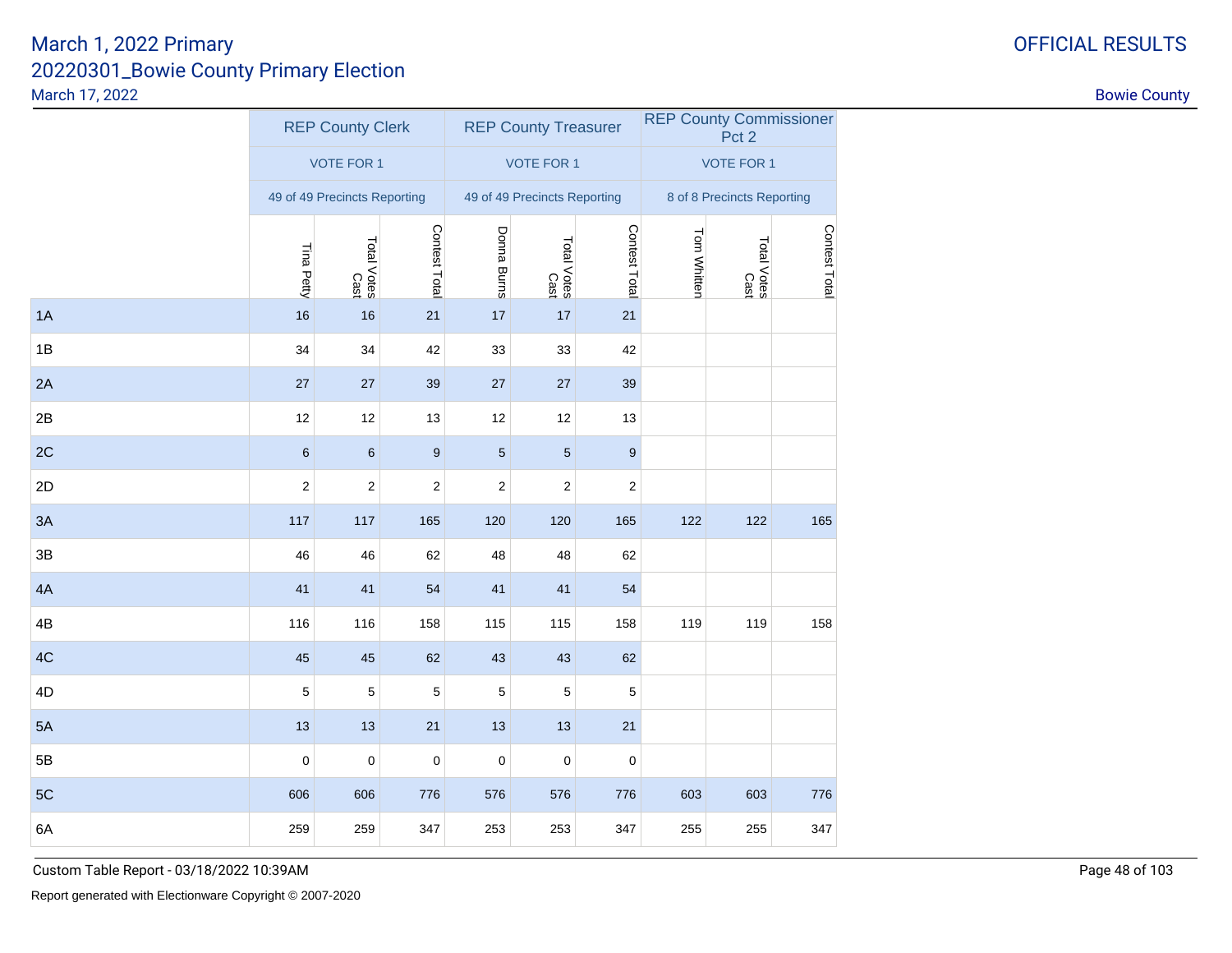| <b>VOTE FOR 1</b><br><b>VOTE FOR 1</b><br><b>VOTE FOR 1</b><br>8 of 8 Precincts Reporting<br>49 of 49 Precincts Reporting<br>49 of 49 Precincts Reporting<br>Contest Total<br>Contest Total<br>Donna Burns<br>Tom Whitten<br>Total Votes<br>Cast<br>Total Votes<br>Cast<br>Total Votes<br>Cast<br>Tina Petty<br>348<br>349<br>6B<br>348<br>463<br>341<br>341<br>463<br>349<br>$\overline{7}$<br>340<br>340<br>430<br>331<br>331<br>430<br>8A<br>25<br>25<br>25<br>25<br>37<br>37<br>8B<br>339<br>339<br>469<br>336<br>336<br>469<br>8C<br>140<br>140<br>197<br>134<br>134<br>197<br>9<br>222<br>222<br>289<br>223<br>223<br>289<br>9A<br>31<br>31<br>45<br>27<br>27<br>45<br>10<br>286<br>286<br>383<br>281<br>281<br>383<br>286<br>286<br>11<br>169<br>169<br>214<br>151<br>151<br>214<br>156<br>156<br>11A<br>236<br>319<br>235<br>235<br>236<br>319<br>235<br>235<br>12<br>353<br>353<br>479<br>344<br>344<br>479<br>12A<br>10<br>10<br>14<br>9<br>9<br>14<br>13<br>$\mathbf{3}$<br>$\mathbf{3}$<br>$\mathbf{3}$<br>$\mathbf{3}$<br>$\mathbf{3}$<br>$\mathbf{3}$<br>14<br>181<br>181<br>244<br>187<br>187<br>244 |               |  | <b>REP County Commissioner</b><br>Pct 2 |  | <b>REP County Treasurer</b> |  | <b>REP County Clerk</b> |  |
|---------------------------------------------------------------------------------------------------------------------------------------------------------------------------------------------------------------------------------------------------------------------------------------------------------------------------------------------------------------------------------------------------------------------------------------------------------------------------------------------------------------------------------------------------------------------------------------------------------------------------------------------------------------------------------------------------------------------------------------------------------------------------------------------------------------------------------------------------------------------------------------------------------------------------------------------------------------------------------------------------------------------------------------------------------------------------------------------------------------------|---------------|--|-----------------------------------------|--|-----------------------------|--|-------------------------|--|
|                                                                                                                                                                                                                                                                                                                                                                                                                                                                                                                                                                                                                                                                                                                                                                                                                                                                                                                                                                                                                                                                                                                     |               |  |                                         |  |                             |  |                         |  |
|                                                                                                                                                                                                                                                                                                                                                                                                                                                                                                                                                                                                                                                                                                                                                                                                                                                                                                                                                                                                                                                                                                                     |               |  |                                         |  |                             |  |                         |  |
|                                                                                                                                                                                                                                                                                                                                                                                                                                                                                                                                                                                                                                                                                                                                                                                                                                                                                                                                                                                                                                                                                                                     | Contest Total |  |                                         |  |                             |  |                         |  |
|                                                                                                                                                                                                                                                                                                                                                                                                                                                                                                                                                                                                                                                                                                                                                                                                                                                                                                                                                                                                                                                                                                                     | 463           |  |                                         |  |                             |  |                         |  |
|                                                                                                                                                                                                                                                                                                                                                                                                                                                                                                                                                                                                                                                                                                                                                                                                                                                                                                                                                                                                                                                                                                                     |               |  |                                         |  |                             |  |                         |  |
|                                                                                                                                                                                                                                                                                                                                                                                                                                                                                                                                                                                                                                                                                                                                                                                                                                                                                                                                                                                                                                                                                                                     |               |  |                                         |  |                             |  |                         |  |
|                                                                                                                                                                                                                                                                                                                                                                                                                                                                                                                                                                                                                                                                                                                                                                                                                                                                                                                                                                                                                                                                                                                     |               |  |                                         |  |                             |  |                         |  |
|                                                                                                                                                                                                                                                                                                                                                                                                                                                                                                                                                                                                                                                                                                                                                                                                                                                                                                                                                                                                                                                                                                                     |               |  |                                         |  |                             |  |                         |  |
|                                                                                                                                                                                                                                                                                                                                                                                                                                                                                                                                                                                                                                                                                                                                                                                                                                                                                                                                                                                                                                                                                                                     |               |  |                                         |  |                             |  |                         |  |
|                                                                                                                                                                                                                                                                                                                                                                                                                                                                                                                                                                                                                                                                                                                                                                                                                                                                                                                                                                                                                                                                                                                     |               |  |                                         |  |                             |  |                         |  |
|                                                                                                                                                                                                                                                                                                                                                                                                                                                                                                                                                                                                                                                                                                                                                                                                                                                                                                                                                                                                                                                                                                                     | 383           |  |                                         |  |                             |  |                         |  |
|                                                                                                                                                                                                                                                                                                                                                                                                                                                                                                                                                                                                                                                                                                                                                                                                                                                                                                                                                                                                                                                                                                                     | 214           |  |                                         |  |                             |  |                         |  |
|                                                                                                                                                                                                                                                                                                                                                                                                                                                                                                                                                                                                                                                                                                                                                                                                                                                                                                                                                                                                                                                                                                                     | 319           |  |                                         |  |                             |  |                         |  |
|                                                                                                                                                                                                                                                                                                                                                                                                                                                                                                                                                                                                                                                                                                                                                                                                                                                                                                                                                                                                                                                                                                                     |               |  |                                         |  |                             |  |                         |  |
|                                                                                                                                                                                                                                                                                                                                                                                                                                                                                                                                                                                                                                                                                                                                                                                                                                                                                                                                                                                                                                                                                                                     |               |  |                                         |  |                             |  |                         |  |
|                                                                                                                                                                                                                                                                                                                                                                                                                                                                                                                                                                                                                                                                                                                                                                                                                                                                                                                                                                                                                                                                                                                     |               |  |                                         |  |                             |  |                         |  |
|                                                                                                                                                                                                                                                                                                                                                                                                                                                                                                                                                                                                                                                                                                                                                                                                                                                                                                                                                                                                                                                                                                                     |               |  |                                         |  |                             |  |                         |  |
| 14A<br>100<br>100<br>129<br>104<br>104<br>129                                                                                                                                                                                                                                                                                                                                                                                                                                                                                                                                                                                                                                                                                                                                                                                                                                                                                                                                                                                                                                                                       |               |  |                                         |  |                             |  |                         |  |
| 15<br>119<br>122<br>122<br>160<br>119<br>160                                                                                                                                                                                                                                                                                                                                                                                                                                                                                                                                                                                                                                                                                                                                                                                                                                                                                                                                                                                                                                                                        |               |  |                                         |  |                             |  |                         |  |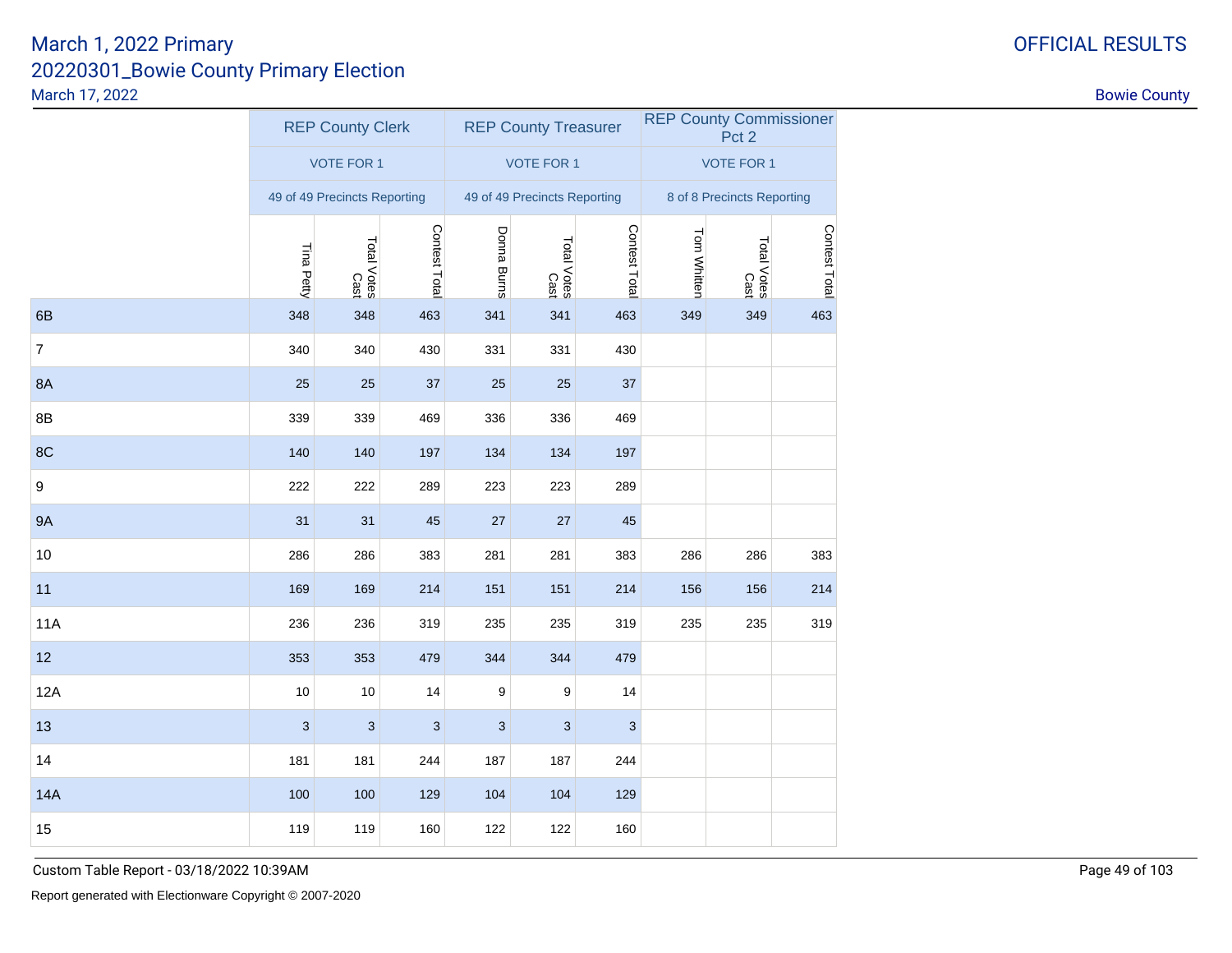|                 |                              | <b>REP County Clerk</b> |               |                              | <b>REP County Treasurer</b> |                            |             | <b>REP County Commissioner</b><br>Pct <sub>2</sub> |               |
|-----------------|------------------------------|-------------------------|---------------|------------------------------|-----------------------------|----------------------------|-------------|----------------------------------------------------|---------------|
|                 |                              | <b>VOTE FOR 1</b>       |               |                              | <b>VOTE FOR 1</b>           |                            |             | <b>VOTE FOR 1</b>                                  |               |
|                 | 49 of 49 Precincts Reporting |                         |               | 49 of 49 Precincts Reporting |                             | 8 of 8 Precincts Reporting |             |                                                    |               |
|                 | Tina Petty                   | Total Votes<br>Cast     | Contest Total | Donna Burns                  | Total Votes<br>Cast         | Contest Total              | Tom Whitten | Total Votes<br>Cast                                | Contest Total |
| 16              | 150                          | 150                     | 204           | 143                          | 143                         | 204                        |             |                                                    |               |
| 16A             | 12                           | 12                      | 16            | 12                           | 12                          | 16                         |             |                                                    |               |
| 17 <sup>2</sup> | 237                          | 237                     | 324           | 235                          | 235                         | 324                        |             |                                                    |               |
| 18              | 318                          | 318                     | 440           | 317                          | 317                         | 440                        |             |                                                    |               |
| 18A             | 15                           | 15                      | 19            | 15                           | 15                          | 19                         |             |                                                    |               |
| 19              | 178                          | 178                     | 221           | 177                          | 177                         | 221                        |             |                                                    |               |
| 20              | 49                           | 49                      | 69            | 52                           | 52                          | 69                         |             |                                                    |               |
| 20A             | 21                           | 21                      | 29            | 21                           | 21                          | 29                         |             |                                                    |               |
| 21              | 32                           | 32                      | 42            | 32                           | $32\,$                      | 42                         |             |                                                    |               |
| 22              | 36                           | 36                      | 47            | 35                           | 35                          | 47                         |             |                                                    |               |
| 22A             | 26                           | 26                      | 35            | 25                           | 25                          | 35                         |             |                                                    |               |
| 24              | 95                           | 95                      | 131           | 92                           | 92                          | 131                        |             |                                                    |               |
| 25              | 185                          | 185                     | 256           | 180                          | 180                         | 256                        |             |                                                    |               |
| 27              | 115                          | 115                     | 156           | 118                          | 118                         | 156                        |             |                                                    |               |
| 28              | 143                          | 143                     | 197           | 144                          | 144                         | 197                        |             |                                                    |               |
| 29              | 65                           | 65                      | 79            | 67                           | 67                          | 79                         |             |                                                    |               |

# Custom Table Report - 03/18/2022 10:39AM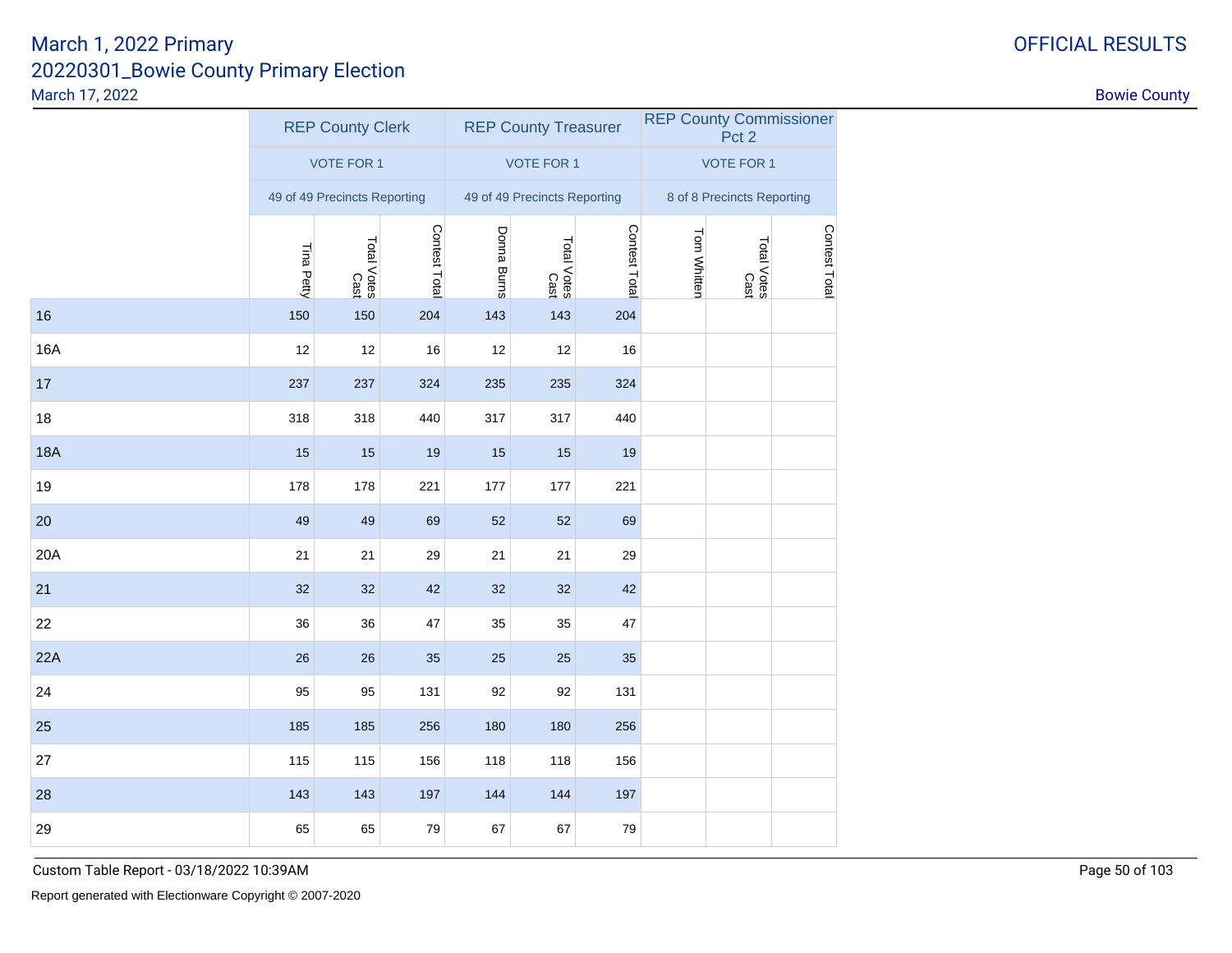|  |  | <b>FFICIAL RESULTS</b> |  |
|--|--|------------------------|--|
|  |  |                        |  |

|        | <b>REP County Clerk</b> |                              |                  |                       | <b>REP County Treasurer</b>  |                 | <b>REP County Commissioner</b><br>Pct 2 |                      |                         |  |
|--------|-------------------------|------------------------------|------------------|-----------------------|------------------------------|-----------------|-----------------------------------------|----------------------|-------------------------|--|
|        | <b>VOTE FOR 1</b>       |                              |                  |                       | <b>VOTE FOR 1</b>            |                 | <b>VOTE FOR 1</b>                       |                      |                         |  |
|        |                         | 49 of 49 Precincts Reporting |                  |                       | 49 of 49 Precincts Reporting |                 | 8 of 8 Precincts Reporting              |                      |                         |  |
|        | Ella<br>Petty           | Total<br>Votes<br>Cast       | Contest<br>Total | Donna<br><b>Burns</b> | Lota<br>Votes<br>Cast        | Contest<br>Tota | Tom<br>Whitten                          | Lota<br>Otes<br>Cast | <b>Contest</b><br>Total |  |
| 30     | 330                     | 330                          | 397              | 328                   | 328                          | 397             |                                         |                      |                         |  |
| Totals | 6,254                   | 6,254                        | 8,313            | 6,156                 | 6,156                        | 8,313           | 2,125                                   | 2,125                | 2,825                   |  |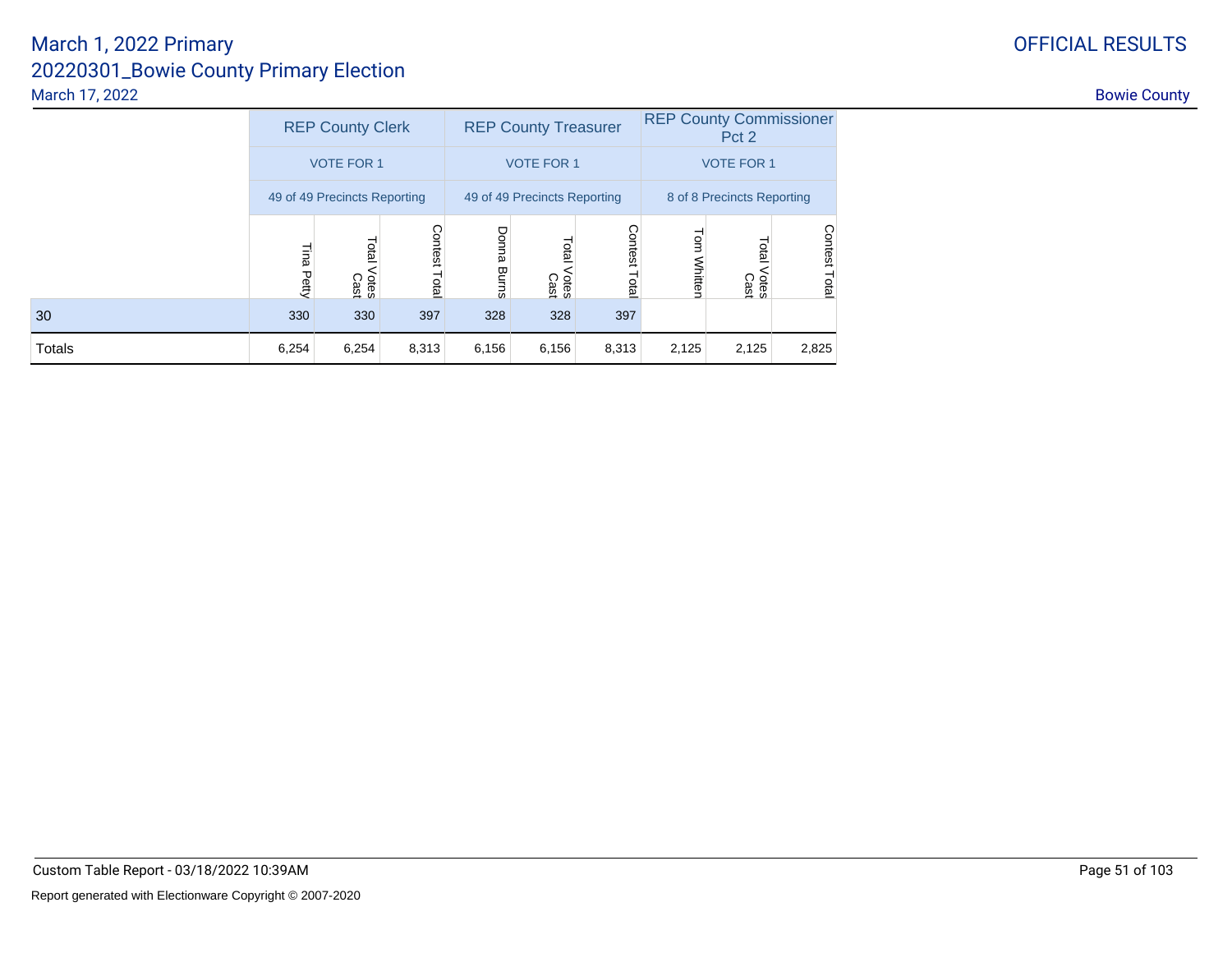## 20220301\_Bowie County Primary ElectionMarch 17, 2022March 1, 2022 PrimaryOFFICIAL RESULTS

| <b>OFFICIAL RESULT</b> |  |
|------------------------|--|
|------------------------|--|

| March 17, 2022 |             |                              |                                |                     |                              |                  |                      |                            |               | <b>Bowie County</b> |
|----------------|-------------|------------------------------|--------------------------------|---------------------|------------------------------|------------------|----------------------|----------------------------|---------------|---------------------|
|                |             | Pct 4                        | <b>REP County Commissioner</b> |                     | REP JOP Pct 1 Pl 2           |                  |                      | REP JOP Pct 2              |               |                     |
|                |             | VOTE FOR 1                   |                                |                     | VOTE FOR 1                   |                  |                      | VOTE FOR 1                 |               |                     |
|                |             | 15 of 15 Precincts Reporting |                                |                     | 29 of 29 Precincts Reporting |                  |                      | 6 of 6 Precincts Reporting |               |                     |
|                | Mike Carter | Total Votes<br>Cast          | Contest Total                  | <b>Todd Fore</b>    | Total Votes<br>Cast          | Contest Total    | <b>Catie Hawkins</b> | Total Votes<br>Cast        | Contest Total |                     |
| 1A             |             |                              |                                | 19                  | 19                           | 21               |                      |                            |               |                     |
| $1B$           |             |                              |                                | 34                  | $34\,$                       | 42               |                      |                            |               |                     |
| 2A             |             |                              |                                | 29                  | 29                           | 39               |                      |                            |               |                     |
| $2\mathsf{B}$  | $10$        | 10                           | 13                             | 11                  | 11                           | 13               |                      |                            |               |                     |
| 2C             |             |                              |                                | $\overline{5}$      | $\sqrt{5}$                   | $\boldsymbol{9}$ |                      |                            |               |                     |
| 2D             |             |                              |                                | $\overline{c}$      | $\overline{2}$               | $\mathbf{2}$     |                      |                            |               |                     |
| 3A             |             |                              |                                | 118                 | 118                          | 165              |                      |                            |               |                     |
| $3\mathsf{B}$  |             |                              |                                | 46                  | 46                           | 62               |                      |                            |               |                     |
| 4A             |             |                              |                                | 41                  | 41                           | 54               |                      |                            |               |                     |
| $4\mathsf{B}$  |             |                              |                                | 120                 | 120                          | 158              |                      |                            |               |                     |
| 4C             |             |                              |                                | 42                  | 42                           | 62               |                      |                            |               |                     |
| 4D             | $\mathbf 5$ | $\sqrt{5}$                   | $\,$ 5 $\,$                    | $\overline{5}$      | $\sqrt{5}$                   | $\overline{5}$   |                      |                            |               |                     |
| 5A             | 10          | $10$                         | 21                             | 12                  | 12                           | 21               |                      |                            |               |                     |
| $5\mathsf{B}$  |             |                              |                                | $\mathsf{O}\xspace$ | $\mathsf 0$                  | $\mathbf 0$      |                      |                            |               |                     |
| 5C             |             |                              |                                | 588                 | 588                          | 776              |                      |                            |               |                     |
| 6A             |             |                              |                                | 254                 | 254                          | 347              |                      |                            |               |                     |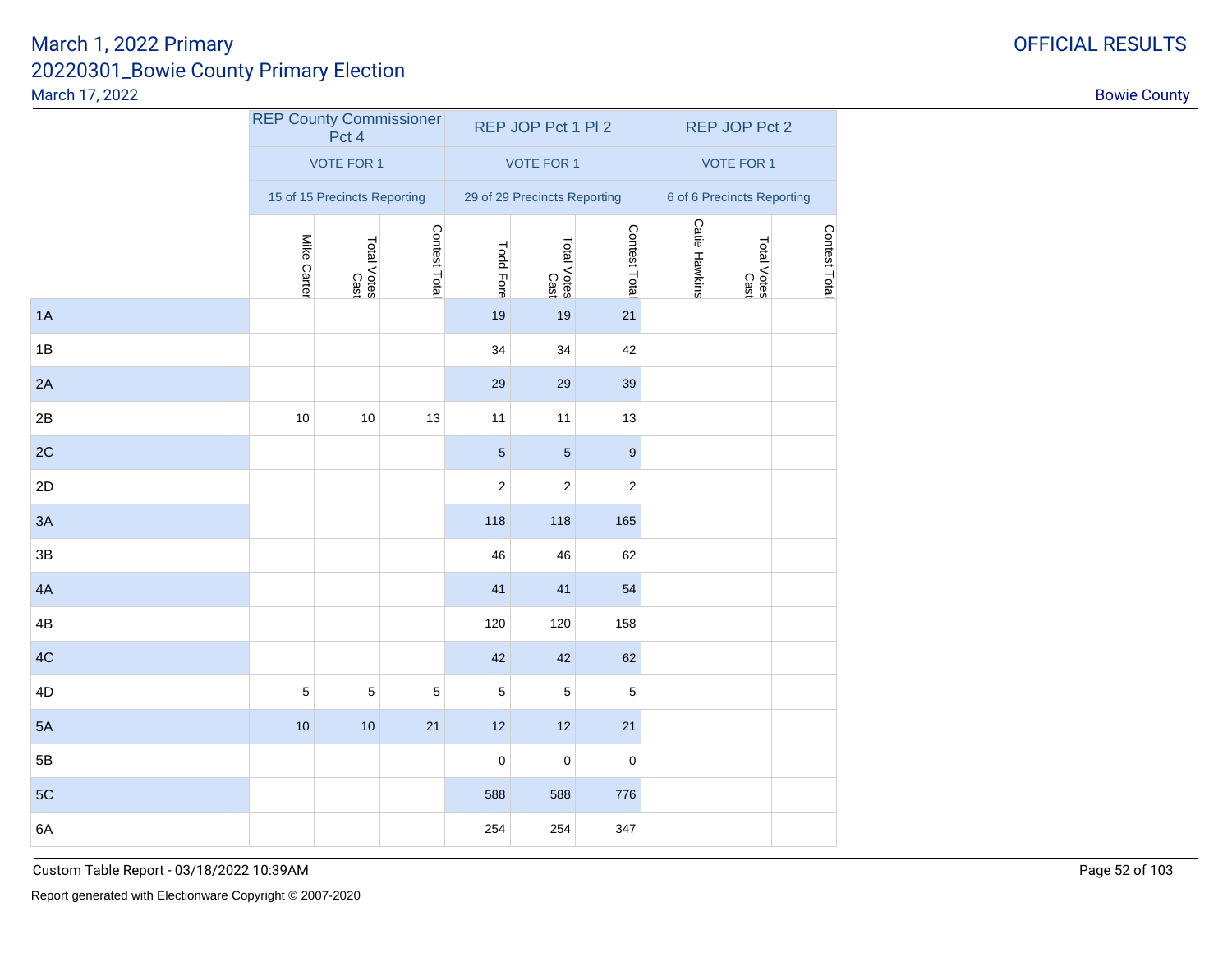|                  | <b>REP County Commissioner</b> | Pct 4                        |               |                  | REP JOP Pct 1 PI 2           |               |                            | REP JOP Pct 2       |               |  |
|------------------|--------------------------------|------------------------------|---------------|------------------|------------------------------|---------------|----------------------------|---------------------|---------------|--|
|                  |                                | <b>VOTE FOR 1</b>            |               |                  | <b>VOTE FOR 1</b>            |               |                            | <b>VOTE FOR 1</b>   |               |  |
|                  |                                | 15 of 15 Precincts Reporting |               |                  | 29 of 29 Precincts Reporting |               | 6 of 6 Precincts Reporting |                     |               |  |
|                  | Mike Carter                    | Total Votes<br>Cast          | Contest Total | <b>Todd Fore</b> | Total Votes<br>Cast          | Contest Total | <b>Catie Hawkins</b>       | Total Votes<br>Sabo | Contest Total |  |
| 6B               |                                |                              |               | 350              | 350                          | 463           |                            |                     |               |  |
| $\overline{7}$   | 336                            | 336                          | 430           | 340              | 340                          | 430           |                            |                     |               |  |
| 8A               |                                |                              |               | 24               | 24                           | 37            |                            |                     |               |  |
| $8\mathsf{B}$    |                                |                              |               | 345              | 345                          | 469           |                            |                     |               |  |
| 8C               |                                |                              |               | 137              | 137                          | 197           |                            |                     |               |  |
| $\boldsymbol{9}$ |                                |                              |               | 225              | 225                          | 289           |                            |                     |               |  |
| <b>9A</b>        |                                |                              |               | 31               | 31                           | 45            |                            |                     |               |  |
| 10               |                                |                              |               | 281              | 281                          | 383           |                            |                     |               |  |
| 11               |                                |                              |               | 156              | 156                          | 214           |                            |                     |               |  |
| <b>11A</b>       |                                |                              |               | 233              | 233                          | 319           |                            |                     |               |  |
| 12               | 345                            | 345                          | 479           | 346              | 346                          | 479           |                            |                     |               |  |
| 12A              | 8                              | 8                            | 14            | 9                | 9                            | 14            |                            |                     |               |  |
| 14               |                                |                              |               |                  |                              |               | 176                        | 176                 | 244           |  |
| 14A              |                                |                              |               |                  |                              |               | 94                         | 94                  | 129           |  |
| 15               |                                |                              |               |                  |                              |               | 114                        | 114                 | 160           |  |
| 16               | 138                            | 138                          | 204           |                  |                              |               |                            |                     |               |  |

Custom Table Report - 03/18/2022 10:39AM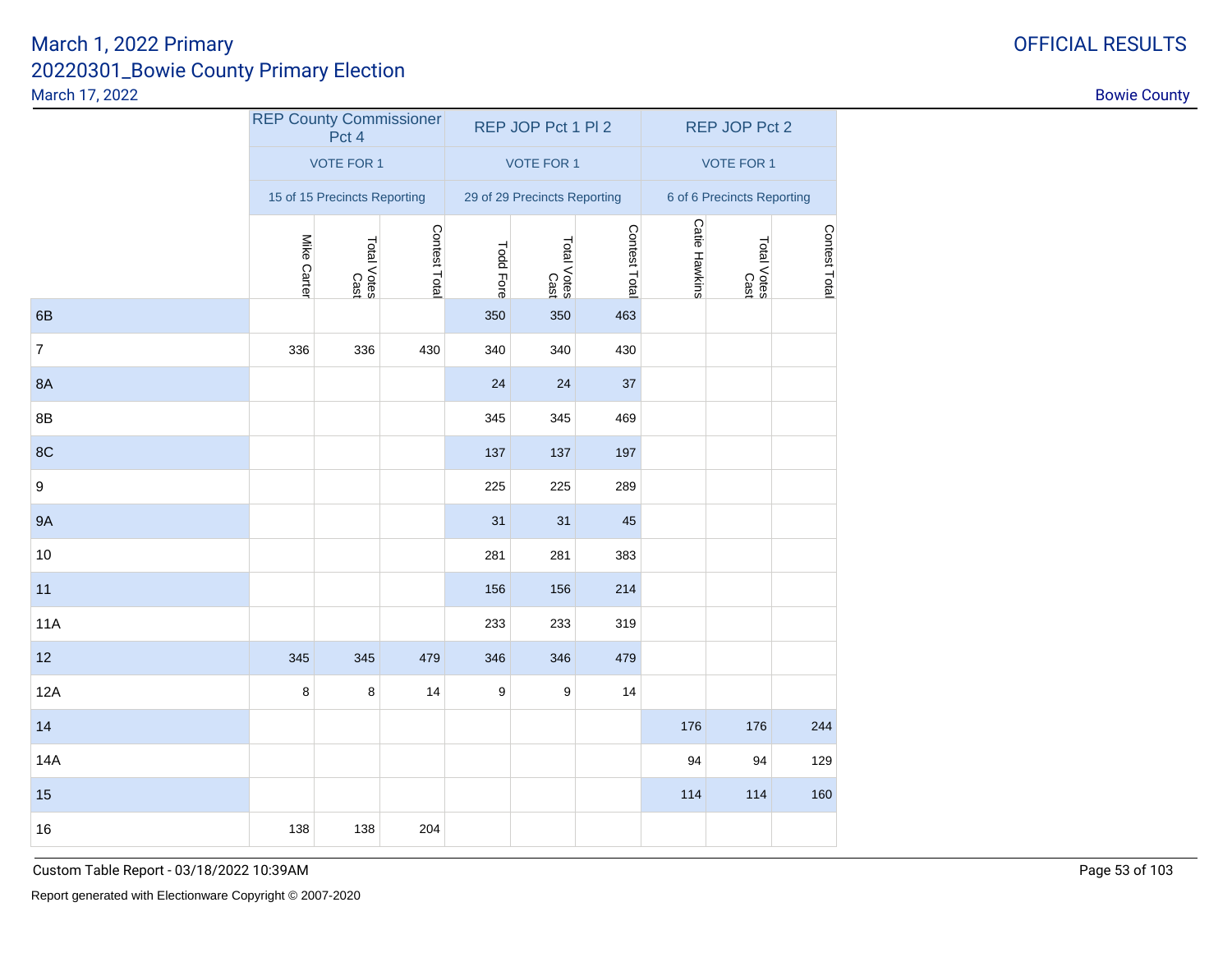# 20220301\_Bowie County Primary ElectionMarch 17, 2022March 1, 2022 Primary

16A

17

18

18A

19

27

28

29

30

**Totals** 

| arch 17, 2022 |             |                                         |               |                  |                              |               |                   |                            |              | <b>Bowie County</b> |  |
|---------------|-------------|-----------------------------------------|---------------|------------------|------------------------------|---------------|-------------------|----------------------------|--------------|---------------------|--|
|               |             | <b>REP County Commissioner</b><br>Pct 4 |               |                  | REP JOP Pct 1 PI 2           |               |                   | REP JOP Pct 2              |              |                     |  |
|               |             | <b>VOTE FOR 1</b>                       |               |                  | <b>VOTE FOR 1</b>            |               | <b>VOTE FOR 1</b> |                            |              |                     |  |
|               |             | 15 of 15 Precincts Reporting            |               |                  | 29 of 29 Precincts Reporting |               |                   | 6 of 6 Precincts Reporting |              |                     |  |
|               | Mike Carter | laid<br>Votes<br>Cast                   | Contest Total | <b>Todd Fore</b> | Total Votes<br>Cast          | Contest Total | Catie Hawkins     | Total Votes<br>Total Votes | Contest Tota |                     |  |
| 6A            | 13          | 13                                      | 16            |                  |                              |               |                   |                            |              |                     |  |
| 7             | 230         | 230                                     | 324           |                  |                              |               |                   |                            |              |                     |  |
| 8             | 305         | 305                                     | 440           |                  |                              |               | 298               | 298                        | 440          |                     |  |
| 8A            | 14          | 14                                      | 19            |                  |                              |               | 13                | 13                         | 19           |                     |  |
| 9             | 172         | 172                                     | 221           |                  |                              |               | 173               | 173                        | 221          |                     |  |
|               | 121         | 121                                     | 156           |                  |                              |               |                   |                            |              |                     |  |
| 8             | 137         | 137                                     | 197           |                  |                              |               |                   |                            |              |                     |  |

1,907 1,907 2,618 4,127 4,127 5,512 <sup>868</sup> <sup>868</sup> 1,213

<sup>63</sup> <sup>63</sup> <sup>79</sup>

0 324 324 397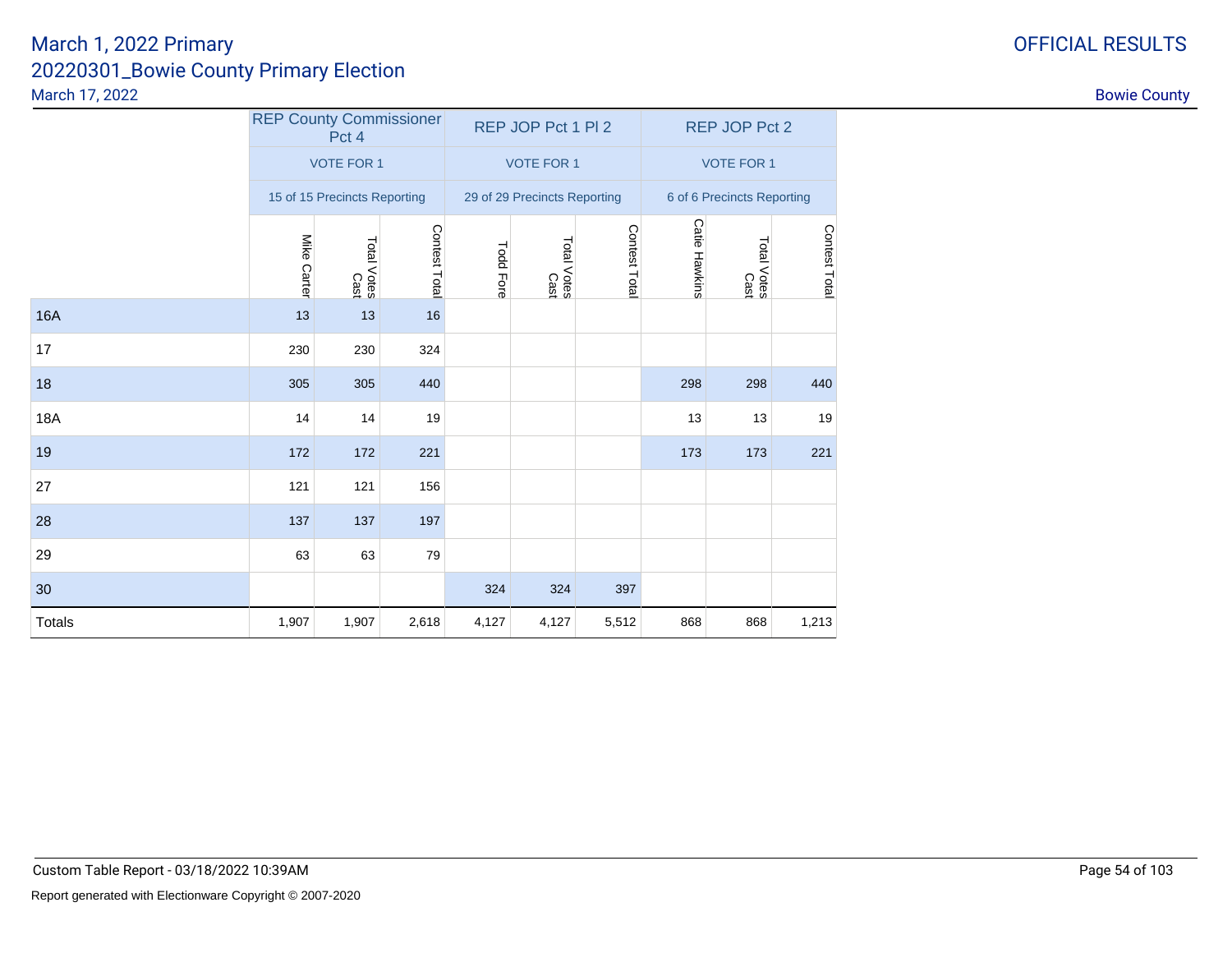|  |  |  | <b>DFFICIAL RESULT</b> |  |
|--|--|--|------------------------|--|
|  |  |  |                        |  |

|               |                            | <b>REP JOP Pct 3</b> |               |              | <b>REP JOP Pct 4</b>       |               |                            | <b>REP JOP Pct 5</b> |                 |  |
|---------------|----------------------------|----------------------|---------------|--------------|----------------------------|---------------|----------------------------|----------------------|-----------------|--|
|               |                            | <b>VOTE FOR 1</b>    |               |              | <b>VOTE FOR 1</b>          |               | <b>VOTE FOR 1</b>          |                      |                 |  |
|               | 7 of 7 Precincts Reporting |                      |               |              | 3 of 3 Precincts Reporting |               | 4 of 4 Precincts Reporting |                      |                 |  |
|               | T. Gerold<br>Rankin        | Total Votes<br>Cast  | Contest Total | Mary Hankins | Total Votes<br>Cast        | Contest Total | Susie<br>Spellings         | Total Votes<br>Cast  | Contest Total m |  |
| 13            |                            |                      |               |              |                            |               | $\mathbf{1}$               | $\mathbf{1}$         |                 |  |
| $16\,$        |                            |                      |               |              |                            |               | 148                        | 148                  | 204             |  |
| <b>16A</b>    |                            |                      |               |              |                            |               | 12                         | 12                   | 16              |  |
| 17            |                            |                      |               |              |                            |               | 257                        | 257                  | 324             |  |
| 20            | 50                         | 50                   | 69            |              |                            |               |                            |                      |                 |  |
| 20A           | 24                         | 24                   | 29            |              |                            |               |                            |                      |                 |  |
| 21            | 30                         | $30\,$               | 42            |              |                            |               |                            |                      |                 |  |
| 22            | 39                         | 39                   | 47            |              |                            |               |                            |                      |                 |  |
| 22A           | 28                         | 28                   | 35            |              |                            |               |                            |                      |                 |  |
| 24            | 96                         | 96                   | 131           |              |                            |               |                            |                      |                 |  |
| 25            | 202                        | 202                  | 256           |              |                            |               |                            |                      |                 |  |
| 27            |                            |                      |               | 124          | 124                        | 156           |                            |                      |                 |  |
| 28            |                            |                      |               | 144          | 144                        | 197           |                            |                      |                 |  |
| 29            |                            |                      |               | 69           | 69                         | 79            |                            |                      |                 |  |
| <b>Totals</b> | 469                        | 469                  | 609           | 337          | 337                        | 432           | 418                        | 418                  | 547             |  |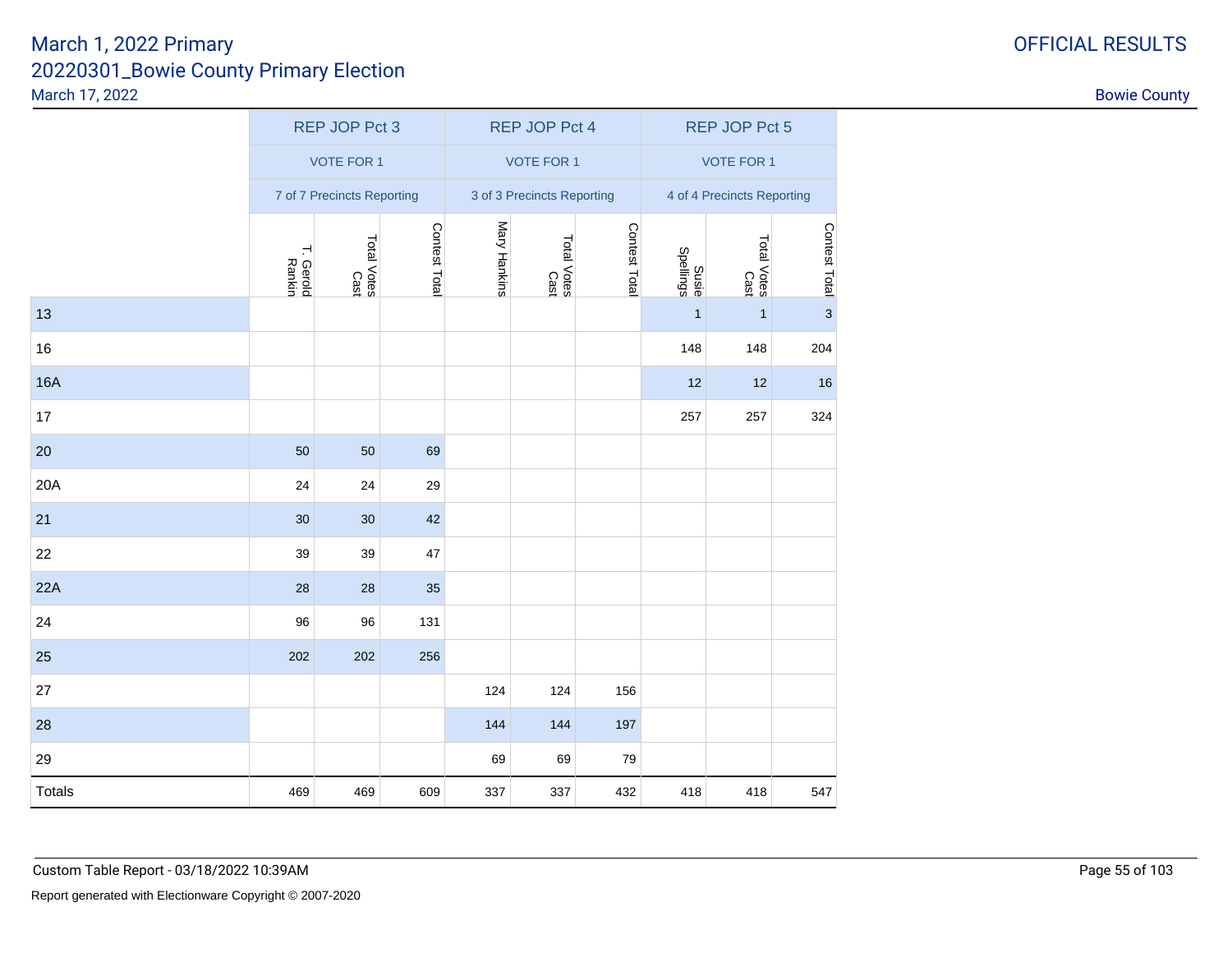| <b>DFFICIAL RESULTS</b> |  |
|-------------------------|--|
|-------------------------|--|

|    | <b>REP County Chair</b>      |                     |                  |                  | <b>REP Proposition 1</b> |                              |                  |                         | <b>REP Proposition 2</b>     |                     |                  |
|----|------------------------------|---------------------|------------------|------------------|--------------------------|------------------------------|------------------|-------------------------|------------------------------|---------------------|------------------|
|    |                              | <b>VOTE FOR 1</b>   |                  |                  | <b>VOTE FOR 1</b>        |                              |                  | <b>VOTE FOR 1</b>       |                              |                     |                  |
|    | 49 of 49 Precincts Reporting |                     |                  |                  |                          | 49 of 49 Precincts Reporting |                  |                         | 49 of 49 Precincts Reporting |                     |                  |
|    | Gary L<br>Singleton          | Total Votes<br>Cast | Contest Total    | ΨES              | $\overline{6}$           | Total Votes<br>Cast          | Contest Total    | YES                     | $\overline{5}$               | Total Votes<br>Cast | Contest Total    |
| 1A | 17                           | 17                  | 21               | 21               | $\pmb{0}$                | 21                           | 21               | 16                      | $\overline{\mathbf{4}}$      | 20                  | 21               |
| 1B | 32                           | 32                  | 42               | 41               | $\mathbf{1}$             | 42                           | 42               | 35                      | 6                            | 41                  | 42               |
| 2A | 28                           | 28                  | 39               | 37               | 2                        | 39                           | 39               | 32                      | $\,6\,$                      | 38                  | 39               |
| 2B | 10                           | 10                  | 13               | 12               | $\mathbf 0$              | 12                           | 13               | 10                      | $\overline{\mathbf{c}}$      | 12                  | 13               |
| 2C | $\overline{5}$               | $\overline{5}$      | $\boldsymbol{9}$ | $\bf 8$          | $\pmb{0}$                | $\bf 8$                      | $\boldsymbol{9}$ | $\overline{7}$          | $\mathbf{1}$                 | 8                   | $\boldsymbol{9}$ |
| 2D | $\boldsymbol{2}$             | $\sqrt{2}$          | $\sqrt{2}$       | $\boldsymbol{2}$ | $\pmb{0}$                | $\sqrt{2}$                   | $\mathbf 2$      | $\overline{\mathbf{c}}$ | $\pmb{0}$                    | $\sqrt{2}$          | $\mathbf 2$      |
| 3A | 113                          | 113                 | 165              | 143              | 14                       | 157                          | 165              | 117                     | 35                           | 152                 | 165              |
| 3B | 45                           | 45                  | 62               | 55               | $\overline{\mathbf{4}}$  | 59                           | 62               | 41                      | 19                           | 60                  | 62               |
| 4A | 43                           | 43                  | 54               | 52               | $\mathbf{1}$             | 53                           | 54               | 41                      | $10$                         | 51                  | 54               |
| 4B | 116                          | 116                 | 158              | 147              | $\,6\,$                  | 153                          | 158              | 109                     | 39                           | 148                 | 158              |
| 4C | 43                           | 43                  | 62               | 58               | $\overline{\mathbf{4}}$  | 62                           | 62               | 41                      | 18                           | 59                  | 62               |
| 4D | $\overline{4}$               | 4                   | $\mathbf 5$      | $\sqrt{5}$       | $\pmb{0}$                | $\mathbf 5$                  | 5                | 5                       | 0                            | $\mathbf 5$         | $\sqrt{5}$       |
| 5A | 13                           | 13                  | 21               | 20               | $\mathbf 0$              | 20                           | 21               | 16                      | $\mathbf 2$                  | 18                  | 21               |
| 5B | $\mathbf 0$                  | $\mathsf 0$         | $\mathbf 0$      | $\mathbf 0$      | $\mathbf 0$              | $\mathbf 0$                  | $\mathbf 0$      | 0                       | $\mathsf 0$                  | $\pmb{0}$           | $\pmb{0}$        |
| 5C | 560                          | 560                 | 776              | 704              | 45                       | 749                          | 776              | 540                     | 188                          | 728                 | 776              |
| 6A | 244                          | 244                 | 347              | 298              | 36                       | 334                          | 347              | 205                     | 118                          | 323                 | 347              |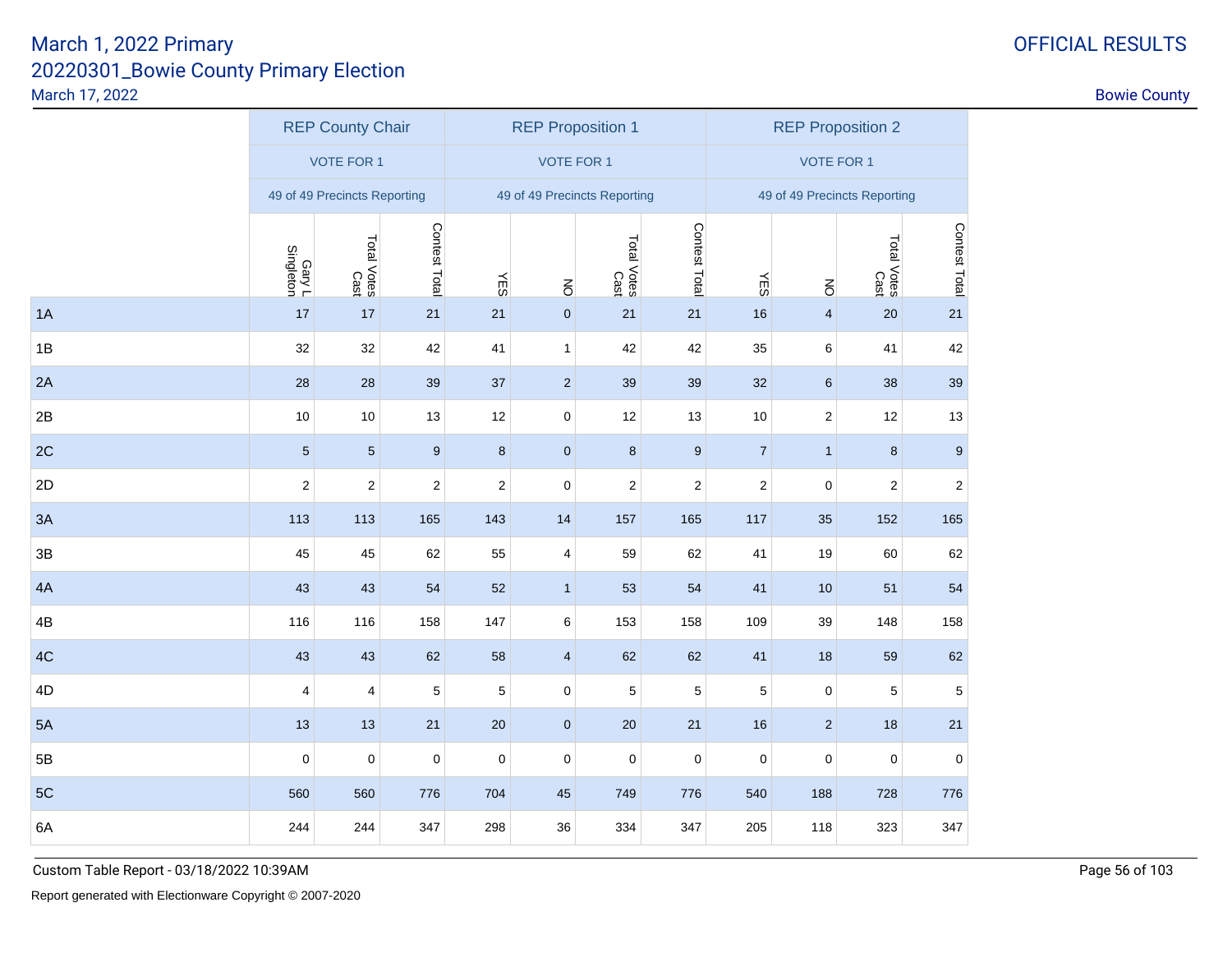|                | <b>REP County Chair</b>      |                     |               |            | <b>REP Proposition 1</b> |                              |               | <b>REP Proposition 2</b> |                              |                     |               |
|----------------|------------------------------|---------------------|---------------|------------|--------------------------|------------------------------|---------------|--------------------------|------------------------------|---------------------|---------------|
|                |                              | <b>VOTE FOR 1</b>   |               |            | <b>VOTE FOR 1</b>        |                              |               | <b>VOTE FOR 1</b>        |                              |                     |               |
|                | 49 of 49 Precincts Reporting |                     |               |            |                          | 49 of 49 Precincts Reporting |               |                          | 49 of 49 Precincts Reporting |                     |               |
|                | Gary L<br>Singleton          | Total Votes<br>Cast | Contest Total | YES        | $\overline{6}$           | Total Votes<br>Cast          | Contest Total | ΨES                      | $\overline{5}$               | Total Votes<br>Cast | Contest Total |
| 6B             | 332                          | 332                 | 463           | 416        | 27                       | 443                          | 463           | 311                      | 114                          | 425                 | 463           |
| $\overline{7}$ | 341                          | 341                 | 430           | 401        | 15                       | 416                          | 430           | 334                      | 71                           | 405                 | 430           |
| <b>8A</b>      | 24                           | 24                  | 37            | 37         | $\pmb{0}$                | 37                           | 37            | 28                       | $\overline{7}$               | 35                  | 37            |
| 8B             | 330                          | 330                 | 469           | 441        | 14                       | 455                          | 469           | 363                      | 75                           | 438                 | 469           |
| 8C             | 128                          | 128                 | 197           | 187        | $\sqrt{2}$               | 189                          | 197           | 146                      | 31                           | 177                 | 197           |
| 9              | 209                          | 209                 | 289           | 280        | $\overline{\mathbf{4}}$  | 284                          | 289           | 226                      | 48                           | 274                 | 289           |
| <b>9A</b>      | 30                           | 30                  | 45            | 39         | $\mathbf 2$              | 41                           | 45            | 32                       | $\,6\,$                      | 38                  | 45            |
| 10             | 273                          | 273                 | 383           | 360        | 16                       | 376                          | 383           | 282                      | 81                           | 363                 | 383           |
| 11             | 151                          | 151                 | 214           | 211        | $\mathbf{1}$             | 212                          | 214           | 175                      | 32                           | 207                 | 214           |
| <b>11A</b>     | 227                          | 227                 | 319           | 297        | $\overline{7}$           | 304                          | 319           | 229                      | 66                           | 295                 | 319           |
| 12             | 329                          | 329                 | 479           | 451        | 18                       | 469                          | 479           | 366                      | 85                           | 451                 | 479           |
| 12A            | 8                            | 8                   | 14            | 12         | $\mathbf 2$              | 14                           | 14            | 14                       | 0                            | 14                  | 14            |
| 13             | $\overline{1}$               | $\mathbf{1}$        | $\mathbf{3}$  | $\sqrt{3}$ | $\pmb{0}$                | 3                            | 3             | $\overline{c}$           | $\mathbf{1}$                 | $\mathbf{3}$        | $\sqrt{3}$    |
| 14             | 174                          | 174                 | 244           | 225        | 5                        | 230                          | 244           | 178                      | 44                           | 222                 | 244           |
| <b>14A</b>     | 93                           | 93                  | 129           | 117        | $\overline{\mathbf{4}}$  | 121                          | 129           | 88                       | 28                           | 116                 | 129           |
| 15             | 107                          | 107                 | 160           | 152        | 3                        | 155                          | 160           | 123                      | 27                           | 150                 | 160           |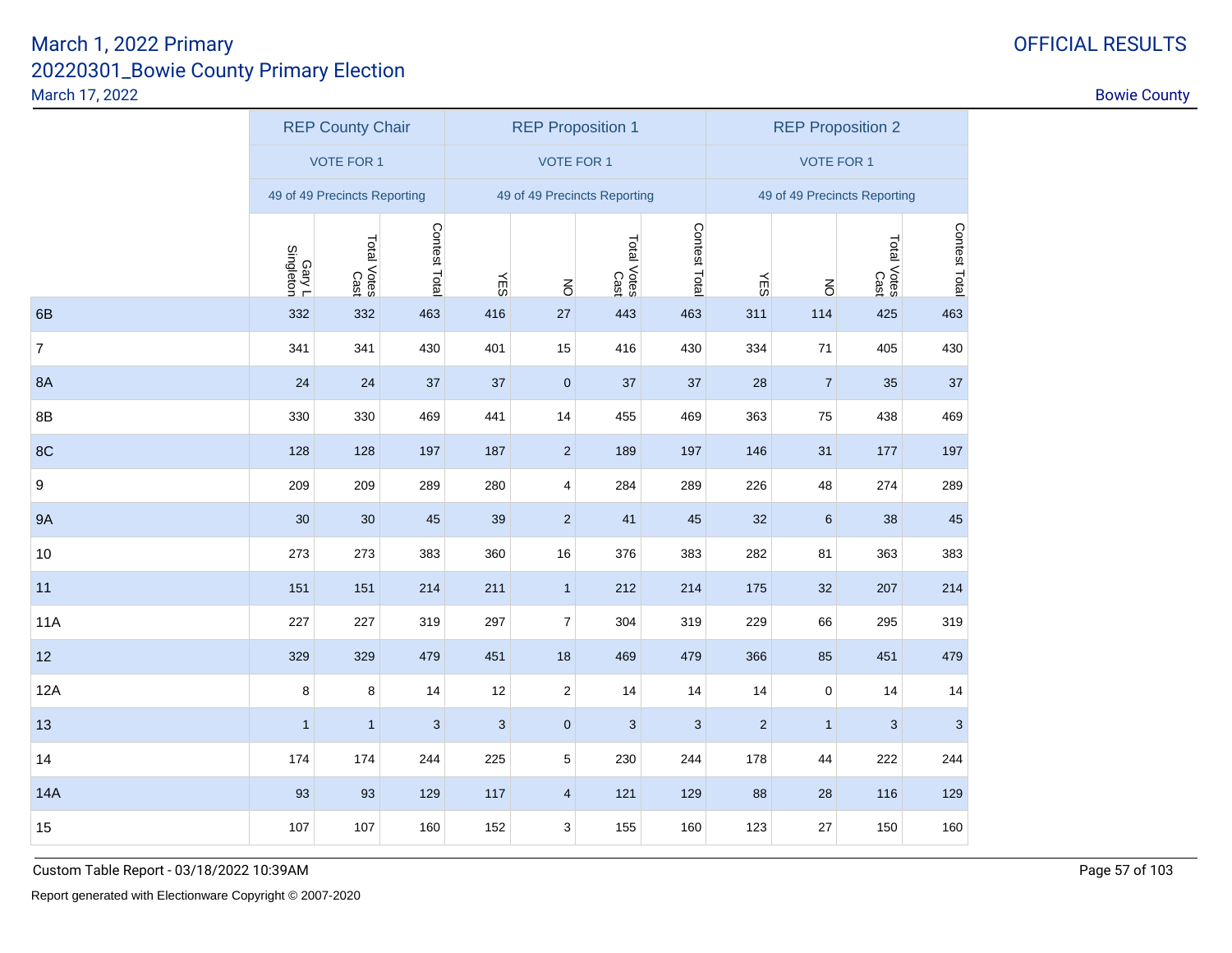| <b>DFFICIAL RESULTS</b> |  |
|-------------------------|--|
|-------------------------|--|

|            | <b>REP County Chair</b>      |                     |               |            | <b>REP Proposition 1</b>     |                     |               |                              | <b>REP Proposition 2</b> |                     |               |
|------------|------------------------------|---------------------|---------------|------------|------------------------------|---------------------|---------------|------------------------------|--------------------------|---------------------|---------------|
|            |                              | <b>VOTE FOR 1</b>   |               |            | <b>VOTE FOR 1</b>            |                     |               | <b>VOTE FOR 1</b>            |                          |                     |               |
|            | 49 of 49 Precincts Reporting |                     |               |            | 49 of 49 Precincts Reporting |                     |               | 49 of 49 Precincts Reporting |                          |                     |               |
|            | Gary L<br>Singleton          | Total Votes<br>Cast | Contest Total | <b>NES</b> | $\overline{6}$               | Total Votes<br>Cast | Contest Total | <b>NES</b>                   | $\overline{6}$           | Total Votes<br>Cast | Contest Total |
| 16         | 138                          | 138                 | 204           | 187        | $\overline{7}$               | 194                 | 204           | 157                          | 35                       | 192                 | 204           |
| 16A        | 12                           | 12                  | 16            | 16         | $\pmb{0}$                    | 16                  | 16            | 14                           | $\mathbf{1}$             | 15                  | 16            |
| 17         | 215                          | 215                 | 324           | 292        | 18                           | 310                 | 324           | 255                          | 43                       | 298                 | 324           |
| 18         | 298                          | 298                 | 440           | 400        | 19                           | 419                 | 440           | 306                          | 93                       | 399                 | 440           |
| <b>18A</b> | 13                           | 13                  | 19            | 18         | $\pmb{0}$                    | 18                  | 19            | 13                           | $\sqrt{5}$               | 18                  | $19$          |
| 19         | 166                          | 166                 | 221           | 206        | $\overline{\mathbf{4}}$      | 210                 | 221           | 170                          | 35                       | 205                 | 221           |
| 20         | 48                           | 48                  | 69            | 61         | $\overline{4}$               | 65                  | 69            | 54                           | 11                       | 65                  | 69            |
| 20A        | 20                           | 20                  | 29            | 28         | $\mathbf 0$                  | 28                  | 29            | 23                           | 4                        | 27                  | 29            |
| 21         | 31                           | 31                  | 42            | 36         | $\,6\,$                      | 42                  | 42            | 36                           | $\overline{3}$           | 39                  | 42            |
| 22         | 34                           | 34                  | 47            | 43         | $\sqrt{2}$                   | 45                  | 47            | 39                           | 5                        | 44                  | 47            |
| 22A        | 25                           | 25                  | 35            | 33         | $\mathbf{1}$                 | 34                  | 35            | 31                           | $\sqrt{3}$               | 34                  | 35            |
| 24         | 84                           | 84                  | 131           | 125        | 3                            | 128                 | 131           | 98                           | 25                       | 123                 | 131           |
| 25         | 171                          | 171                 | 256           | 233        | 11                           | 244                 | 256           | 199                          | 35                       | 234                 | 256           |
| 27         | 115                          | 115                 | 156           | 145        | $\overline{\mathbf{4}}$      | 149                 | 156           | 124                          | 21                       | 145                 | 156           |
| 28         | 133                          | 133                 | 197           | 173        | $6\phantom{.}$               | 179                 | 197           | 152                          | 27                       | 179                 | 197           |
| 29         | 61                           | 61                  | 79            | 76         | $\mathbf{1}$                 | 77                  | 79            | 66                           | 10                       | 76                  | 79            |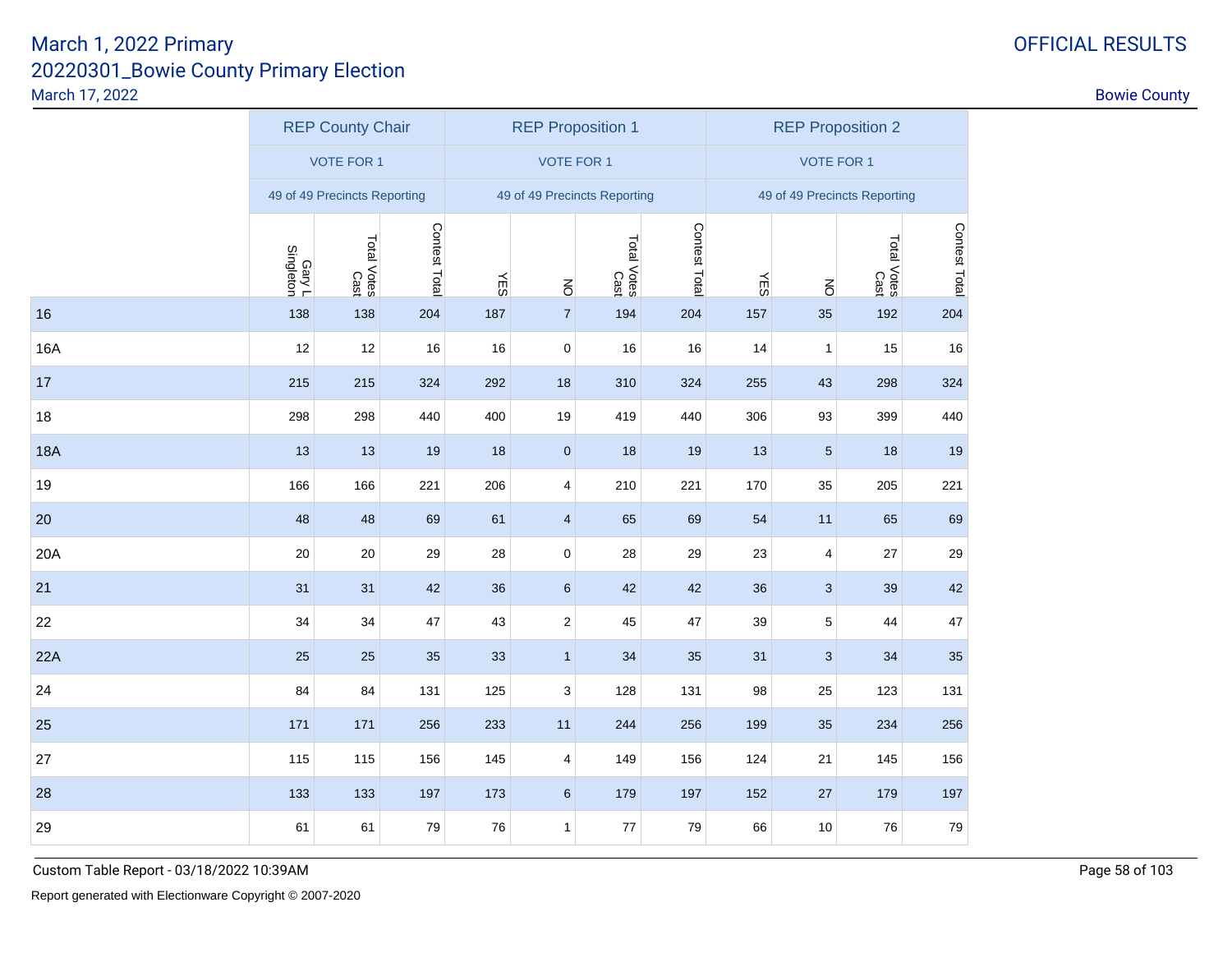|        | <b>REP County Chair</b>      |                        |                              | <b>REP Proposition 1</b> |                |                        |                        | <b>REP Proposition 2</b>     |                |                              |                         |
|--------|------------------------------|------------------------|------------------------------|--------------------------|----------------|------------------------|------------------------|------------------------------|----------------|------------------------------|-------------------------|
|        | <b>VOTE FOR 1</b>            |                        | <b>VOTE FOR 1</b>            |                          |                |                        | <b>VOTE FOR 1</b>      |                              |                |                              |                         |
|        | 49 of 49 Precincts Reporting |                        | 49 of 49 Precincts Reporting |                          |                |                        |                        | 49 of 49 Precincts Reporting |                |                              |                         |
|        | Gary L<br>Singleton          | Lotal<br>Votes<br>Cast | Contest<br>Total             | СŰ                       | $\overline{5}$ | Total<br>Votes<br>Cast | Contest<br><b>Tota</b> | ΨES                          | $\overline{6}$ | <b>Tota</b><br>Votes<br>Cast | <b>Contest</b><br>Total |
| 30     | 314                          | 314                    | 397                          | 372                      | 11             | 383                    | 397                    | 314                          | 55             | 369                          | 397                     |
| Totals | 5,910                        | 5,910                  | 8,313                        | 7,676                    | 330            | 8,006                  | 8,313                  | 6,165                        | 1,575          | 7,740                        | 8,313                   |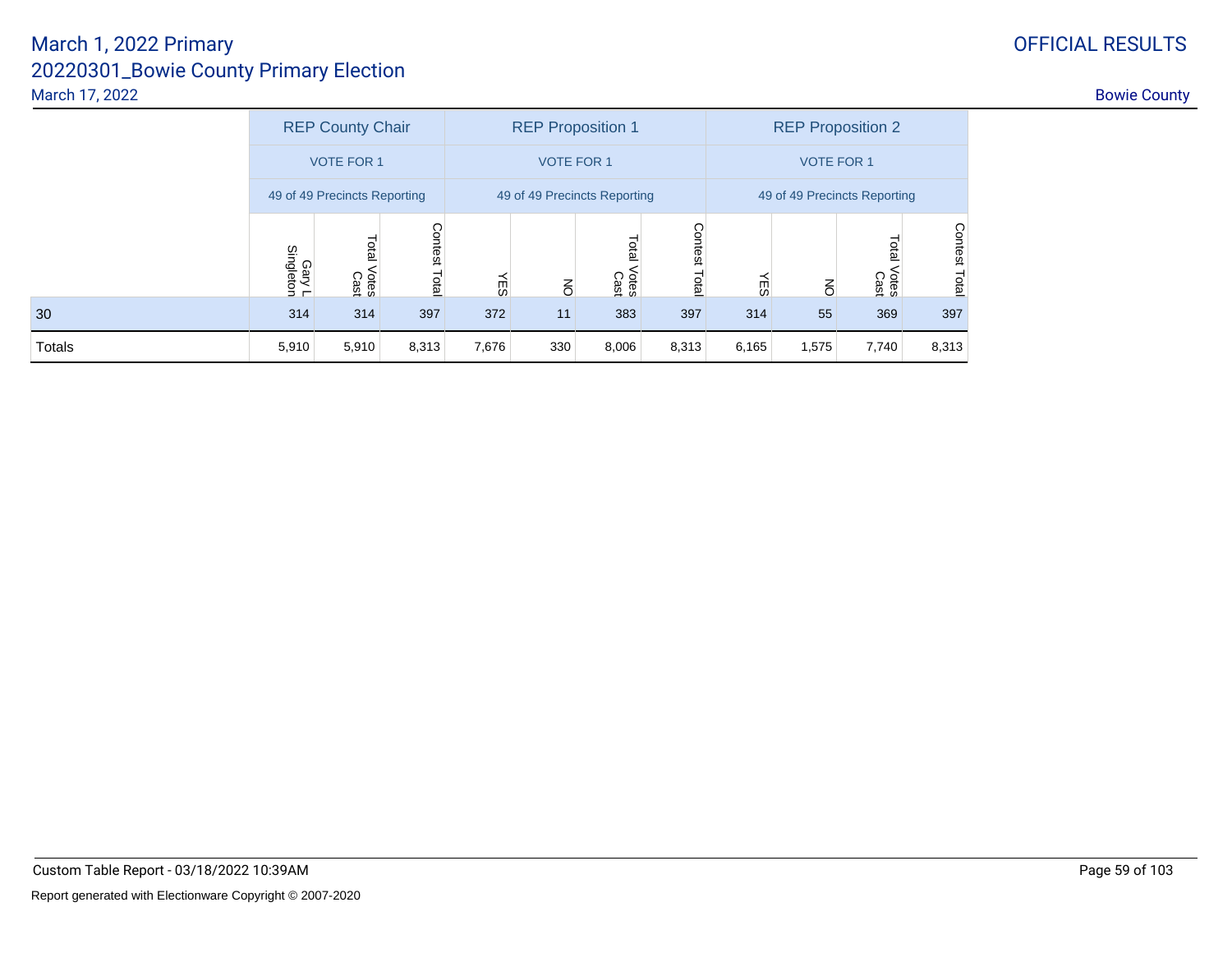|    |            |                         | <b>REP Proposition 3</b>     |                  | <b>REP Proposition 4</b> |                              |                     |                  |
|----|------------|-------------------------|------------------------------|------------------|--------------------------|------------------------------|---------------------|------------------|
|    |            | <b>VOTE FOR 1</b>       |                              |                  |                          | <b>VOTE FOR 1</b>            |                     |                  |
|    |            |                         | 49 of 49 Precincts Reporting |                  |                          | 49 of 49 Precincts Reporting |                     |                  |
|    |            |                         | Total Votes<br>Cast          | Contest Total    |                          |                              | Total Votes<br>Cast | Contest Total    |
|    | <b>NES</b> | $\overline{6}$          |                              |                  | ΨES                      | $\overline{6}$               |                     |                  |
| 1A | 15         | $\overline{\mathbf{4}}$ | 19                           | 21               | 20                       | $\mathbf{1}$                 | 21                  | 21               |
| 1B | 40         | $\sqrt{2}$              | 42                           | 42               | 39                       | $\sqrt{2}$                   | 41                  | 42               |
| 2A | 34         | $\sqrt{5}$              | 39                           | 39               | 35                       | $\ensuremath{\mathsf{3}}$    | 38                  | 39               |
| 2B | 12         | $\pmb{0}$               | 12                           | 13               | 13                       | $\pmb{0}$                    | 13                  | 13               |
| 2C | $\,6\,$    | $\sqrt{2}$              | $\boldsymbol{8}$             | $\boldsymbol{9}$ | $\boldsymbol{9}$         | $\pmb{0}$                    | $\boldsymbol{9}$    | 9                |
| 2D | $\sqrt{2}$ | $\mathbf 0$             | $\boldsymbol{2}$             | $\boldsymbol{2}$ | $\mathbf 2$              | $\mathbf 0$                  | $\boldsymbol{2}$    | $\boldsymbol{2}$ |
| 3A | 137        | 22                      | 159                          | 165              | 144                      | 12                           | 156                 | 165              |
| 3B | 51         | $10$                    | 61                           | 62               | 54                       | $\boldsymbol{7}$             | 61                  | 62               |
| 4A | 51         | $\mathbf{3}$            | 54                           | 54               | 47                       | $\,6\,$                      | 53                  | 54               |
| 4B | 142        | 11                      | 153                          | 158              | 150                      | $\,6$                        | 156                 | 158              |
| 4C | 51         | 10                      | 61                           | 62               | 51                       | $\overline{7}$               | 58                  | 62               |
| 4D | 4          | $\mathbf{1}$            | 5                            | $\mathbf 5$      | 4                        | $\mathbf{1}$                 | 5                   | $\mathbf 5$      |
| 5A | 16         | $\mathbf{3}$            | 19                           | 21               | 19                       | $\pmb{0}$                    | 19                  | 21               |
| 5B | $\pmb{0}$  | $\mathbf 0$             | $\mathbf 0$                  | $\pmb{0}$        | $\pmb{0}$                | $\pmb{0}$                    | $\pmb{0}$           | $\pmb{0}$        |
| 5C | 679        | 74                      | 753                          | 776              | 707                      | 46                           | 753                 | 776              |
| 6A | 277        | 54                      | 331                          | 347              | 300                      | 25                           | 325                 | 347              |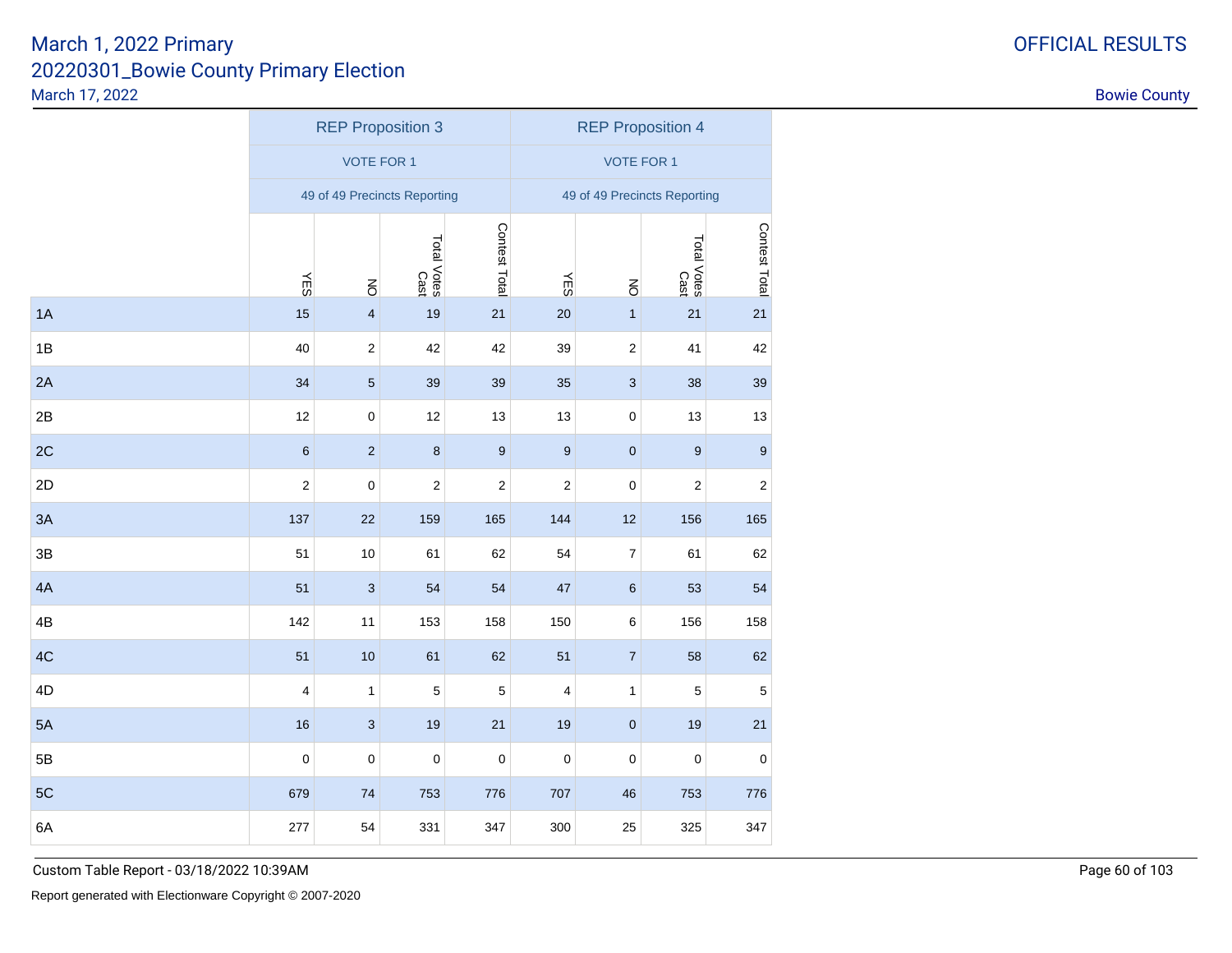|                  |             |                   | <b>REP Proposition 3</b>     |               | <b>REP Proposition 4</b> |                              |                           |               |  |
|------------------|-------------|-------------------|------------------------------|---------------|--------------------------|------------------------------|---------------------------|---------------|--|
|                  |             | <b>VOTE FOR 1</b> |                              |               | <b>VOTE FOR 1</b>        |                              |                           |               |  |
|                  |             |                   | 49 of 49 Precincts Reporting |               |                          | 49 of 49 Precincts Reporting |                           |               |  |
|                  |             |                   | Total Votes<br>Cast          | Contest Total |                          |                              | Total Votes<br>Cast       | Contest Total |  |
|                  | <b>YES</b>  | $\overline{6}$    |                              |               | ΨES                      | $\overline{6}$               |                           |               |  |
| 6B               | 395         | 47                | 442                          | 463           | 415                      | 28                           | 443                       | 463           |  |
| $\boldsymbol{7}$ | 384         | 32                | 416                          | 430           | 401                      | 18                           | 419                       | 430           |  |
| <b>8A</b>        | 34          | $\sqrt{2}$        | 36                           | 37            | 35                       | $\sqrt{2}$                   | 37                        | 37            |  |
| 8B               | 411         | 43                | 454                          | 469           | 432                      | 23                           | 455                       | 469           |  |
| 8C               | 169         | $19$              | 188                          | 197           | 182                      | $\,6\,$                      | 188                       | 197           |  |
| $\boldsymbol{9}$ | 261         | 22                | 283                          | 289           | 274                      | $\boldsymbol{9}$             | 283                       | 289           |  |
| <b>9A</b>        | 40          | $\overline{2}$    | 42                           | 45            | 41                       | $\mathbf{1}$                 | 42                        | 45            |  |
| 10               | 346         | 29                | 375                          | 383           | 358                      | 19                           | 377                       | 383           |  |
| 11               | 201         | $10$              | 211                          | 214           | 208                      | $\overline{\mathbf{4}}$      | 212                       | 214           |  |
| <b>11A</b>       | 290         | 16                | 306                          | 319           | 294                      | $\boldsymbol{7}$             | 301                       | 319           |  |
| 12               | 440         | 33                | 473                          | 479           | 447                      | 24                           | 471                       | 479           |  |
| 12A              | 12          | $\sqrt{2}$        | 14                           | 14            | 13                       | 1                            | 14                        | 14            |  |
| 13               | $\mathbf 2$ | $\mathbf{1}$      | $\ensuremath{\mathsf{3}}$    | $\mathbf{3}$  | $\sqrt{3}$               | $\pmb{0}$                    | $\ensuremath{\mathsf{3}}$ | 3             |  |
| 14               | 210         | 22                | 232                          | 244           | 217                      | 10                           | 227                       | 244           |  |
| <b>14A</b>       | 112         | 13                | 125                          | 129           | 119                      | $\bf 8$                      | 127                       | 129           |  |
| 15               | 146         | 10                | 156                          | 160           | 148                      | 5                            | 153                       | 160           |  |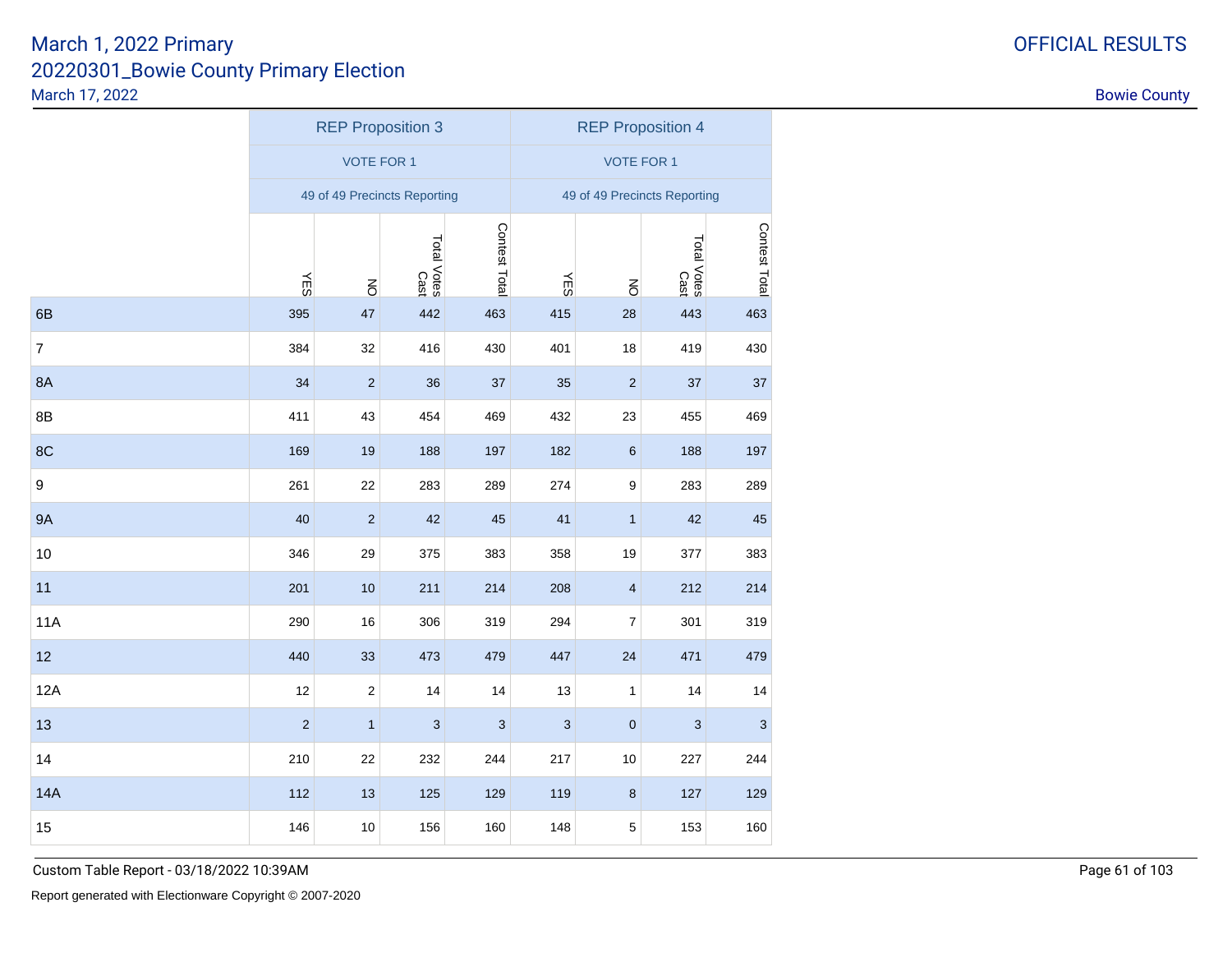|            |            |                         | <b>REP Proposition 3</b>     |               | <b>REP Proposition 4</b> |                              |                     |               |
|------------|------------|-------------------------|------------------------------|---------------|--------------------------|------------------------------|---------------------|---------------|
|            |            | <b>VOTE FOR 1</b>       |                              |               |                          | <b>VOTE FOR 1</b>            |                     |               |
|            |            |                         | 49 of 49 Precincts Reporting |               |                          | 49 of 49 Precincts Reporting |                     |               |
|            |            |                         | Total Votes<br>Cast          | Contest Total |                          |                              | Total Votes<br>Cast | Contest Total |
|            | <b>YES</b> | $\overline{6}$          |                              |               | <b>NES</b>               | $\overline{6}$               |                     |               |
| 16         | 174        | 23                      | 197                          | 204           | 184                      | 14                           | 198                 | 204           |
| 16A        | 16         | $\mathbf 0$             | 16                           | 16            | 15                       | $\pmb{0}$                    | 15                  | 16            |
| 17         | 282        | 32                      | 314                          | 324           | 296                      | 16                           | 312                 | 324           |
| 18         | 388        | 33                      | 421                          | 440           | 396                      | $20\,$                       | 416                 | 440           |
| <b>18A</b> | 14         | $\overline{\mathbf{4}}$ | 18                           | 19            | 19                       | $\pmb{0}$                    | 19                  | 19            |
| 19         | 195        | $16$                    | 211                          | 221           | 204                      | $\boldsymbol{9}$             | 213                 | 221           |
| 20         | 57         | 11                      | 68                           | 69            | 60                       | $\bf 8$                      | 68                  | 69            |
| 20A        | 26         | $\sqrt{2}$              | 28                           | 29            | 28                       | $\mathbf{1}$                 | 29                  | 29            |
| 21         | 37         | $\overline{5}$          | 42                           | 42            | 37                       | $\mathbf{3}$                 | 40                  | 42            |
| 22         | 41         | 6                       | 47                           | 47            | 45                       | $\sqrt{2}$                   | 47                  | 47            |
| 22A        | 33         | $\overline{2}$          | 35                           | 35            | 35                       | $\pmb{0}$                    | 35                  | 35            |
| 24         | 118        | $10$                    | 128                          | 131           | 123                      | 4                            | 127                 | 131           |
| 25         | 216        | 29                      | 245                          | 256           | 233                      | 10                           | 243                 | 256           |
| 27         | 139        | $10$                    | 149                          | 156           | 148                      | $\ensuremath{\mathsf{3}}$    | 151                 | 156           |
| 28         | 167        | 14                      | 181                          | 197           | 177                      | $\boldsymbol{9}$             | 186                 | 197           |
| 29         | 71         | $\,6$                   | 77                           | $\bf 79$      | $73\,$                   | 3                            | 76                  | $\bf 79$      |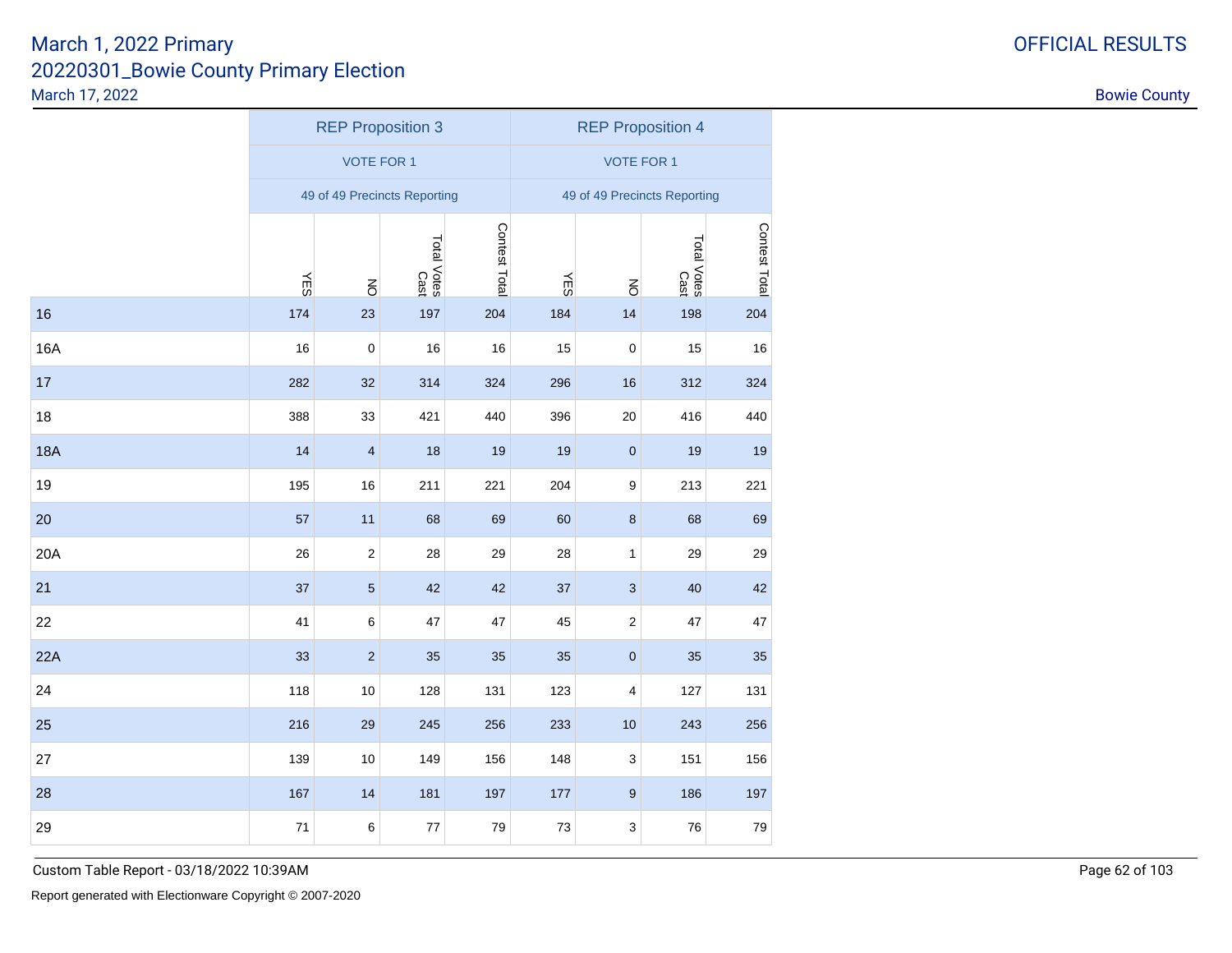|        |       |                   | <b>REP Proposition 3</b>     |                  | <b>REP Proposition 4</b> |                              |                        |               |  |
|--------|-------|-------------------|------------------------------|------------------|--------------------------|------------------------------|------------------------|---------------|--|
|        |       | <b>VOTE FOR 1</b> |                              |                  | <b>VOTE FOR 1</b>        |                              |                        |               |  |
|        |       |                   | 49 of 49 Precincts Reporting |                  |                          | 49 of 49 Precincts Reporting |                        |               |  |
|        | ΨE    | $\overline{6}$    | Total<br>Votes<br>Cast       | Contest<br>Total | ΨES                      | $\overline{6}$               | Total<br>Votes<br>Cast | Contest Total |  |
| 30     | 344   | 42                | 386                          | 397              | 357                      | 24                           | 381                    | 397           |  |
| Totals | 7,288 | 749               | 8,037                        | 8,313            | 7,611                    | 407                          | 8,018                  | 8,313         |  |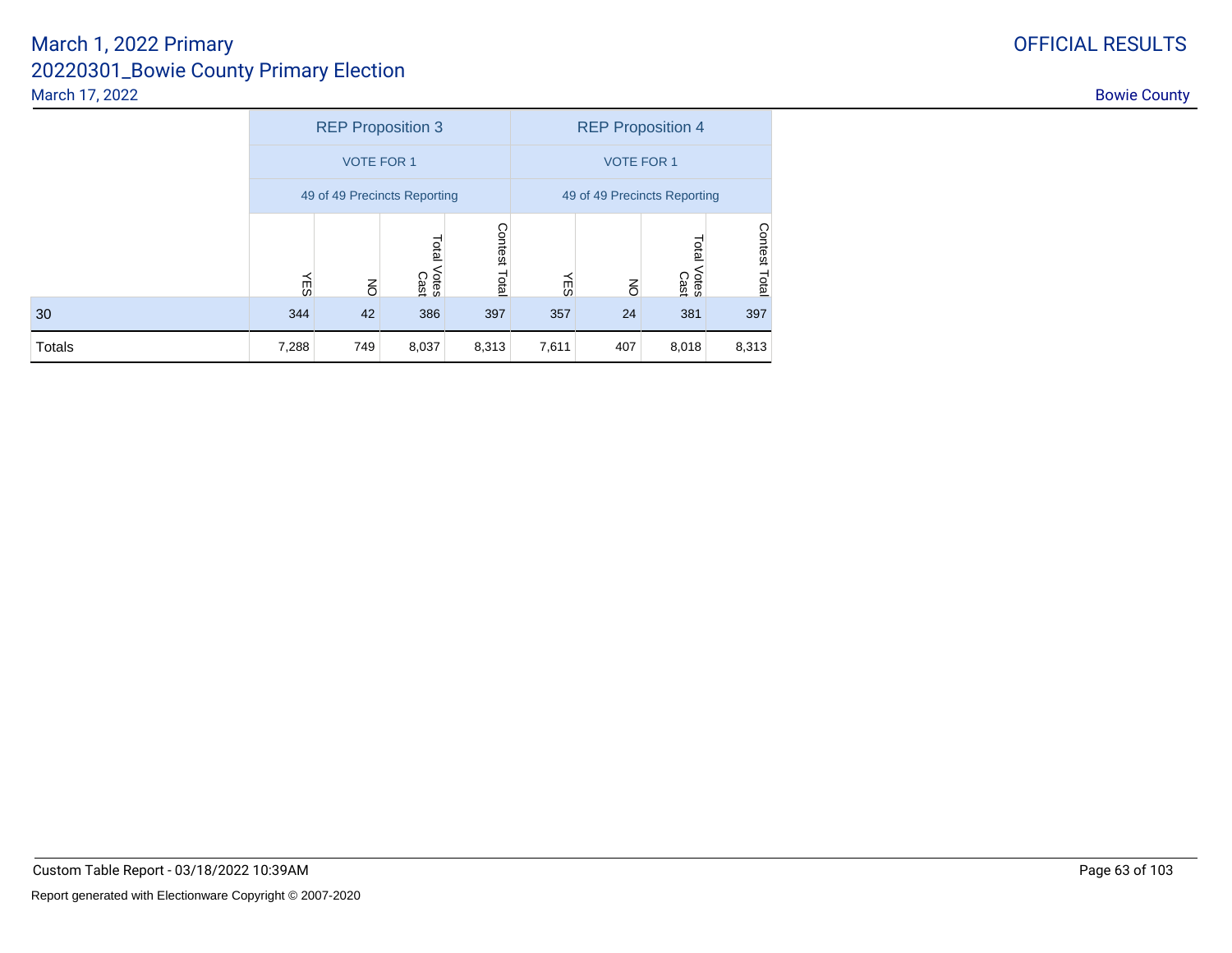|               |                  |                               | <b>REP Proposition 5</b>     |                  | <b>REP Proposition 6</b> |                              |                     |                  |
|---------------|------------------|-------------------------------|------------------------------|------------------|--------------------------|------------------------------|---------------------|------------------|
|               |                  | <b>VOTE FOR 1</b>             |                              |                  |                          | <b>VOTE FOR 1</b>            |                     |                  |
|               |                  |                               | 49 of 49 Precincts Reporting |                  |                          | 49 of 49 Precincts Reporting |                     |                  |
|               |                  |                               | Total Votes<br>Cast          | Contest Total    |                          |                              | Total Votes<br>Cast | Contest Total    |
| 1A            | <b>NES</b><br>19 | $\overline{6}$<br>$\mathbf 2$ | 21                           | 21               | <b>NES</b><br>18         | $\overline{6}$<br>$\sqrt{2}$ | 20                  | 21               |
| 1B            | 35               | $\,6\,$                       | 41                           | 42               | 38                       | $\mathbf 2$                  | 40                  | 42               |
| 2A            | 36               | $\mathbf{1}$                  | 37                           | 39               | 35                       | $\ensuremath{\mathsf{3}}$    | 38                  | 39               |
| 2B            | 12               | 1                             | 13                           | 13               | 13                       | $\pmb{0}$                    | 13                  | 13               |
| 2C            | $\boldsymbol{9}$ | $\pmb{0}$                     | $\overline{9}$               | $\boldsymbol{9}$ | $\sqrt{7}$               | $\mathbf{1}$                 | $\bf 8$             | $\boldsymbol{9}$ |
| 2D            | 1                | 1                             | $\boldsymbol{2}$             | $\sqrt{2}$       | $\sqrt{2}$               | $\mathbf 0$                  | $\boldsymbol{2}$    | $\boldsymbol{2}$ |
| 3A            | 138              | 19                            | 157                          | 165              | 117                      | 33                           | 150                 | 165              |
| $3\mathsf{B}$ | 51               | $\boldsymbol{9}$              | 60                           | 62               | 48                       | 11                           | 59                  | 62               |
| 4A            | 49               | $\overline{\mathbf{4}}$       | 53                           | 54               | 47                       | $\overline{7}$               | 54                  | 54               |
| 4B            | 137              | 18                            | 155                          | 158              | 125                      | 24                           | 149                 | 158              |
| 4C            | 45               | 12                            | 57                           | 62               | 50                       | 11                           | 61                  | 62               |
| 4D            | $\mathbf 5$      | $\mathbf 0$                   | 5                            | $\mathbf 5$      | 4                        | $\mathbf{1}$                 | 5                   | $\mathbf 5$      |
| 5A            | 17               | $\sqrt{2}$                    | 19                           | 21               | 16                       | $\ensuremath{\mathsf{3}}$    | 19                  | 21               |
| 5B            | $\pmb{0}$        | $\mathbf 0$                   | $\pmb{0}$                    | $\pmb{0}$        | $\pmb{0}$                | $\mathbf 0$                  | $\pmb{0}$           | $\pmb{0}$        |
| 5C            | 670              | $70\,$                        | 740                          | 776              | 606                      | 128                          | 734                 | 776              |
| 6A            | 266              | 47                            | 313                          | 347              | 234                      | 84                           | 318                 | 347              |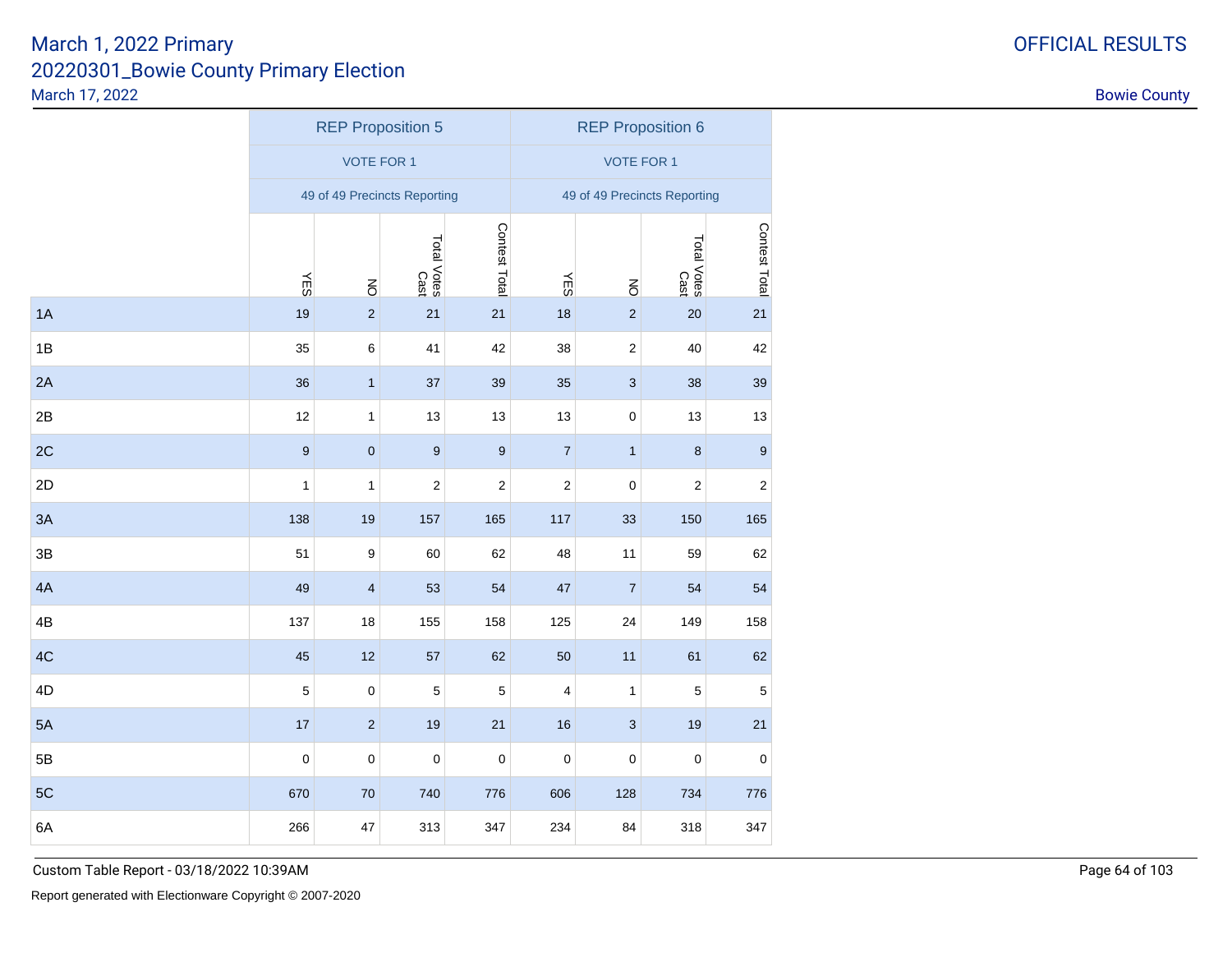|                  |                           | <b>REP Proposition 5</b> |                              |                           | <b>REP Proposition 6</b> |                           |                              |               |  |
|------------------|---------------------------|--------------------------|------------------------------|---------------------------|--------------------------|---------------------------|------------------------------|---------------|--|
|                  |                           | <b>VOTE FOR 1</b>        |                              |                           | <b>VOTE FOR 1</b>        |                           |                              |               |  |
|                  |                           |                          | 49 of 49 Precincts Reporting |                           |                          |                           | 49 of 49 Precincts Reporting |               |  |
|                  |                           |                          | Total Votes<br>Cast          | Contest Total             |                          |                           | Total Votes<br>Cast          | Contest Total |  |
| 6B               | <b>NES</b><br>384         | $\overline{6}$<br>52     | 436                          | 463                       | <b>NES</b><br>344        | $\overline{6}$<br>87      | 431                          | 463           |  |
| $\overline{7}$   | 382                       | 31                       | 413                          | 430                       | 358                      | 51                        | 409                          | 430           |  |
| <b>8A</b>        | 32                        | $\sqrt{5}$               | 37                           | 37                        | 34                       | $\ensuremath{\mathsf{3}}$ | 37                           | 37            |  |
| 8B               | 425                       | 28                       | 453                          | 469                       | 397                      | 52                        | 449                          | 469           |  |
| 8C               | 171                       | $\boldsymbol{9}$         | 180                          | 197                       | 172                      | $\bf 8$                   | 180                          | 197           |  |
| $\boldsymbol{9}$ | 264                       | 13                       | 277                          | 289                       | 251                      | 24                        | 275                          | 289           |  |
| <b>9A</b>        | 38                        | $\mathbf{3}$             | 41                           | 45                        | 38                       | 3                         | 41                           | 45            |  |
| 10               | 329                       | 36                       | 365                          | 383                       | 315                      | 48                        | 363                          | 383           |  |
| 11               | 203                       | $\bf 8$                  | 211                          | 214                       | 188                      | 18                        | 206                          | 214           |  |
| <b>11A</b>       | 284                       | 18                       | 302                          | 319                       | 260                      | 36                        | 296                          | 319           |  |
| 12               | 427                       | 36                       | 463                          | 479                       | 416                      | 41                        | 457                          | 479           |  |
| 12A              | 13                        | $\mathbf{1}$             | 14                           | 14                        | 13                       | $\mathbf{1}$              | 14                           | 14            |  |
| 13               | $\ensuremath{\mathsf{3}}$ | $\pmb{0}$                | $\ensuremath{\mathsf{3}}$    | $\ensuremath{\mathsf{3}}$ | 3                        | $\pmb{0}$                 | 3                            | $\sqrt{3}$    |  |
| 14               | 216                       | 15                       | 231                          | 244                       | 204                      | 22                        | 226                          | 244           |  |
| <b>14A</b>       | 109                       | 12                       | 121                          | 129                       | 100                      | 20                        | 120                          | 129           |  |
| 15               | 145                       | 8                        | 153                          | 160                       | 140                      | 14                        | 154                          | 160           |  |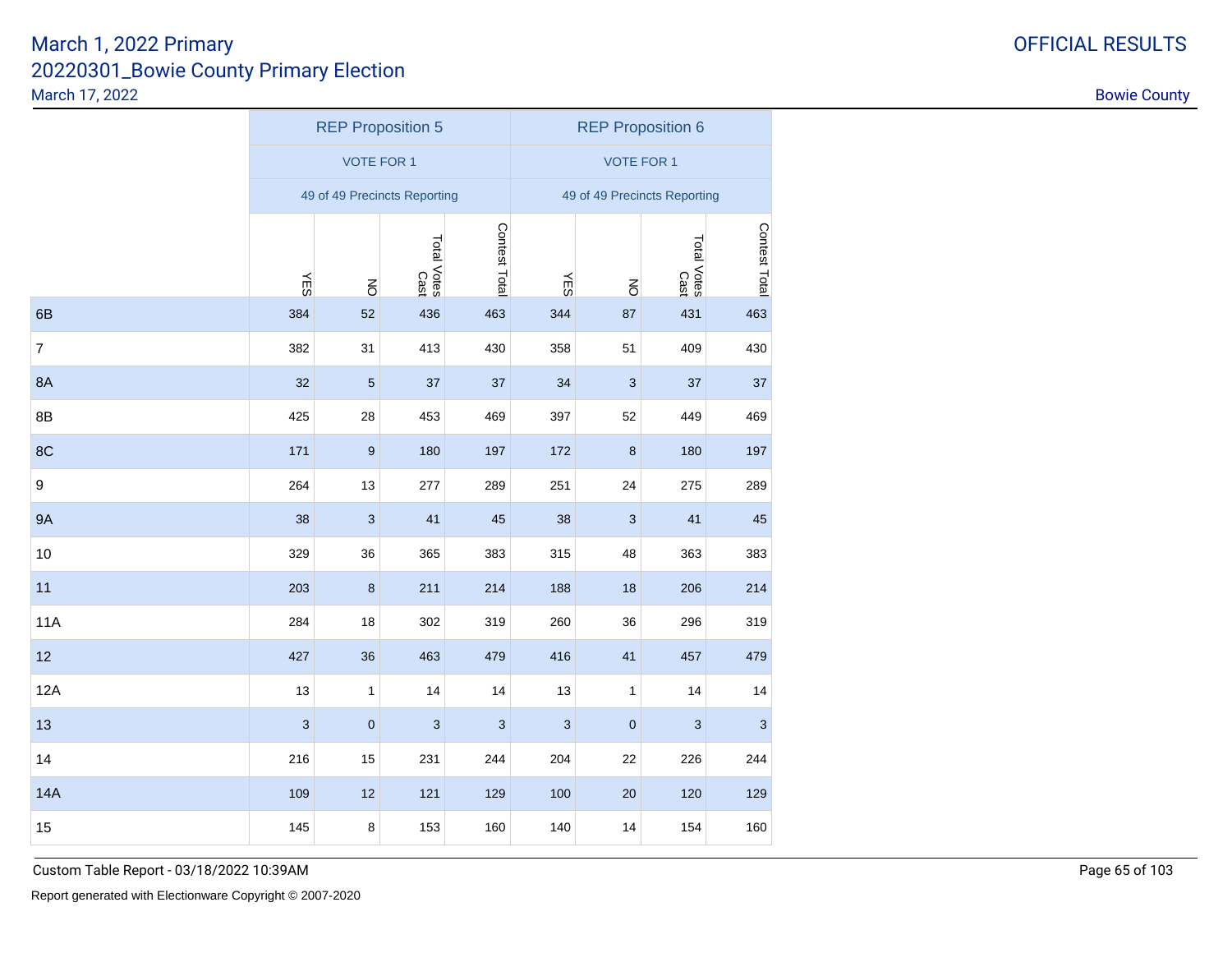|  | OFFICIAL RESULTS |  |
|--|------------------|--|
|  |                  |  |

|            | <b>REP Proposition 5</b> |                         |                              |               | <b>REP Proposition 6</b>     |                         |                     |               |  |
|------------|--------------------------|-------------------------|------------------------------|---------------|------------------------------|-------------------------|---------------------|---------------|--|
|            | <b>VOTE FOR 1</b>        |                         |                              |               | <b>VOTE FOR 1</b>            |                         |                     |               |  |
|            |                          |                         | 49 of 49 Precincts Reporting |               | 49 of 49 Precincts Reporting |                         |                     |               |  |
|            |                          |                         | Total Votes<br>Cast          | Contest Total |                              |                         | Total Votes<br>Cast | Contest Total |  |
|            | ΨES                      | $\overline{6}$          |                              |               | ΨES                          | $\overline{6}$          |                     |               |  |
| 16         | 183                      | 14                      | 197                          | 204           | 174                          | 20                      | 194                 | 204           |  |
| <b>16A</b> | 16                       | $\mathbf 0$             | 16                           | 16            | 16                           | $\pmb{0}$               | 16                  | 16            |  |
| 17         | 289                      | 22                      | 311                          | 324           | 279                          | 28                      | 307                 | 324           |  |
| 18         | 376                      | 37                      | 413                          | 440           | 335                          | 70                      | 405                 | 440           |  |
| <b>18A</b> | 17                       | $\pmb{0}$               | 17                           | 19            | 13                           | $\,6\,$                 | 19                  | 19            |  |
| 19         | 196                      | 13                      | 209                          | 221           | 192                          | 15                      | 207                 | 221           |  |
| 20         | 56                       | 11                      | 67                           | 69            | 57                           | $\boldsymbol{9}$        | 66                  | 69            |  |
| 20A        | 27                       | $\overline{\mathbf{c}}$ | 29                           | 29            | 22                           | 3                       | 25                  | 29            |  |
| 21         | 35                       | 6                       | 41                           | 42            | 37                           | $\overline{\mathbf{4}}$ | 41                  | 42            |  |
| 22         | 39                       | 6                       | 45                           | 47            | 37                           | 8                       | 45                  | 47            |  |
| 22A        | 31                       | $\overline{\mathbf{4}}$ | 35                           | 35            | 30                           | $\overline{\mathbf{4}}$ | 34                  | 35            |  |
| 24         | 117                      | 11                      | 128                          | 131           | 110                          | 15                      | 125                 | 131           |  |
| 25         | 225                      | 16                      | 241                          | 256           | 200                          | 31                      | 231                 | 256           |  |
| 27         | 145                      | $\mathbf 5$             | 150                          | 156           | 141                          | $\boldsymbol{7}$        | 148                 | 156           |  |
| 28         | 166                      | 16                      | 182                          | 197           | 159                          | 18                      | 177                 | 197           |  |
| 29         | 70                       | 8                       | 78                           | $\bf 79$      | 69                           | $\boldsymbol{7}$        | 76                  | $\bf 79$      |  |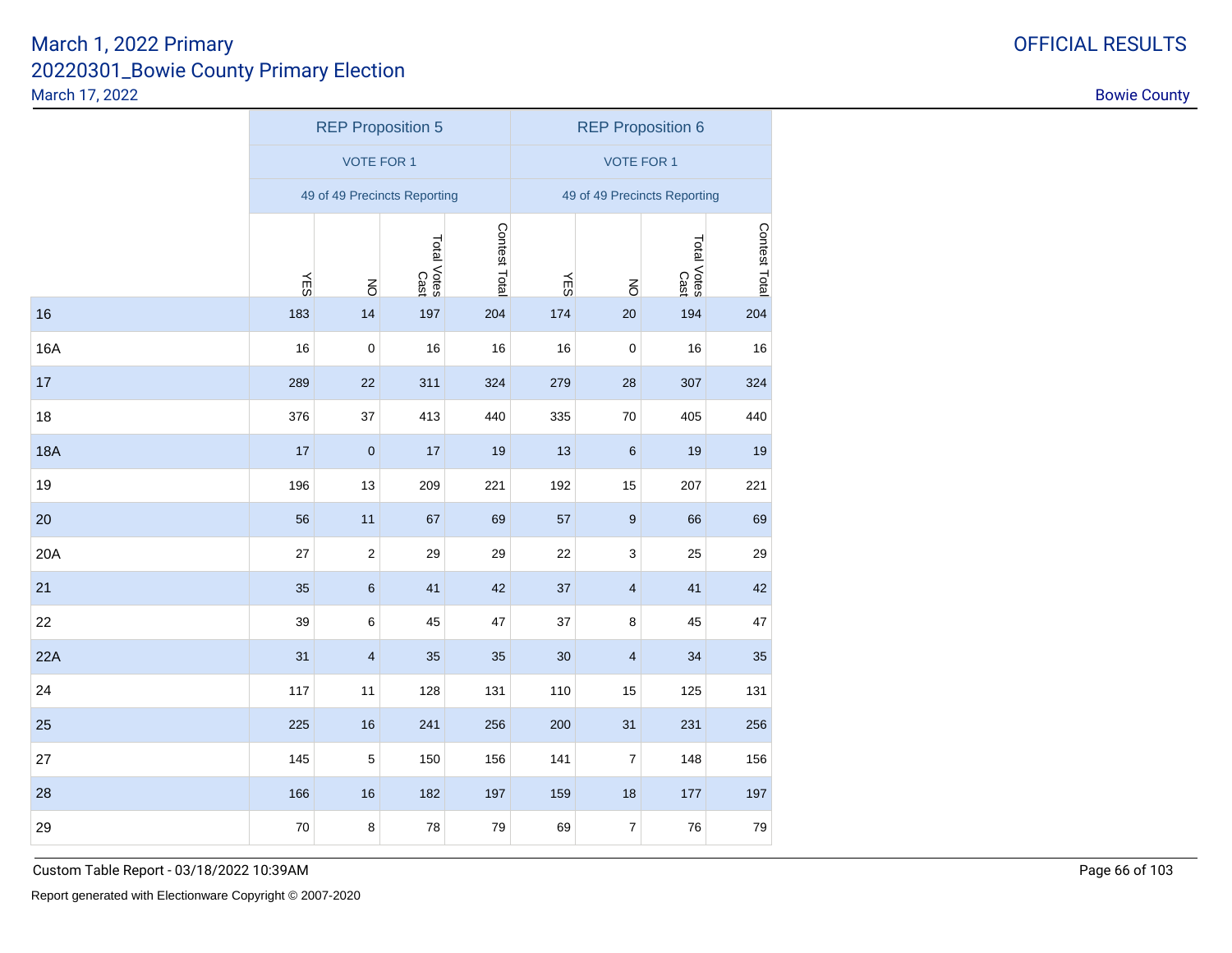|        | <b>REP Proposition 5</b>     |                |                        |                  | <b>REP Proposition 6</b>     |                |                              |                         |  |
|--------|------------------------------|----------------|------------------------|------------------|------------------------------|----------------|------------------------------|-------------------------|--|
|        | <b>VOTE FOR 1</b>            |                |                        |                  | <b>VOTE FOR 1</b>            |                |                              |                         |  |
|        | 49 of 49 Precincts Reporting |                |                        |                  | 49 of 49 Precincts Reporting |                |                              |                         |  |
|        | ÆS                           | $\overline{6}$ | Total<br>Votes<br>Cast | Contest<br>Total | ΨES                          | $\overline{6}$ | <b>Tota</b><br>Votes<br>Cast | <b>Contest</b><br>Total |  |
| 30     | 350                          | 27             | 377                    | 397              | 324                          | 53             | 377                          | 397                     |  |
| Totals | 7,253                        | 665            | 7,918                  | 8,313            | 6,788                        | 1,036          | 7,824                        | 8,313                   |  |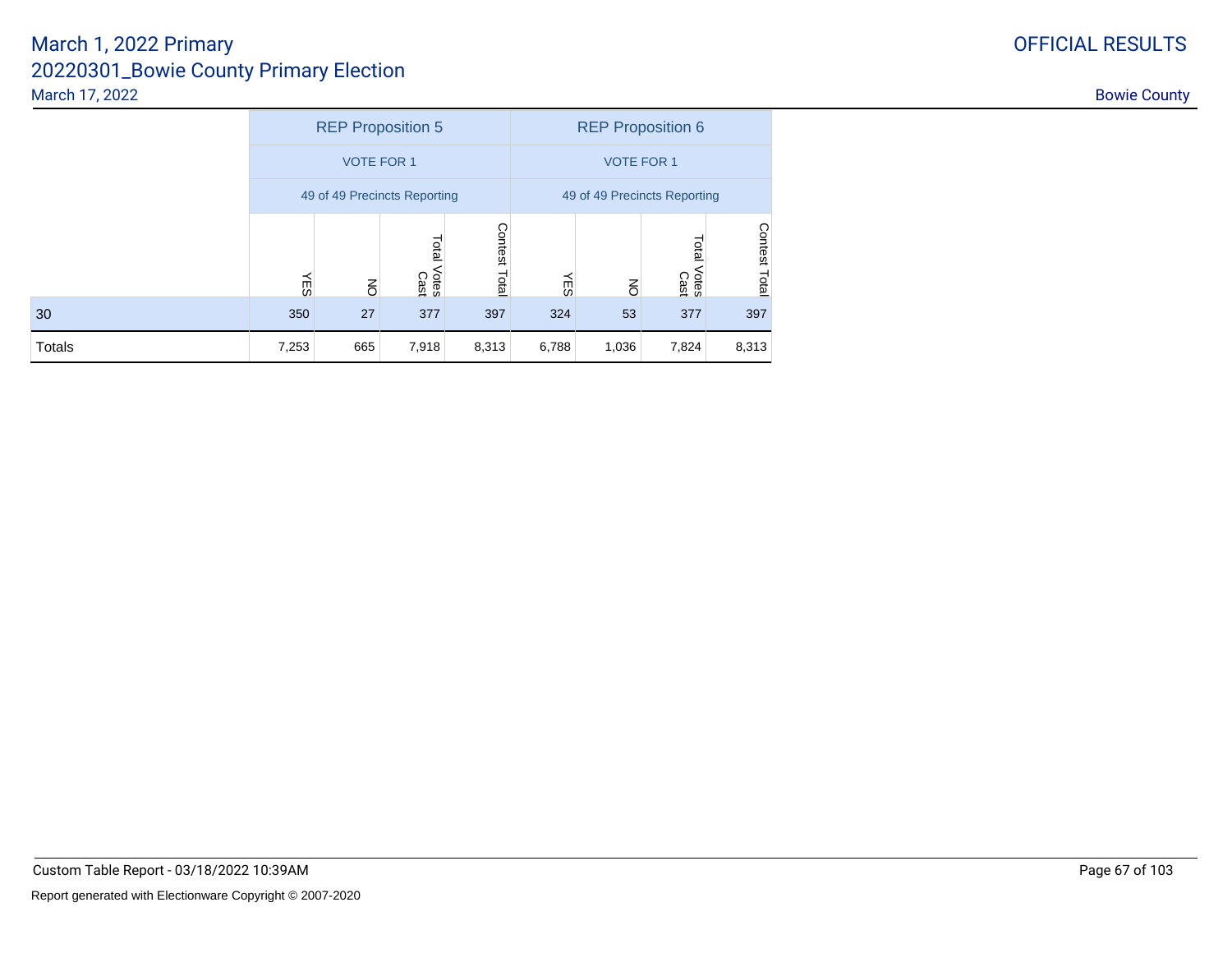|    | <b>REP Proposition 7</b> |                |                              |                  | <b>REP Proposition 8</b>     |                           |                     |                  |  |
|----|--------------------------|----------------|------------------------------|------------------|------------------------------|---------------------------|---------------------|------------------|--|
|    | <b>VOTE FOR 1</b>        |                |                              |                  | <b>VOTE FOR 1</b>            |                           |                     |                  |  |
|    |                          |                | 49 of 49 Precincts Reporting |                  | 49 of 49 Precincts Reporting |                           |                     |                  |  |
|    |                          |                | Total Votes<br>Cast          | Contest Total    |                              |                           | Total Votes<br>Cast | Contest Total    |  |
|    | <b>NES</b>               | $\overline{6}$ |                              |                  | <b>NES</b>                   | $\overline{6}$            |                     |                  |  |
| 1A | 20                       | $\pmb{0}$      | 20                           | 21               | 18                           | $\mathbf{1}$              | 19                  | 21               |  |
| 1B | 41                       | $\mathbf{1}$   | 42                           | 42               | 41                           | $\pmb{0}$                 | 41                  | 42               |  |
| 2A | 38                       | $\pmb{0}$      | 38                           | 39               | 37                           | $\mathbf{1}$              | 38                  | 39               |  |
| 2B | 13                       | $\pmb{0}$      | 13                           | 13               | 12                           | $\mathbf{1}$              | 13                  | 13               |  |
| 2C | $\boldsymbol{9}$         | $\pmb{0}$      | $\boldsymbol{9}$             | $\boldsymbol{9}$ | $\boldsymbol{9}$             | $\pmb{0}$                 | $\boldsymbol{9}$    | $\boldsymbol{9}$ |  |
| 2D | $\boldsymbol{2}$         | $\mathbf 0$    | $\boldsymbol{2}$             | $\boldsymbol{2}$ | $\mathbf{1}$                 | $\mathbf{1}$              | $\boldsymbol{2}$    | $\boldsymbol{2}$ |  |
| 3A | 149                      | $\bf 8$        | 157                          | 165              | 147                          | 10                        | 157                 | 165              |  |
| 3B | 54                       | $\,$ 5 $\,$    | 59                           | 62               | 56                           | 4                         | 60                  | 62               |  |
| 4A | 53                       | $\pmb{0}$      | 53                           | 54               | 51                           | $\ensuremath{\mathsf{3}}$ | 54                  | 54               |  |
| 4B | 155                      | $\sqrt{2}$     | 157                          | 158              | 145                          | $\boldsymbol{9}$          | 154                 | 158              |  |
| 4C | 59                       | $\mathsf 3$    | 62                           | 62               | 55                           | $\overline{\mathbf{4}}$   | 59                  | 62               |  |
| 4D | $\mathbf 5$              | $\mathbf 0$    | 5                            | $\sqrt{5}$       | $\mathbf 5$                  | $\mathbf 0$               | 5                   | $\mathbf 5$      |  |
| 5A | 19                       | $\pmb{0}$      | 19                           | 21               | $17\,$                       | $\pmb{0}$                 | 17                  | 21               |  |
| 5B | $\mathbf 0$              | $\pmb{0}$      | $\mathbf 0$                  | $\pmb{0}$        | $\pmb{0}$                    | $\pmb{0}$                 | $\pmb{0}$           | $\mathbf 0$      |  |
| 5C | 746                      | 15             | 761                          | 776              | 716                          | 30                        | 746                 | 776              |  |
| 6A | 315                      | 17             | 332                          | 347              | 300                          | 22                        | 322                 | 347              |  |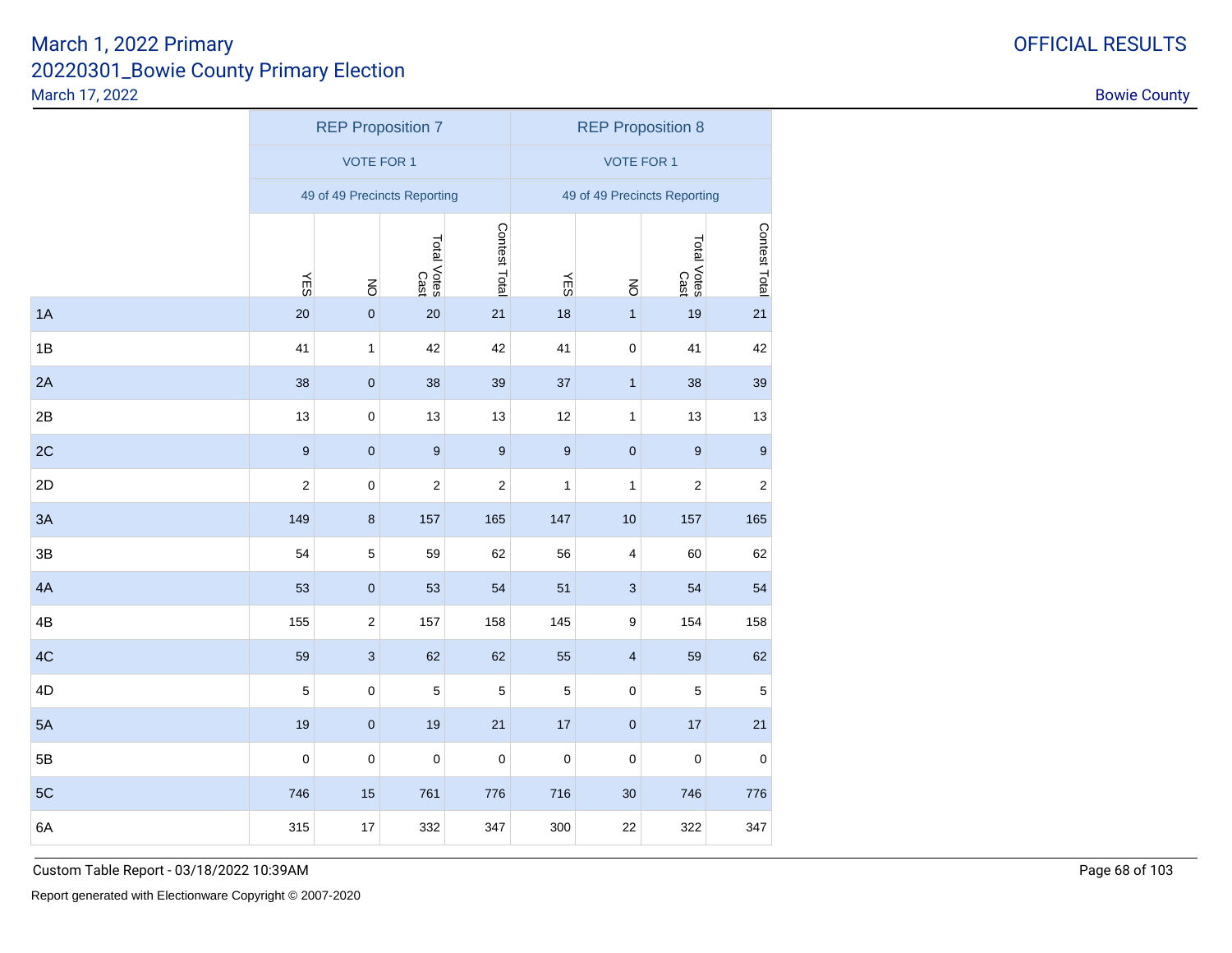|                  | <b>REP Proposition 7</b> |                         |                              |                | <b>REP Proposition 8</b>     |                |                           |               |  |
|------------------|--------------------------|-------------------------|------------------------------|----------------|------------------------------|----------------|---------------------------|---------------|--|
|                  | <b>VOTE FOR 1</b>        |                         |                              |                | <b>VOTE FOR 1</b>            |                |                           |               |  |
|                  |                          |                         | 49 of 49 Precincts Reporting |                | 49 of 49 Precincts Reporting |                |                           |               |  |
|                  |                          |                         | Total Votes<br>Cast          | Contest Total  |                              |                | Total Votes<br>Cast       | Contest Total |  |
|                  | <b>YES</b>               | $\overline{6}$          |                              |                | ΨS                           | $\overline{6}$ |                           |               |  |
| 6B               | 431                      | 16                      | 447                          | 463            | 412                          | 29             | 441                       | 463           |  |
| $\overline{7}$   | 417                      | $\,6$                   | 423                          | 430            | 403                          | 15             | 418                       | 430           |  |
| 8A               | 37                       | $\pmb{0}$               | 37                           | 37             | 36                           | $\mathbf{1}$   | 37                        | 37            |  |
| 8B               | 452                      | $\boldsymbol{9}$        | 461                          | 469            | 439                          | 20             | 459                       | 469           |  |
| 8C               | 190                      | $\mathbf{1}$            | 191                          | 197            | 182                          | $\sqrt{5}$     | 187                       | 197           |  |
| $\boldsymbol{9}$ | 281                      | $\overline{\mathbf{4}}$ | 285                          | 289            | 270                          | 12             | 282                       | 289           |  |
| <b>9A</b>        | 42                       | $\pmb{0}$               | 42                           | 45             | 42                           | $\mathbf{1}$   | 43                        | 45            |  |
| 10               | 370                      | 10                      | 380                          | 383            | 363                          | 14             | 377                       | 383           |  |
| 11               | 209                      | $\mathbf{3}$            | 212                          | 214            | 202                          | $\bf 8$        | 210                       | 214           |  |
| <b>11A</b>       | 306                      | 1                       | 307                          | 319            | 296                          | 8              | 304                       | 319           |  |
| 12               | 460                      | 11                      | 471                          | 479            | 458                          | 15             | 473                       | 479           |  |
| 12A              | 13                       | $\mathbf{1}$            | 14                           | 14             | 13                           | 1              | 14                        | 14            |  |
| 13               | 3                        | $\pmb{0}$               | 3                            | $\overline{3}$ | $\ensuremath{\mathsf{3}}$    | $\pmb{0}$      | $\ensuremath{\mathsf{3}}$ | 3             |  |
| 14               | 230                      | $\overline{\mathbf{4}}$ | 234                          | 244            | 221                          | 12             | 233                       | 244           |  |
| <b>14A</b>       | 123                      | $\sqrt{3}$              | 126                          | 129            | 120                          | $\sqrt{5}$     | 125                       | 129           |  |
| 15               | 153                      | 3                       | 156                          | 160            | 149                          | 4              | 153                       | 160           |  |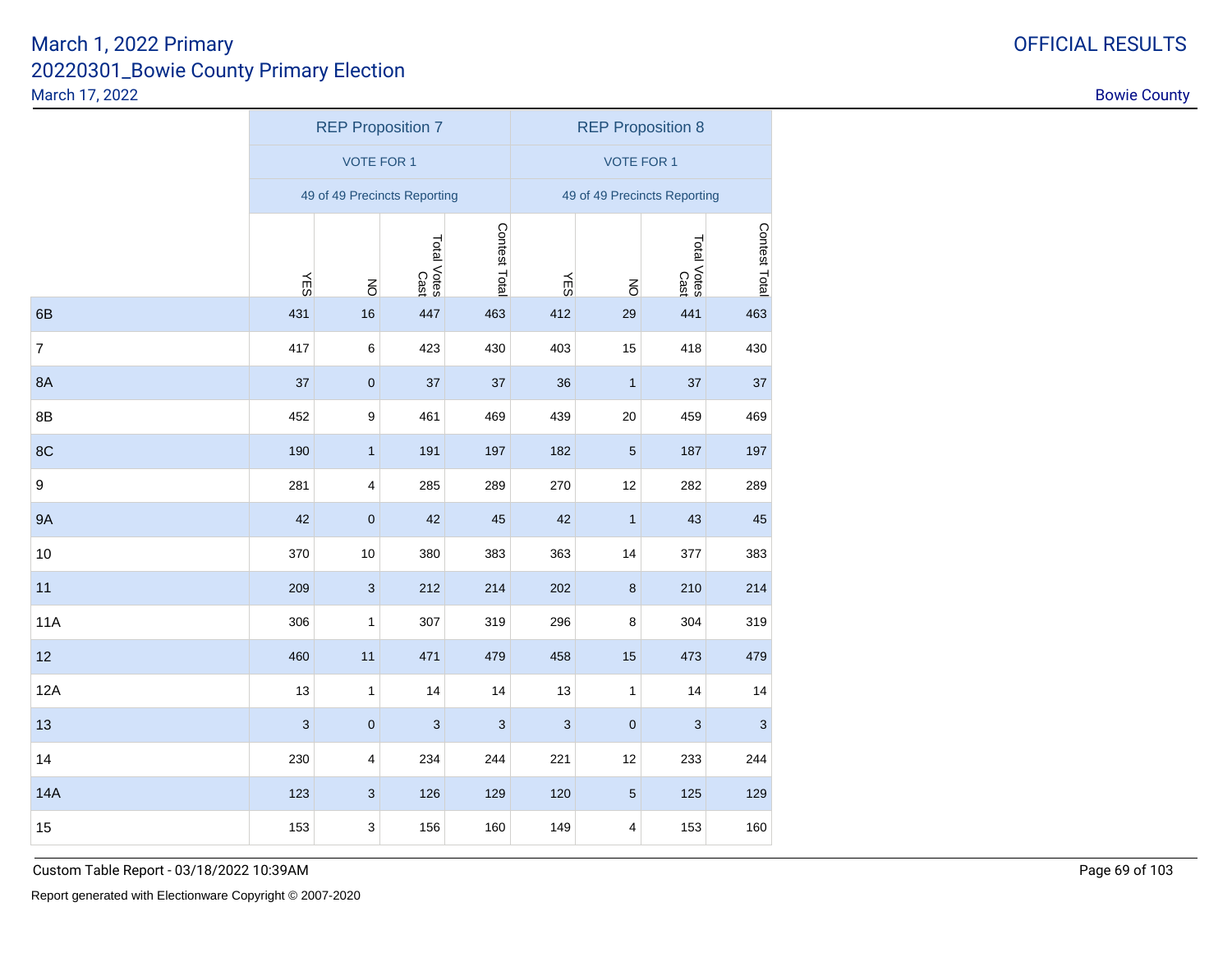|            | <b>REP Proposition 7</b> |                           |                              |               | <b>REP Proposition 8</b>     |                         |                     |               |  |
|------------|--------------------------|---------------------------|------------------------------|---------------|------------------------------|-------------------------|---------------------|---------------|--|
|            | <b>VOTE FOR 1</b>        |                           |                              |               | <b>VOTE FOR 1</b>            |                         |                     |               |  |
|            |                          |                           | 49 of 49 Precincts Reporting |               | 49 of 49 Precincts Reporting |                         |                     |               |  |
|            |                          |                           | Total Votes<br>Cast          | Contest Total |                              |                         | Total Votes<br>Cast | Contest Total |  |
|            | <b>NES</b>               | $\overline{6}$            |                              |               | <b>NES</b>                   | $\overline{6}$          |                     |               |  |
| 16         | 198                      | $\mathbf{3}$              | 201                          | 204           | 188                          | $\boldsymbol{9}$        | 197                 | 204           |  |
| 16A        | 16                       | $\mathbf 0$               | 16                           | 16            | 16                           | $\pmb{0}$               | 16                  | 16            |  |
| 17         | 308                      | $\,6\,$                   | 314                          | 324           | 301                          | 14                      | 315                 | 324           |  |
| 18         | 413                      | $10$                      | 423                          | 440           | 408                          | 16                      | 424                 | 440           |  |
| <b>18A</b> | 18                       | $\pmb{0}$                 | 18                           | 19            | 18                           | $\mathbf{1}$            | 19                  | 19            |  |
| 19         | 211                      | $\sqrt{2}$                | 213                          | 221           | 209                          | $\overline{\mathbf{4}}$ | 213                 | 221           |  |
| 20         | 64                       | $\overline{\mathbf{4}}$   | 68                           | 69            | 60                           | $\overline{7}$          | 67                  | 69            |  |
| 20A        | 29                       | $\mathbf 0$               | 29                           | 29            | 28                           | 0                       | 28                  | 29            |  |
| 21         | 40                       | $\mathbf{1}$              | 41                           | 42            | 39                           | $\mathbf{3}$            | 42                  | 42            |  |
| 22         | 46                       | 1                         | 47                           | 47            | 45                           | 1                       | 46                  | 47            |  |
| 22A        | 35                       | $\pmb{0}$                 | 35                           | 35            | 34                           | $\mathbf{1}$            | 35                  | 35            |  |
| 24         | 125                      | $\ensuremath{\mathsf{3}}$ | 128                          | 131           | 128                          | $\sqrt{2}$              | 130                 | 131           |  |
| 25         | 238                      | $\sqrt{5}$                | 243                          | 256           | 229                          | 14                      | 243                 | 256           |  |
| 27         | 149                      | $\sqrt{2}$                | 151                          | 156           | 151                          | $\mathbf{1}$            | 152                 | 156           |  |
| 28         | 182                      | $\ensuremath{\mathsf{3}}$ | 185                          | 197           | 176                          | $\boldsymbol{9}$        | 185                 | 197           |  |
| 29         | 77                       | $\mathbf 2$               | 79                           | 79            | 76                           | $\sqrt{2}$              | 78                  | 79            |  |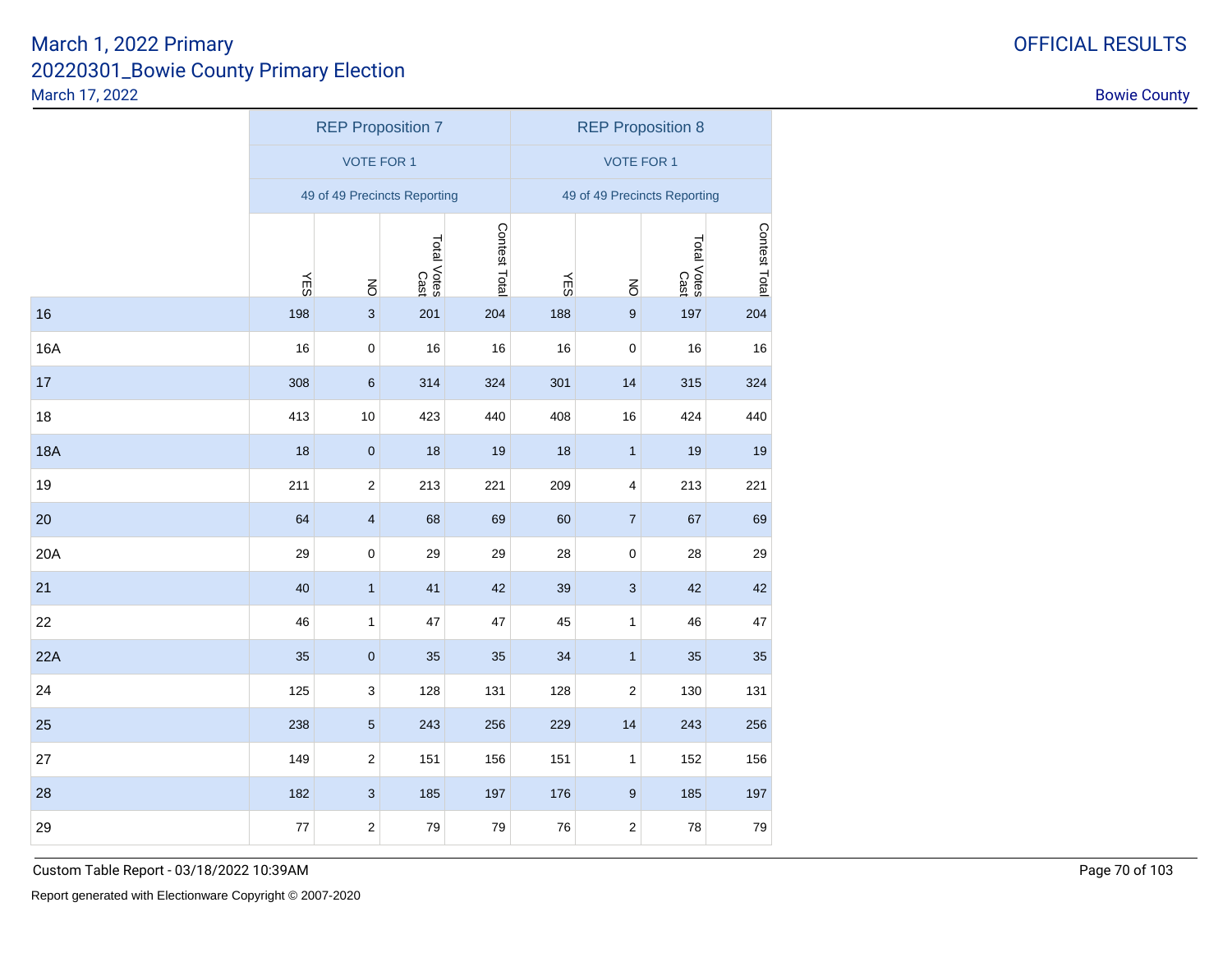|        | <b>REP Proposition 7</b>     |                |                        |                  | <b>REP Proposition 8</b> |                              |                               |               |  |
|--------|------------------------------|----------------|------------------------|------------------|--------------------------|------------------------------|-------------------------------|---------------|--|
|        | <b>VOTE FOR 1</b>            |                |                        |                  | <b>VOTE FOR 1</b>        |                              |                               |               |  |
|        | 49 of 49 Precincts Reporting |                |                        |                  |                          | 49 of 49 Precincts Reporting |                               |               |  |
|        | ΨES                          | $\overline{6}$ | Total<br>Votes<br>Cast | Contest<br>Total | Ψß                       | $\overline{6}$               | <b>Total</b><br>Votes<br>Cast | Contest Total |  |
| 30     | 377                          | 10             | 387                    | 397              | 360                      | 18                           | 378                           | 397           |  |
| Totals | 7,921                        | 175            | 8,096                  | 8,313            | 7,685                    | 338                          | 8,023                         | 8,313         |  |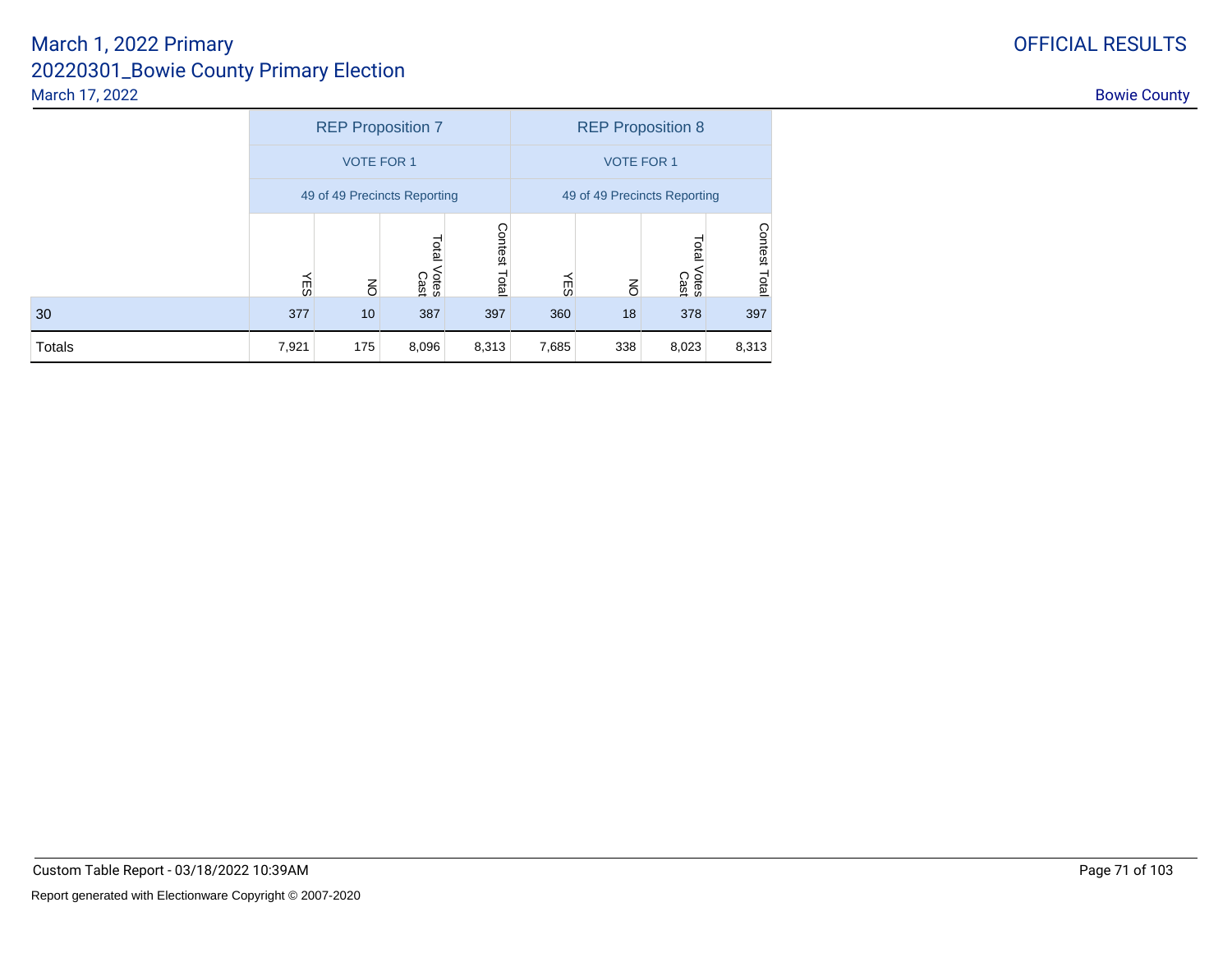|    | <b>REP Proposition 9</b> |                          |                              |                  | <b>REP Proposition 10</b>    |                         |                     |                |  |
|----|--------------------------|--------------------------|------------------------------|------------------|------------------------------|-------------------------|---------------------|----------------|--|
|    | <b>VOTE FOR 1</b>        |                          |                              |                  | <b>VOTE FOR 1</b>            |                         |                     |                |  |
|    |                          |                          | 49 of 49 Precincts Reporting |                  | 49 of 49 Precincts Reporting |                         |                     |                |  |
|    |                          |                          | Total Votes<br>Cast          | Contest Total    |                              |                         | Total Votes<br>Cast | Contest Total  |  |
|    | <b>NES</b>               | $\overline{6}$           |                              |                  | ΨES                          | $\overline{6}$          |                     |                |  |
| 1A | 18                       | $\mathbf{1}$             | 19                           | 21               | 19                           | $\pmb{0}$               | 19                  | 21             |  |
| 1B | 40                       | $\sqrt{2}$               | 42                           | 42               | 41                           | $\mathbf{1}$            | 42                  | 42             |  |
| 2A | 38                       | $\mathbf{1}$             | 39                           | 39               | 38                           | $\mathbf{1}$            | 39                  | 39             |  |
| 2B | 12                       | 1                        | 13                           | 13               | 13                           | $\pmb{0}$               | 13                  | 13             |  |
| 2C | $\boldsymbol{8}$         | $\mathbf{1}$             | $\overline{9}$               | $\boldsymbol{9}$ | $\bf8$                       | $\mathbf{1}$            | $\boldsymbol{9}$    | $\overline{9}$ |  |
| 2D | $\overline{c}$           | $\pmb{0}$                | $\boldsymbol{2}$             | 2                | $\boldsymbol{2}$             | $\pmb{0}$               | $\mathbf 2$         | $\sqrt{2}$     |  |
| 3A | 142                      | $17$                     | 159                          | 165              | 148                          | $\bf 8$                 | 156                 | 165            |  |
| 3B | 52                       | $\overline{\mathcal{I}}$ | 59                           | 62               | 55                           | $\overline{\mathbf{4}}$ | 59                  | 62             |  |
| 4A | 51                       | $\sqrt{2}$               | 53                           | 54               | 50                           | $\sqrt{2}$              | 52                  | 54             |  |
| 4B | 137                      | 15                       | 152                          | 158              | 152                          | $\overline{\mathbf{4}}$ | 156                 | 158            |  |
| 4C | 52                       | $\boldsymbol{7}$         | 59                           | 62               | 54                           | $\sqrt{5}$              | 59                  | 62             |  |
| 4D | $\overline{5}$           | $\pmb{0}$                | 5                            | 5                | $\overline{4}$               | $\mathbf{1}$            | 5                   | $\mathbf 5$    |  |
| 5A | 17                       | $\sqrt{3}$               | 20                           | 21               | 20                           | $\pmb{0}$               | 20                  | 21             |  |
| 5B | $\pmb{0}$                | $\pmb{0}$                | $\mathbf 0$                  | $\pmb{0}$        | $\pmb{0}$                    | $\pmb{0}$               | $\pmb{0}$           | $\pmb{0}$      |  |
| 5C | 662                      | 91                       | 753                          | 776              | 690                          | 55                      | 745                 | 776            |  |
| 6A | 287                      | 41                       | 328                          | 347              | 291                          | 28                      | 319                 | 347            |  |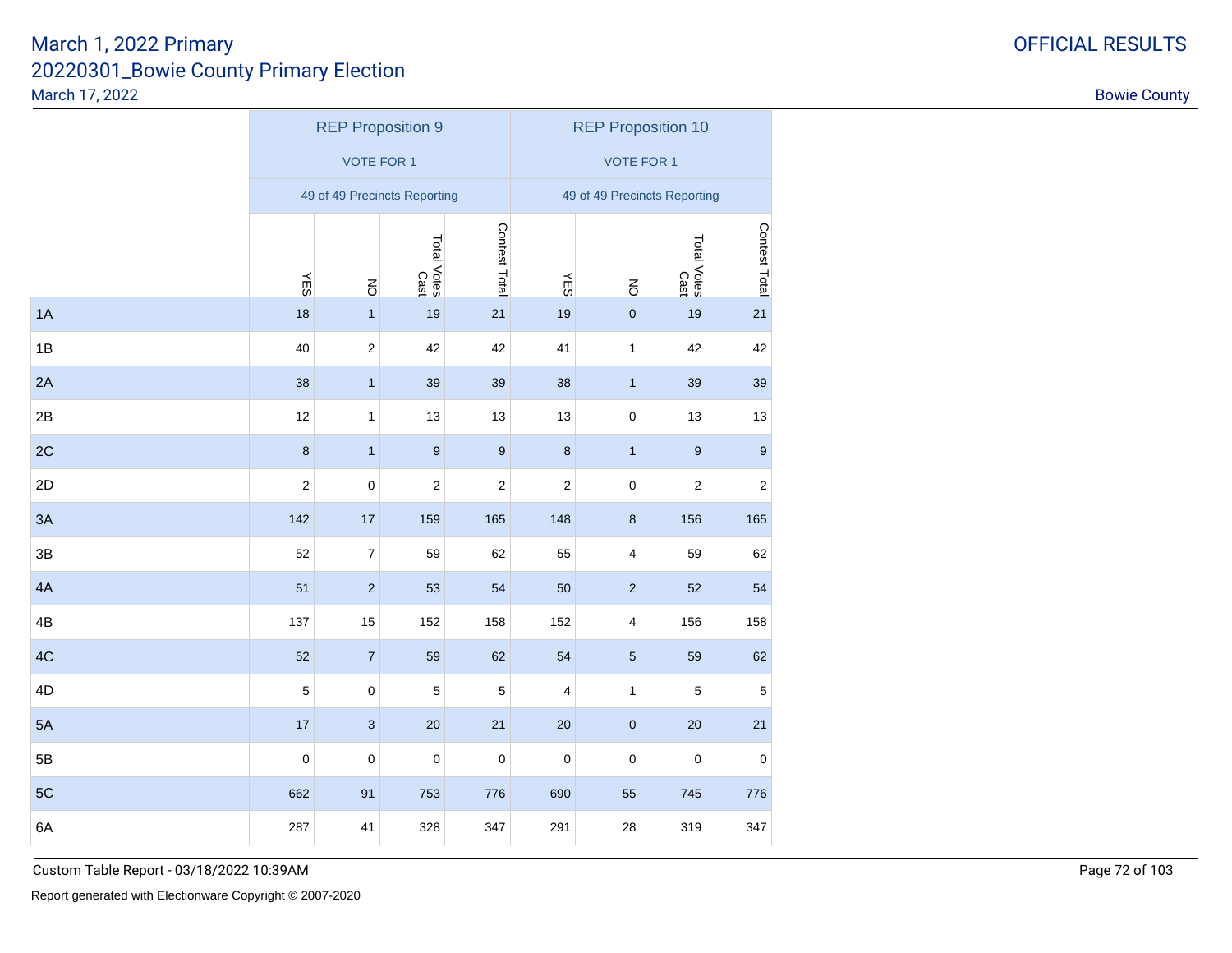|                  |            | <b>REP Proposition 9</b> |                              |                |                           | <b>REP Proposition 10</b>    |                     |                                                                                   |  |  |  |  |  |
|------------------|------------|--------------------------|------------------------------|----------------|---------------------------|------------------------------|---------------------|-----------------------------------------------------------------------------------|--|--|--|--|--|
|                  |            | <b>VOTE FOR 1</b>        |                              |                |                           | <b>VOTE FOR 1</b>            |                     | Contest Total<br>463<br>430<br>37<br>469<br>197<br>289<br>45<br>383<br>214<br>319 |  |  |  |  |  |
|                  |            |                          | 49 of 49 Precincts Reporting |                |                           | 49 of 49 Precincts Reporting |                     |                                                                                   |  |  |  |  |  |
|                  |            |                          | Total Votes<br>Cast          | Contest Total  |                           |                              | Total Votes<br>Cast |                                                                                   |  |  |  |  |  |
|                  | <b>NES</b> | $\overline{6}$           |                              |                | ΨË                        | $\overline{6}$               |                     |                                                                                   |  |  |  |  |  |
| 6B               | 370        | 69                       | 439                          | 463            | 408                       | 30                           | 438                 |                                                                                   |  |  |  |  |  |
| $\overline{7}$   | 382        | 34                       | 416                          | 430            | 401                       | 17                           | 418                 |                                                                                   |  |  |  |  |  |
| <b>8A</b>        | 34         | $\sqrt{2}$               | 36                           | 37             | 36                        | $\pmb{0}$                    | 36                  |                                                                                   |  |  |  |  |  |
| 8B               | 418        | 25                       | 443                          | 469            | 434                       | $\boldsymbol{9}$             | 443                 |                                                                                   |  |  |  |  |  |
| 8C               | 170        | 15                       | 185                          | 197            | 177                       | $\overline{\mathbf{4}}$      | 181                 |                                                                                   |  |  |  |  |  |
| $\boldsymbol{9}$ | 249        | 27                       | 276                          | 289            | 273                       | $\boldsymbol{7}$             | 280                 |                                                                                   |  |  |  |  |  |
| <b>9A</b>        | 35         | $\,6\,$                  | 41                           | 45             | 42                        | $\mathbf{1}$                 | 43                  |                                                                                   |  |  |  |  |  |
| 10               | 329        | 37                       | 366                          | 383            | 345                       | 18                           | 363                 |                                                                                   |  |  |  |  |  |
| 11               | 198        | $10$                     | 208                          | 214            | 208                       | $\mathbf{3}$                 | 211                 |                                                                                   |  |  |  |  |  |
| <b>11A</b>       | 265        | 40                       | 305                          | 319            | 293                       | 8                            | 301                 |                                                                                   |  |  |  |  |  |
| 12               | 421        | 42                       | 463                          | 479            | 446                       | 16                           | 462                 | 479                                                                               |  |  |  |  |  |
| 12A              | 12         | $\sqrt{2}$               | 14                           | 14             | 13                        | $\mathbf{1}$                 | 14                  | 14                                                                                |  |  |  |  |  |
| 13               | 3          | $\pmb{0}$                | 3                            | $\overline{3}$ | $\ensuremath{\mathsf{3}}$ | $\pmb{0}$                    | 3                   | 3                                                                                 |  |  |  |  |  |
| 14               | 209        | 23                       | 232                          | 244            | 214                       | 12                           | 226                 | 244                                                                               |  |  |  |  |  |
| <b>14A</b>       | 109        | 14                       | 123                          | 129            | 115                       | $\bf8$                       | 123                 | 129                                                                               |  |  |  |  |  |
| 15               | 138        | 15                       | 153                          | 160            | 146                       | 5                            | 151                 | 160                                                                               |  |  |  |  |  |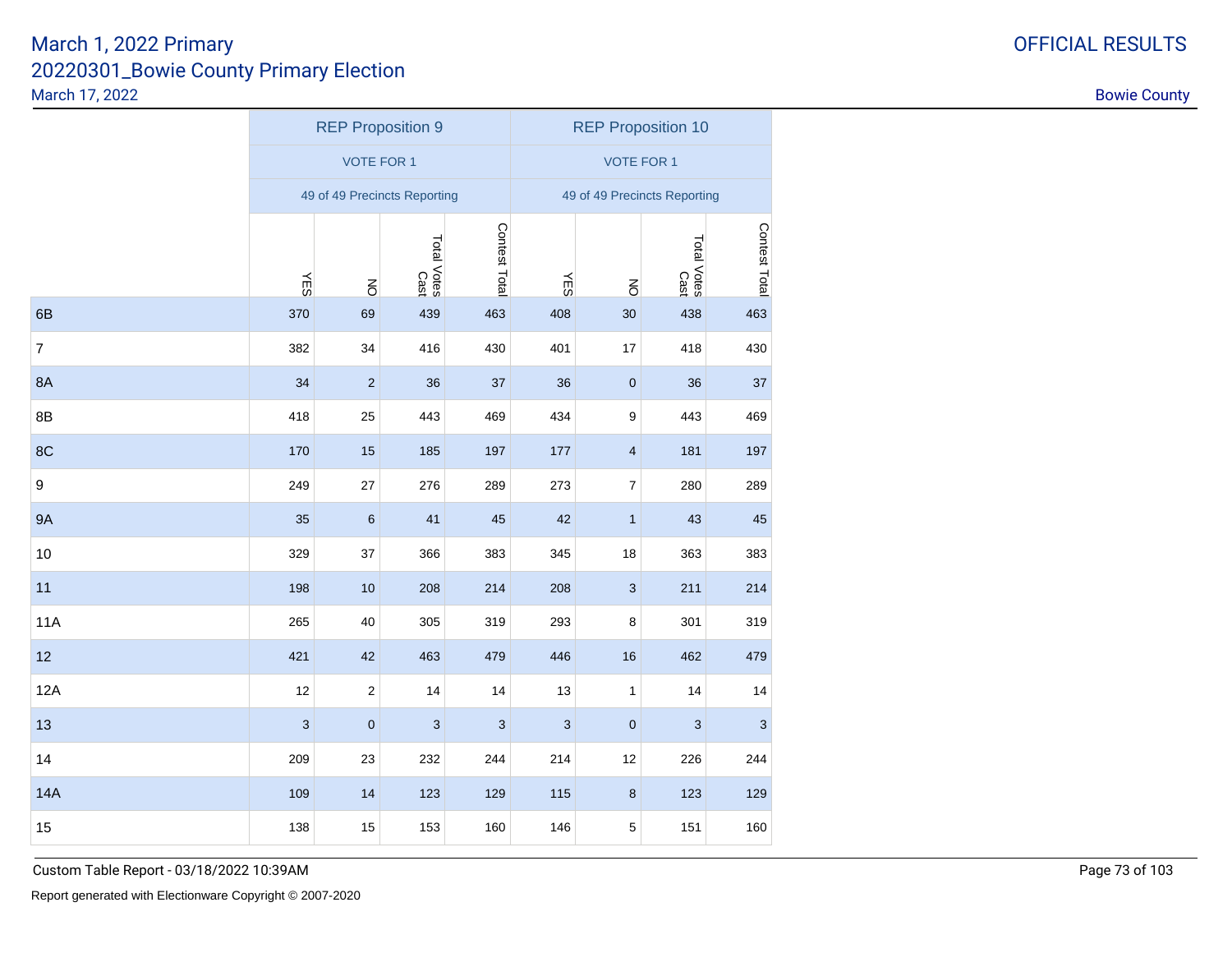|            |                                      | <b>REP Proposition 9</b> |                              |     |            | <b>REP Proposition 10</b>    |                     |                                                                                                                 |  |  |
|------------|--------------------------------------|--------------------------|------------------------------|-----|------------|------------------------------|---------------------|-----------------------------------------------------------------------------------------------------------------|--|--|
|            |                                      | <b>VOTE FOR 1</b>        |                              |     |            | <b>VOTE FOR 1</b>            |                     |                                                                                                                 |  |  |
|            |                                      |                          | 49 of 49 Precincts Reporting |     |            | 49 of 49 Precincts Reporting |                     | Contest Total<br>204<br>16<br>324<br>440<br>19<br>221<br>69<br>29<br>42<br>47<br>35<br>131<br>256<br>156<br>197 |  |  |
|            | Contest Total<br>Total Votes<br>Cast |                          |                              |     |            |                              | Total Votes<br>Cast |                                                                                                                 |  |  |
|            | <b>NES</b>                           | $\overline{6}$           |                              |     | <b>NES</b> | $\overline{6}$               |                     |                                                                                                                 |  |  |
| 16         | 176                                  | 19                       | 195                          | 204 | 190        | 6                            | 196                 |                                                                                                                 |  |  |
| 16A        | 16                                   | $\pmb{0}$                | 16                           | 16  | 16         | $\pmb{0}$                    | 16                  |                                                                                                                 |  |  |
| 17         | 274                                  | 35                       | 309                          | 324 | 295        | 9                            | 304                 |                                                                                                                 |  |  |
| 18         | 359                                  | 60                       | 419                          | 440 | 399        | 15                           | 414                 |                                                                                                                 |  |  |
| <b>18A</b> | 18                                   | $\mathbf{1}$             | 19                           | 19  | 18         | $\pmb{0}$                    | 18                  |                                                                                                                 |  |  |
| 19         | 199                                  | 11                       | 210                          | 221 | 210        | 1                            | 211                 |                                                                                                                 |  |  |
| 20         | 59                                   | $\bf 8$                  | 67                           | 69  | 62         | $\overline{\mathbf{4}}$      | 66                  |                                                                                                                 |  |  |
| 20A        | 26                                   | $\mathbf{1}$             | 27                           | 29  | 26         | 1                            | 27                  |                                                                                                                 |  |  |
| 21         | 36                                   | $\overline{\mathbf{4}}$  | 40                           | 42  | 41         | $\mathbf{1}$                 | 42                  |                                                                                                                 |  |  |
| 22         | 43                                   | 2                        | 45                           | 47  | 45         | 1                            | 46                  |                                                                                                                 |  |  |
| 22A        | 33                                   | $\sqrt{2}$               | 35                           | 35  | 35         | $\pmb{0}$                    | 35                  |                                                                                                                 |  |  |
| 24         | 109                                  | 17                       | 126                          | 131 | 122        | 4                            | 126                 |                                                                                                                 |  |  |
| 25         | 198                                  | 40                       | 238                          | 256 | 224        | $\bf 8$                      | 232                 |                                                                                                                 |  |  |
| 27         | 136                                  | 15                       | 151                          | 156 | 149        | $\pmb{0}$                    | 149                 |                                                                                                                 |  |  |
| 28         | 148                                  | 30 <sub>o</sub>          | 178                          | 197 | 173        | $\sqrt{5}$                   | 178                 |                                                                                                                 |  |  |
| 29         | 69                                   | 8                        | $77$                         | 79  | 74         | $\overline{c}$               | 76                  | 79                                                                                                              |  |  |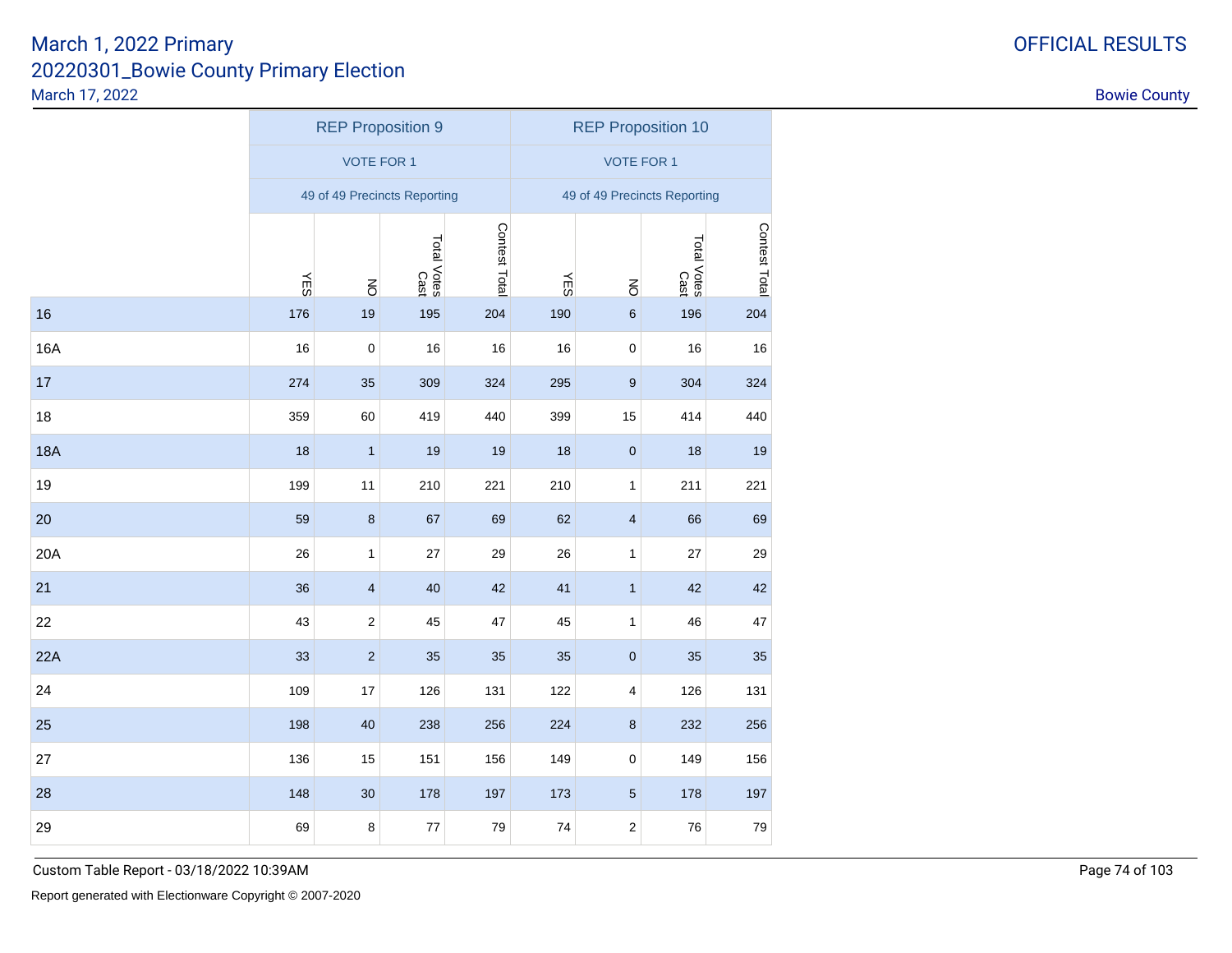|        |       |                   | <b>REP Proposition 9</b>     |                  |       | <b>REP Proposition 10</b>    |                              |               |
|--------|-------|-------------------|------------------------------|------------------|-------|------------------------------|------------------------------|---------------|
|        |       | <b>VOTE FOR 1</b> |                              |                  |       | <b>VOTE FOR 1</b>            |                              |               |
|        |       |                   | 49 of 49 Precincts Reporting |                  |       | 49 of 49 Precincts Reporting |                              |               |
|        | Ψę    | $\overline{6}$    | Total<br>Votes<br>Cast       | Contest<br>Total | ΨË    | $\overline{6}$               | <b>Tota</b><br>Votes<br>Cast | Contest Total |
| 30     | 334   | 36                | 370                          | 397              | 353   | 17                           | 370                          | 397           |
| Totals | 7,098 | 839               | 7,937                        | 8,313            | 7,571 | 323                          | 7,894                        | 8,313         |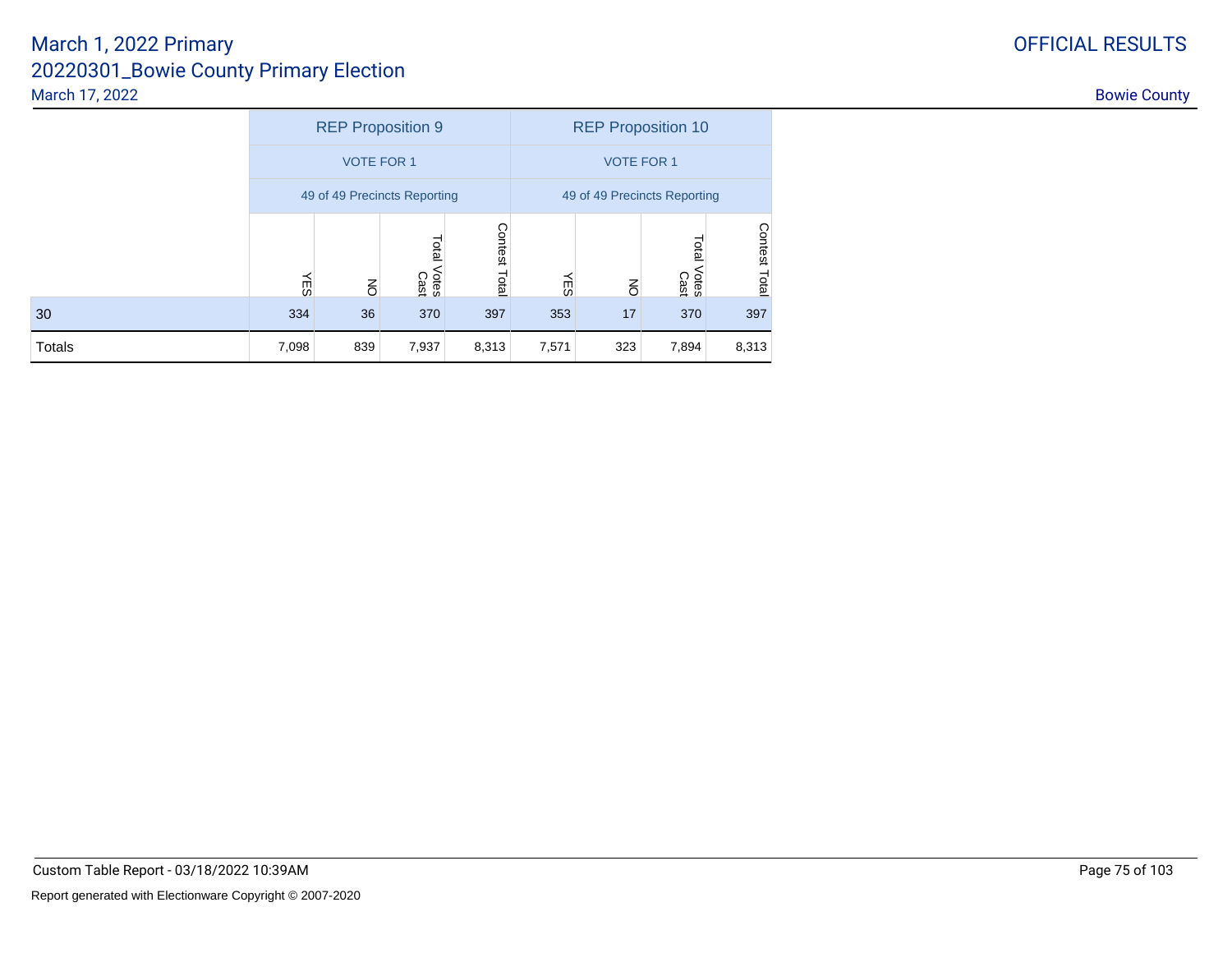|               |                                                                                                                     |                  | <b>DEM US Representative, District 1</b> |                         | DEM DEM US<br>Representative, District 4 |                  |  |                                                                                                        |  |  |  |
|---------------|---------------------------------------------------------------------------------------------------------------------|------------------|------------------------------------------|-------------------------|------------------------------------------|------------------|--|--------------------------------------------------------------------------------------------------------|--|--|--|
|               |                                                                                                                     |                  | <b>VOTE FOR 1</b>                        |                         |                                          |                  |  | <b>VOTE FOR 1</b><br>12 of 12 Precincts Reporting<br>Contest Total<br>Total Votes<br>Cast<br>Iro Omere |  |  |  |
|               |                                                                                                                     |                  | 37 of 37 Precincts Reporting             |                         |                                          |                  |  |                                                                                                        |  |  |  |
|               | Victor D. Dunn<br>Contest Total<br>Gavin Dass<br>Total Votes<br>Cast<br>Jrmar (JJ)<br>Jefferson<br>Stephen<br>Kocen |                  |                                          |                         |                                          |                  |  |                                                                                                        |  |  |  |
| 1A            | 54                                                                                                                  | $\boldsymbol{9}$ | $\overline{5}$                           | $\pmb{0}$               | 68                                       | 73               |  |                                                                                                        |  |  |  |
| 1B            | 66                                                                                                                  | 14               | 6                                        | $\overline{\mathbf{c}}$ | 88                                       | 88               |  |                                                                                                        |  |  |  |
| 2A            | 86                                                                                                                  | 14               | $\overline{4}$                           | 3                       | 107                                      | 111              |  |                                                                                                        |  |  |  |
| 2B            | 18                                                                                                                  | 4                | 4                                        | 0                       | 26                                       | 27               |  |                                                                                                        |  |  |  |
| 2C            | 58                                                                                                                  | 10               | $\,$ 6 $\,$                              | $\mathbf 2$             | 76                                       | 80               |  |                                                                                                        |  |  |  |
| 2D            | $\sqrt{2}$                                                                                                          | $\pmb{0}$        | $\pmb{0}$                                | 0                       | $\boldsymbol{2}$                         | $\boldsymbol{2}$ |  |                                                                                                        |  |  |  |
| 3A            | 33                                                                                                                  | 10               | $\overline{7}$                           | $\sqrt{5}$              | 55                                       | 57               |  |                                                                                                        |  |  |  |
| 3B            | 19                                                                                                                  | 6                | 3                                        | 0                       | 28                                       | 31               |  |                                                                                                        |  |  |  |
| 4A            | 21                                                                                                                  | $\sqrt{2}$       | $\overline{\mathbf{4}}$                  | $\mathbf{1}$            | 28                                       | 33               |  |                                                                                                        |  |  |  |
| 4B            | 25                                                                                                                  | $\bf 8$          | 11                                       | 3                       | 47                                       | 49               |  |                                                                                                        |  |  |  |
| 4C            | 21                                                                                                                  | $\sqrt{5}$       | $\ensuremath{\mathsf{3}}$                | $\mathbf{1}$            | 30                                       | 30               |  |                                                                                                        |  |  |  |
| $4\mathsf{D}$ | $\mathbf{1}$                                                                                                        | $\pmb{0}$        | 0                                        | 0                       | $\mathbf{1}$                             | $\mathbf{1}$     |  |                                                                                                        |  |  |  |
| 5A            | $\overline{7}$                                                                                                      | $\sqrt{2}$       | $\ensuremath{\mathsf{3}}$                | $\pmb{0}$               | 12                                       | 12               |  |                                                                                                        |  |  |  |
| 5B            | $\pmb{0}$                                                                                                           | $\pmb{0}$        | 0                                        | 0                       | $\pmb{0}$                                | $\pmb{0}$        |  |                                                                                                        |  |  |  |
| 5C            | 67                                                                                                                  | 21               | 20                                       | 20                      | 128                                      | 134              |  |                                                                                                        |  |  |  |
| 6A            | 45                                                                                                                  | 9                | $\boldsymbol{2}$                         | 8                       | 64                                       | 68               |  |                                                                                                        |  |  |  |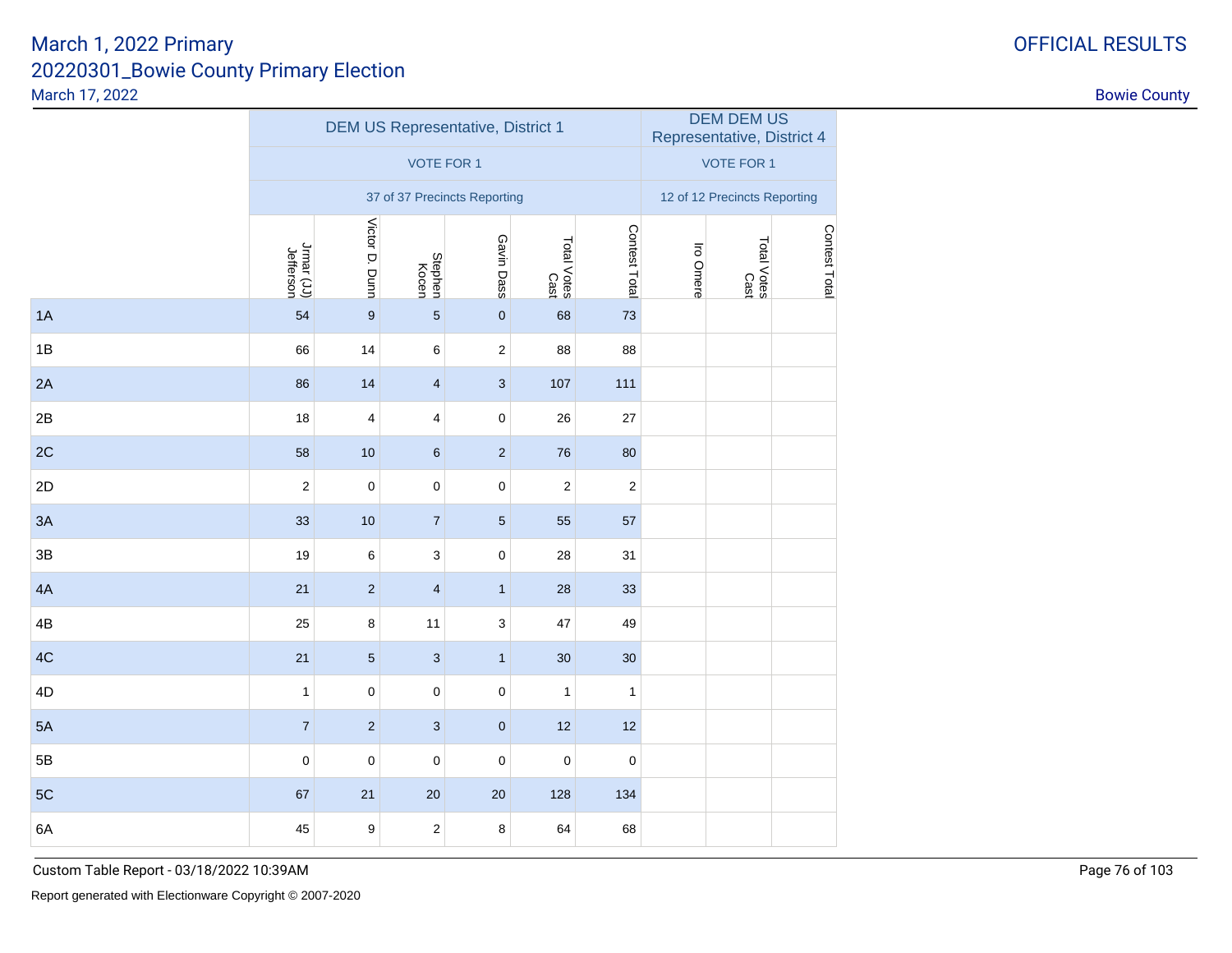|                |                                                                                                                     |                | <b>DEM US Representative, District 1</b> |                         | DEM DEM US<br>Representative, District 4 |     |            |                              |               |
|----------------|---------------------------------------------------------------------------------------------------------------------|----------------|------------------------------------------|-------------------------|------------------------------------------|-----|------------|------------------------------|---------------|
|                |                                                                                                                     |                | <b>VOTE FOR 1</b>                        |                         |                                          |     |            | <b>VOTE FOR 1</b>            |               |
|                |                                                                                                                     |                | 37 of 37 Precincts Reporting             |                         |                                          |     |            | 12 of 12 Precincts Reporting |               |
|                | Victor D. Dunn<br>Contest Total<br>Gavin Dass<br>Total Votes<br>Cast<br>Jrmar (JJ)<br>Jefferson<br>Stephen<br>Kocen |                |                                          |                         |                                          |     |            | Total Votes<br>Cast          | Contest Total |
| 6B             | 42                                                                                                                  | $\,6\,$        | $\overline{5}$                           | $\overline{\mathbf{4}}$ | 57                                       | 59  |            |                              |               |
| $\overline{7}$ | 130                                                                                                                 | 27             | 14                                       | $\bf8$                  | 179                                      | 185 |            |                              |               |
| 8A             | 85                                                                                                                  | 19             | $\sqrt{2}$                               | $\sqrt{2}$              | 108                                      | 112 |            |                              |               |
| 8B             | 76                                                                                                                  | 20             | 12                                       | $\overline{\mathbf{c}}$ | 110                                      | 115 |            |                              |               |
| 8C             | 12                                                                                                                  | $\overline{7}$ | $\mathbf{1}$                             | $\mathbf{1}$            | 21                                       | 23  |            |                              |               |
| 9              | 62                                                                                                                  | $10$           | 11                                       | $\mathbf{1}$            | 84                                       | 93  |            |                              |               |
| <b>9A</b>      |                                                                                                                     |                |                                          |                         |                                          |     | $\sqrt{5}$ | $\sqrt{5}$                   | 5             |
| 10             | $30\,$                                                                                                              | $\mathbf 5$    | $\mathbf 5$                              | 4                       | 44                                       | 47  |            |                              |               |
| 11             |                                                                                                                     |                |                                          |                         |                                          |     | 12         | 12                           | 17            |
| 11A            | 11                                                                                                                  | 3              | $\mathbf{1}$                             | $\pmb{0}$               | 15                                       | 16  |            |                              |               |
| 12             | 33                                                                                                                  | $\,6$          | $\overline{\mathcal{I}}$                 | $\overline{5}$          | 51                                       | 56  |            |                              |               |
| 12A            |                                                                                                                     |                |                                          |                         |                                          |     | $\pmb{0}$  | $\pmb{0}$                    | $\pmb{0}$     |
| 13             |                                                                                                                     |                |                                          |                         |                                          |     | $\sqrt{2}$ | $\sqrt{2}$                   | 3             |
| 14             |                                                                                                                     |                |                                          |                         |                                          |     | 22         | 22                           | 29            |
| <b>14A</b>     | 33                                                                                                                  | 13             | $\mathsf 3$                              | $\sqrt{2}$              | 51                                       | 54  |            |                              |               |
| 15             |                                                                                                                     |                |                                          |                         |                                          |     | 3          | 3                            | 4             |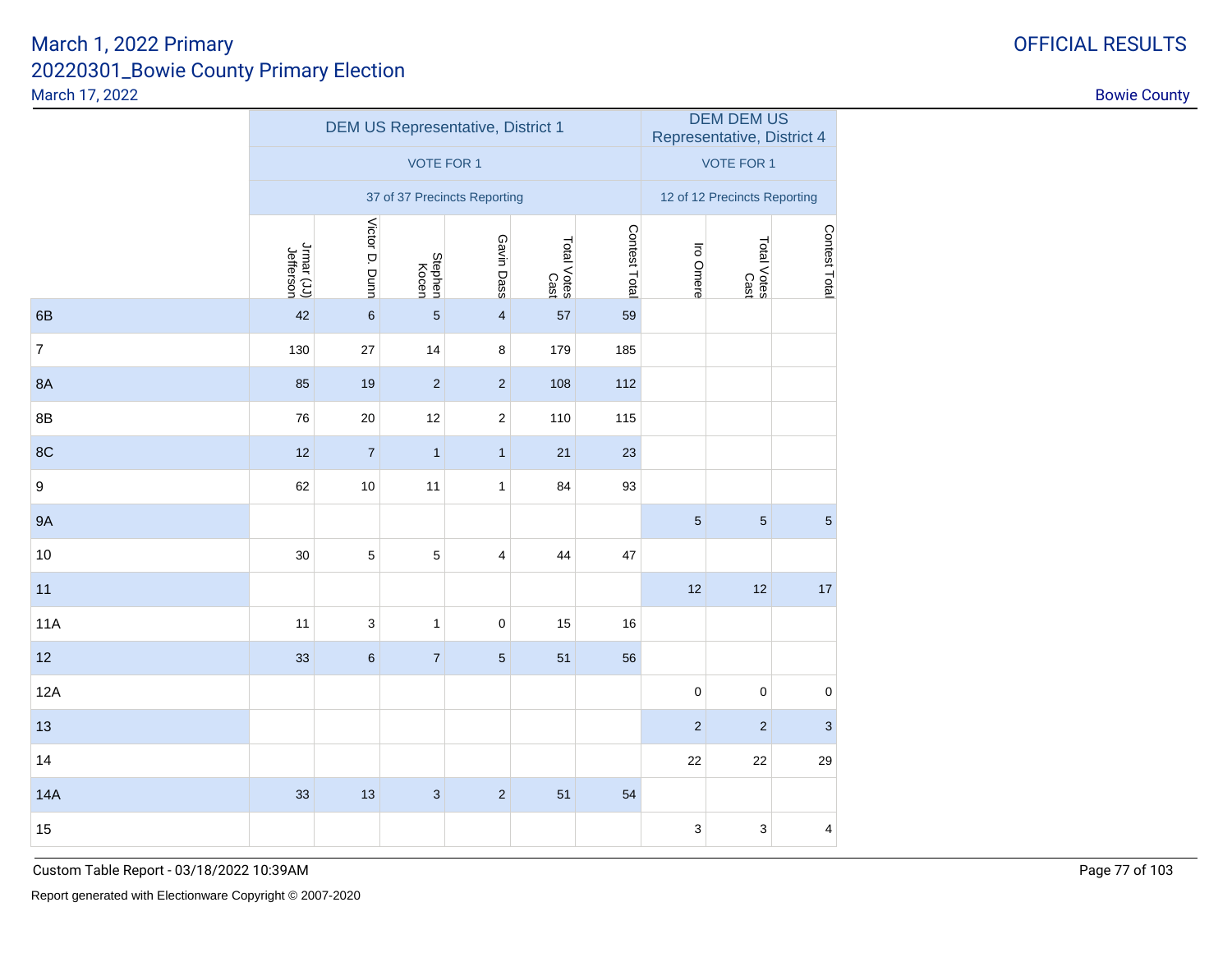|            |                         |                           | <b>DEM US Representative, District 1</b> |                              | DEM DEM US<br>Representative, District 4 |                  |              |                              |                  |
|------------|-------------------------|---------------------------|------------------------------------------|------------------------------|------------------------------------------|------------------|--------------|------------------------------|------------------|
|            |                         |                           | <b>VOTE FOR 1</b>                        |                              |                                          |                  |              | <b>VOTE FOR 1</b>            |                  |
|            |                         |                           |                                          | 37 of 37 Precincts Reporting |                                          |                  |              | 12 of 12 Precincts Reporting |                  |
|            | Jrmar (JJ)<br>Jefferson | Victor D. Dunn            | Stephen<br>Kocen                         | Gavin Dass                   | Total Votes<br>Cast                      | Contest Total    | Iro Omere    | Total Votes<br>Cast          | Contest Total    |
| 16         | 11                      | $\overline{\mathbf{4}}$   | $\pmb{0}$                                | $\sqrt{2}$                   | 17                                       | 17               |              |                              |                  |
| 16A        |                         |                           |                                          |                              |                                          |                  | $\mathbf{1}$ | $\mathbf{1}$                 | $\mathbf{1}$     |
| 17         | 14                      | $\overline{5}$            | $\mathbf{3}$                             | $\overline{5}$               | 27                                       | 30               |              |                              |                  |
| 18         | 27                      | $\boldsymbol{7}$          | $\mathbf 5$                              | $\ensuremath{\mathsf{3}}$    | 42                                       | 47               |              |                              |                  |
| <b>18A</b> |                         |                           |                                          |                              |                                          |                  | $\sqrt{3}$   | $\mathbf{3}$                 | $\sqrt{3}$       |
| 19         | $\overline{\mathbf{4}}$ | $\sqrt{2}$                | $\mathbf{1}$                             | $\pmb{0}$                    | $\overline{\mathcal{I}}$                 | $\bf 8$          |              |                              |                  |
| 20         |                         |                           |                                          |                              |                                          |                  | 10           | 10                           | 14               |
| 20A        | 13                      | $\overline{4}$            | $\sqrt{3}$                               | $\sqrt{2}$                   | 22                                       | 23               |              |                              |                  |
| 21         |                         |                           |                                          |                              |                                          |                  | $\,6\,$      | $\,$ 6 $\,$                  | $\boldsymbol{6}$ |
| 22         | 5                       | $\overline{4}$            | $\pmb{0}$                                | $\pmb{0}$                    | $\boldsymbol{9}$                         | $\boldsymbol{9}$ |              |                              |                  |
| 22A        |                         |                           |                                          |                              |                                          |                  | $\mathbf{1}$ | $\mathbf{1}$                 | $\mathbf{1}$     |
| 24         | $\mathbf 2$             | $\pmb{0}$                 | $\mathbf{1}$                             | $\mathbf{1}$                 | $\overline{4}$                           | $\overline{4}$   |              |                              |                  |
| 25         | $\bf8$                  | $\boldsymbol{9}$          | $\overline{\mathbf{4}}$                  | $\mathbf{1}$                 | 22                                       | 28               |              |                              |                  |
| 27         | $\pmb{0}$               | $\mathbf{1}$              | $\pmb{0}$                                | $\pmb{0}$                    | $\mathbf{1}$                             | $\mathbf{1}$     |              |                              |                  |
| 28         | $\mathbf{1}$            | $\ensuremath{\mathsf{3}}$ | $\pmb{0}$                                | $\mathbf{1}$                 | $\sqrt{5}$                               | $\sqrt{5}$       |              |                              |                  |
| 29         | $\mathbf 0$             | $\mathbf 0$               | $\pmb{0}$                                | $\mathbf 0$                  | $\pmb{0}$                                | $\pmb{0}$        |              |                              |                  |
|            |                         |                           |                                          |                              |                                          |                  |              |                              |                  |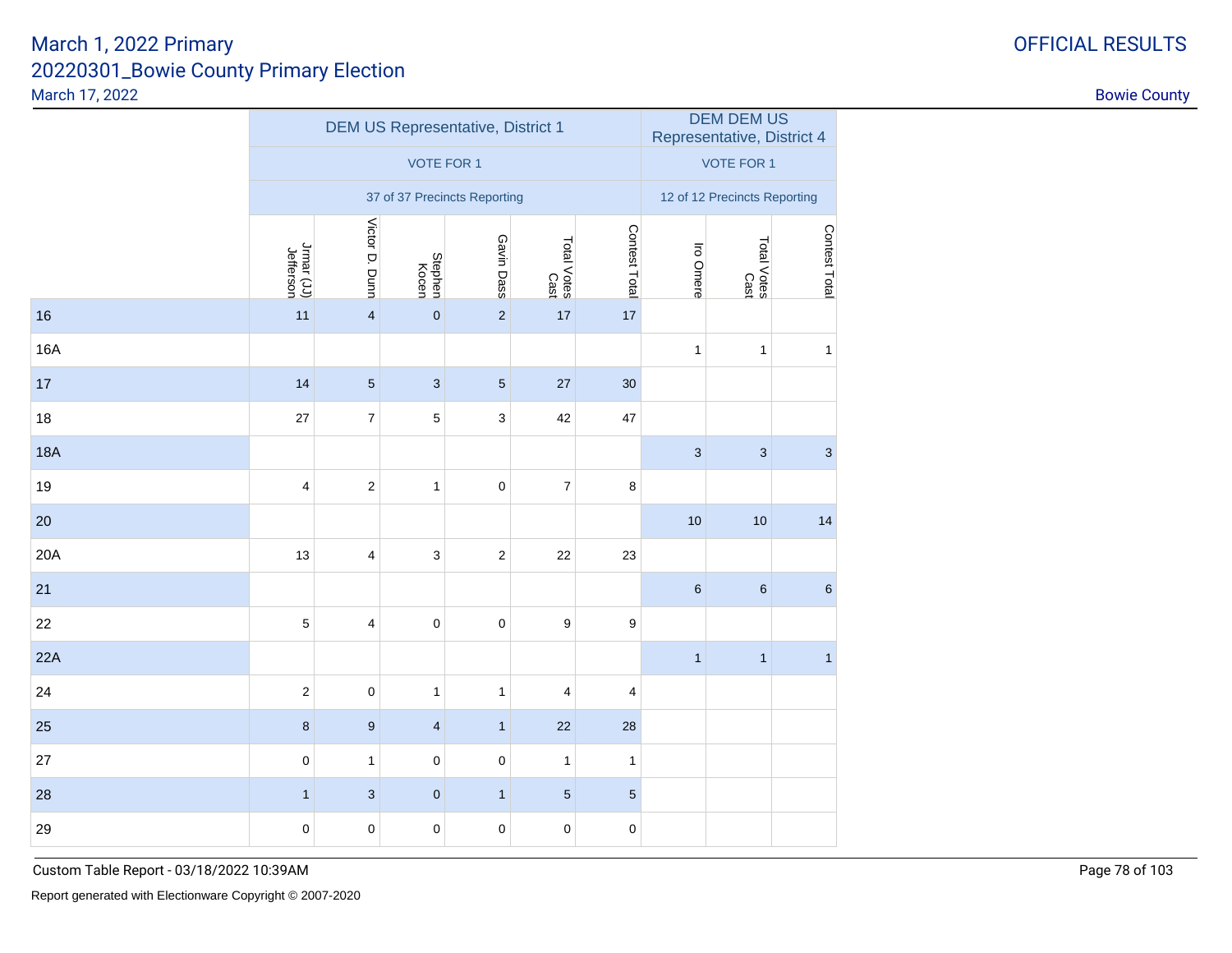|        |                         |                     | DEM US Representative, District 1 |            | <b>DEM DEM US</b><br>Representative, District 4 |                              |                         |                        |                         |
|--------|-------------------------|---------------------|-----------------------------------|------------|-------------------------------------------------|------------------------------|-------------------------|------------------------|-------------------------|
|        |                         |                     | <b>VOTE FOR 1</b>                 |            | <b>VOTE FOR 1</b>                               |                              |                         |                        |                         |
|        |                         |                     | 37 of 37 Precincts Reporting      |            |                                                 | 12 of 12 Precincts Reporting |                         |                        |                         |
|        | Jrmar (JJ)<br>Jefferson | Victor<br>p<br>Dunn | Stephen<br>Kocen                  | Gavin Dass | Total<br><b>Otes</b><br>Cast                    | Contest<br>Total             | $\overline{5}$<br>Omere | Total<br>Votes<br>Cast | <b>Contest</b><br>Total |
| 30     |                         |                     |                                   |            |                                                 |                              | 67                      | 67                     | 94                      |
| Totals | 1,122                   | 269                 | 156                               | 89         | 1,636                                           | 1,728                        | 132                     | 132                    | 177                     |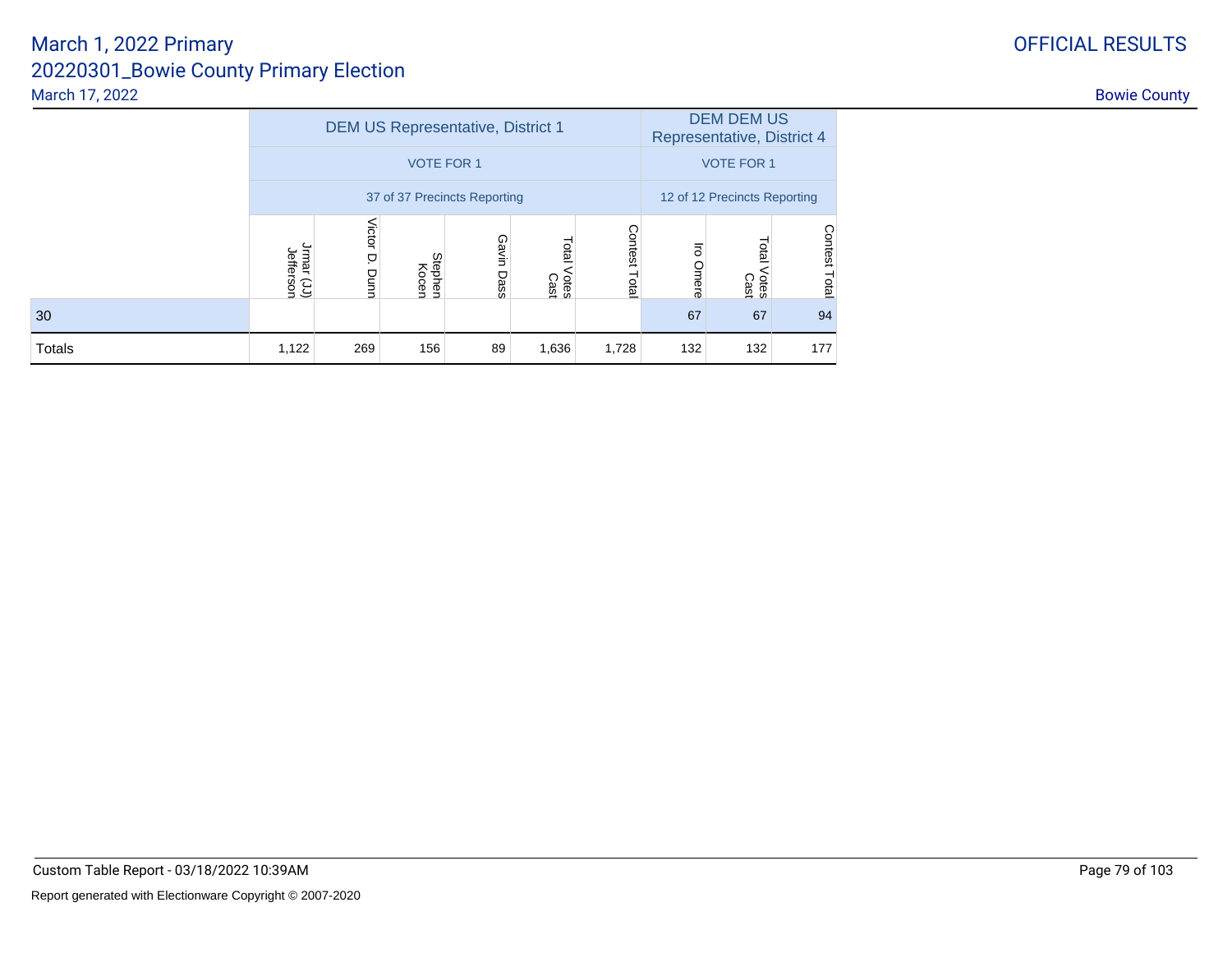|                              | <b>OFFICIAL RESULTS</b> |
|------------------------------|-------------------------|
| <b>Inty Primary Election</b> |                         |

|    |                           |                                   |                         | <b>DEM Governor</b>          |                |                     |                |                | <b>DEM Lieutenant Governor</b> |                              |                     |               |
|----|---------------------------|-----------------------------------|-------------------------|------------------------------|----------------|---------------------|----------------|----------------|--------------------------------|------------------------------|---------------------|---------------|
|    |                           |                                   |                         | <b>VOTE FOR 1</b>            |                |                     |                |                |                                | <b>VOTE FOR 1</b>            |                     |               |
|    |                           |                                   |                         | 49 of 49 Precincts Reporting |                |                     |                |                |                                | 49 of 49 Precincts Reporting |                     |               |
|    | Michael<br>Cooper         | Inocencio<br>(Inno)<br>Barrientez | Joy Diaz                | <b>Rich Wakeland</b>         | Beto O'Rourke  | Total Votes<br>Cast | Contest Total  | Carla Brailey  | Michelle<br>Beckley            | Mike Collier                 | Total Votes<br>Cast | Contest Total |
| 1A | 10                        | $\mathbf 2$                       | $\overline{4}$          | $\sqrt{2}$                   | 52             | 70                  | 73             | 20             | 18                             | 28                           | 66                  | 73            |
| 1B | 15                        | $\mathsf{O}\xspace$               | 3                       | $\mathbf{1}$                 | 69             | 88                  | 88             | 37             | 19                             | 27                           | 83                  | 88            |
| 2A | 21                        | $\pmb{0}$                         | $\overline{2}$          | $\overline{1}$               | 86             | 110                 | 111            | 45             | 28                             | 29                           | 102                 | 111           |
| 2B | $\,6$                     | $\mathsf 0$                       | $\mathbf{1}$            | $\mathbf{1}$                 | 17             | 25                  | 27             | 10             | 9                              | 5                            | 24                  | $27\,$        |
| 2C | 14                        | $\pmb{0}$                         | $\overline{4}$          | $\overline{2}$               | 60             | 80                  | 80             | 33             | 17                             | 18                           | 68                  | $80\,$        |
| 2D | $\pmb{0}$                 | $\pmb{0}$                         | $\pmb{0}$               | $\pmb{0}$                    | $\overline{2}$ | $\overline{2}$      | $\overline{2}$ | $\mathbf 0$    | $\pmb{0}$                      | $\mathbf 0$                  | $\mathbf 0$         | $\sqrt{2}$    |
| 3A | $\sqrt{2}$                | $\pmb{0}$                         | $\overline{4}$          | $\mathbf 0$                  | 51             | 57                  | 57             | 16             | 22                             | 15                           | 53                  | 57            |
| 3B | $\ensuremath{\mathsf{3}}$ | 0                                 | $\overline{\mathbf{c}}$ | $\mathbf{1}$                 | 25             | 31                  | 31             | 11             | 12                             | $\overline{4}$               | 27                  | 31            |
| 4A | $\boldsymbol{6}$          | $\pmb{0}$                         | $\pmb{0}$               | $\mathbf 0$                  | 27             | 33                  | 33             | 14             | $\overline{2}$                 | $9\,$                        | 25                  | 33            |
| 4B | $\pmb{0}$                 | 0                                 | $\mathbf{1}$            | $\overline{1}$               | 47             | 49                  | 49             | 18             | 10                             | 18                           | 46                  | 49            |
| 4C | $\overline{4}$            | $\pmb{0}$                         | $\mathbf{1}$            | $\overline{1}$               | 22             | 28                  | 30             | 11             | 11                             | $\overline{7}$               | 29                  | $30\,$        |
| 4D | $\pmb{0}$                 | $\pmb{0}$                         | $\mathbf 0$             | $\mathbf 0$                  | $\mathbf{1}$   | $\mathbf{1}$        | $\mathbf{1}$   | $\mathbf{1}$   | $\pmb{0}$                      | 0                            | 1                   | $\mathbf{1}$  |
| 5A | $\mathbf{1}$              | $\pmb{0}$                         | $\pmb{0}$               | $\mathbf 0$                  | 11             | 12                  | 12             | $\overline{2}$ | $6\phantom{.}$                 | $\overline{4}$               | 12                  | 12            |
| 5B | $\pmb{0}$                 | 0                                 | $\pmb{0}$               | $\pmb{0}$                    | $\mathbf 0$    | $\pmb{0}$           | $\mathsf 0$    | $\mathbf 0$    | $\pmb{0}$                      | $\mathbf 0$                  | $\mathbf 0$         | $\pmb{0}$     |
| 5C | $\sqrt{7}$                | $\overline{2}$                    | $\overline{2}$          | $\overline{1}$               | 121            | 133                 | 134            | 48             | 42                             | 32                           | 122                 | 134           |
| 6A | $\boldsymbol{7}$          | 0                                 | $\mathbf{1}$            | $\mathbf 0$                  | 58             | 66                  | 68             | 26             | 16                             | 19                           | 61                  | 68            |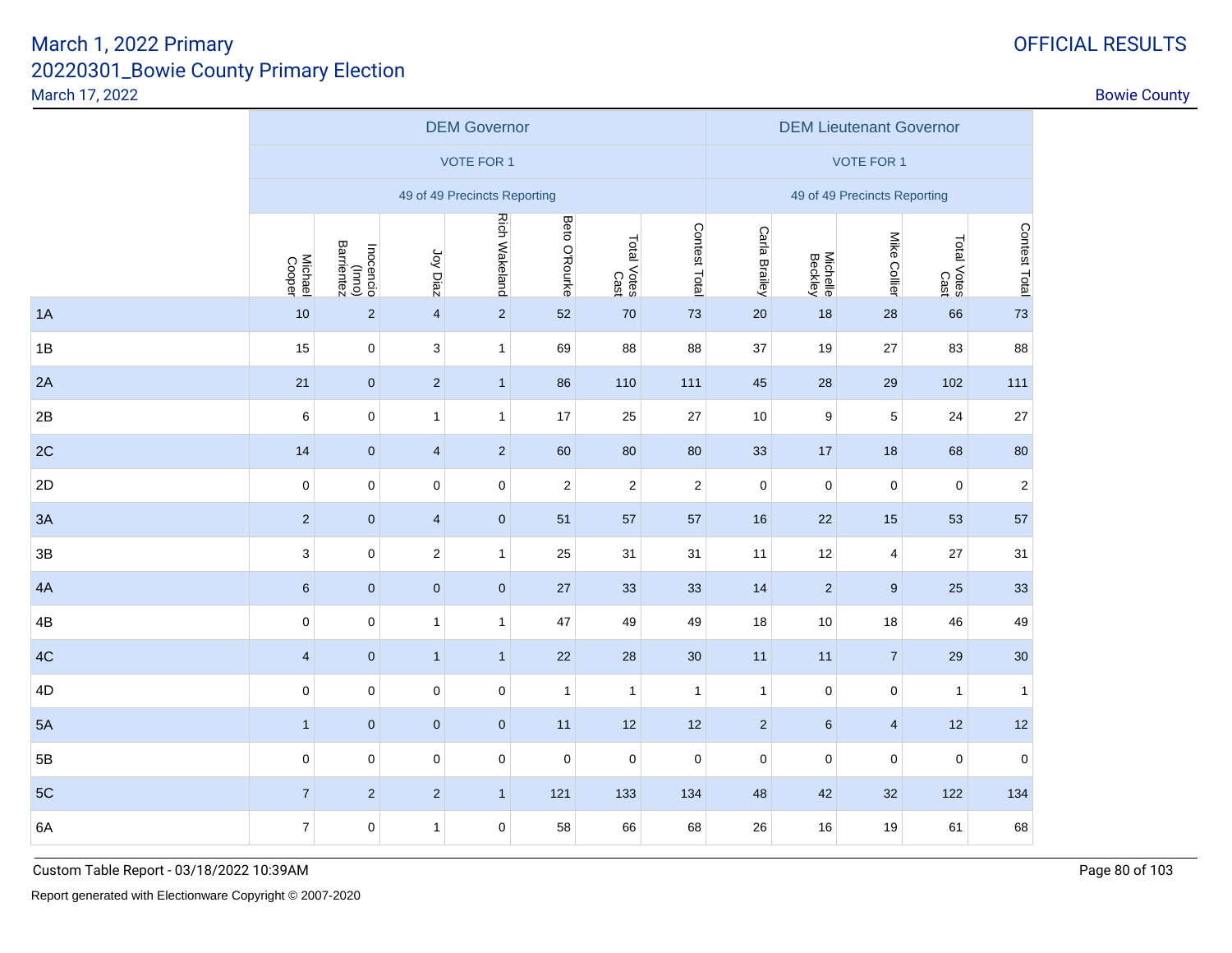|                |                   | <b>DEM Governor</b>               |                |                              |                  |                     |               |               |                     | <b>DEM Lieutenant Governor</b> |                     |                         |  |  |  |  |
|----------------|-------------------|-----------------------------------|----------------|------------------------------|------------------|---------------------|---------------|---------------|---------------------|--------------------------------|---------------------|-------------------------|--|--|--|--|
|                |                   |                                   |                | <b>VOTE FOR 1</b>            |                  |                     |               |               |                     | <b>VOTE FOR 1</b>              |                     |                         |  |  |  |  |
|                |                   |                                   |                | 49 of 49 Precincts Reporting |                  |                     |               |               |                     | 49 of 49 Precincts Reporting   |                     |                         |  |  |  |  |
|                | Michael<br>Cooper | Inocencio<br>(Inno)<br>Barrientez | Joy Diaz       | <b>Rich Wakeland</b>         | Beto O'Rourke    | Total Votes<br>Cast | Contest Total | Carla Brailey | Michelle<br>Beckley | Mike Collier                   | Total Votes<br>Cast | Contest Total           |  |  |  |  |
| 6B             | 3                 | $\mathbf 0$                       | $\overline{2}$ | $\mathbf{1}$                 | 53               | 59                  | 59            | 28            | 12                  | 14                             | 54                  | 59                      |  |  |  |  |
| $\overline{7}$ | 17                | 6                                 | $\overline{7}$ | $\sqrt{2}$                   | 150              | 182                 | 185           | 63            | 57                  | 52                             | 172                 | 185                     |  |  |  |  |
| <b>8A</b>      | $20\,$            | $\mathbf{3}$                      | $\,6\,$        | $\sqrt{2}$                   | 80               | 111                 | 112           | 50            | 27                  | 26                             | 103                 | 112                     |  |  |  |  |
| 8B             | $\overline{7}$    | $\mathbf 0$                       | 4              | $\ensuremath{\mathsf{3}}$    | 99               | 113                 | 115           | 49            | 23                  | 29                             | 101                 | 115                     |  |  |  |  |
| 8C             | $\,6$             | $\mathbf{1}$                      | $\mathbf 0$    | $\mathbf{0}$                 | 16               | 23                  | 23            | 14            | $5\phantom{.0}$     | $\overline{2}$                 | 21                  | 23                      |  |  |  |  |
| 9              | 9                 | $\mathbf{1}$                      | $\sqrt{2}$     | $\pmb{0}$                    | 78               | 90                  | 93            | 27            | 27                  | 29                             | 83                  | 93                      |  |  |  |  |
| <b>9A</b>      | $\pmb{0}$         | $\mathbf{0}$                      | $\mathbf 0$    | $\mathbf{0}$                 | $\sqrt{5}$       | $\sqrt{5}$          | $\sqrt{5}$    | $\mathbf{1}$  | $\overline{a}$      | $\overline{c}$                 | $\sqrt{5}$          | $\sqrt{5}$              |  |  |  |  |
| $10$           | 0                 | $\mathbf 0$                       | $\overline{c}$ | $\mathbf{1}$                 | 42               | 45                  | 47            | 17            | 15                  | $10$                           | 42                  | 47                      |  |  |  |  |
| 11             | $\pmb{0}$         | $\mathbf{0}$                      | $\mathbf{1}$   | $\mathbf 0$                  | 16               | 17                  | 17            | $\,6$         | $\overline{4}$      | $\overline{4}$                 | 14                  | 17                      |  |  |  |  |
| <b>11A</b>     | $\mathbf 2$       | $\pmb{0}$                         | $\pmb{0}$      | $\pmb{0}$                    | 14               | $16\,$              | 16            | 4             | 3                   | 8                              | 15                  | 16                      |  |  |  |  |
| 12             | $\overline{7}$    | $\mathbf{1}$                      | $\mathbf{3}$   | $\mathbf{1}$                 | 44               | 56                  | 56            | $\bf 8$       | $15$                | 28                             | 51                  | 56                      |  |  |  |  |
| 12A            | $\pmb{0}$         | $\pmb{0}$                         | $\pmb{0}$      | $\pmb{0}$                    | $\mathsf 0$      | $\pmb{0}$           | $\pmb{0}$     | $\pmb{0}$     | $\mathbf 0$         | $\pmb{0}$                      | $\mathbf 0$         | $\mathbf 0$             |  |  |  |  |
| 13             | $\pmb{0}$         | $\mathbf{0}$                      | $\pmb{0}$      | $\mathbf 0$                  | $\mathbf{3}$     | $\mathbf{3}$        | $\mathbf{3}$  | $\mathbf{1}$  | $\mathbf{1}$        | $\pmb{0}$                      | $\overline{c}$      | $\sqrt{3}$              |  |  |  |  |
| 14             | $\mathbf{1}$      | 0                                 | $\pmb{0}$      | $\pmb{0}$                    | 28               | 29                  | 29            | 6             | $\,6\,$             | 15                             | 27                  | 29                      |  |  |  |  |
| <b>14A</b>     | 11                | $\pmb{0}$                         | $\sqrt{2}$     | $\mathbf{1}$                 | 39               | 53                  | 54            | 20            | 15                  | 14                             | 49                  | 54                      |  |  |  |  |
| 15             | $\mathbf{1}$      | 0                                 | $\pmb{0}$      | $\mathbf{1}$                 | $\boldsymbol{2}$ | 4                   | 4             | 3             | $\mathbf{1}$        | $\pmb{0}$                      | 4                   | $\overline{\mathbf{4}}$ |  |  |  |  |

Custom Table Report - 03/18/2022 10:39AM

# OFFICIAL RESULTS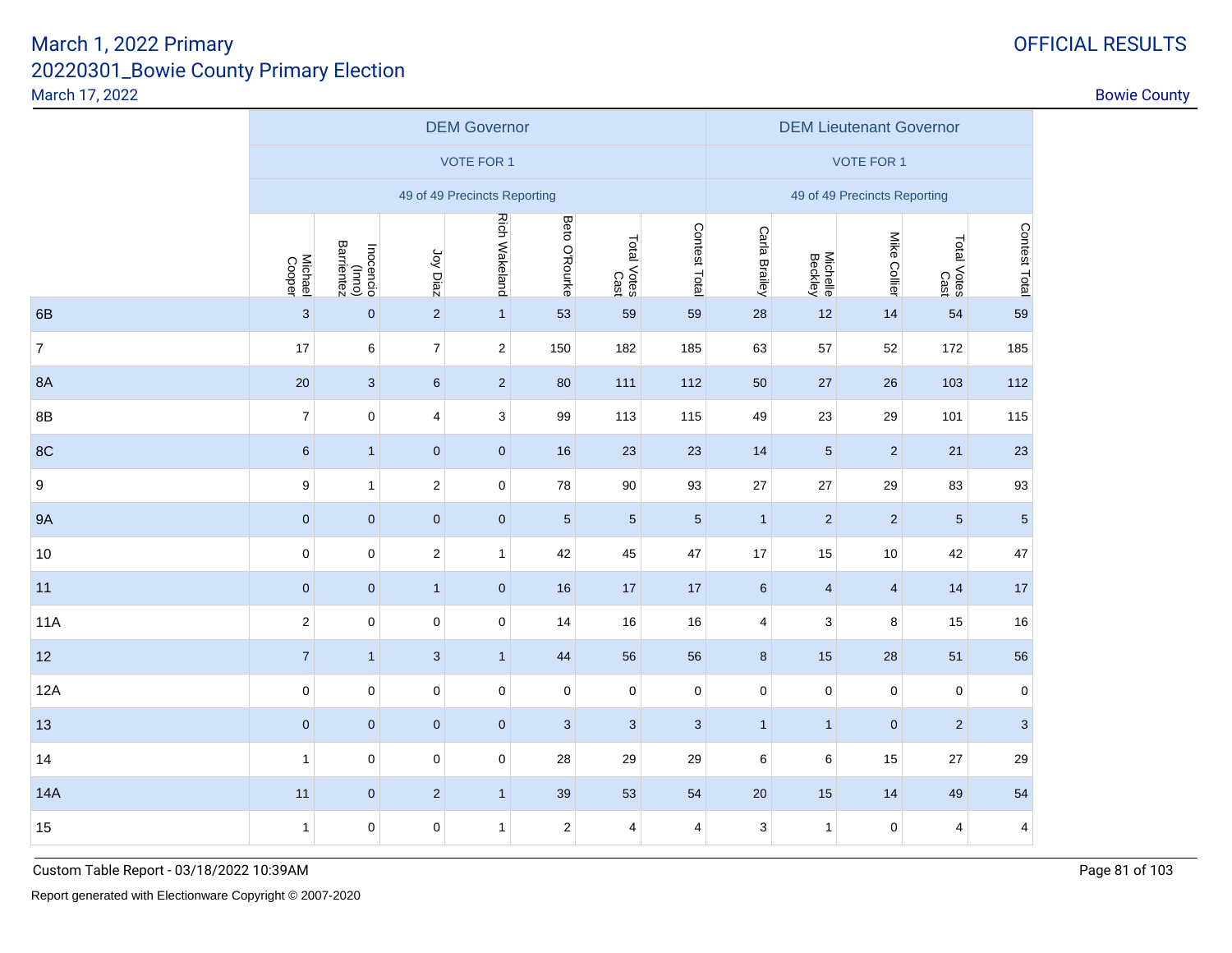|            |                   |                                   |                           | <b>DEM Governor</b>          |                         |                         |                     |                 | <b>DEM Lieutenant Governor</b> |                              |                     |                |  |  |  |  |
|------------|-------------------|-----------------------------------|---------------------------|------------------------------|-------------------------|-------------------------|---------------------|-----------------|--------------------------------|------------------------------|---------------------|----------------|--|--|--|--|
|            |                   |                                   |                           | <b>VOTE FOR 1</b>            |                         |                         |                     |                 |                                | <b>VOTE FOR 1</b>            |                     |                |  |  |  |  |
|            |                   |                                   |                           | 49 of 49 Precincts Reporting |                         |                         |                     |                 |                                | 49 of 49 Precincts Reporting |                     |                |  |  |  |  |
|            | Michael<br>Cooper | Inocencio<br>(Inno)<br>Barrientez | Joy Diaz                  | <b>Rich Wakeland</b>         | Beto O'Rourke           | Total Votes<br>Cast     | Contest Total       | Carla Brailey   | Michelle<br>Beckley            | Mike Collier                 | Total Votes<br>Cast | Contest Total  |  |  |  |  |
| 16         | $\overline{2}$    | $\mathbf 0$                       | $\pmb{0}$                 | $\mathbf{0}$                 | 15                      | 17                      | 17                  | $\overline{5}$  | $\,6\,$                        | $\,6\,$                      | 17                  | 17             |  |  |  |  |
| 16A        | $\mathsf 0$       | $\mathsf 0$                       | $\pmb{0}$                 | $\mathbf 0$                  | $\mathbf{1}$            | $\mathbf{1}$            | $\mathbf{1}$        | $\mathbf 0$     | $\pmb{0}$                      | $\mathbf{1}$                 | $\mathbf{1}$        | $\mathbf{1}$   |  |  |  |  |
| 17         | $\mathbf{3}$      | $\mathbf 0$                       | $\mathbf{1}$              | $\pmb{0}$                    | 26                      | $30\,$                  | 30                  | $\bf 8$         | 8                              | 10                           | 26                  | 30             |  |  |  |  |
| 18         | 6                 | $\mathsf 0$                       | $\ensuremath{\mathsf{3}}$ | $\mathbf{1}$                 | 36                      | 46                      | 47                  | 26              | 8                              | 8                            | 42                  | 47             |  |  |  |  |
| <b>18A</b> | $\pmb{0}$         | $\mathbf 0$                       | $\pmb{0}$                 | $\mathbf{0}$                 | $\sqrt{3}$              | $\mathbf{3}$            | $\mathbf{3}$        | $\overline{2}$  | $\mathbf{1}$                   | $\pmb{0}$                    | $\mathbf{3}$        | $\mathbf{3}$   |  |  |  |  |
| 19         | $\mathsf 0$       | $\mathsf 0$                       | $\pmb{0}$                 | $\mathbf 0$                  | 8                       | 8                       | 8                   | $\overline{4}$  | $\mathbf{1}$                   | $\sqrt{2}$                   | $\boldsymbol{7}$    | 8              |  |  |  |  |
| 20         | $\mathbf{1}$      | $\mathbf 0$                       | $\pmb{0}$                 | $\mathbf{0}$                 | 13                      | 14                      | 14                  | $6\phantom{1}6$ | $\overline{a}$                 | $\sqrt{5}$                   | 13                  | 14             |  |  |  |  |
| 20A        | $\mathsf 0$       | $\mathsf 0$                       | $\pmb{0}$                 | $\mathbf{2}$                 | 20                      | 22                      | 23                  | 16              | $\sqrt{2}$                     | $\ensuremath{\mathsf{3}}$    | 21                  | 23             |  |  |  |  |
| 21         | $\pmb{0}$         | $\pmb{0}$                         | $\pmb{0}$                 | $\mathbf 0$                  | $\,6\,$                 | $6\phantom{.}$          | $\,6\,$             | $\sqrt{2}$      | $\sqrt{2}$                     | $\sqrt{2}$                   | $\,6\,$             | $\,6$          |  |  |  |  |
| 22         | $\boldsymbol{2}$  | $\mathsf 0$                       | $\mathbf{1}$              | $\mathbf 0$                  | $\,6\,$                 | 9                       | $\boldsymbol{9}$    | $\,$ 5 $\,$     | $\ensuremath{\mathsf{3}}$      | $\mathbf{1}$                 | 9                   | 9              |  |  |  |  |
| 22A        | $\pmb{0}$         | $\pmb{0}$                         | $\pmb{0}$                 | $\mathbf{0}$                 | $\mathbf{1}$            | $\mathbf{1}$            | $\mathbf{1}$        | $\pmb{0}$       | $\pmb{0}$                      | $\mathbf{1}$                 | $\mathbf{1}$        | $\mathbf{1}$   |  |  |  |  |
| 24         | $\mathsf 0$       | $\mathsf 0$                       | $\pmb{0}$                 | $\mathbf 0$                  | $\overline{\mathbf{4}}$ | $\overline{\mathbf{4}}$ | $\overline{4}$      | $\mathbf{1}$    | $\mathbf{1}$                   | $\sqrt{2}$                   | 4                   | $\overline{4}$ |  |  |  |  |
| 25         | $\sqrt{2}$        | $\pmb{0}$                         | $\sqrt{5}$                | $\mathbf 0$                  | 19                      | $26\,$                  | 28                  | 11              | $6\phantom{.}6$                | $\boldsymbol{7}$             | 24                  | 28             |  |  |  |  |
| 27         | $\mathsf 0$       | $\pmb{0}$                         | $\pmb{0}$                 | $\mathsf 0$                  | $\mathbf{1}$            | $\mathbf{1}$            | $\mathbf{1}$        | $\mathsf 0$     | $\pmb{0}$                      | $\mathbf{1}$                 | $\mathbf{1}$        | $\mathbf{1}$   |  |  |  |  |
| 28         | $\mathbf{1}$      | $\pmb{0}$                         | $\pmb{0}$                 | $\mathbf{1}$                 | $\sqrt{3}$              | $5\phantom{.0}$         | $\sqrt{5}$          | $\sqrt{2}$      | $\sqrt{2}$                     | $\mathbf{1}$                 | $\sqrt{5}$          | $\overline{5}$ |  |  |  |  |
| 29         | $\mathbf 0$       | $\mathbf 0$                       | $\pmb{0}$                 | $\mathsf 0$                  | $\mathbf 0$             | 0                       | $\mathsf{O}\xspace$ | $\mathbf 0$     | $\mathbf 0$                    | $\mathsf 0$                  | $\mathsf 0$         | $\pmb{0}$      |  |  |  |  |
|            |                   |                                   |                           |                              |                         |                         |                     |                 |                                |                              |                     |                |  |  |  |  |

Report generated with Electionware Copyright © 2007-2020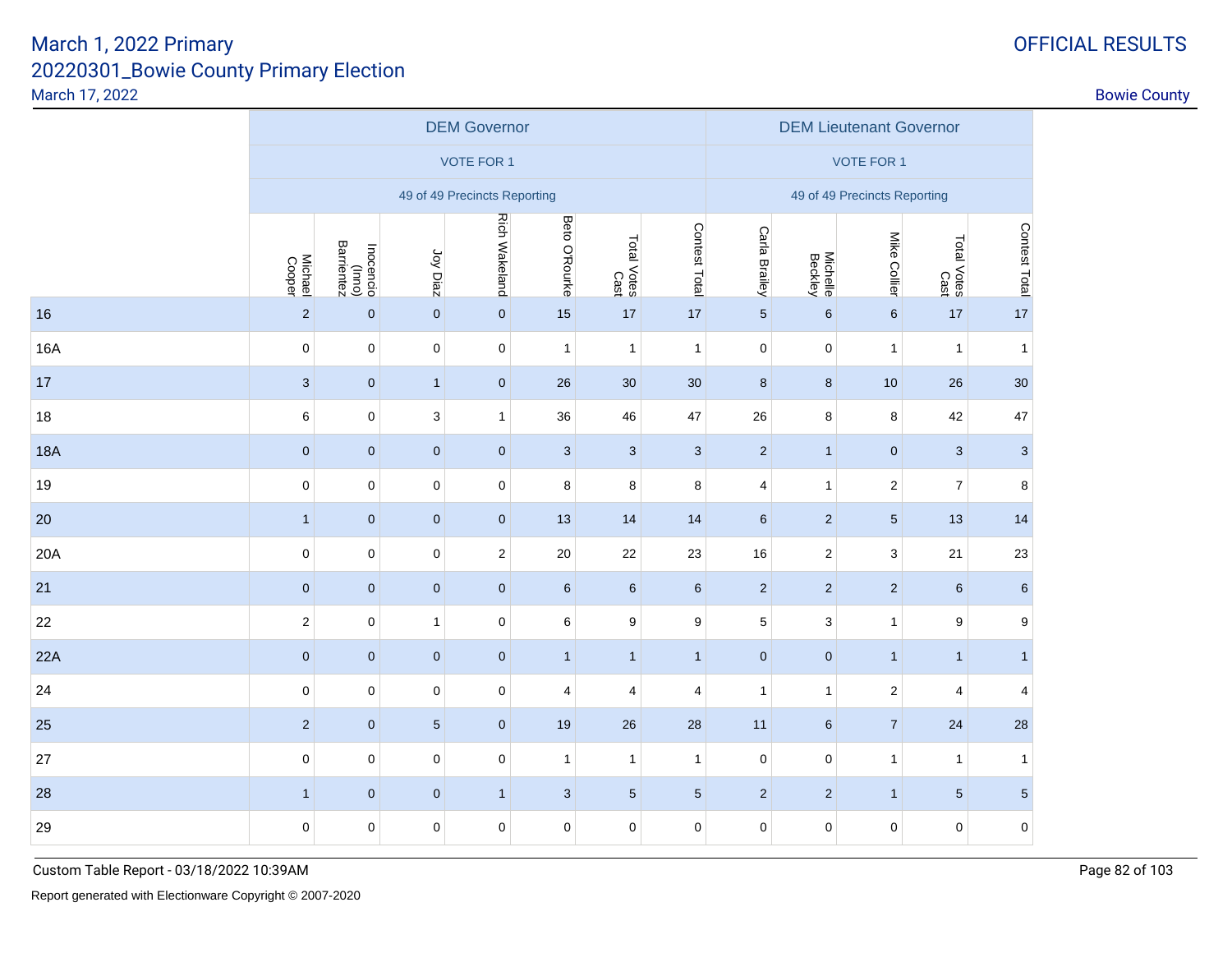|               |                   | <b>DEM Governor</b>               |            |                              |                              |                        |                 |                   |                     | <b>DEM Lieutenant Governor</b> |                        |                                |  |  |  |  |
|---------------|-------------------|-----------------------------------|------------|------------------------------|------------------------------|------------------------|-----------------|-------------------|---------------------|--------------------------------|------------------------|--------------------------------|--|--|--|--|
|               |                   |                                   |            | <b>VOTE FOR 1</b>            |                              |                        |                 | <b>VOTE FOR 1</b> |                     |                                |                        |                                |  |  |  |  |
|               |                   |                                   |            | 49 of 49 Precincts Reporting | 49 of 49 Precincts Reporting |                        |                 |                   |                     |                                |                        |                                |  |  |  |  |
|               | Michael<br>Cooper | Inocencio<br>(Inno)<br>Barrientez | χò<br>Diaz | <b>Rich</b><br>Wakeland      | Beto<br><b>O'Rourke</b>      | Total<br>Votes<br>Cast | Contest<br>Tota | Carla Brailey     | Michelle<br>Beckley | Mike<br>Collier                | Total<br>Votes<br>Cast | <b>Contest</b><br><b>Total</b> |  |  |  |  |
| 30            | 15                | $\mathbf{0}$                      | 2          | 2                            | 74                           | 93                     | 94              | 29                | 36                  | 24                             | 89                     | 94                             |  |  |  |  |
| <b>Totals</b> | 212               | 16                                | 66         | 29                           | 1,554                        | 1,877                  | .905            | 706               | 503                 | 522                            | 1,731                  | 1,905                          |  |  |  |  |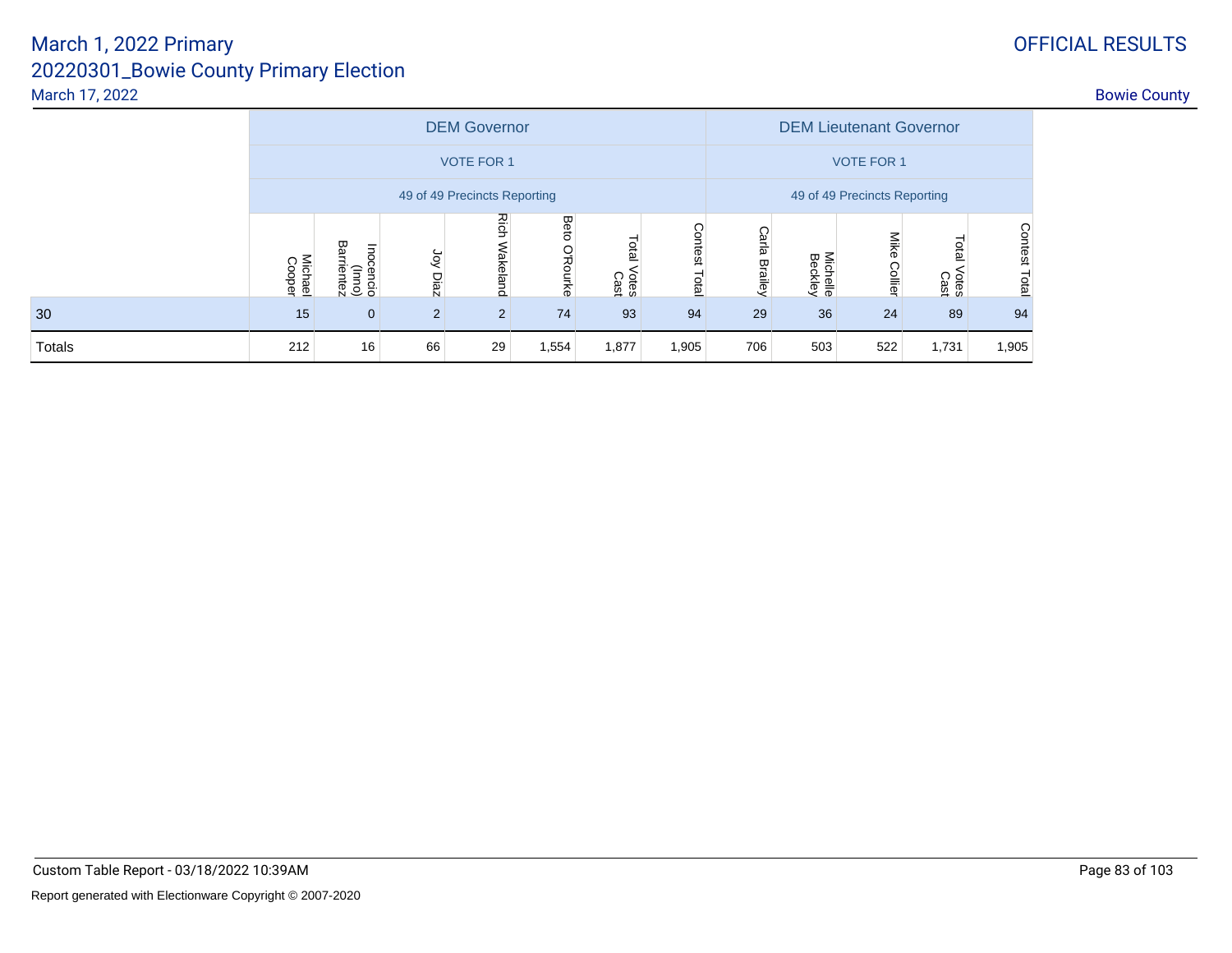|  |  |  |  | OFFICIAL RESULT |
|--|--|--|--|-----------------|
|  |  |  |  |                 |

|    |                |                        |                               | <b>DEM Attorney General</b>  |                |                     |               | <b>DEM Comptroller of Public Accounts</b> |                |                              |                     |               |
|----|----------------|------------------------|-------------------------------|------------------------------|----------------|---------------------|---------------|-------------------------------------------|----------------|------------------------------|---------------------|---------------|
|    |                |                        |                               | VOTE FOR 1                   |                |                     |               |                                           |                | <b>VOTE FOR 1</b>            |                     |               |
|    |                |                        |                               | 49 of 49 Precincts Reporting |                |                     |               |                                           |                | 49 of 49 Precincts Reporting |                     |               |
|    | Lee Merritt    | $\rm \omega$<br>TBONE" | Rochelle<br>Mercedes<br>Garza | Mike Fields                  | Joe Jaworski   | Total Votes<br>Cast | Contest Total | Angel Luis<br>Siu LlegnA                  | Tim Mahoney    | Janet T.<br>Dudding          | Total Votes<br>Cast | Contest Total |
| 1A | 16             | $\overline{7}$         | 21                            | 19                           | $\mathbf{3}$   | 66                  | 73            | 19                                        | 20             | 24                           | 63                  | 73            |
| 1B | 37             | $\overline{7}$         | 20                            | 13                           | $\overline{4}$ | 81                  | 88            | 29                                        | 25             | 24                           | 78                  | 88            |
| 2A | 32             | 14                     | 27                            | 22                           | $6\phantom{.}$ | 101                 | 111           | 35                                        | 25             | 37                           | 97                  | 111           |
| 2B | 13             | $\overline{c}$         | $\sqrt{2}$                    | 6                            | 3              | 26                  | 27            | 11                                        | 5              | 10                           | 26                  | 27            |
| 2C | 29             | $\overline{4}$         | 21                            | 13                           | $\mathbf{3}$   | 70                  | 80            | 20                                        | 17             | 31                           | 68                  | 80            |
| 2D | $\mathbf{1}$   | 0                      | $\pmb{0}$                     | $\pmb{0}$                    | $\mathbf 0$    | $\mathbf{1}$        | $\sqrt{2}$    | $\pmb{0}$                                 | $\mathbf 0$    | $\pmb{0}$                    | $\mathbf{0}$        | $\sqrt{2}$    |
| 3A | 17             | $5\overline{)}$        | 15                            | 11                           | $\overline{7}$ | 55                  | 57            | 23                                        | 13             | 18                           | 54                  | 57            |
| 3B | 9              | $\overline{c}$         | 11                            | $\mathbf 5$                  | 1              | 28                  | 31            | 11                                        | $\overline{4}$ | 13                           | 28                  | 31            |
| 4A | 12             | $\mathbf{1}$           | $\sqrt{5}$                    | $\sqrt{5}$                   | $\mathbf{3}$   | 26                  | 33            | 12                                        | $\overline{4}$ | $\overline{7}$               | 23                  | 33            |
| 4B | 12             | 4                      | 14                            | $\mathbf 2$                  | 14             | 46                  | 49            | 22                                        | 11             | 12                           | 45                  | 49            |
| 4C | $\overline{7}$ | $\mathbf{3}$           | $\bf 8$                       | $\boldsymbol{9}$             | $\mathbf{1}$   | 28                  | 30            | 11                                        | 12             | 6                            | 29                  | 30            |
| 4D | $\pmb{0}$      | $\mathbf 0$            | $\mathbf 0$                   | 0                            | $\mathbf{1}$   | $\overline{1}$      | $\mathbf{1}$  | $\pmb{0}$                                 | $\mathbf{1}$   | $\pmb{0}$                    | $\mathbf{1}$        | $\mathbf{1}$  |
| 5A | $\,6\,$        | $\overline{2}$         | $\sqrt{2}$                    | $\mathbf 2$                  | $\mathbf{0}$   | 12                  | 12            | 3                                         | $\,6\,$        | $\overline{2}$               | 11                  | 12            |
| 5B | $\mathbf 0$    | 0                      | $\pmb{0}$                     | $\pmb{0}$                    | $\mathbf 0$    | $\mathbf 0$         | $\mathbf 0$   | $\mathbf 0$                               | $\pmb{0}$      | 0                            | $\mathbf 0$         | $\mathbf 0$   |
| 5C | 35             | $5\overline{)}$        | 52                            | 22                           | 14             | 128                 | 134           | 40                                        | 30             | 52                           | 122                 | 134           |
| 6A | 22             | $\mathbf{1}$           | 13                            | 13                           | 15             | 64                  | 68            | 24                                        | 11             | 27                           | 62                  | 68            |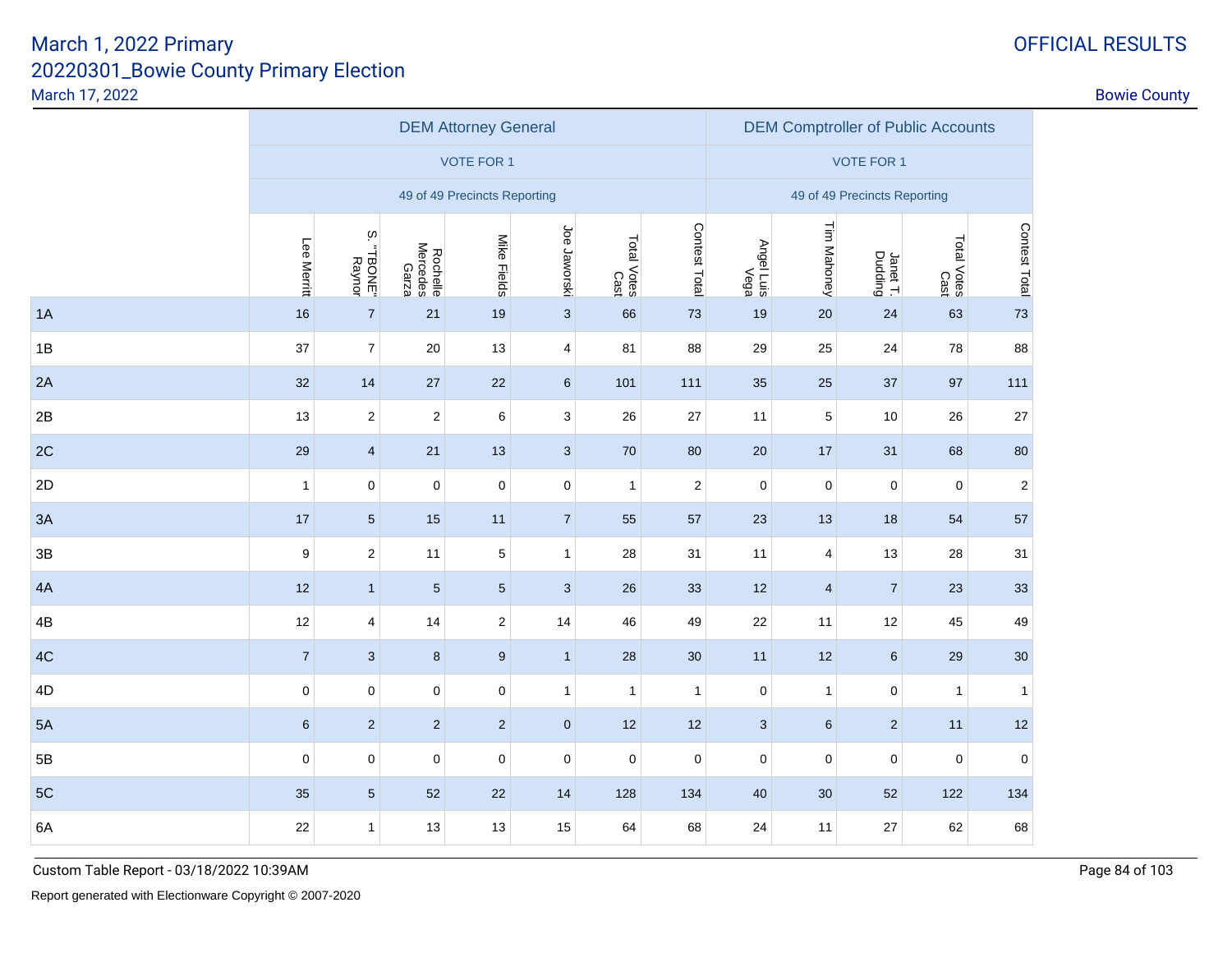| <b>OFFICIAL RESULTS</b> |
|-------------------------|
|-------------------------|

|                |                  | <b>DEM Attorney General</b> |                               |                              |                         |                     |                         |                          |                  | <b>DEM Comptroller of Public Accounts</b> |                     |                         |  |  |  |
|----------------|------------------|-----------------------------|-------------------------------|------------------------------|-------------------------|---------------------|-------------------------|--------------------------|------------------|-------------------------------------------|---------------------|-------------------------|--|--|--|
|                |                  |                             |                               | <b>VOTE FOR 1</b>            |                         |                     |                         |                          |                  | <b>VOTE FOR 1</b>                         |                     |                         |  |  |  |
|                |                  |                             |                               | 49 of 49 Precincts Reporting |                         |                     |                         |                          |                  | 49 of 49 Precincts Reporting              |                     |                         |  |  |  |
|                | Lee Merritt      | S.<br>TBONE"                | Rochelle<br>Mercedes<br>Garza | Mike Fields                  | Joe Jaworski            | Total Votes<br>Cast | Contest Total           | Angel Luis<br>Siu LlegnA | Tim Mahoney      | Janet T.<br>Dudding                       | Total Votes<br>Cast | Contest Total           |  |  |  |
| 6B             | 22               | $\overline{4}$              | 14                            | $\overline{3}$               | 11                      | 54                  | 59                      | 23                       | 16               | 15                                        | 54                  | 59                      |  |  |  |
| $\overline{7}$ | 63               | 14                          | 52                            | 29                           | 19                      | 177                 | 185                     | 64                       | 46               | 59                                        | 169                 | 185                     |  |  |  |
| <b>8A</b>      | 42               | 10                          | 23                            | $17$                         | 11                      | 103                 | 112                     | 41                       | 24               | 39                                        | 104                 | 112                     |  |  |  |
| 8B             | 35               | 11                          | $27\,$                        | 22                           | 9                       | 104                 | 115                     | 36                       | 25               | 36                                        | 97                  | 115                     |  |  |  |
| 8C             | $9$              | $\mathbf{1}$                | $\overline{7}$                | $\overline{\mathbf{4}}$      | $\pmb{0}$               | 21                  | 23                      | 12                       | $\sqrt{2}$       | $\bf 8$                                   | 22                  | 23                      |  |  |  |
| 9              | 28               | $10$                        | 21                            | 13                           | 11                      | 83                  | 93                      | 28                       | $22\,$           | 31                                        | 81                  | 93                      |  |  |  |
| <b>9A</b>      | $\mathbf{1}$     | $\mathbf 0$                 | $\sqrt{3}$                    | $\mathbf{1}$                 | $\pmb{0}$               | $\sqrt{5}$          | $\sqrt{5}$              | $\mathbf{1}$             | $\mathbf 0$      | $\overline{4}$                            | $\overline{5}$      | $\sqrt{5}$              |  |  |  |
| $10$           | 11               | $\mathsf 0$                 | 16                            | 10                           | $\overline{\mathbf{4}}$ | 41                  | 47                      | 11                       | 11               | 16                                        | 38                  | 47                      |  |  |  |
| 11             | $6\phantom{1}6$  | $\mathbf 0$                 | $\overline{7}$                | $\mathbf{1}$                 | $\pmb{0}$               | 14                  | 17                      | $6\phantom{1}6$          | $\overline{2}$   | $\boldsymbol{6}$                          | 14                  | 17                      |  |  |  |
| <b>11A</b>     | $\sqrt{2}$       | $\mathbf 2$                 | 6                             | 3                            | $\mathbf 2$             | 15                  | 16                      | $\boldsymbol{7}$         | $\mathbf{1}$     | $\sqrt{5}$                                | 13                  | 16                      |  |  |  |
| 12             | 14               | $\overline{3}$              | 20                            | 11                           | $\overline{4}$          | 52                  | 56                      | 20                       | 16               | 14                                        | 50                  | 56                      |  |  |  |
| 12A            | $\pmb{0}$        | $\mathsf 0$                 | $\pmb{0}$                     | $\mathsf 0$                  | $\mathsf 0$             | $\pmb{0}$           | $\pmb{0}$               | $\pmb{0}$                | $\mathsf 0$      | $\pmb{0}$                                 | $\pmb{0}$           | $\pmb{0}$               |  |  |  |
| 13             | $\mathbf{1}$     | $\mathbf 0$                 | $\mathbf{1}$                  | 1                            | $\pmb{0}$               | $\sqrt{3}$          | $\sqrt{3}$              | $\mathbf{1}$             | $\mathbf 0$      | $\sqrt{2}$                                | $\overline{3}$      | $\mathbf{3}$            |  |  |  |
| 14             | $\boldsymbol{9}$ | $\mathbf{3}$                | $\sqrt{3}$                    | 9                            | $\overline{4}$          | 28                  | 29                      | 12                       | $\boldsymbol{9}$ | $\sqrt{5}$                                | 26                  | 29                      |  |  |  |
| 14A            | 17               | $5\overline{)}$             | 11                            | 10                           | $\boldsymbol{6}$        | 49                  | 54                      | 11                       | 15               | 22                                        | 48                  | 54                      |  |  |  |
| 15             | $\mathbf 0$      | $\mathbf{1}$                | $\mathbf{1}$                  | $\mathbf{1}$                 | $\mathbf{1}$            | 4                   | $\overline{\mathbf{4}}$ | $\pmb{0}$                | $\mathbf{1}$     | $\sqrt{2}$                                | 3                   | $\overline{\mathbf{4}}$ |  |  |  |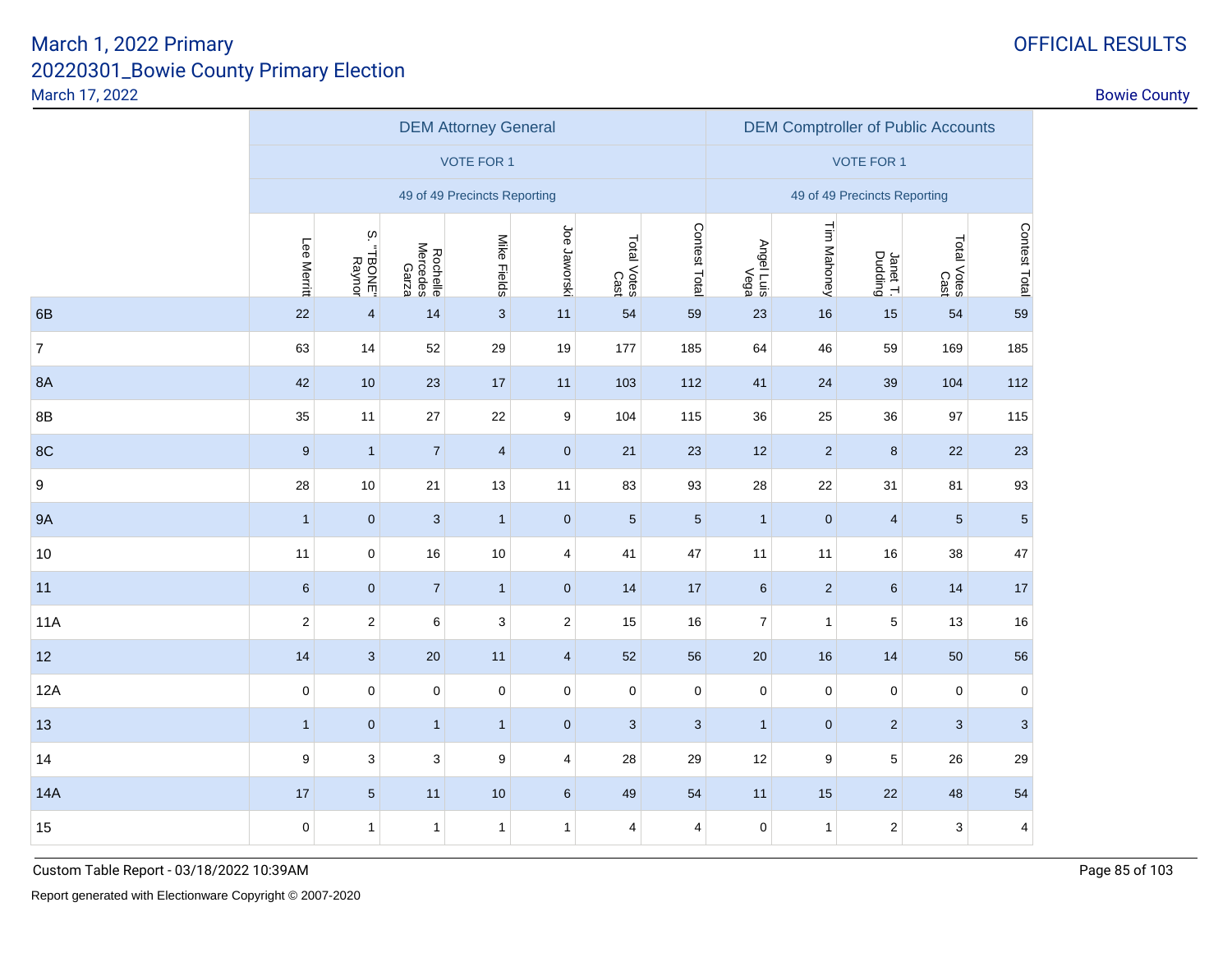|            |                         | <b>DEM Attorney General</b> |                               |                              |                         |                     |                  |                    |                         | <b>DEM Comptroller of Public Accounts</b> |                     |                           |  |  |  |
|------------|-------------------------|-----------------------------|-------------------------------|------------------------------|-------------------------|---------------------|------------------|--------------------|-------------------------|-------------------------------------------|---------------------|---------------------------|--|--|--|
|            |                         |                             |                               | <b>VOTE FOR 1</b>            |                         |                     |                  |                    |                         | <b>VOTE FOR 1</b>                         |                     |                           |  |  |  |
|            |                         |                             |                               | 49 of 49 Precincts Reporting |                         |                     |                  |                    |                         | 49 of 49 Precincts Reporting              |                     |                           |  |  |  |
|            | Lee Merritt             | $\infty$<br>TBONE"          | Rochelle<br>Mercedes<br>Garza | Mike Fields                  | Joe Jaworski            | Total Votes<br>Cast | Contest Total    | Angel Luis<br>Ious | Tim Mahoney             | Janet T.<br>Dudding                       | Total Votes<br>Cast | Contest Total             |  |  |  |
| 16         | $\boldsymbol{7}$        | $\mathbf{1}$                | $\sqrt{3}$                    | $\overline{\mathbf{4}}$      | $\mathbf{1}$            | 16                  | 17               | $\mathbf{3}$       | $9\,$                   | $\overline{\mathbf{4}}$                   | 16                  | 17                        |  |  |  |
| 16A        | $\pmb{0}$               | $\pmb{0}$                   | $\mathsf 0$                   | $\pmb{0}$                    | $\mathbf{1}$            | $\mathbf{1}$        | $\overline{1}$   | $\pmb{0}$          | $\pmb{0}$               | $\mathbf{1}$                              | $\mathbf{1}$        | $\mathbf{1}$              |  |  |  |
| 17         | $\bf8$                  | $\sqrt{5}$                  | $\bf 8$                       | $\boldsymbol{6}$             | $\pmb{0}$               | 27                  | 30               | 11                 | $\sqrt{7}$              | $\bf{8}$                                  | 26                  | 30                        |  |  |  |
| 18         | 21                      | 5                           | 10                            | $\,$ 5 $\,$                  | $\mathbf{1}$            | 42                  | 47               | 14                 | 14                      | 14                                        | 42                  | 47                        |  |  |  |
| <b>18A</b> | $\pmb{0}$               | $\mathbf{1}$                | $\sqrt{2}$                    | $\pmb{0}$                    | $\pmb{0}$               | $\mathbf{3}$        | $\mathbf{3}$     | $\mathbf{1}$       | $\overline{2}$          | $\pmb{0}$                                 | $\mathbf{3}$        | $\ensuremath{\mathsf{3}}$ |  |  |  |
| 19         | 3                       | $\mathbf 0$                 | $\mathbf{3}$                  | $\pmb{0}$                    | $\mathbf{1}$            | $\overline{7}$      | 8                | $\mathbf 2$        | $\mathbf 1$             | 3                                         | $\,6$               | $\bf8$                    |  |  |  |
| 20         | $\overline{2}$          | $\mathbf{1}$                | $\boldsymbol{6}$              | $\mathbf{1}$                 | $\overline{\mathbf{4}}$ | 14                  | 14               | $\mathbf{3}$       | $\mathbf{3}$            | $6\phantom{a}$                            | 12                  | 14                        |  |  |  |
| 20A        | $10$                    | $\sqrt{2}$                  | 3                             | $\mathsf 3$                  | $\overline{c}$          | $20\,$              | 23               | $\mathbf 0$        | $\overline{\mathbf{4}}$ | 17                                        | 21                  | 23                        |  |  |  |
| 21         | $\mathbf{1}$            | $\mathbf{1}$                | $\sqrt{3}$                    | $\pmb{0}$                    | $\mathbf{1}$            | $\boldsymbol{6}$    | $\,6\,$          | $\sqrt{3}$         | $\sqrt{2}$              | 1                                         | $\boldsymbol{6}$    | $\,6\,$                   |  |  |  |
| 22         | $\overline{c}$          | $\pmb{0}$                   | $\overline{4}$                | $\sqrt{2}$                   | $\mathbf{1}$            | $\boldsymbol{9}$    | $\boldsymbol{9}$ | $\mathbf{1}$       | $\sqrt{5}$              | 3                                         | $\boldsymbol{9}$    | $\boldsymbol{9}$          |  |  |  |
| 22A        | $\pmb{0}$               | $\pmb{0}$                   | $\mathbf{1}$                  | $\pmb{0}$                    | $\pmb{0}$               | $\mathbf{1}$        | $\overline{1}$   | $\pmb{0}$          | $\mathbf 0$             | 1                                         | $\overline{1}$      | $\mathbf{1}$              |  |  |  |
| 24         | $\mathbf{1}$            | $\pmb{0}$                   | $\mathbf{1}$                  | $\mathbf{1}$                 | $\pmb{0}$               | 3                   | $\overline{4}$   | $\pmb{0}$          | $\overline{2}$          | $\overline{2}$                            | $\overline{4}$      | 4                         |  |  |  |
| 25         | $\overline{\mathbf{4}}$ | $\pmb{0}$                   | $\bf 8$                       | $\overline{\mathbf{4}}$      | $\boldsymbol{9}$        | 25                  | 28               | $\overline{5}$     | $\bf 8$                 | $6\phantom{a}$                            | 19                  | 28                        |  |  |  |
| 27         | $\mathsf 0$             | $\pmb{0}$                   | $\mathsf 0$                   | $\pmb{0}$                    | $\mathbf{1}$            | $\mathbf{1}$        | $\mathbf{1}$     | $\mathbf 0$        | $\mathbf{1}$            | $\mathsf{O}\xspace$                       | $\mathbf{1}$        | 1                         |  |  |  |
| 28         | $\pmb{0}$               | $\mathbf{1}$                | $\pmb{0}$                     | $\mathbf{1}$                 | $\mathbf{3}$            | $\sqrt{5}$          | $\overline{5}$   | $\mathbf{1}$       | $\mathbf 0$             | $\overline{4}$                            | $\overline{5}$      | $\overline{5}$            |  |  |  |
| 29         | $\mathsf 0$             | $\pmb{0}$                   | 0                             | $\mathbf 0$                  | 0                       | $\pmb{0}$           | $\mathbf 0$      | $\mathbf 0$        | $\pmb{0}$               | $\mathsf{O}\xspace$                       | $\mathbf 0$         | $\bf{0}$                  |  |  |  |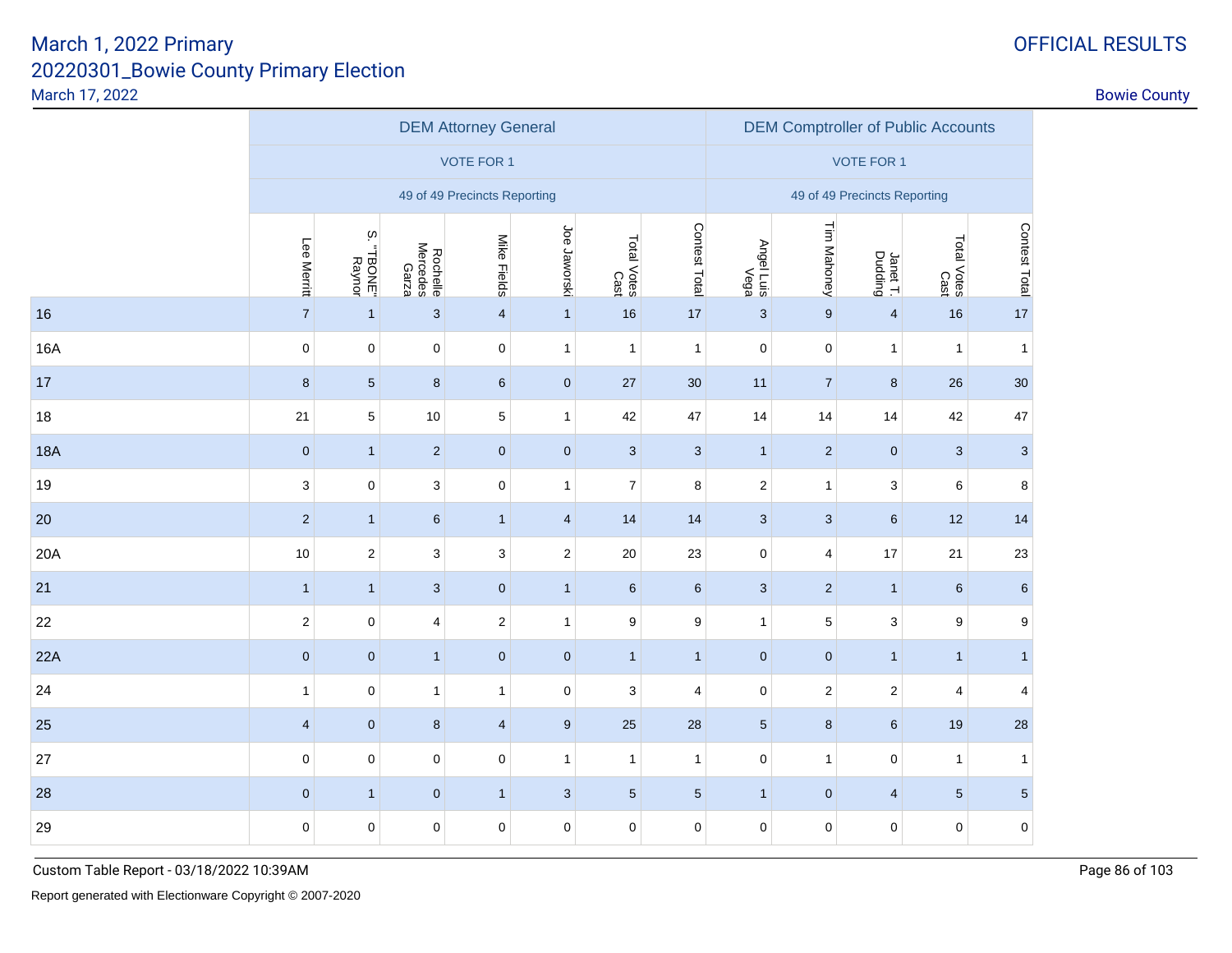# March 1, 2022 Primary

|        |                |                              |                               | <b>DEM Attorney General</b>  | <b>DEM Comptroller of Public Accounts</b> |                              |                  |                           |         |                     |                        |                                |
|--------|----------------|------------------------------|-------------------------------|------------------------------|-------------------------------------------|------------------------------|------------------|---------------------------|---------|---------------------|------------------------|--------------------------------|
|        |                |                              |                               | <b>VOTE FOR 1</b>            |                                           |                              |                  |                           |         | <b>VOTE FOR 1</b>   |                        |                                |
|        |                |                              |                               | 49 of 49 Precincts Reporting |                                           | 49 of 49 Precincts Reporting |                  |                           |         |                     |                        |                                |
|        | Lee<br>Merritt | ഗ<br><b>BONE</b> "<br>Raynor | Rochelle<br>Mercedes<br>Garza | Mike Fields                  | Joe<br>Jaworsk                            | Total<br>Votes<br>Cast       | Contest<br>Total | Angel Luis<br>Siu I legnA | Mahoney | Janet T.<br>Dudding | Total<br>Votes<br>Cast | <b>Contest</b><br><b>Latal</b> |
| 30     | 20             |                              | 25                            | 23                           | 12                                        | 87                           | 94               | 25                        | 26      | 36                  | 87                     | 94                             |
| Totals | 587            | 145                          | 500                           | 327                          | 194                                       | 1,753                        | 1,905            | 602                       | 458     | 633                 | 1,693                  | 1,905                          |

Custom Table Report - 03/18/2022 10:39AM

# 20220301\_Bowie County Primary ElectionMarch 17, 2022entry of the country of the country of the country of the country of the country of the country of the country of the country of the country of the country of the country of the country of the country of the country of the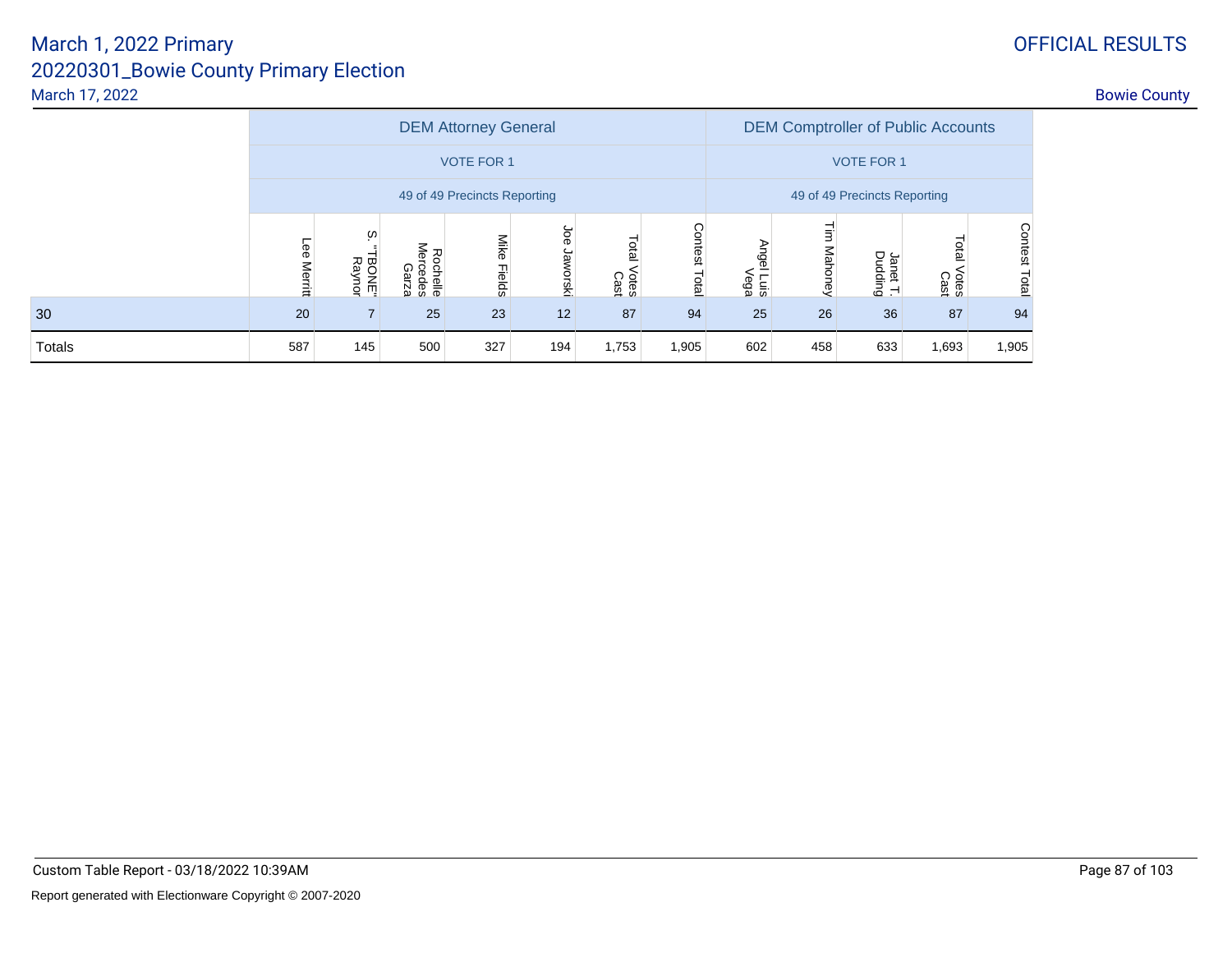1A

1B

2A

 $2B$ 

2C

2D

3A

3B

4A

4B

4C

4D

5A

5B

5C

6A

|   |                         |                           | <b>DEM Comm General Land Office</b> |                |                     |                         |                   | <b>DEM Commissioner of Agriculture</b> |                     |                |  |  |
|---|-------------------------|---------------------------|-------------------------------------|----------------|---------------------|-------------------------|-------------------|----------------------------------------|---------------------|----------------|--|--|
|   |                         |                           | <b>VOTE FOR 1</b>                   |                |                     |                         | <b>VOTE FOR 1</b> |                                        |                     |                |  |  |
|   |                         |                           | 49 of 49 Precincts Reporting        |                |                     |                         |                   | 49 of 49 Precincts Reporting           |                     |                |  |  |
|   | Sandragrace<br>Martinez | Jinny Suh                 | Michael Lange                       | Jay Kleberg    | Total Votes<br>Cast | Contest Total           | Susan Hays        | Ed Ireson                              | Total Votes<br>Cast | Contest Total  |  |  |
| Α | 26                      | $\ensuremath{\mathsf{3}}$ | 26                                  | $\overline{7}$ | 62                  | 73                      | 52                | $\boldsymbol{9}$                       | 61                  | 73             |  |  |
| В | 32                      | 14                        | 24                                  | $10$           | 80                  | 88                      | 65                | 14                                     | 79                  | 88             |  |  |
| A | 36                      | 14                        | 34                                  | 16             | 100                 | 111                     | 78                | 16                                     | 94                  | 111            |  |  |
| B | $\overline{7}$          | 4                         | $\overline{7}$                      | $\overline{7}$ | 25                  | 27                      | 22                | $\overline{4}$                         | 26                  | 27             |  |  |
| C | 18                      | 14                        | 26                                  | 9              | 67                  | 80                      | 57                | 9                                      | 66                  | 80             |  |  |
| D | 0                       | $\pmb{0}$                 | $\mathbf 0$                         | $\pmb{0}$      | $\boldsymbol{0}$    | $\overline{\mathbf{c}}$ | $\mathbf 0$       | $\mathbf 0$                            | $\mathbf 0$         | $\overline{2}$ |  |  |
| A | 22                      | 16                        | $\bf 8$                             | $\bf 8$        | 54                  | 57                      | 47                | $6\phantom{.}6$                        | 53                  | 57             |  |  |
| B | 12                      | $\sqrt{2}$                | 10                                  | $\mathbf{3}$   | 27                  | 31                      | 26                | $\sqrt{2}$                             | 28                  | 31             |  |  |
| Α | 9                       | $\,6\,$                   | $5\phantom{.0}$                     | $\overline{4}$ | 24                  | 33                      | 20                | $\overline{4}$                         | 24                  | 33             |  |  |
| В | 14                      | 16                        | 8                                   | 6              | 44                  | 49                      | 37                | 8                                      | 45                  | 49             |  |  |
| C | 13                      | $\overline{4}$            | 11                                  | $\mathbf{1}$   | 29                  | 30                      | 24                | $\overline{4}$                         | 28                  | 30             |  |  |
| D | 0                       | 0                         | $\mathbf 0$                         | $\mathbf{1}$   | 1                   | $\mathbf{1}$            | $\mathbf{1}$      | $\mathbf 0$                            | $\mathbf{1}$        | 1              |  |  |
| A | $\mathbf{3}$            | $\sqrt{2}$                | $\overline{4}$                      | $\overline{2}$ | 11                  | 12                      | $\bf8$            | $\overline{4}$                         | 12                  | 12             |  |  |
| В | 0                       | $\pmb{0}$                 | $\mathbf 0$                         | 0              | $\pmb{0}$           | $\pmb{0}$               | 0                 | $\mathsf{O}\xspace$                    | $\pmb{0}$           | $\pmb{0}$      |  |  |
|   |                         |                           |                                     |                |                     |                         |                   |                                        |                     |                |  |  |

C 35 31 36 22 124 134 107 18 125 134

A  $27$   $17$   $14$   $5$   $63$   $68$   $52$   $10$   $62$   $68$ 

OFFICIAL RESULTS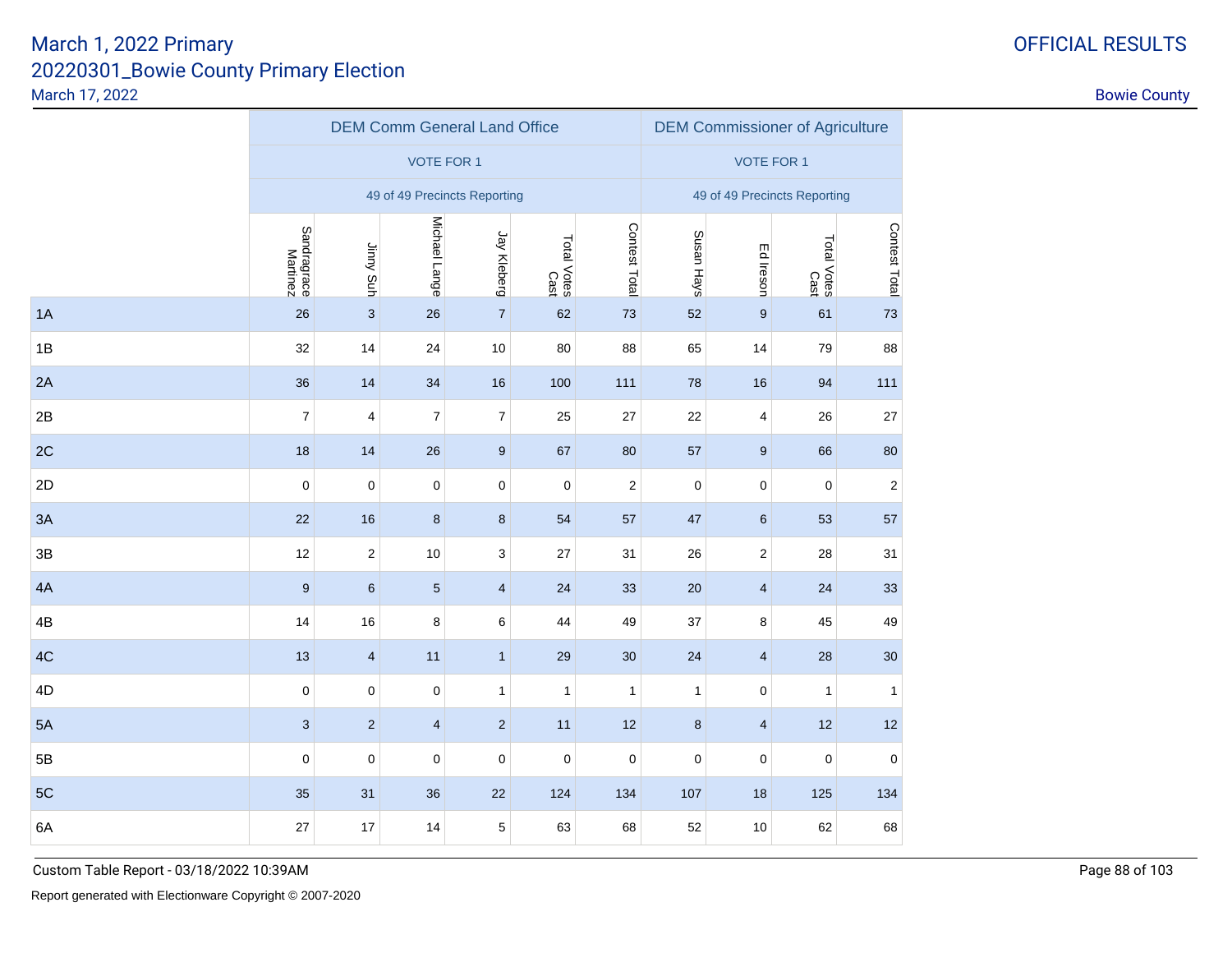|                  |                         |                |                   | <b>DEM Comm General Land Office</b> |                     | <b>DEM Commissioner of Agriculture</b> |                         |                              |                     |                           |
|------------------|-------------------------|----------------|-------------------|-------------------------------------|---------------------|----------------------------------------|-------------------------|------------------------------|---------------------|---------------------------|
|                  |                         |                | <b>VOTE FOR 1</b> |                                     |                     |                                        |                         | <b>VOTE FOR 1</b>            |                     |                           |
|                  |                         |                |                   | 49 of 49 Precincts Reporting        |                     |                                        |                         | 49 of 49 Precincts Reporting |                     |                           |
|                  | Sandragrace<br>Martinez | Jinny Suh      | Michael Lange     | Jay Kleberg                         | Total Votes<br>Cast | Contest Total                          | Susan Hays              | Ed Ireson                    | Total Votes<br>Cast | Contest Total             |
| 6B               | 19                      | 17             | 11                | $\overline{7}$                      | 54                  | 59                                     | 48                      | $\,6\,$                      | 54                  | 59                        |
| $\overline{7}$   | 60                      | 29             | 51                | $30\,$                              | 170                 | 185                                    | 135                     | 35                           | 170                 | 185                       |
| 8A               | 41                      | 14             | 30                | 15                                  | 100                 | 112                                    | 87                      | 10                           | 97                  | 112                       |
| 8B               | 36                      | 21             | 32                | 8                                   | 97                  | 115                                    | 86                      | 14                           | 100                 | 115                       |
| 8C               | 13                      | $\,6\,$        | $\sqrt{3}$        | $\pmb{0}$                           | 22                  | 23                                     | $15$                    | $\overline{\mathbf{4}}$      | 19                  | $23\,$                    |
| $\boldsymbol{9}$ | 27                      | 13             | 24                | 13                                  | $77\,$              | 93                                     | 64                      | 14                           | 78                  | 93                        |
| <b>9A</b>        | $\overline{\mathbf{4}}$ | $\pmb{0}$      | $\mathbf{1}$      | $\pmb{0}$                           | $\sqrt{5}$          | $\sqrt{5}$                             | $\overline{5}$          | $\pmb{0}$                    | 5                   | $\sqrt{5}$                |
| 10               | 11                      | 13             | $\,$ 5 $\,$       | 11                                  | 40                  | 47                                     | 32                      | 8                            | 40                  | 47                        |
| 11               | $\,6\,$                 | $\sqrt{2}$     | $\overline{4}$    | $\overline{2}$                      | 14                  | 17                                     | 10                      | $\sqrt{3}$                   | 13                  | $17\,$                    |
| <b>11A</b>       | 5                       | 4              | $\mathbf 5$       | $\mathbf{1}$                        | 15                  | 16                                     | 14                      | $\mathbf{1}$                 | 15                  | $16$                      |
| 12               | 15                      | $\sqrt{5}$     | 18                | $12$                                | 50                  | 56                                     | 42                      | $\boldsymbol{9}$             | 51                  | 56                        |
| 12A              | $\pmb{0}$               | $\pmb{0}$      | $\pmb{0}$         | 0                                   | $\mathbf 0$         | $\pmb{0}$                              | $\mathbf 0$             | $\pmb{0}$                    | 0                   | $\pmb{0}$                 |
| 13               | $\mathbf{1}$            | $\pmb{0}$      | $\mathbf{1}$      | $\pmb{0}$                           | $\sqrt{2}$          | $\ensuremath{\mathsf{3}}$              | $\mathbf 2$             | $\mathbf{1}$                 | 3                   | $\ensuremath{\mathsf{3}}$ |
| 14               | 12                      | 6              | $\boldsymbol{7}$  | $\overline{\mathbf{c}}$             | 27                  | 29                                     | 17                      | 8                            | 25                  | 29                        |
| <b>14A</b>       | 16                      | $\overline{7}$ | 17                | 8                                   | 48                  | 54                                     | 40                      | $\boldsymbol{9}$             | 49                  | 54                        |
| 15               | $\pmb{0}$               | $\mathbf{2}$   | $\sqrt{2}$        | 0                                   | 4                   | 4                                      | $\overline{\mathbf{c}}$ | $\sqrt{2}$                   | 4                   | 4                         |

Custom Table Report - 03/18/2022 10:39AMManufacturer of the control of the control of the control of the control of the control of the control of the control of the control of the control of the control of the control of the control of the control of the control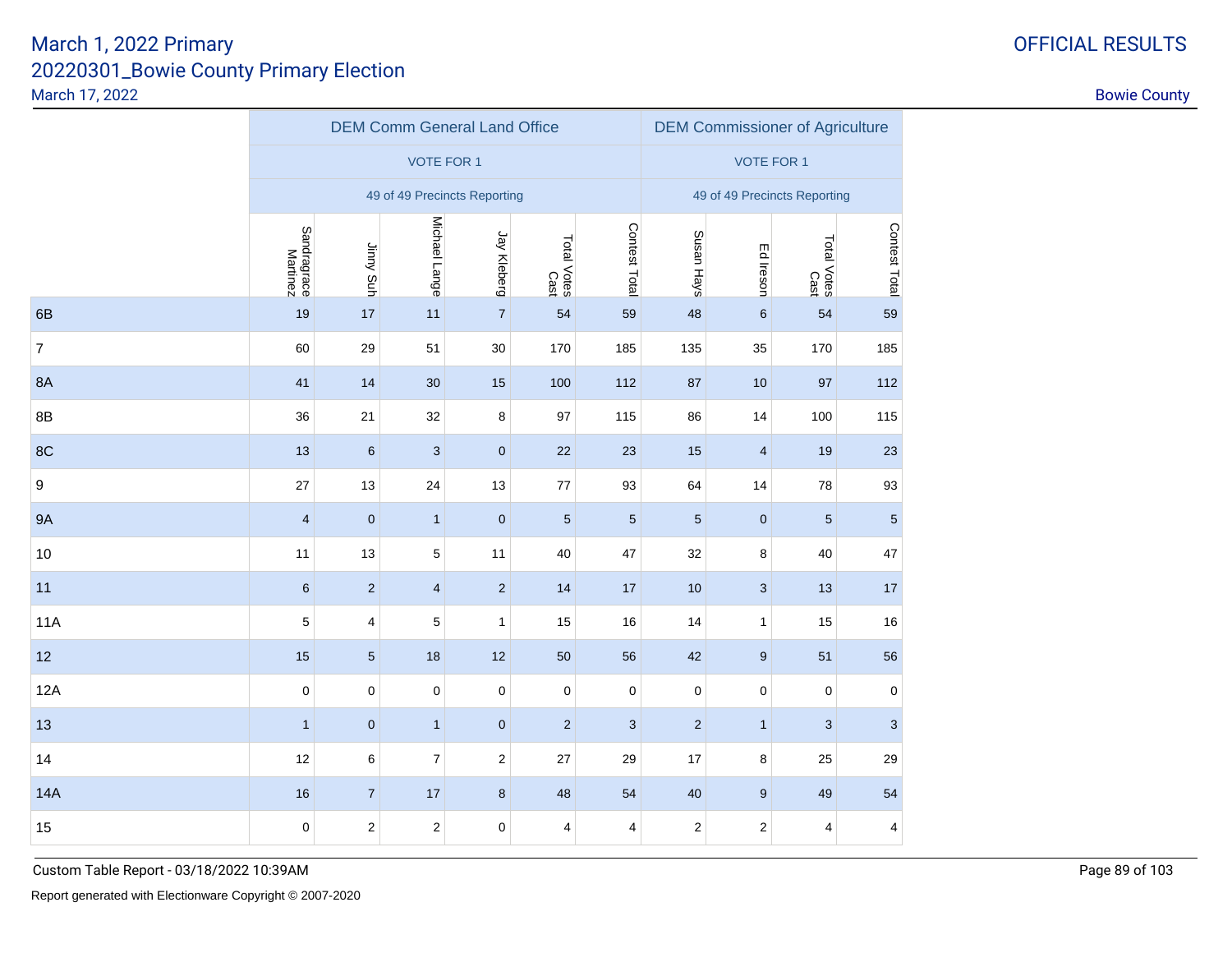|  |  |  | <b>FFICIAL RESULT:</b> |  |  |
|--|--|--|------------------------|--|--|
|--|--|--|------------------------|--|--|

|            |                         |                         | <b>DEM Comm General Land Office</b> |                           |                     |               | <b>DEM Commissioner of Agriculture</b> |                              |                     |                  |  |
|------------|-------------------------|-------------------------|-------------------------------------|---------------------------|---------------------|---------------|----------------------------------------|------------------------------|---------------------|------------------|--|
|            |                         |                         | <b>VOTE FOR 1</b>                   |                           |                     |               |                                        | <b>VOTE FOR 1</b>            |                     |                  |  |
|            |                         |                         | 49 of 49 Precincts Reporting        |                           |                     |               |                                        | 49 of 49 Precincts Reporting |                     |                  |  |
|            | Sandragrace<br>Martinez | Jinny Suh               | Michael Lange                       | Jay Kleberg               | Total Votes<br>Cast | Contest Total | Susan Hays                             | Ed Ireson                    | Total Votes<br>Cast | Contest Total    |  |
| 16         | $\mathbf 0$             | $\overline{\mathbf{4}}$ | $\sqrt{7}$                          | $\overline{\mathbf{4}}$   | 15                  | 17            | 12                                     | $\mathbf{3}$                 | 15                  | 17               |  |
| 16A        | $\mathbf 0$             | $\pmb{0}$               | $\mathbf 0$                         | $\mathbf{1}$              | $\mathbf{1}$        | $\mathbf{1}$  | $\mathbf{1}$                           | $\pmb{0}$                    | 1                   | $\mathbf{1}$     |  |
| 17         | 10                      | $\sqrt{3}$              | 11                                  | $\mathbf{1}$              | 25                  | 30            | 19                                     | $\sqrt{5}$                   | 24                  | 30 <sub>o</sub>  |  |
| 18         | 9                       | 5                       | 19                                  | 9                         | 42                  | 47            | 34                                     | 8                            | 42                  | 47               |  |
| <b>18A</b> | $\overline{2}$          | $\mathbf 0$             | $\mathbf{1}$                        | $\pmb{0}$                 | 3                   | $\mathbf{3}$  | $\mathbf{3}$                           | $\pmb{0}$                    | $\mathbf{3}$        | $\mathbf{3}$     |  |
| 19         | $\overline{2}$          | $\mathbf{1}$            | $\boldsymbol{2}$                    | $\mathbf{1}$              | 6                   | 8             | $\overline{7}$                         | $\mathbf 0$                  | $\overline{7}$      | 8                |  |
| 20         | 3                       | $\mathbf{1}$            | $\sqrt{5}$                          | $\sqrt{3}$                | 12                  | 14            | 11                                     | $\mathbf{1}$                 | 12                  | 14               |  |
| 20A        | $\overline{7}$          | $\mathbf 0$             | 3                                   | 10                        | 20                  | 23            | 18                                     | 3                            | 21                  | 23               |  |
| 21         | $\overline{4}$          | $\pmb{0}$               | $\pmb{0}$                           | $\mathbf{1}$              | $5\phantom{.0}$     | $\,6\,$       | $\sqrt{5}$                             | $\mathbf{1}$                 | $\,6\,$             | $\,6\,$          |  |
| 22         | $\mathbf{1}$            | $\mathbf 0$             | $\,$ 5 $\,$                         | 3                         | 9                   | 9             | 8                                      | $\mathbf{1}$                 | 9                   | $\boldsymbol{9}$ |  |
| 22A        | $\mathbf{0}$            | $\mathbf{1}$            | $\pmb{0}$                           | $\mathbf{0}$              | $\mathbf{1}$        | $\mathbf{1}$  | $\mathbf{1}$                           | $\mathbf 0$                  | $\mathbf{1}$        | $\mathbf{1}$     |  |
| 24         | $\overline{2}$          | $\mathbf{1}$            | $\mathbf{1}$                        | $\pmb{0}$                 | 4                   | 4             | $\overline{4}$                         | $\mathbf 0$                  | 4                   | 4                |  |
| 25         | $5\phantom{.0}$         | $\sqrt{2}$              | 10                                  | $\sqrt{5}$                | 22                  | 28            | 15                                     | $\,6\,$                      | 21                  | 28               |  |
| 27         | $\mathbf 0$             | $\mathbf 0$             | $\mathbf 0$                         | $\mathbf{1}$              | 1                   | $\mathbf{1}$  | $\mathbf{1}$                           | $\pmb{0}$                    | 1                   | $\mathbf{1}$     |  |
| 28         | $\mathbf{1}$            | $\pmb{0}$               | $\mathbf{1}$                        | $\ensuremath{\mathsf{3}}$ | 5                   | $\sqrt{5}$    | $\mathbf{3}$                           | $\sqrt{2}$                   | $\overline{5}$      | $\sqrt{5}$       |  |
| 29         | $\mathbf 0$             | $\pmb{0}$               | $\pmb{0}$                           | $\pmb{0}$                 | 0                   | 0             | $\pmb{0}$                              | $\pmb{0}$                    | $\pmb{0}$           | $\pmb{0}$        |  |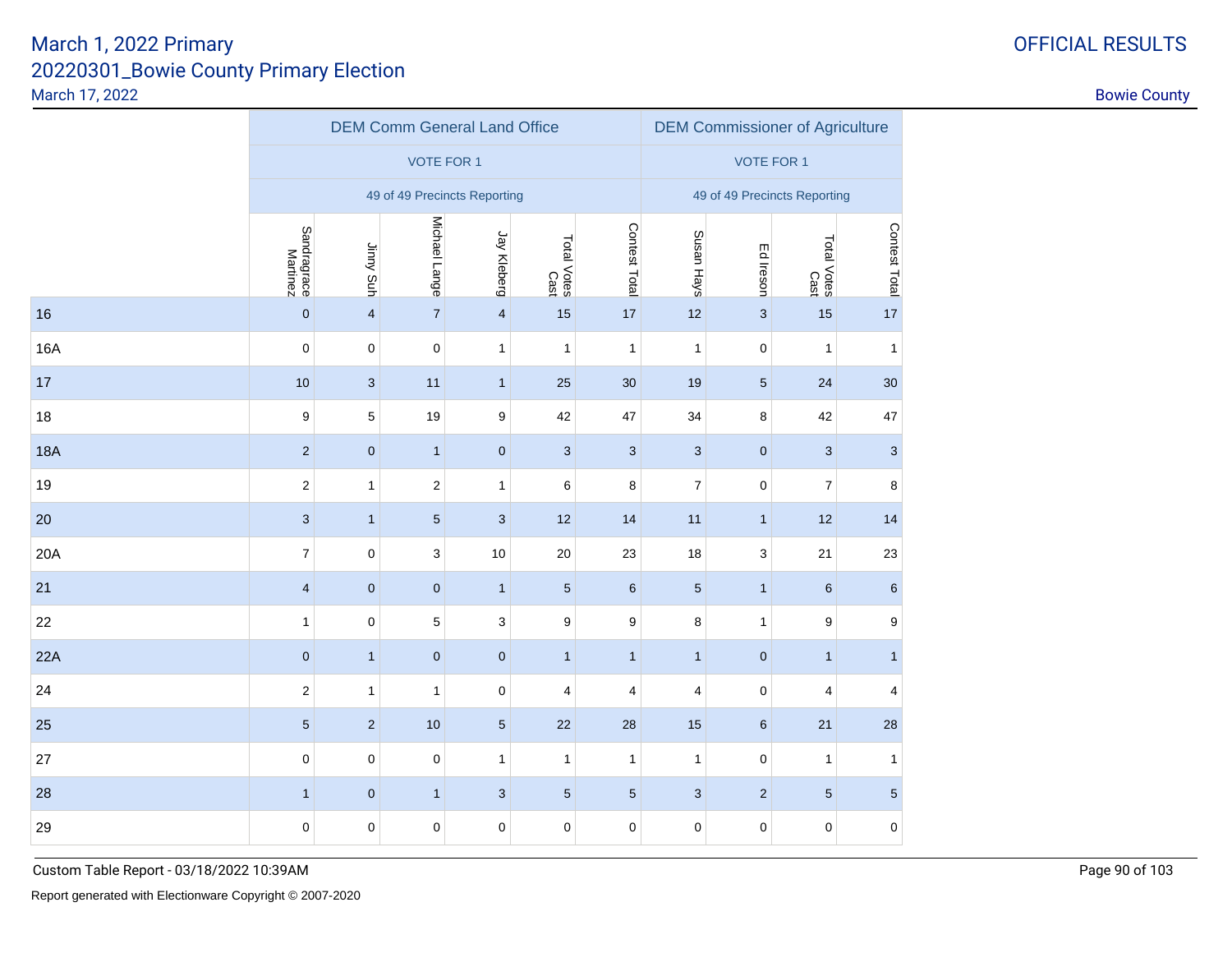|        |                         |                    |                   | <b>DEM Comm General Land Office</b> |                        |                  |                              | <b>DEM Commissioner of Agriculture</b> |                        |                  |
|--------|-------------------------|--------------------|-------------------|-------------------------------------|------------------------|------------------|------------------------------|----------------------------------------|------------------------|------------------|
|        |                         |                    | <b>VOTE FOR 1</b> |                                     |                        |                  |                              | <b>VOTE FOR 1</b>                      |                        |                  |
|        |                         |                    |                   | 49 of 49 Precincts Reporting        |                        |                  | 49 of 49 Precincts Reporting |                                        |                        |                  |
|        | Sandragrace<br>Martinez | <b>Auur</b><br>guh | Michael<br>Lange  | हि<br>Kleberg                       | Total<br>Votes<br>Cast | Contest<br>Total | Susan<br>Hays                | 巴<br>Ireson                            | Total<br>Votes<br>Cast | Contest<br>Total |
| 30     | 34                      | 11                 | 32                | 12                                  | 89                     | 94               | 65                           | 22                                     | 87                     | 94               |
| Totals | 600                     | 311                | 521               | 264                                 | 1,905                  | 1,402            | 284                          | 1,686                                  | 1,905                  |                  |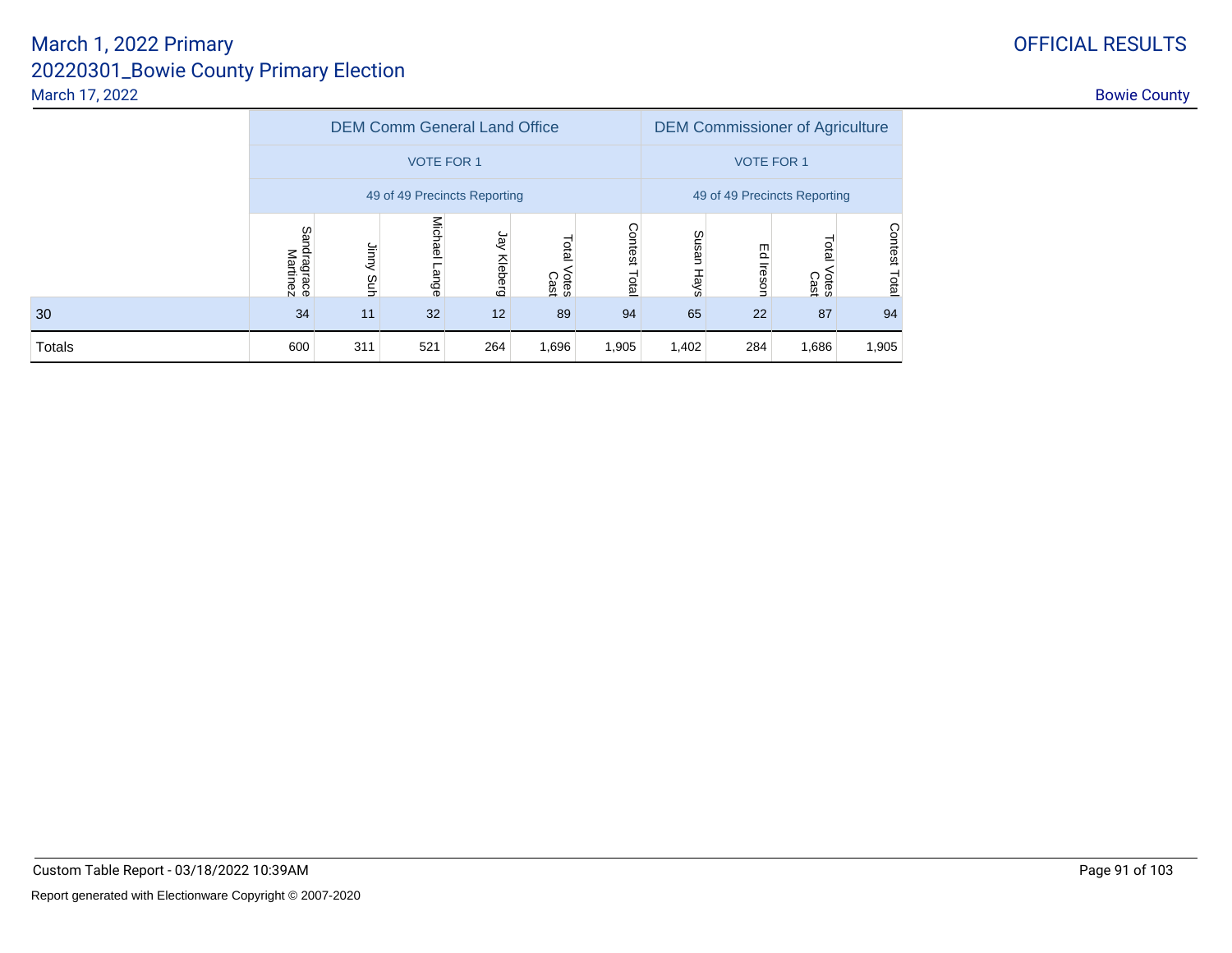|    |              | <b>DEM Railroad</b>          |                |               | <b>DEM Justice, Supreme</b><br>Court, PI 3 |                  | <b>DEM Justice, Supreme</b><br>Court, PI 5 |                              |                |  |
|----|--------------|------------------------------|----------------|---------------|--------------------------------------------|------------------|--------------------------------------------|------------------------------|----------------|--|
|    |              | <b>VOTE FOR 1</b>            |                |               | <b>VOTE FOR 1</b>                          |                  | <b>VOTE FOR 1</b>                          |                              |                |  |
|    |              | 49 of 49 Precincts Reporting |                |               | 49 of 49 Precincts Reporting               |                  |                                            | 49 of 49 Precincts Reporting |                |  |
|    | Luke Warford | Total Votes<br>Cast          | Contest Total  | Erin A Nowell | Total Votes<br>Cast                        | Contest Total    | Amanda<br>Reichek                          | Total Votes<br>Cast          | Contest Total  |  |
| 1A | 52           | 52                           | 73             | 49            | 49                                         | 73               | 50                                         | 50                           | 73             |  |
| 1B | 72           | 72                           | 88             | 69            | 69                                         | 88               | 72                                         | 72                           | 88             |  |
| 2A | 82           | 82                           | 111            | 81            | 81                                         | 111              | 78                                         | 78                           | 111            |  |
| 2B | 22           | 22                           | 27             | 21            | 21                                         | 27               | 22                                         | 22                           | 27             |  |
| 2C | 57           | 57                           | 80             | 60            | 60                                         | 80               | 60                                         | 60                           | 80             |  |
| 2D | $\mathbf 0$  | $\mathbf 0$                  | $\overline{c}$ | $\pmb{0}$     | $\pmb{0}$                                  | $\boldsymbol{2}$ | $\pmb{0}$                                  | $\mathbf 0$                  | $\overline{2}$ |  |
| 3A | 47           | 47                           | 57             | 47            | 47                                         | 57               | 45                                         | 45                           | 57             |  |
| 3B | 23           | 23                           | 31             | 24            | 24                                         | 31               | 23                                         | 23                           | 31             |  |
| 4A | 20           | 20                           | 33             | 23            | 23                                         | 33               | 21                                         | 21                           | 33             |  |
| 4B | 40           | 40                           | 49             | 39            | 39                                         | 49               | 39                                         | 39                           | 49             |  |
| 4C | 26           | 26                           | $30\,$         | 26            | 26                                         | 30               | 26                                         | 26                           | 30             |  |
| 4D | $\mathbf{1}$ | 1                            | $\mathbf{1}$   | 1             | $\mathbf{1}$                               | $\mathbf{1}$     | $\mathbf{1}$                               | $\mathbf{1}$                 | 1              |  |
| 5A | $9\,$        | 9                            | 12             | 10            | 10                                         | 12               | 11                                         | 11                           | 12             |  |
| 5B | $\mathbf 0$  | $\pmb{0}$                    | $\pmb{0}$      | $\pmb{0}$     | $\pmb{0}$                                  | $\pmb{0}$        | $\pmb{0}$                                  | $\mathbf 0$                  | $\mathbf 0$    |  |
| 5C | 107          | 107                          | 134            | 108           | 108                                        | 134              | 112                                        | 112                          | 134            |  |
| 6A | 57           | 57                           | 68             | 52            | 52                                         | 68               | 52                                         | 52                           | 68             |  |
|    |              |                              |                |               |                                            |                  |                                            |                              |                |  |

Custom Table Report - 03/18/2022 10:39AM

# OFFICIAL RESULTS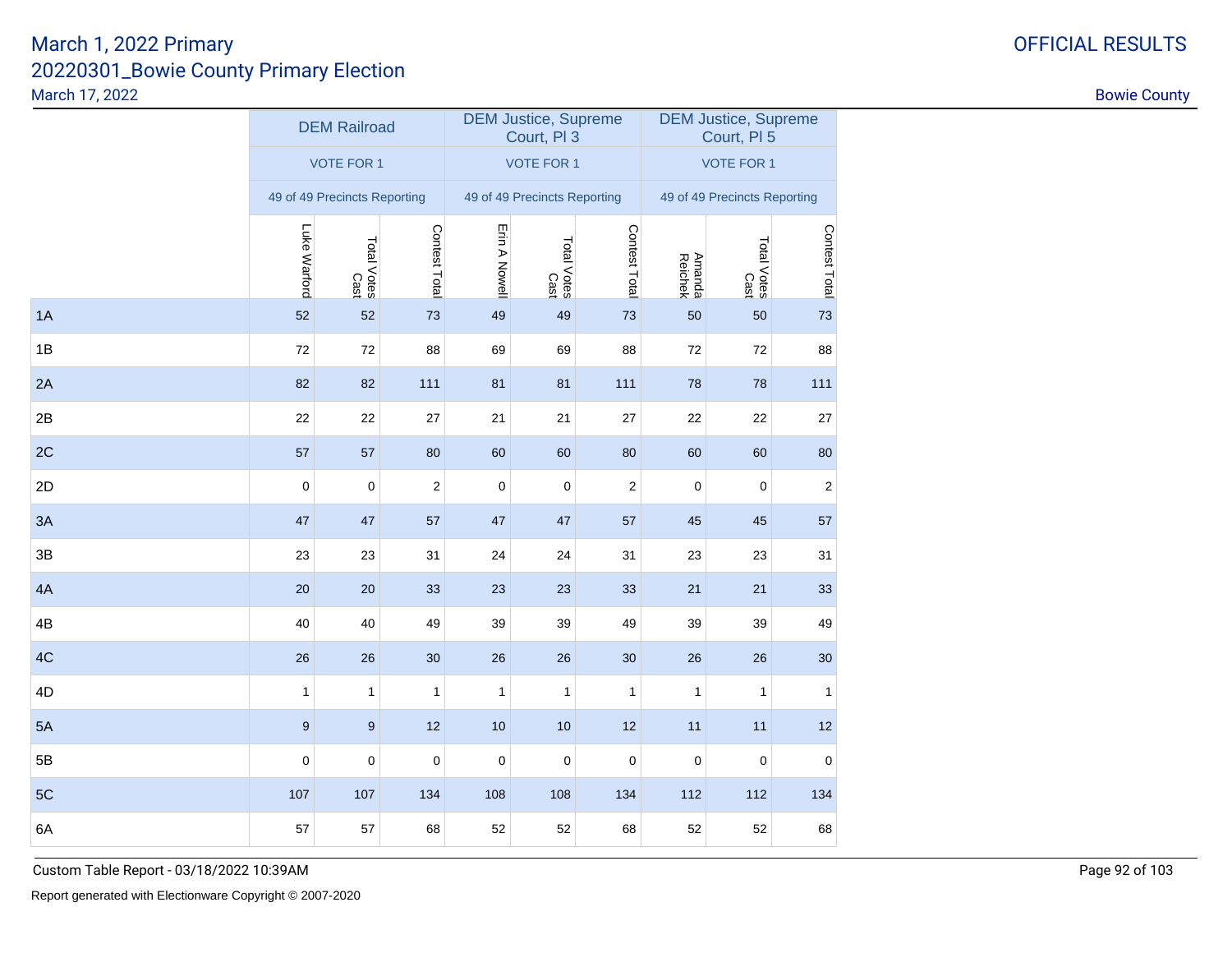|                 |                |                     |                                                                          |                           |                           | <b>DEM Justice, Supreme</b><br>Court, PI 5                                                                                    |                   |                           |  |
|-----------------|----------------|---------------------|--------------------------------------------------------------------------|---------------------------|---------------------------|-------------------------------------------------------------------------------------------------------------------------------|-------------------|---------------------------|--|
|                 |                |                     |                                                                          |                           |                           | <b>VOTE FOR 1</b>                                                                                                             |                   |                           |  |
|                 |                |                     |                                                                          |                           |                           | 49 of 49 Precincts Reporting                                                                                                  |                   |                           |  |
| Luke Warford    |                | Contest Total       | Erin A Nowell                                                            |                           | Contest Total             |                                                                                                                               |                   | Contest Total             |  |
| 49              | 49             | 59                  | 49                                                                       | 49                        | 59                        | 47                                                                                                                            | 47                | 59                        |  |
| 149             | 149            | 185                 | 151                                                                      | 151                       | 185                       | 149                                                                                                                           | 149               | 185                       |  |
| 93              | 93             | 112                 | 85                                                                       | 85                        | 112                       | 88                                                                                                                            | 88                | 112                       |  |
| 99              | 99             | 115                 | 92                                                                       | 92                        | 115                       | 95                                                                                                                            | 95                | 115                       |  |
| 19              | 19             | 23                  | 18                                                                       | 18                        | 23                        | 21                                                                                                                            | 21                | 23                        |  |
| 73              | 73             | 93                  | 71                                                                       | 71                        | 93                        | 76                                                                                                                            | 76                | 93                        |  |
| $5\phantom{.0}$ | $\overline{5}$ | $\sqrt{5}$          | $\overline{4}$                                                           | $\overline{4}$            | $\sqrt{5}$                | $\overline{5}$                                                                                                                | $\sqrt{5}$        | $\sqrt{5}$                |  |
| 35              | 35             | 47                  | 33                                                                       | 33                        | 47                        | 34                                                                                                                            | 34                | 47                        |  |
| 13              | 13             | 17                  | 14                                                                       | 14                        | 17                        | 14                                                                                                                            | 14                | 17                        |  |
| 14              | 14             | 16                  | 14                                                                       | 14                        | $16$                      | 14                                                                                                                            | 14                | 16                        |  |
| 47              | 47             | 56                  | 45                                                                       | 45                        | 56                        | 46                                                                                                                            | 46                | 56                        |  |
| $\pmb{0}$       | $\pmb{0}$      | $\pmb{0}$           | $\pmb{0}$                                                                | 0                         | $\pmb{0}$                 | 0                                                                                                                             | $\pmb{0}$         | $\pmb{0}$                 |  |
| $\overline{2}$  | $\overline{2}$ | 3                   | 3                                                                        | $\ensuremath{\mathsf{3}}$ | $\ensuremath{\mathsf{3}}$ | $\sqrt{2}$                                                                                                                    | $\mathbf 2$       | $\ensuremath{\mathsf{3}}$ |  |
| 22              | 22             | 29                  | 23                                                                       | 23                        | 29                        | 24                                                                                                                            | 24                | 29                        |  |
| 45              | 45             | 54                  | 46                                                                       | 46                        | 54                        | 45                                                                                                                            | 45                | 54                        |  |
| 4               | 4              | 4                   | 4                                                                        | 4                         | 4                         | 4                                                                                                                             | 4                 | 4                         |  |
|                 |                | Total Votes<br>Cast | <b>DEM Railroad</b><br><b>VOTE FOR 1</b><br>49 of 49 Precincts Reporting |                           |                           | <b>DEM Justice, Supreme</b><br>Court, PI 3<br><b>VOTE FOR 1</b><br>49 of 49 Precincts Reporting<br>Total Votes<br>Total Votes | Amanda<br>Reichek | Total Votes<br>Cast       |  |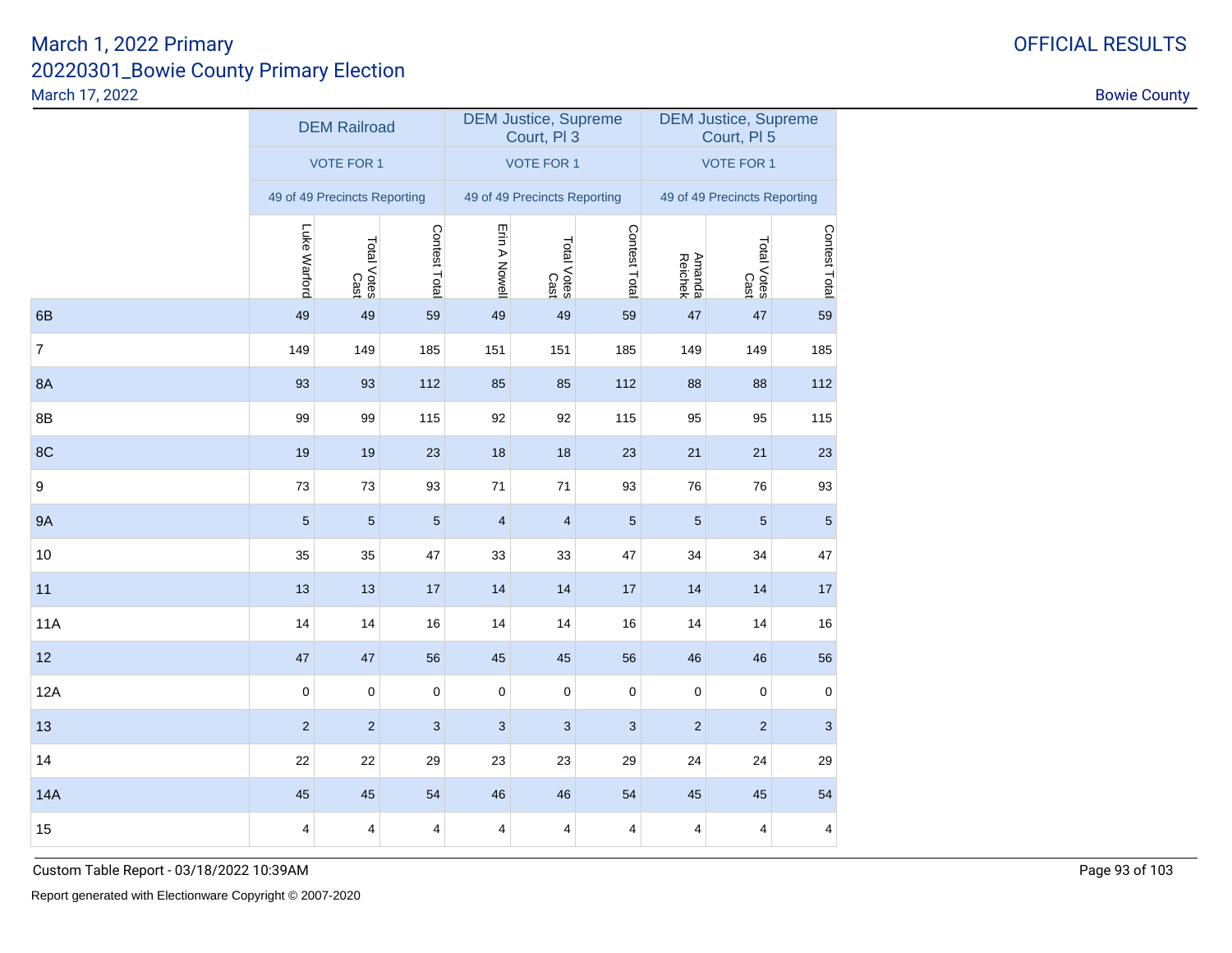|            |                  | <b>DEM Railroad</b>          |                           |                           | <b>DEM Justice, Supreme</b><br>Court, PI 3 |                  | <b>DEM Justice, Supreme</b><br>Court, PI 5 |                     |               |  |
|------------|------------------|------------------------------|---------------------------|---------------------------|--------------------------------------------|------------------|--------------------------------------------|---------------------|---------------|--|
|            |                  | <b>VOTE FOR 1</b>            |                           |                           | <b>VOTE FOR 1</b>                          |                  | <b>VOTE FOR 1</b>                          |                     |               |  |
|            |                  | 49 of 49 Precincts Reporting |                           |                           | 49 of 49 Precincts Reporting               |                  | 49 of 49 Precincts Reporting               |                     |               |  |
|            | Luke Warford     | Total Votes<br>Cast          | Contest Total             | Erin A Nowell             | Total Votes<br>Cast                        | Contest Total    | Amanda<br>Reichek                          | Total Votes<br>Cast | Contest Total |  |
| 16         | 14               | 14                           | 17                        | 13                        | 13                                         | 17               | 14                                         | 14                  | 17            |  |
| 16A        | 1                | 1                            | 1                         | 1                         | 1                                          | 1                | 1                                          | $\mathbf{1}$        | 1             |  |
| 17         | 25               | 25                           | 30                        | 24                        | 24                                         | 30               | 27                                         | 27                  | 30            |  |
| 18         | 32               | 32                           | 47                        | 31                        | 31                                         | 47               | 32                                         | 32                  | 47            |  |
| <b>18A</b> | $\mathbf{3}$     | $\ensuremath{\mathsf{3}}$    | $\ensuremath{\mathsf{3}}$ | 3                         | $\sqrt{3}$                                 | $\sqrt{3}$       | $\sqrt{3}$                                 | 3                   | 3             |  |
| 19         | 6                | 6                            | 8                         | 6                         | 6                                          | 8                | 6                                          | 6                   | 8             |  |
| 20         | 9                | 9                            | 14                        | 9                         | $9\,$                                      | 14               | $\boldsymbol{9}$                           | 9                   | 14            |  |
| 20A        | 20               | 20                           | 23                        | 21                        | 21                                         | 23               | 22                                         | 22                  | 23            |  |
| 21         | $\sqrt{5}$       | $\sqrt{5}$                   | $\,$ 6 $\,$               | $\sqrt{5}$                | $\sqrt{5}$                                 | $\,6\,$          | $\sqrt{5}$                                 | $\sqrt{5}$          | $\,$ 6 $\,$   |  |
| 22         | $\boldsymbol{7}$ | 7                            | 9                         | 6                         | 6                                          | $\boldsymbol{9}$ | $\overline{7}$                             | 7                   | 9             |  |
| 22A        | $\mathbf{1}$     | $\mathbf{1}$                 | $\mathbf{1}$              | $\mathbf{1}$              | $\mathbf{1}$                               | $\mathbf{1}$     | $\mathbf{1}$                               | $\mathbf{1}$        | $\mathbf{1}$  |  |
| 24         | 4                | 4                            | 4                         | 4                         | 4                                          | 4                | 4                                          | 4                   | 4             |  |
| 25         | 22               | 22                           | 28                        | 20                        | 20                                         | 28               | $20\,$                                     | $20\,$              | 28            |  |
| 27         | 1                | $\mathbf{1}$                 | $\mathbf{1}$              | $\mathbf{1}$              | $\mathbf{1}$                               | $\mathbf{1}$     | $\mathbf{1}$                               | $\mathbf{1}$        | $\mathbf{1}$  |  |
| 28         | $\sqrt{3}$       | $\ensuremath{\mathsf{3}}$    | $5\,$                     | $\ensuremath{\mathsf{3}}$ | $\ensuremath{\mathsf{3}}$                  | $\sqrt{5}$       | 3                                          | 3                   | $\sqrt{5}$    |  |
| 29         | $\pmb{0}$        | 0                            | $\pmb{0}$                 | $\pmb{0}$                 | 0                                          | $\pmb{0}$        | 0                                          | 0                   | 0             |  |

Custom Table Report - 03/18/2022 10:39AM

# OFFICIAL RESULTS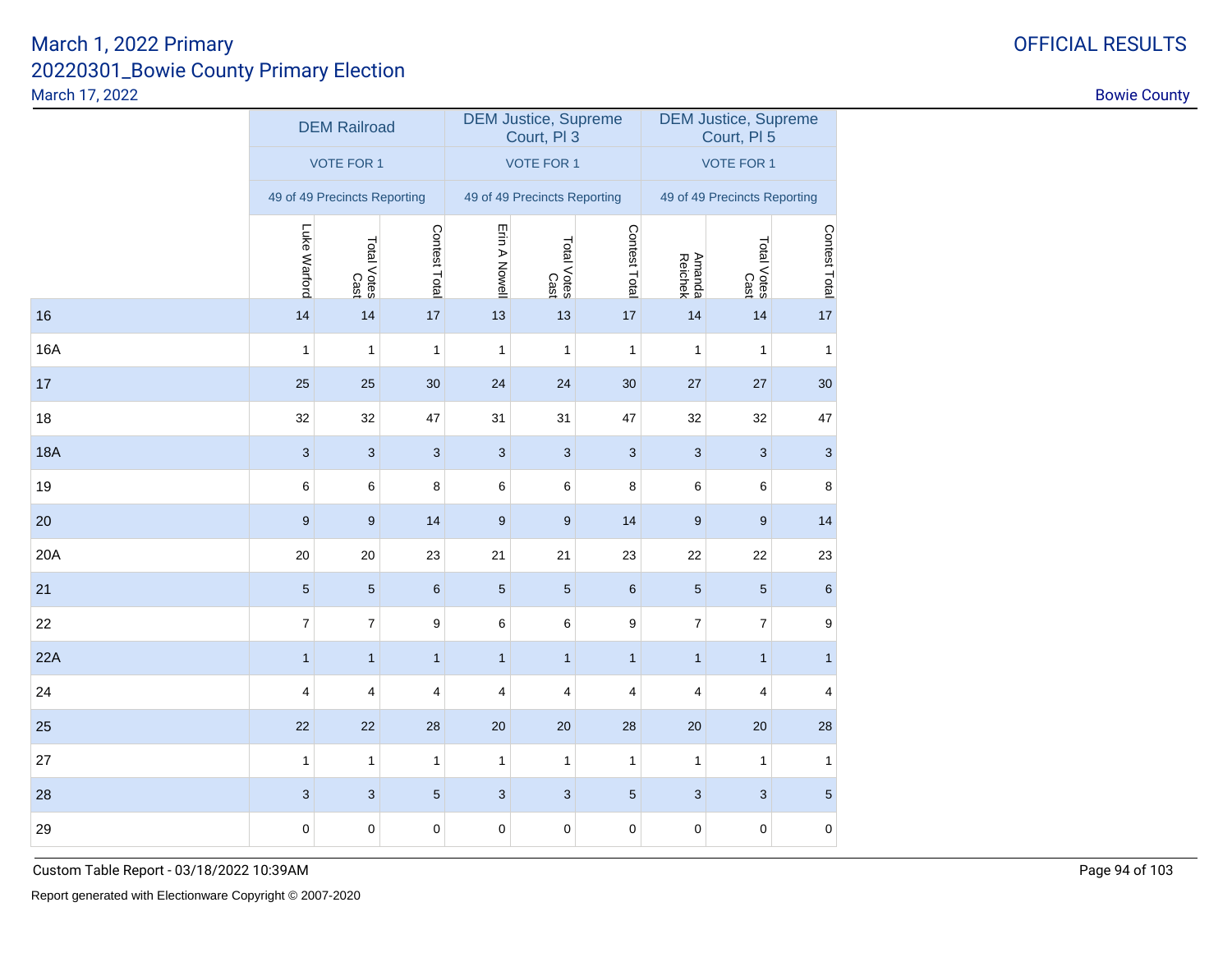|               |                              | <b>DEM Railroad</b>           |                         |                     | <b>DEM Justice, Supreme</b><br>Court, PI 3 |                         | <b>DEM Justice, Supreme</b><br>Court, PI 5 |                        |                         |  |
|---------------|------------------------------|-------------------------------|-------------------------|---------------------|--------------------------------------------|-------------------------|--------------------------------------------|------------------------|-------------------------|--|
|               | <b>VOTE FOR 1</b>            |                               |                         |                     | <b>VOTE FOR 1</b>                          |                         | <b>VOTE FOR 1</b>                          |                        |                         |  |
|               | 49 of 49 Precincts Reporting |                               |                         |                     | 49 of 49 Precincts Reporting               |                         | 49 of 49 Precincts Reporting               |                        |                         |  |
|               | Luke<br>Warford              | <b>Total</b><br>Votes<br>Cast | <b>Contest</b><br>Total | Erin<br>⋗<br>Nowell | Total<br>Votes<br>Cast                     | <b>Contest</b><br>Total | Amanda<br>Reichek                          | Total<br>Votes<br>Cast | <b>Contest</b><br>Total |  |
| 30            | 80                           | 80                            | 94                      | 77                  | 77                                         | 94                      | 77                                         | 77                     | 94                      |  |
| <b>Totals</b> | 1,517                        | 1,517                         | 1,905                   | 1,487               | 1,487                                      | 1,905                   | 1,508                                      | 1,508                  | 1,905                   |  |

# OFFICIAL RESULTS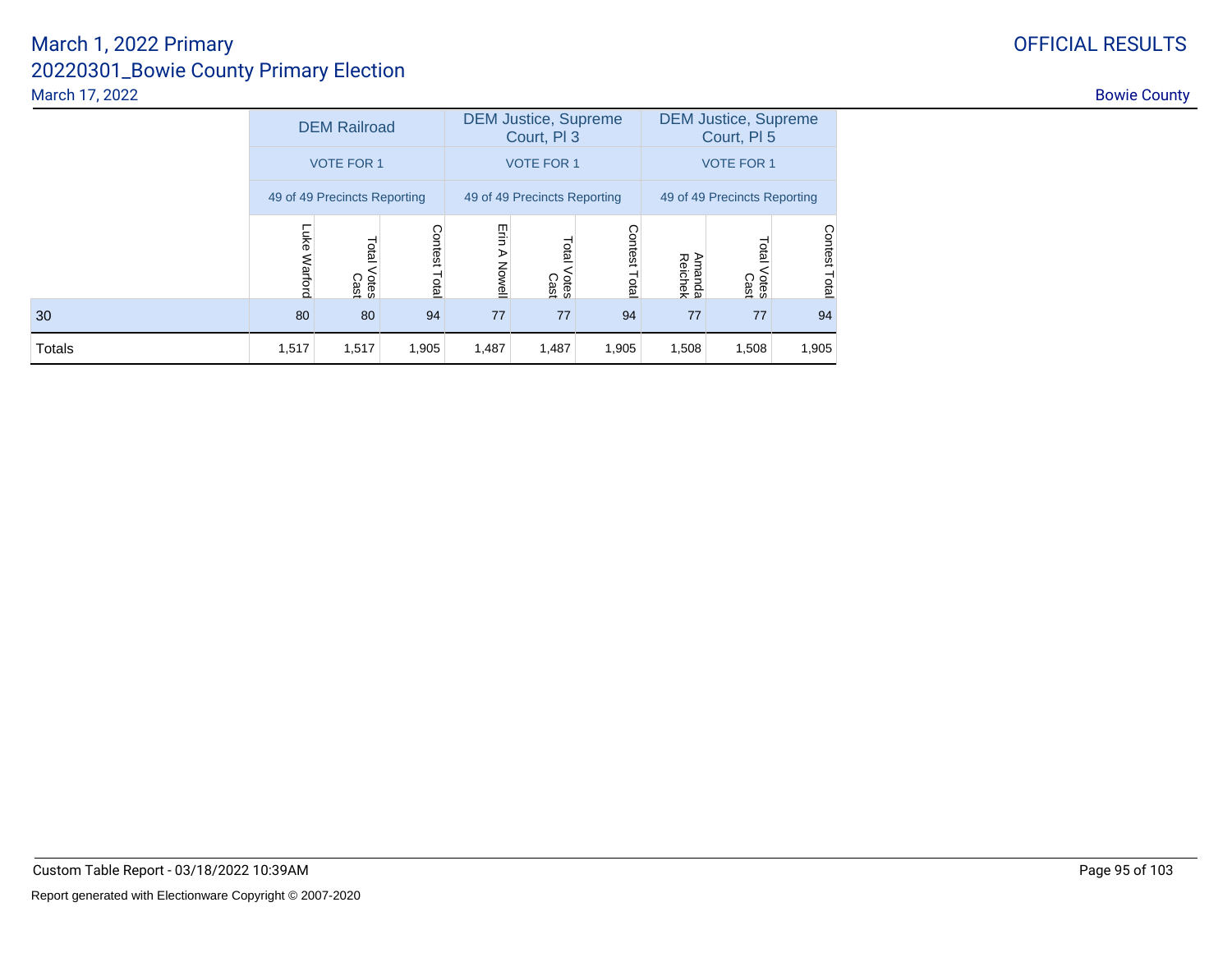|    |                    | <b>DEM Justice, Supreme</b><br>Court, PI 9 |                  |              | DEM Judge, Ct of Crim<br>App, PI 5 |                | DEM Judge, Ct of Crim<br>App, PI6 |                              |               |  |
|----|--------------------|--------------------------------------------|------------------|--------------|------------------------------------|----------------|-----------------------------------|------------------------------|---------------|--|
|    |                    | <b>VOTE FOR 1</b>                          |                  |              | <b>VOTE FOR 1</b>                  |                | <b>VOTE FOR 1</b>                 |                              |               |  |
|    |                    | 49 of 49 Precincts Reporting               |                  |              | 49 of 49 Precincts Reporting       |                |                                   | 49 of 49 Precincts Reporting |               |  |
|    | slulu<br>Maldonado | Total Votes<br>Cast                        | Contest Total    | Dana Huffman | Total Votes<br>Cast                | Contest Total  | Robert<br>Johnson                 | Total Votes<br>Cast          | Contest Total |  |
| 1A | 51                 | 51                                         | 73               | 52           | 52                                 | 73             | 56                                | 56                           | 73            |  |
| 1B | 70                 | 70                                         | 88               | 69           | 69                                 | 88             | 66                                | 66                           | 88            |  |
| 2A | 75                 | 75                                         | 111              | 79           | 79                                 | 111            | 81                                | 81                           | 111           |  |
| 2B | 23                 | 23                                         | 27               | 21           | 21                                 | 27             | 24                                | 24                           | 27            |  |
| 2C | 61                 | 61                                         | 80               | 59           | 59                                 | 80             | 60                                | 60                           | 80            |  |
| 2D | $\mathbf 0$        | $\mathbf 0$                                | $\boldsymbol{2}$ | $\mathbf 0$  | 0                                  | $\overline{c}$ | 0                                 | 0                            | 2             |  |
| 3A | 49                 | 49                                         | 57               | 50           | 50                                 | 57             | 46                                | 46                           | 57            |  |
| 3B | 22                 | 22                                         | 31               | 25           | 25                                 | 31             | 24                                | 24                           | 31            |  |
| 4A | 23                 | 23                                         | 33               | 21           | 21                                 | 33             | 21                                | 21                           | 33            |  |
| 4B | 40                 | 40                                         | 49               | 41           | 41                                 | 49             | 41                                | 41                           | 49            |  |
| 4C | 24                 | 24                                         | 30               | 25           | 25                                 | 30             | 24                                | 24                           | 30            |  |
| 4D | $\mathbf{1}$       | $\mathbf{1}$                               | $\mathbf{1}$     | $\mathbf{1}$ | $\mathbf{1}$                       | 1              | 1                                 | 1                            | $\mathbf{1}$  |  |
| 5A | 11                 | 11                                         | 12               | $9$          | 9                                  | 12             | $9$                               | $9\,$                        | 12            |  |
| 5B | $\mathbf 0$        | $\mathbf 0$                                | $\mathbf 0$      | $\pmb{0}$    | $\mathbf 0$                        | $\pmb{0}$      | 0                                 | 0                            | $\mathbf 0$   |  |
| 5C | 108                | 108                                        | 134              | 107          | 107                                | 134            | 105                               | 105                          | 134           |  |
| 6A | 55                 | 55                                         | 68               | 55           | 55                                 | 68             | 56                                | 56                           | 68            |  |
|    |                    |                                            |                  |              |                                    |                |                                   |                              |               |  |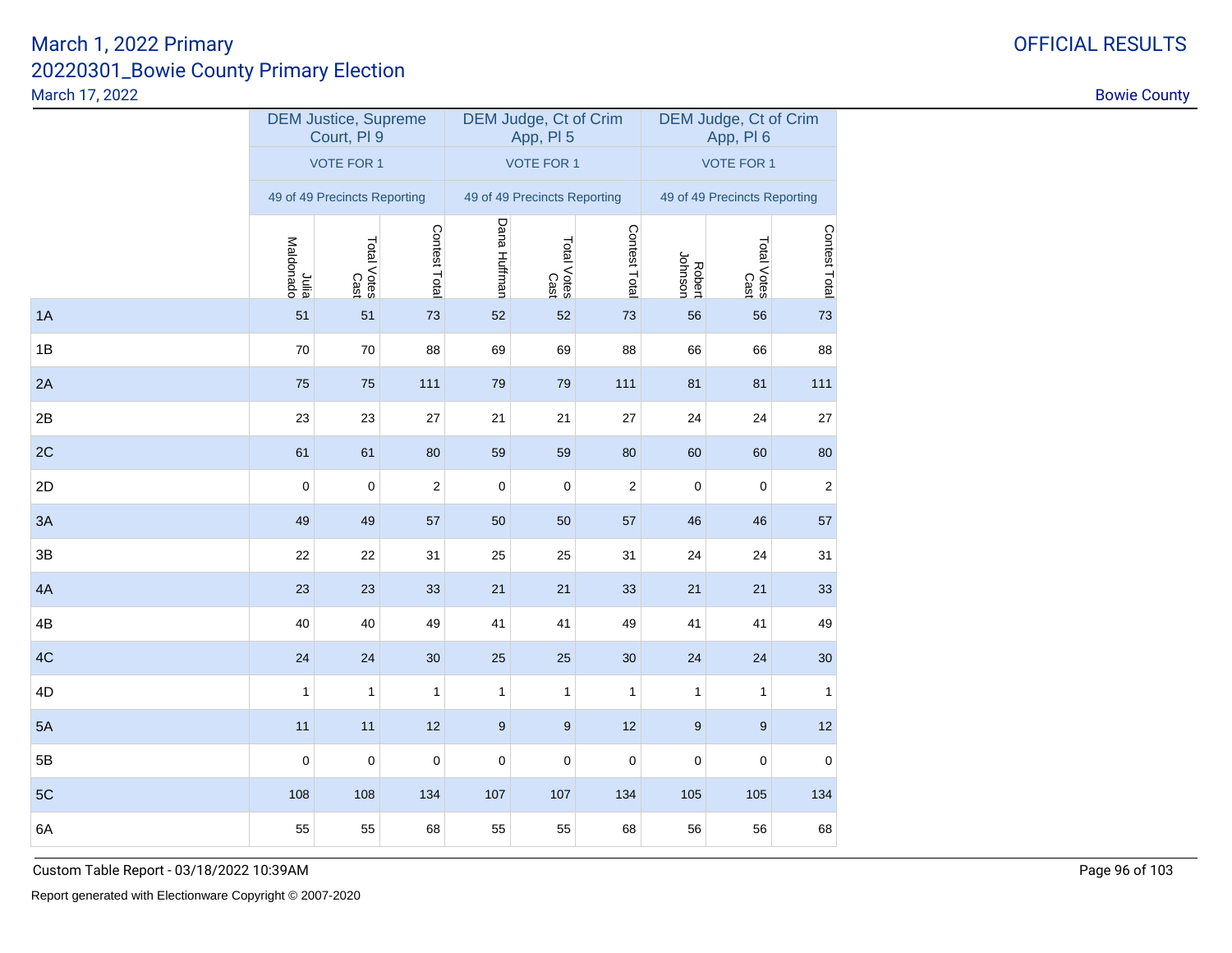| <b>VOTE FOR 1</b><br><b>VOTE FOR 1</b><br><b>VOTE FOR 1</b><br>49 of 49 Precincts Reporting<br>49 of 49 Precincts Reporting<br>Dana Huffman<br>Contest Total<br>Contest Total<br>Total Votes<br>Cast<br>Total Votes<br>Cast<br>Julia<br>Maldonado<br>Total Votes<br>Cast<br>Robert<br>Johnson<br>6B<br>51<br>49<br>51<br>59<br>49<br>59<br>49<br>49<br>7<br>151<br>151<br>185<br>148<br>148<br>185<br>149<br>149<br>8A<br>92<br>92<br>112<br>94<br>94<br>112<br>94<br>94<br>8B<br>91<br>115<br>94<br>94<br>115<br>91<br>91<br>91<br>8C<br>20<br>19<br>20<br>23<br>19<br>23<br>19<br>19<br>9<br>75<br>75<br>93<br>73<br>93<br>73<br>72<br>72<br>9A<br>5<br>$\sqrt{5}$<br>$\sqrt{5}$<br>$\sqrt{5}$<br>5<br>$\sqrt{5}$<br>$\sqrt{5}$<br>5<br>10<br>37<br>37<br>47<br>37<br>37<br>47<br>36<br>36<br>11<br>14<br>14<br>17<br>14<br>14<br>$17$<br>14<br>14<br>11A<br>14<br>14<br>$16$<br>15<br>15<br>$16$<br>15<br>15<br>12<br>46<br>46<br>56<br>46<br>46<br>56<br>48<br>48<br>12A<br>$\pmb{0}$<br>$\pmb{0}$<br>$\pmb{0}$<br>$\pmb{0}$<br>$\pmb{0}$<br>$\pmb{0}$<br>0<br>0<br>13<br>3<br>3<br>3<br>3<br>$\mathbf 0$<br>$\mathbf 0$<br>$\mathbf{1}$<br>$\mathbf{1}$<br>14<br>24<br>24<br>29<br>24<br>24<br>29<br>24<br>24<br>43<br>43<br>54<br><b>14A</b><br>44<br>44<br>54<br>45<br>45 |    |   | <b>DEM Justice, Supreme</b><br>Court, PI 9 |   |   | DEM Judge, Ct of Crim<br>App, PI 5 |   | DEM Judge, Ct of Crim<br>App, PI6 |   |               |  |
|----------------------------------------------------------------------------------------------------------------------------------------------------------------------------------------------------------------------------------------------------------------------------------------------------------------------------------------------------------------------------------------------------------------------------------------------------------------------------------------------------------------------------------------------------------------------------------------------------------------------------------------------------------------------------------------------------------------------------------------------------------------------------------------------------------------------------------------------------------------------------------------------------------------------------------------------------------------------------------------------------------------------------------------------------------------------------------------------------------------------------------------------------------------------------------------------------------------------------------------------------------------------------------|----|---|--------------------------------------------|---|---|------------------------------------|---|-----------------------------------|---|---------------|--|
|                                                                                                                                                                                                                                                                                                                                                                                                                                                                                                                                                                                                                                                                                                                                                                                                                                                                                                                                                                                                                                                                                                                                                                                                                                                                                  |    |   |                                            |   |   |                                    |   |                                   |   |               |  |
|                                                                                                                                                                                                                                                                                                                                                                                                                                                                                                                                                                                                                                                                                                                                                                                                                                                                                                                                                                                                                                                                                                                                                                                                                                                                                  |    |   |                                            |   |   |                                    |   | 49 of 49 Precincts Reporting      |   |               |  |
|                                                                                                                                                                                                                                                                                                                                                                                                                                                                                                                                                                                                                                                                                                                                                                                                                                                                                                                                                                                                                                                                                                                                                                                                                                                                                  |    |   |                                            |   |   |                                    |   |                                   |   | Contest Total |  |
|                                                                                                                                                                                                                                                                                                                                                                                                                                                                                                                                                                                                                                                                                                                                                                                                                                                                                                                                                                                                                                                                                                                                                                                                                                                                                  |    |   |                                            |   |   |                                    |   |                                   |   | 59            |  |
|                                                                                                                                                                                                                                                                                                                                                                                                                                                                                                                                                                                                                                                                                                                                                                                                                                                                                                                                                                                                                                                                                                                                                                                                                                                                                  |    |   |                                            |   |   |                                    |   |                                   |   | 185           |  |
|                                                                                                                                                                                                                                                                                                                                                                                                                                                                                                                                                                                                                                                                                                                                                                                                                                                                                                                                                                                                                                                                                                                                                                                                                                                                                  |    |   |                                            |   |   |                                    |   |                                   |   | 112           |  |
|                                                                                                                                                                                                                                                                                                                                                                                                                                                                                                                                                                                                                                                                                                                                                                                                                                                                                                                                                                                                                                                                                                                                                                                                                                                                                  |    |   |                                            |   |   |                                    |   |                                   |   | 115           |  |
|                                                                                                                                                                                                                                                                                                                                                                                                                                                                                                                                                                                                                                                                                                                                                                                                                                                                                                                                                                                                                                                                                                                                                                                                                                                                                  |    |   |                                            |   |   |                                    |   |                                   |   | 23            |  |
|                                                                                                                                                                                                                                                                                                                                                                                                                                                                                                                                                                                                                                                                                                                                                                                                                                                                                                                                                                                                                                                                                                                                                                                                                                                                                  |    |   |                                            |   |   |                                    |   |                                   |   | 93            |  |
|                                                                                                                                                                                                                                                                                                                                                                                                                                                                                                                                                                                                                                                                                                                                                                                                                                                                                                                                                                                                                                                                                                                                                                                                                                                                                  |    |   |                                            |   |   |                                    |   |                                   |   | $\sqrt{5}$    |  |
|                                                                                                                                                                                                                                                                                                                                                                                                                                                                                                                                                                                                                                                                                                                                                                                                                                                                                                                                                                                                                                                                                                                                                                                                                                                                                  |    |   |                                            |   |   |                                    |   |                                   |   | 47            |  |
|                                                                                                                                                                                                                                                                                                                                                                                                                                                                                                                                                                                                                                                                                                                                                                                                                                                                                                                                                                                                                                                                                                                                                                                                                                                                                  |    |   |                                            |   |   |                                    |   |                                   |   | 17            |  |
|                                                                                                                                                                                                                                                                                                                                                                                                                                                                                                                                                                                                                                                                                                                                                                                                                                                                                                                                                                                                                                                                                                                                                                                                                                                                                  |    |   |                                            |   |   |                                    |   |                                   |   | 16            |  |
|                                                                                                                                                                                                                                                                                                                                                                                                                                                                                                                                                                                                                                                                                                                                                                                                                                                                                                                                                                                                                                                                                                                                                                                                                                                                                  |    |   |                                            |   |   |                                    |   |                                   |   | 56            |  |
|                                                                                                                                                                                                                                                                                                                                                                                                                                                                                                                                                                                                                                                                                                                                                                                                                                                                                                                                                                                                                                                                                                                                                                                                                                                                                  |    |   |                                            |   |   |                                    |   |                                   |   | $\pmb{0}$     |  |
|                                                                                                                                                                                                                                                                                                                                                                                                                                                                                                                                                                                                                                                                                                                                                                                                                                                                                                                                                                                                                                                                                                                                                                                                                                                                                  |    |   |                                            |   |   |                                    |   |                                   |   | 3             |  |
|                                                                                                                                                                                                                                                                                                                                                                                                                                                                                                                                                                                                                                                                                                                                                                                                                                                                                                                                                                                                                                                                                                                                                                                                                                                                                  |    |   |                                            |   |   |                                    |   |                                   |   | 29            |  |
|                                                                                                                                                                                                                                                                                                                                                                                                                                                                                                                                                                                                                                                                                                                                                                                                                                                                                                                                                                                                                                                                                                                                                                                                                                                                                  |    |   |                                            |   |   |                                    |   |                                   |   | 54            |  |
|                                                                                                                                                                                                                                                                                                                                                                                                                                                                                                                                                                                                                                                                                                                                                                                                                                                                                                                                                                                                                                                                                                                                                                                                                                                                                  | 15 | 3 | 3                                          | 4 | 3 | 3                                  | 4 | 4                                 | 4 | 4             |  |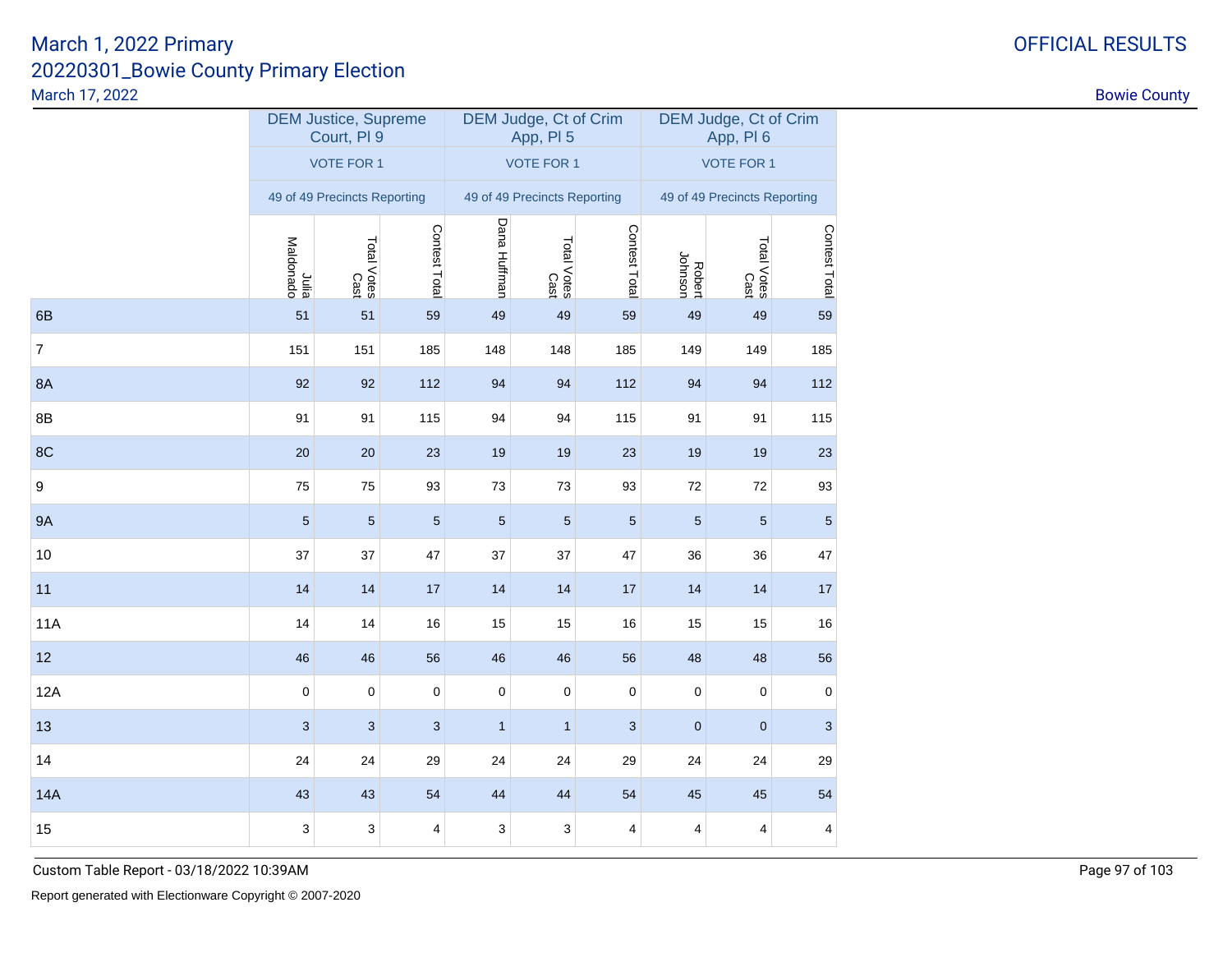|            |                              | <b>DEM Justice, Supreme</b><br>Court, PI 9 |                           |                  | DEM Judge, Ct of Crim<br>App, PI 5 |                           | DEM Judge, Ct of Crim<br>App, PI6 |                           |                |  |
|------------|------------------------------|--------------------------------------------|---------------------------|------------------|------------------------------------|---------------------------|-----------------------------------|---------------------------|----------------|--|
|            |                              | <b>VOTE FOR 1</b>                          |                           |                  | <b>VOTE FOR 1</b>                  |                           | <b>VOTE FOR 1</b>                 |                           |                |  |
|            | 49 of 49 Precincts Reporting |                                            |                           |                  | 49 of 49 Precincts Reporting       |                           | 49 of 49 Precincts Reporting      |                           |                |  |
|            | Julia<br>Maldonado           | Total Votes<br>Total Votes                 | Contest Total             | Dana Huffman     | Total Votes<br>Cast                | Contest Total             | Robert<br>Johnson                 | Total Votes<br>Cast       | Contest Total  |  |
| 16         | 14                           | 14                                         | 17                        | 14               | 14                                 | 17                        | 14                                | 14                        | 17             |  |
| <b>16A</b> | 1                            | $\mathbf{1}$                               | $\mathbf{1}$              | $\pmb{0}$        | $\mathbf 0$                        | 1                         | $\mathbf{1}$                      | $\mathbf{1}$              | $\mathbf{1}$   |  |
| 17         | 23                           | 23                                         | 30                        | 26               | 26                                 | 30                        | 25                                | 25                        | 30             |  |
| 18         | 32                           | 32                                         | 47                        | 33               | 33                                 | 47                        | 32                                | 32                        | 47             |  |
| <b>18A</b> | $\sqrt{3}$                   | $\sqrt{3}$                                 | $\ensuremath{\mathsf{3}}$ | $\sqrt{3}$       | $\ensuremath{\mathsf{3}}$          | $\ensuremath{\mathsf{3}}$ | $\ensuremath{\mathsf{3}}$         | $\ensuremath{\mathsf{3}}$ | $\mathbf{3}$   |  |
| 19         | $\overline{7}$               | $\boldsymbol{7}$                           | 8                         | 6                | 6                                  | 8                         | 6                                 | 6                         | 8              |  |
| 20         | 10                           | $10$                                       | 14                        | 10               | $10$                               | 14                        | 10                                | $10$                      | 14             |  |
| 20A        | 20                           | 20                                         | 23                        | 21               | 21                                 | 23                        | 20                                | 20                        | 23             |  |
| 21         | $\sqrt{5}$                   | $\sqrt{5}$                                 | $\,6$                     | $\sqrt{5}$       | $\sqrt{5}$                         | $\,6$                     | 5                                 | $\overline{5}$            | $\,6\,$        |  |
| 22         | 6                            | 6                                          | $\boldsymbol{9}$          | $\boldsymbol{7}$ | 7                                  | $\boldsymbol{9}$          | 7                                 | 7                         | 9              |  |
| 22A        | $\mathbf{1}$                 | $\mathbf{1}$                               | $\mathbf{1}$              | $\mathbf{1}$     | $\mathbf{1}$                       | $\mathbf{1}$              | $\mathbf{1}$                      | $\mathbf{1}$              | $\mathbf{1}$   |  |
| 24         | 3                            | 3                                          | 4                         | 4                | 4                                  | 4                         | 4                                 | 4                         | $\overline{4}$ |  |
| 25         | 21                           | 21                                         | 28                        | 20               | $20\,$                             | 28                        | 21                                | 21                        | 28             |  |
| 27         | 1                            | $\mathbf{1}$                               | $\mathbf{1}$              | $\mathbf{1}$     | $\mathbf{1}$                       | $\mathbf{1}$              | $\mathbf{1}$                      | $\mathbf{1}$              | $\mathbf{1}$   |  |
| 28         | $\mathbf{3}$                 | $\mathbf{3}$                               | $\sqrt{5}$                | 3                | $\sqrt{3}$                         | $\sqrt{5}$                | 3                                 | $\ensuremath{\mathsf{3}}$ | $\sqrt{5}$     |  |
| 29         | $\pmb{0}$                    | $\pmb{0}$                                  | $\mathbf 0$               | $\pmb{0}$        | $\pmb{0}$                          | 0                         | 0                                 | $\pmb{0}$                 | $\pmb{0}$      |  |

Custom Table Report - 03/18/2022 10:39AM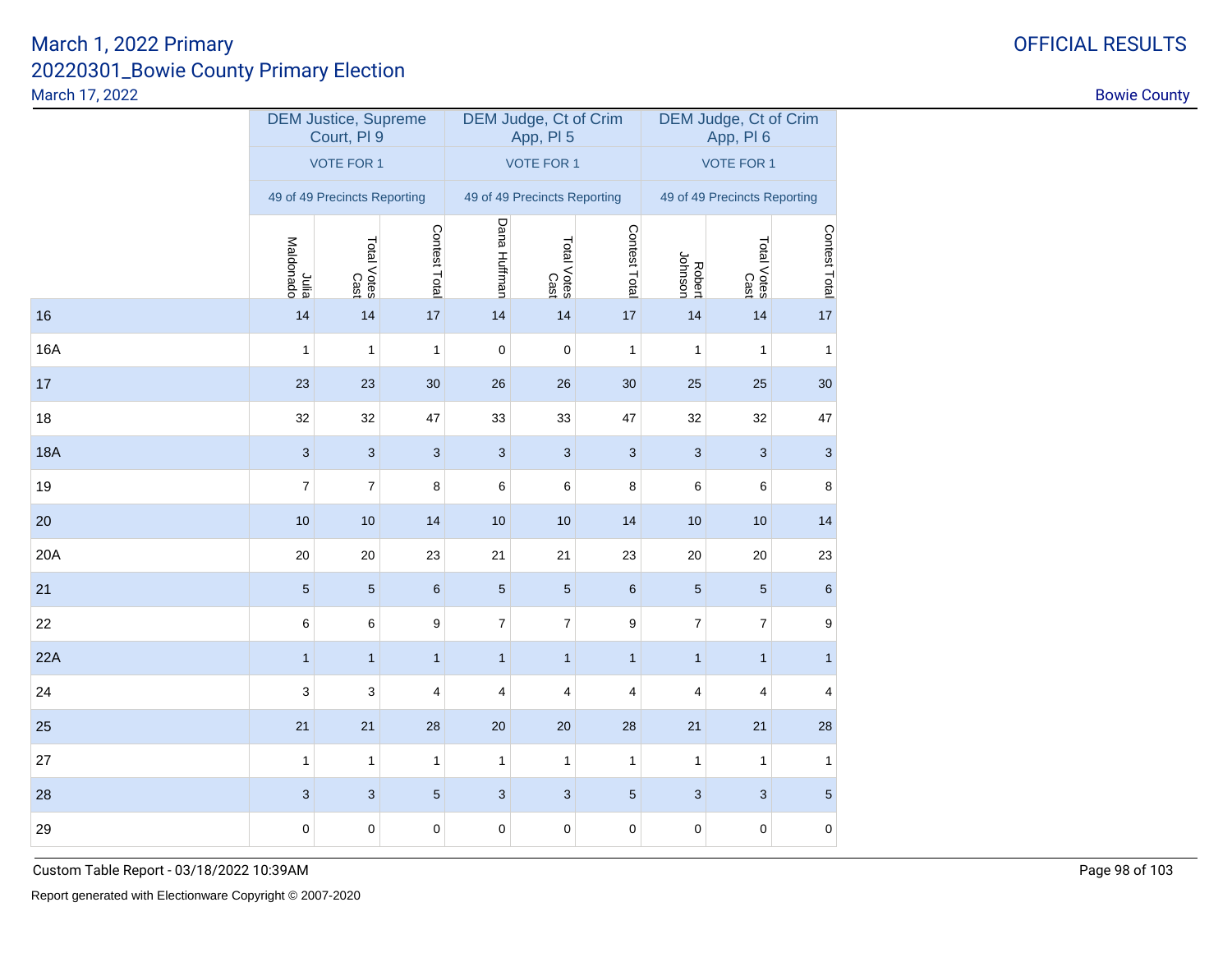|               | <b>DEM Justice, Supreme</b><br>Court, PI 9 |                        |                         |              | DEM Judge, Ct of Crim<br>App, PI 5 |                  | DEM Judge, Ct of Crim<br>App, PI6 |                       |                  |  |
|---------------|--------------------------------------------|------------------------|-------------------------|--------------|------------------------------------|------------------|-----------------------------------|-----------------------|------------------|--|
|               | <b>VOTE FOR 1</b>                          |                        |                         |              | <b>VOTE FOR 1</b>                  |                  | <b>VOTE FOR 1</b>                 |                       |                  |  |
|               | 49 of 49 Precincts Reporting               |                        |                         |              | 49 of 49 Precincts Reporting       |                  | 49 of 49 Precincts Reporting      |                       |                  |  |
|               | Julia<br>Maldonado                         | Total<br>Votes<br>Cast | <b>Contest</b><br>Total | Dana Huffman | Total<br>Votes<br>Cast             | Contest<br>Total | Johnson<br>Robert                 | Tota<br>Votes<br>Cast | Contest<br>Total |  |
| 30            | 73                                         | 73                     | 94                      | 76           | 76                                 | 94               | 74                                | 74                    | 94               |  |
| <b>Totals</b> | 1,505                                      | 1,505                  | 1,905                   | 1,510        | 1,510                              | 1,905            | 1,506                             | 1,506                 | 1,905            |  |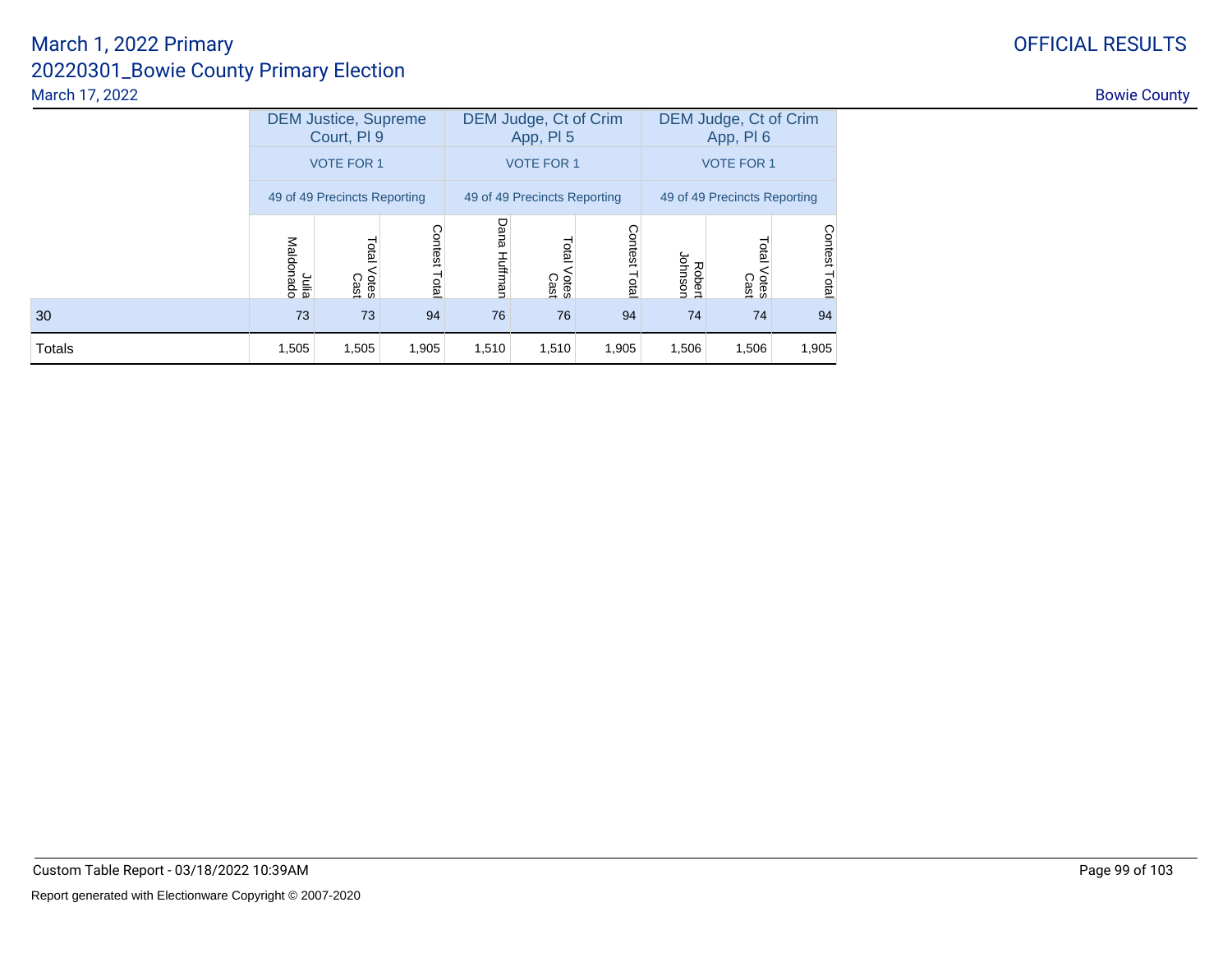# 20220301\_Bowie County Primary ElectionMarch 17, 2022March 1, 2022 Primary

1A

1B

2A

 $2B$ 

2C

2D

3A

3B

4A

4B

4C

4D

5A

5B

5C

6A

| arch 17, 2022 |                     |                    |                                |                     |                      |                              |               | <b>Bowie County</b> |
|---------------|---------------------|--------------------|--------------------------------|---------------------|----------------------|------------------------------|---------------|---------------------|
|               |                     |                    | DEM Member, State BoE, Dist 12 |                     |                      | <b>DEM County Chair</b>      |               |                     |
|               |                     | <b>VOTE FOR 1</b>  |                                |                     |                      | <b>VOTE FOR 1</b>            |               |                     |
|               |                     |                    | 49 of 49 Precincts Reporting   |                     |                      | 49 of 49 Precincts Reporting |               |                     |
|               | Roberto<br>Velasco  | Alex<br>Cornwallis | Total Votes<br>Cast            | Contest Total       | Zebrina<br>Robertson | Total Votes<br>Cast          | Contest Total |                     |
| A             | $33\,$              | 28                 | 61                             | $73\,$              | 56                   | 56                           | 73            |                     |
| B             | 44                  | 32                 | 76                             | 88                  | $71$                 | 71                           | 88            |                     |
| A             | 54                  | 35                 | 89                             | 111                 | 83                   | 83                           | 111           |                     |
| B             | 18                  | $\,6\,$            | 24                             | $27\,$              | 24                   | 24                           | 27            |                     |
| C             | 37                  | 28                 | 65                             | 80                  | 64                   | 64                           | 80            |                     |
| D             | $\mathbf 0$         | $\mathbf 0$        | $\mathbf 0$                    | $\overline{a}$      | $\pmb{0}$            | $\mathbf 0$                  | $\sqrt{2}$    |                     |
| A             | 29                  | 23                 | 52                             | 57                  | 51                   | 51                           | 57            |                     |
| B             | 14                  | 11                 | 25                             | 31                  | $22\,$               | 22                           | 31            |                     |
| A             | 14                  | $6\phantom{1}6$    | 20                             | 33                  | 22                   | 22                           | 33            |                     |
| В             | 29                  | 16                 | 45                             | 49                  | 41                   | 41                           | 49            |                     |
| C.            | 15                  | 12                 | $27\,$                         | 30                  | 24                   | 24                           | $30\,$        |                     |
| D             | 1                   | $\overline{0}$     | $\vert$ 1                      | $\mathbf{1}$        | $\pmb{0}$            | $\mathsf{O}\xspace$          | $\mathbf{1}$  |                     |
| A             | 7 <sup>1</sup>      | $\mathbf{3}$       | 10                             | $12$                | 12                   | 12                           | 12            |                     |
| B             | $\mathsf{O}\xspace$ | $\mathbf 0$        | $\pmb{0}$                      | $\mathsf{O}\xspace$ | $\pmb{0}$            | $\mathbf 0$                  | $\pmb{0}$     |                     |
|               |                     |                    |                                |                     |                      |                              |               |                     |

C 105 134 105 134 134 105 134 134 105 134 134 135 136

A 38 26 64 68 59 59 68

# OFFICIAL RESULTS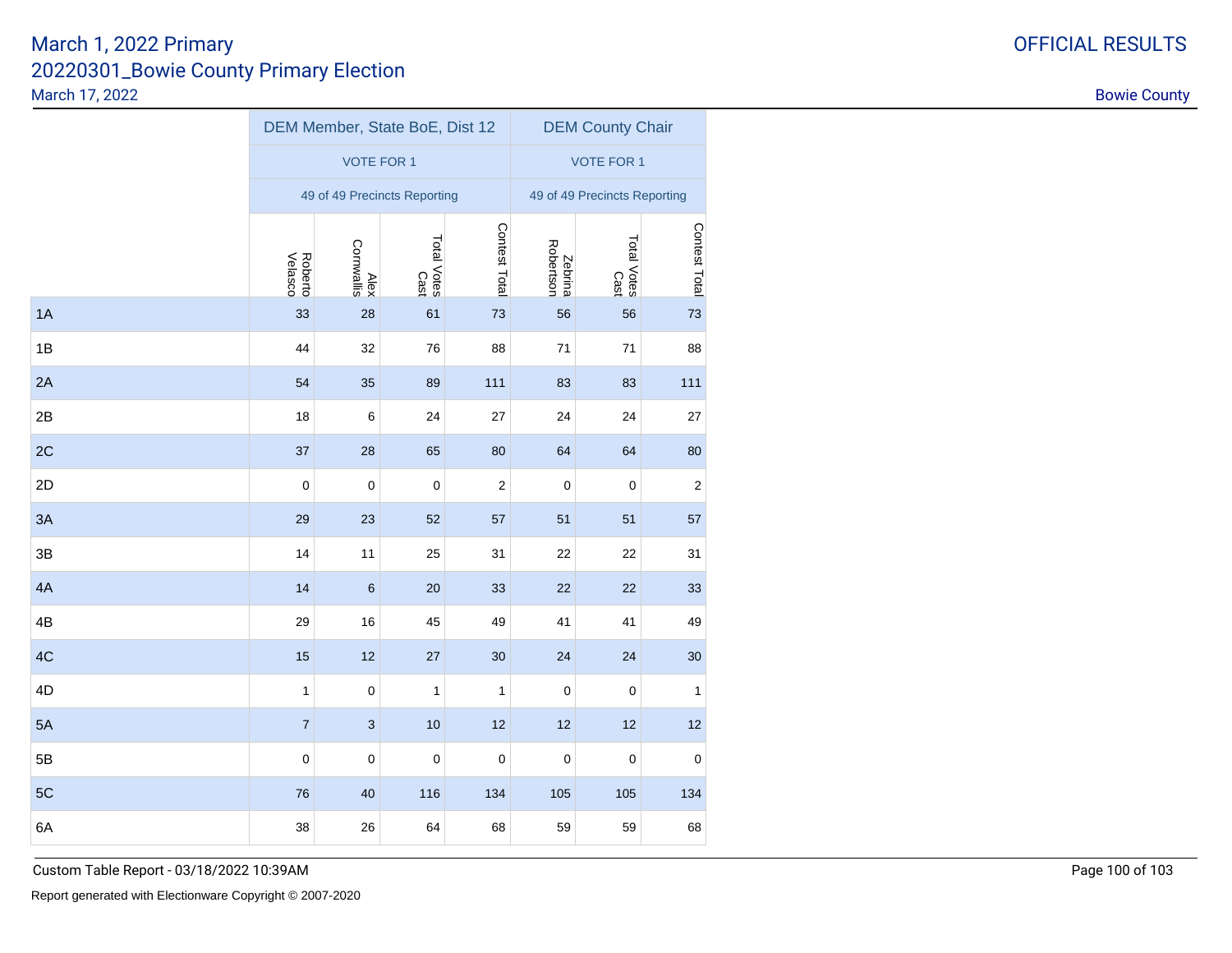|                  |                    | DEM Member, State BoE, Dist 12 |                     |                | <b>DEM County Chair</b>      |                         |                |  |  |
|------------------|--------------------|--------------------------------|---------------------|----------------|------------------------------|-------------------------|----------------|--|--|
|                  |                    | <b>VOTE FOR 1</b>              |                     |                | <b>VOTE FOR 1</b>            |                         |                |  |  |
|                  |                    | 49 of 49 Precincts Reporting   |                     |                | 49 of 49 Precincts Reporting |                         |                |  |  |
|                  | Roberto<br>Velasco | Alex<br>Cornwallis             | Total Votes<br>Cast | Contest Total  | Zebrina<br>Robertson         | Total Votes<br>Cast     | Contest Total  |  |  |
| 6B               | 29                 | 23                             | 52                  | 59             | 50                           | 50                      | 59             |  |  |
| $\overline{7}$   | 96                 | 65                             | 161                 | 185            | 154                          | 154                     | 185            |  |  |
| <b>8A</b>        | 62                 | 39                             | 101                 | 112            | 96                           | 96                      | 112            |  |  |
| 8B               | 58                 | 40                             | 98                  | 115            | 98                           | 98                      | 115            |  |  |
| 8C               | 14                 | $\,$ 6 $\,$                    | 20                  | 23             | 19                           | $19$                    | 23             |  |  |
| $\boldsymbol{9}$ | 45                 | 32                             | $77$                | 93             | 74                           | 74                      | 93             |  |  |
| <b>9A</b>        | $\overline{4}$     | $\mathbf{1}$                   | $\sqrt{5}$          | $\overline{5}$ | $\sqrt{5}$                   | $\sqrt{5}$              | $\overline{5}$ |  |  |
| $10$             | 25                 | 15                             | 40                  | 47             | 39                           | 39                      | 47             |  |  |
| 11               | 11                 | $\ensuremath{\mathsf{3}}$      | 14                  | 17             | 14                           | 14                      | 17             |  |  |
| <b>11A</b>       | $\,8\,$            | $\boldsymbol{7}$               | 15                  | 16             | 15                           | 15                      | 16             |  |  |
| 12               | 23                 | 24                             | 47                  | 56             | 48                           | 48                      | 56             |  |  |
| 12A              | $\pmb{0}$          | $\pmb{0}$                      | $\pmb{0}$           | $\mathbf 0$    | $\pmb{0}$                    | $\pmb{0}$               | $\pmb{0}$      |  |  |
| 13               | $\sqrt{2}$         | $\pmb{0}$                      | $\sqrt{2}$          | $\sqrt{3}$     | $\mathbf{1}$                 | $\mathbf{1}$            | $\sqrt{3}$     |  |  |
| 14               | 16                 | $\boldsymbol{9}$               | 25                  | 29             | 22                           | 22                      | 29             |  |  |
| <b>14A</b>       | 29                 | 16                             | 45                  | 54             | 43                           | 43                      | 54             |  |  |
| 15               | $\mathbf{1}$       | $\ensuremath{\mathsf{3}}$      | $\pmb{4}$           | $\pmb{4}$      | 4                            | $\overline{\mathbf{4}}$ | 4              |  |  |

Custom Table Report - 03/18/2022 10:39AM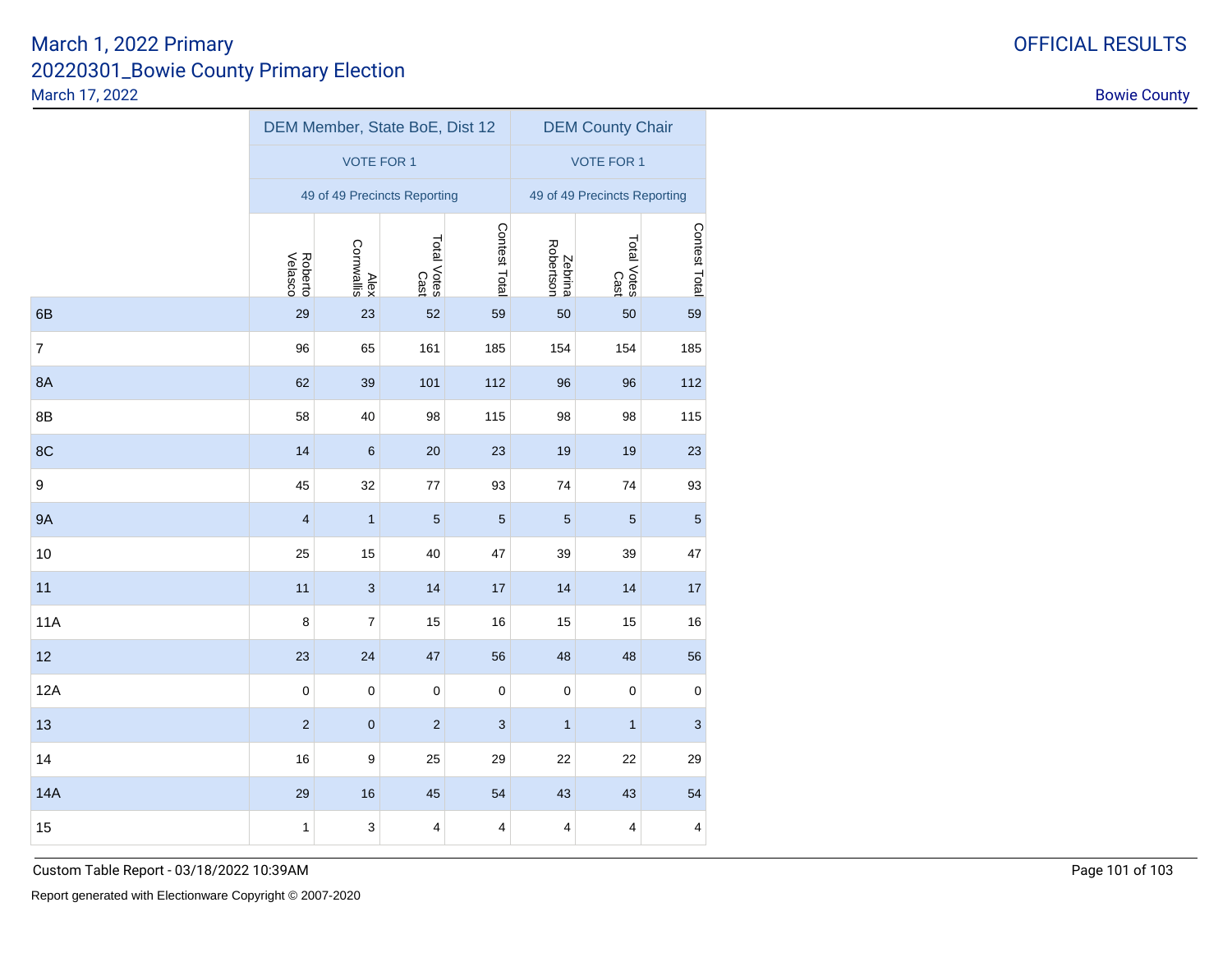|            |                    | DEM Member, State BoE, Dist 12 |                           |                  | <b>DEM County Chair</b>      |                     |                           |  |  |
|------------|--------------------|--------------------------------|---------------------------|------------------|------------------------------|---------------------|---------------------------|--|--|
|            |                    | <b>VOTE FOR 1</b>              |                           |                  | <b>VOTE FOR 1</b>            |                     |                           |  |  |
|            |                    | 49 of 49 Precincts Reporting   |                           |                  | 49 of 49 Precincts Reporting |                     |                           |  |  |
|            | Roberto<br>Velasco | Cornwallis<br>Alex             | Total Votes<br>Cast       | Contest Total    | Zebrina<br>Robertson         | Total Votes<br>Cast | Contest Total             |  |  |
| 16         | 10                 | $\overline{5}$                 | 15                        | 17               | 12                           | 12                  | 17                        |  |  |
| <b>16A</b> | 0                  | $\mathbf{1}$                   | $\mathbf{1}$              | $\mathbf{1}$     | $\mathbf{1}$                 | $\mathbf 1$         | 1                         |  |  |
| 17         | 15                 | $\boldsymbol{9}$               | 24                        | 30               | 25                           | 25                  | 30                        |  |  |
| 18         | 23                 | $16\,$                         | 39                        | 47               | 33                           | 33                  | 47                        |  |  |
| <b>18A</b> | $\mathbf{1}$       | $\overline{c}$                 | $\ensuremath{\mathsf{3}}$ | $\sqrt{3}$       | $\ensuremath{\mathsf{3}}$    | $\sqrt{3}$          | $\ensuremath{\mathsf{3}}$ |  |  |
| 19         | 5                  | $\overline{c}$                 | $\boldsymbol{7}$          | $\bf8$           | 6                            | 6                   | 8                         |  |  |
| 20         | $\bf8$             | $\overline{c}$                 | 10                        | 14               | 12                           | 12                  | 14                        |  |  |
| 20A        | 10                 | 12                             | 22                        | 23               | 21                           | 21                  | 23                        |  |  |
| 21         | $\overline{5}$     | $\mathbf{1}$                   | $\,6\,$                   | $\,6\,$          | $\overline{5}$               | $\sqrt{5}$          | 6                         |  |  |
| 22         | $\boldsymbol{2}$   | 6                              | 8                         | $\boldsymbol{9}$ | 6                            | 6                   | 9                         |  |  |
| 22A        | $\mathbf{1}$       | $\pmb{0}$                      | $\mathbf{1}$              | $\mathbf{1}$     | $\mathbf{1}$                 | $\mathbf{1}$        | $\mathbf{1}$              |  |  |
| 24         | 1                  | 3                              | 4                         | 4                | 4                            | 4                   | 4                         |  |  |
| 25         | 12                 | $\boldsymbol{9}$               | 21                        | 28               | 23                           | 23                  | 28                        |  |  |
| 27         | 0                  | 1                              | 1                         | 1                | 1                            | 1                   | 1                         |  |  |
| 28         | $\mathbf{1}$       | $\mathbf{3}$                   | $\overline{\mathbf{4}}$   | $\overline{5}$   | $\mathbf{3}$                 | $\mathbf{3}$        | $\sqrt{5}$                |  |  |
| 29         | $\mathbf 0$        | $\mathbf 0$                    | $\mathbf 0$               | $\mathsf 0$      | $\mathbf 0$                  | $\mathsf 0$         | $\mathbf 0$               |  |  |